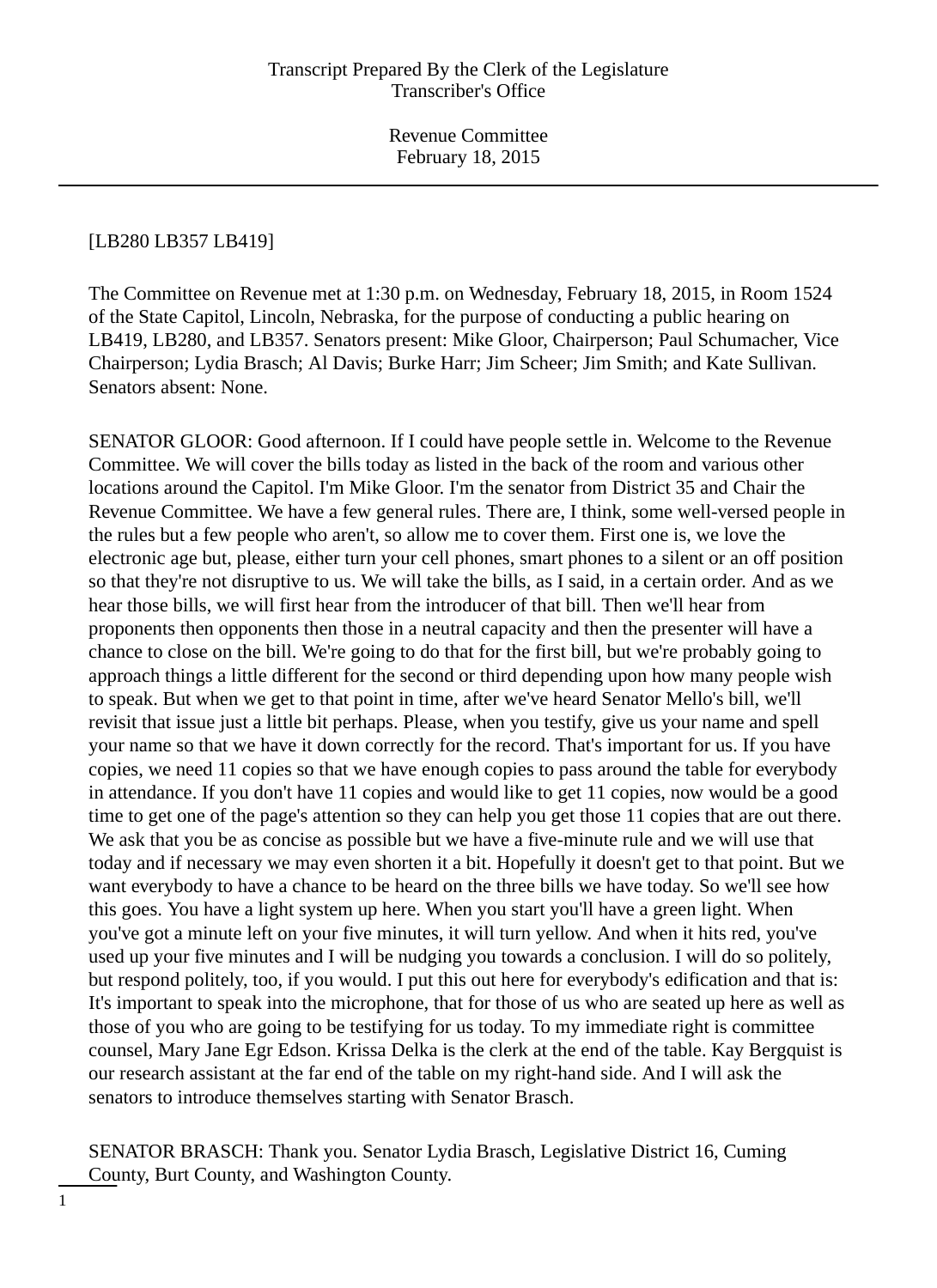SENATOR DAVIS: Al Davis, District 43, Cherry, Brown, Keya Paha, Logan, Loup, McPherson, Hooker, Grant, (laughter) Box Butte, Sheridan...

SENATOR GLOOR: Five minutes, Senator. (Laughter)

SENATOR DAVIS: ...and a few others.

SENATOR SULLIVAN: Kate Sullivan of Cedar Rapids, representing District 41, a nine-county area in central Nebraska.

SENATOR SMITH: I'm Jim Smith, District 14 in Sarpy County.

SENATOR SCHEER: I'm Jim Scheer, District 19, which is Madison and a little bit of Stanton County.

SENATOR GLOOR: We have several other senators who will join us. Senators have busy schedules. They have other bills to introduce. And because of that, people will come and go. And I'm also encouraging the senators today, since we're going to try and run through this nonstop, that if they need to get up to move around, grab a bite to eat or a drink of water, I'm going to encourage them to use their own judgment on when best to be able to do that. Our pages are Colin from Wayne and Donnie from here in Lincoln. And they're here to help you and us. And with that, we'll start with our first hearing, LB419. Welcome, Senator Mello.

SENATOR MELLO: (Exhibits 1, 2) Good afternoon, Chairman Gloor, members of the Revenue Committee. My name is Heath Mello, H-e-a-t-h M-e-l-l-o, and I represent the 5th Legislative District in south Omaha. I'm here today to introduce LB419 which would amend Section 77-2701 to provide a sales and use tax exemption for Nebraska zoos and aquariums accredited by the Association of Zoos and Aquariums. Currently, there are four zoos in Nebraska that would qualify for this exemption. Over my last six years in the Legislature, both through legislation and through the state budget process, our branch of government has prioritized growing Nebraska's tourism industry as a key economic driver. LB419 represents a logical next step in strengthening our state's tourism efforts by allowing our nationally accredited zoos to reinvest forgone sales taxes into further development of their organizations. As many of this committee already know, Omaha Henry Doorly Zoo has been a major tourism driver across our state. Their recent ranking by TripAdvisor as the world's number one zoo is an achievement for all of our state and further gives Nebraska and the tourism industry unprecedented worldwide attention. The economic impact of this facility alone is over \$115 million annually to the state, welcoming over 1.7 million visitors through its gates annually. Beyond giving Henry Doorly Zoo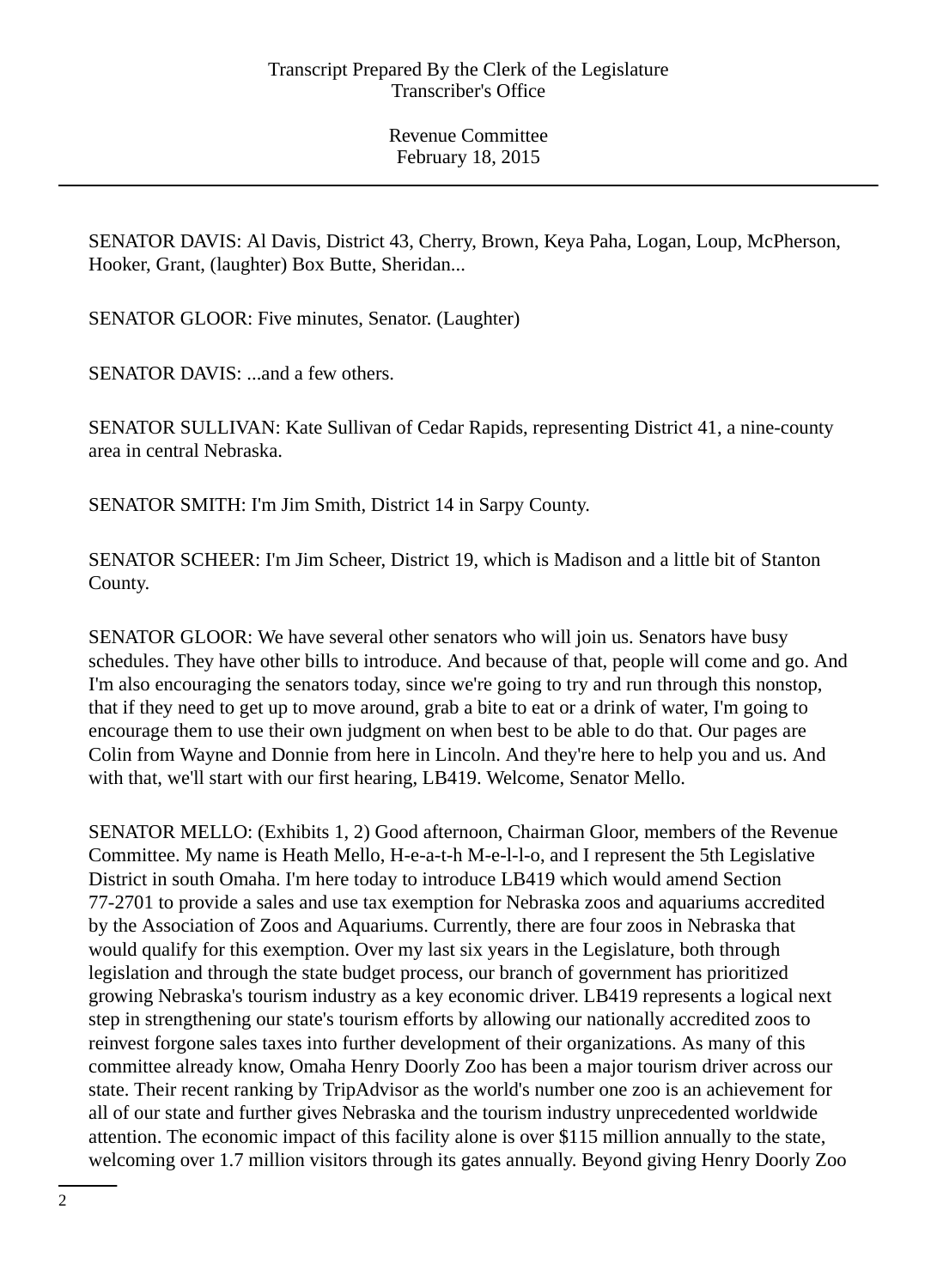Revenue Committee February 18, 2015

the added ability to hold on to their number one ranking and the global attention that it brings, LB419 will give Nebraska's other accredited zoos, the Riverside Discovery Center in Scottsbluff, the Lincoln Children's Zoo, and the Lee Simmons Conservation Park and Wildlife Safari in Cass County a foundation to build upon the critical education, recreational, and quality-of-life functions that our zoos provide. In addition to the tourism-related economic activity that our zoos foster, LB419 is a long-term investment for the state's efforts on talent development. Testifiers behind me will discuss with you the impact our zoos have on early childhood development, K-12 education, and their use as a recruiting tool to bring in talented workers from across the country. LB419 also sends a powerful message to Nebraska's private and philanthropic community that the state is continuing strategic investments in the toursim-related economic development and the unique quality-of-life enhancement that institutions like zoos bring to our communities. Finally, I'd just like to say thank you and recognize a number of our legislative colleagues who cosponsored LB419 and thank them for their support. I'm pleased to have both Omaha Mayor Jean Stothert and Lincoln Mayor Chris Beutler here today along with leaders of a variety of tourism and economic development related groups in support of LB419. Additionally, you will receive or have received letters of support for LB419 including the national association of accredited zoos, the Omaha Zoological (sic) Foundation, Lancaster and Douglas Counties, the Omaha City Council, the Scottsbluff Chamber of Commerce, and the Lincoln Chamber of Commerce. Thank you for your time and I'd be happy to answer any questions you may have. [LB419]

SENATOR GLOOR: Thank you, Senator Mello. Are there any questions for Senator Mello? Senator Davis. [LB419]

SENATOR DAVIS: Thank you, Senator Gloor. Senator Mello, just a question about the Lee Simmons Park, or can you tell us a little bit about that? [LB419]

SENATOR MELLO: You know, that is, Senator Davis, out of all of the zoos that we've been talking with, that is the one facility that I am probably the least familiar with. I have not visited that facility. It has the least activity of any of the four accredited zoos in the state. I'm sure there is someone behind me who can probably give you much more detail in regards to the annual visitors, the revenue, and the activities they have there. I simply know that it's...it falls in the similar line of one of the four accredited zoos we have under the bill and I'd feel like I would be remiss if I tried to explain anything further that I don't have available to me. [LB419]

SENATOR DAVIS: The reason I ask the question is I had a call from a constituent--or from a lobbyist for a constituent--who may also fit in this category and I just thought I'd flesh that out. So if somebody is here to talk about or can do that, that would be great. [LB419]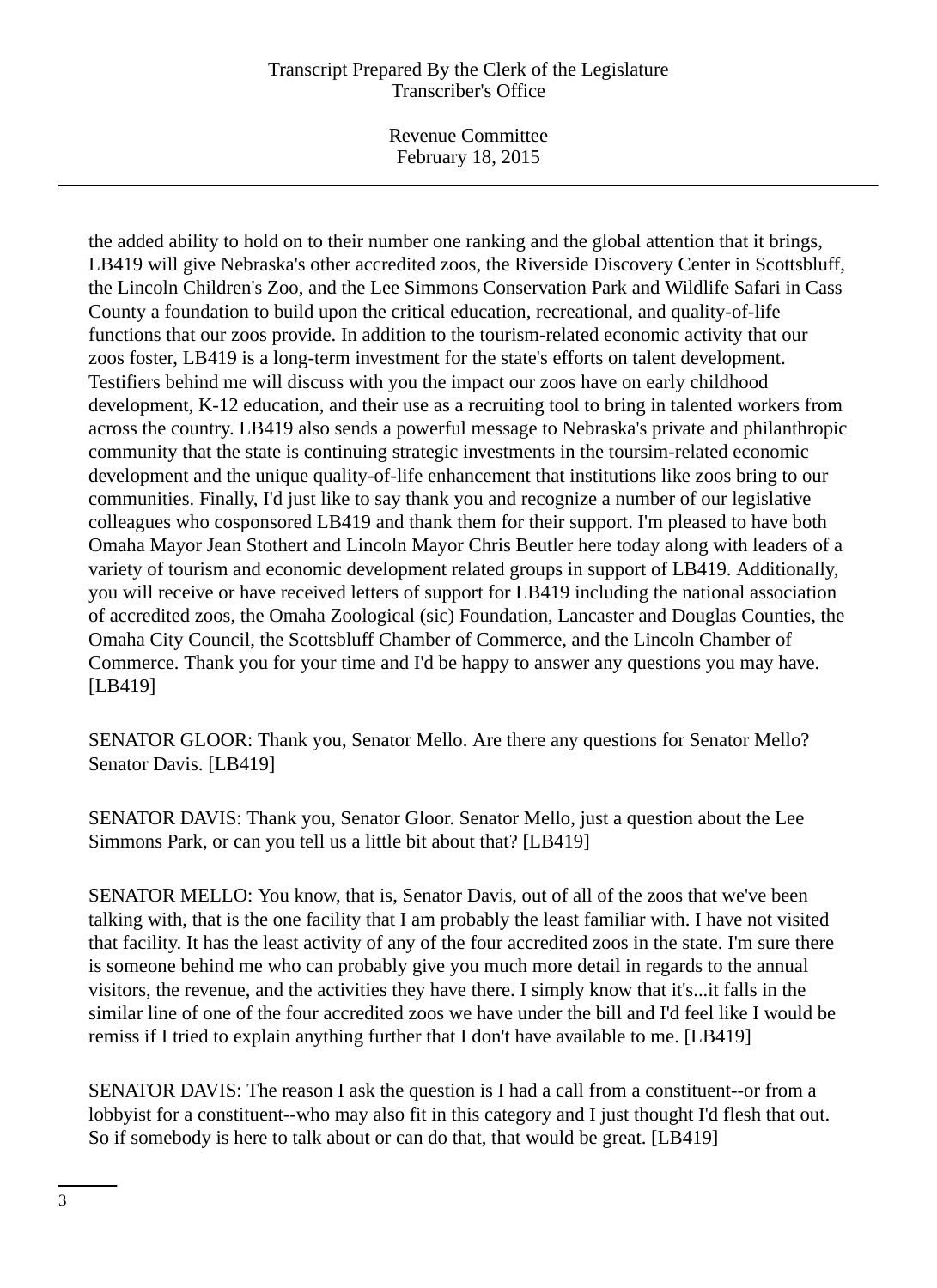SENATOR GLOOR: Senator Sullivan. [LB419]

SENATOR SULLIVAN: Thank you, Senator Gloor, and thank you, Senator Mello. Do these zoos operate as nonprofit entities? [LB419]

SENATOR MELLO: They do, Senator Sullivan. And most--the Lincoln Children's Zoo, the Scottsbluff zoo, and the Omaha Henry Doorly Zoo--are all...essentially I would call a unique public/private partnership. While they operate as a nonprofit, they have a strong relationship with their city governments and in some cases, like the Henry Doorly Zoo, the land is owned by the city of Omaha at the...and arguably is responsible for that land at the end of the day. [LB419]

SENATOR SULLIVAN: Do we offer similar sales tax exemptions to other entities connected to tourism or nonprofits? [LB419]

SENATOR MELLO: We do have sales tax exemptions for nonprofit organizations. And I think, to some extent, the unique component in talking with this legislation with our legislative colleagues and others is the unique, I think, intersection that you see zoos have in our state, primarily those three main zoos, with another governmental entity, that they are...there is a public component to this zoo...these zoos with the cities of Lincoln, Omaha, and Scottsbluff being partners with these nonprofit organizations to run these zoos. The local communities usually obviously provide funding for those zoos as well. It's not out of the ordinary for us as a Legislature, as a state, to create a tax policy such as what you see in LB419 for nonprofit organizations. We've done so judiciously, obviously, over a number of years when it comes to sales tax exemptions. But we do have existing law that gives sales tax exemptions to other nonprofits. [LB419]

SENATOR SULLIVAN: Do you think this opens the door to even more requests for granting exemptions? [LB419]

SENATOR MELLO: Well, Senator Sullivan, I...you know, I took a step back in regards to thinking this legislation through over the interim of whether or not it was something that I could defend to this committee or I could defend to the whole Legislature knowing some of the work we've done through the Tax Modernization Committee over the last couple years. And it...and my general perception is that tax exemption or sales tax exemptions...I think, if anything, we've had a more mindful eye on those sales tax exemptions the last couple of years. We try, I think, if anything, to really see where the policy intersection is behind those sales tax exemptions and what is going to be the public good that would come from them or the economic good that would come from them, so to speak. I don't think this opens the door up any more than...this committee probably has had a number of other sales tax exemption bills you've probably already heard. If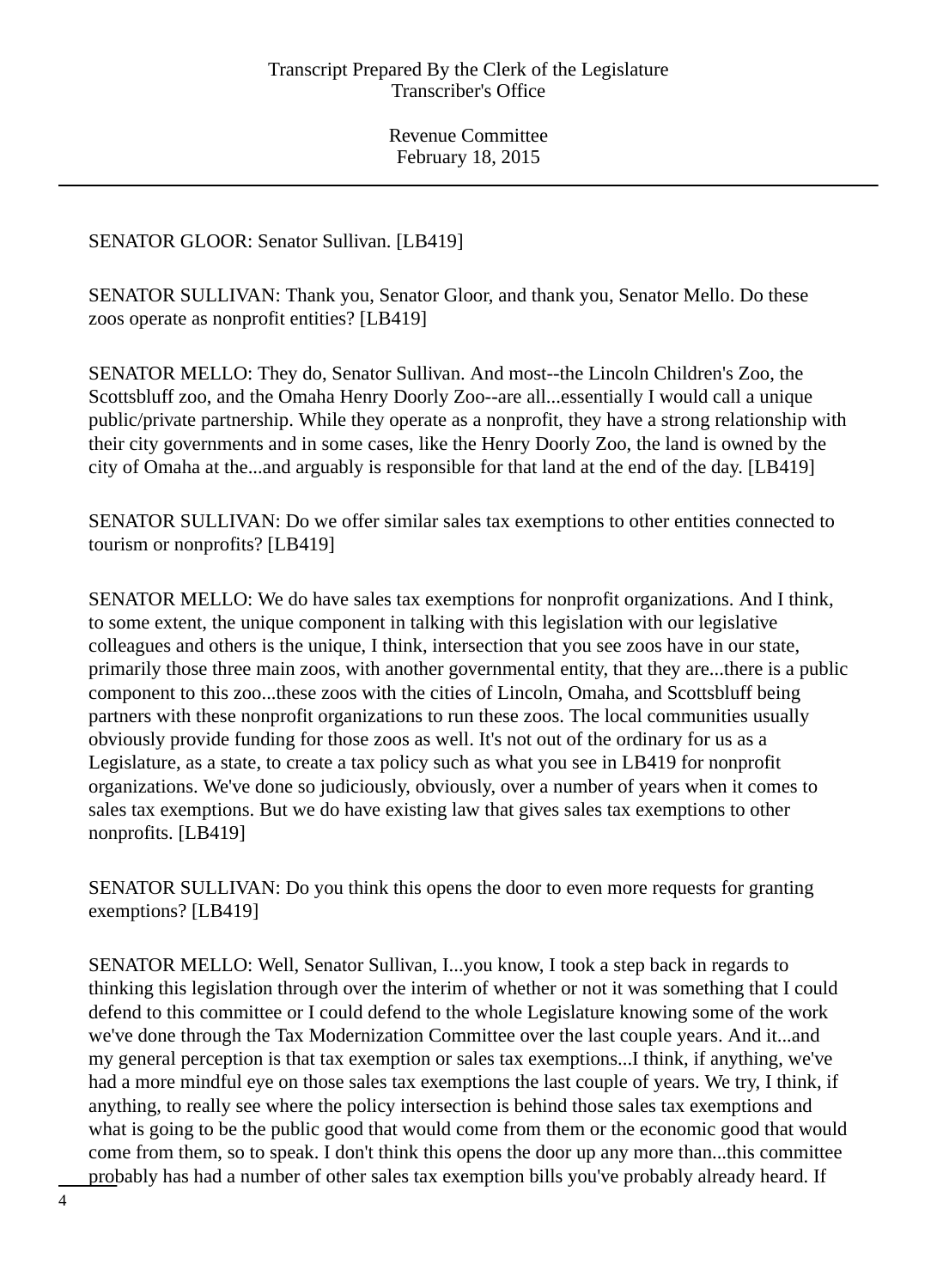you haven't, I looked through a general list and I know they're coming to...in front of this committee at some point in time. I think there will always be bills that the...legislators bring regarding sales tax exemptions. I think this committee and the Legislature as a whole in my...in our six years down here, we've just been more judicious in regards to identifying which sales tax exemptions have--and let's just say--a bigger bang for their buck. And I think, obviously, LB419, knowing the unique connection of these public/private partnerships with our cities, our zoos, as well as the philanthropic community has, I think we see a pretty big bang for our buck in our tourism industry with it. [LB419]

SENATOR SULLIVAN: Thank you. [LB419]

SENATOR MELLO: Thank you. [LB419]

SENATOR GLOOR: Senator Scheer. [LB419]

SENATOR SCHEER: Thank you, Senator Gloor. Senator Mello, my questions relate to the accreditation by the Association of Zoos. The bill is mute in relationship...how often do they have to provide that? Who do they provide it to? How is that checked, I'm assuming, on an annual basis? [LB419]

SENATOR MELLO: You know, Senator Scheer, that's a good question. And to some extent, I may have to get back to you on that. The bill didn't spell out, so to speak, that a zoo has to apply for their exemption every year. That's a...traditionally if you get the exemption...if the Department of Revenue, for example, would come to you as an organization if you have an exemption and find out that you're not accredited, I'd assume that they would owe back taxes the way that anyone else in regards to sales tax exemptions operate. It's more incumbent upon the Department of Revenue to investigate when a zoo comes forward and provides that information to ensure that information is accurate moving forward. [LB419]

SENATOR SCHEER: Well, unfortunately though, I mean, time goes on and the same people that are here today are not associated with the zoo, don't realize that, and at some point in time they may lose their accreditation or they change from this accreditation to something else that's not specified in the law. Although they're accredited, it's not this accreditation and, quite frankly, then they go back and they're going to try to pick up 7 percent of all the sales that they've had for the last year--could be, according to this, a pretty good, sizeable chunk--so...might want to think about that in itself. And then the second part of the accreditation, my concern would be, maybe the accreditation changes their rules or regs that you have to have so many restrooms for so many thousands of visitors. Or in one of the smaller facilities in Scottsbluff or Lincoln, they're deficient in one area so they say, well, you can have the accreditation but you have to fix that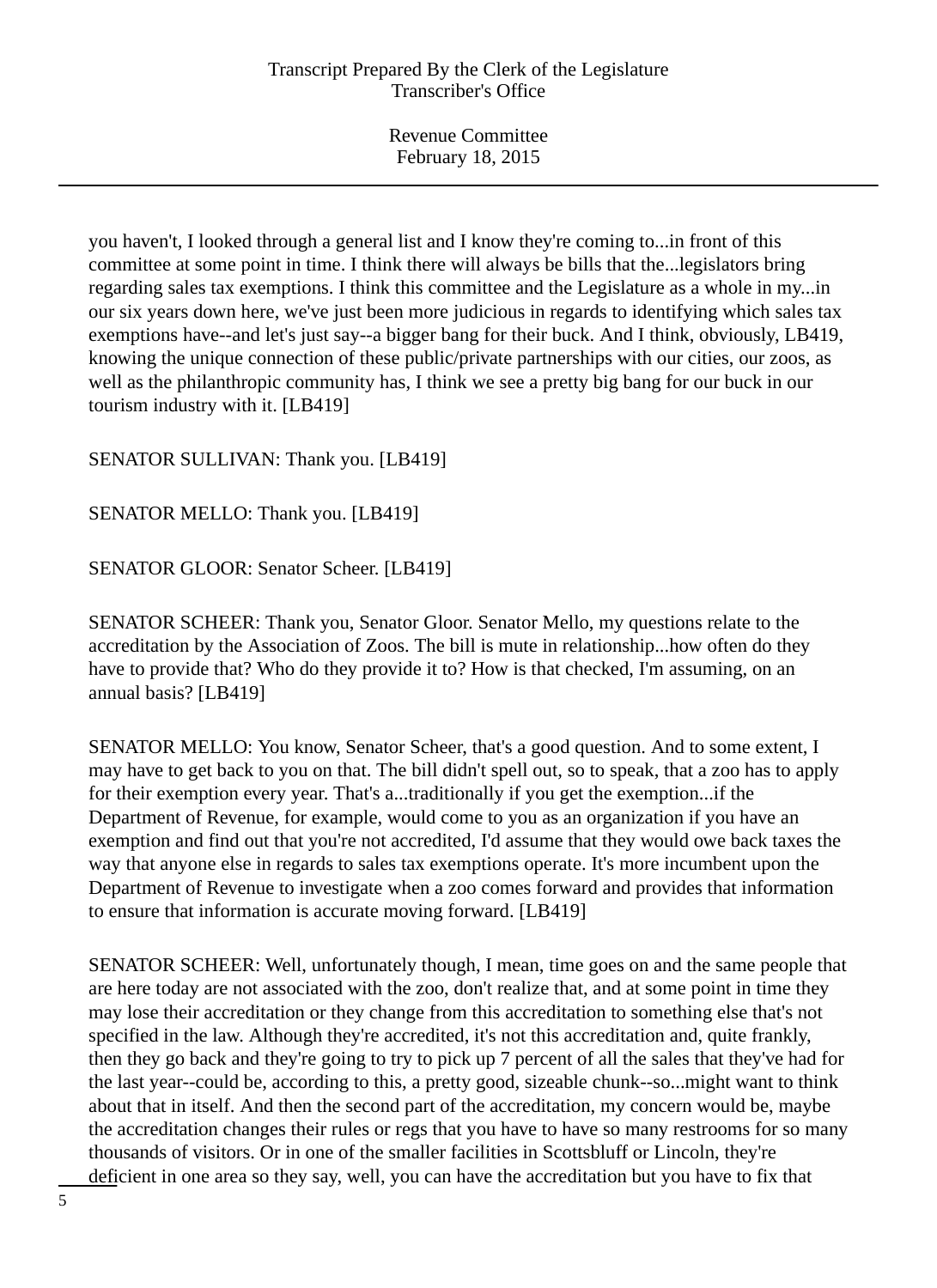first. Do you think we should have some type of time frame that they're accredited first and if they lose accreditation, they have a 12-month period to regain it so that they're not losing it just on a big bang you're done and... [LB419]

SENATOR MELLO: Senator Scheer, that's a good question. And I would ask you for a little deference in regards to letting me...I may not be able to give you a direct answer right off the spot. I'd like to think that through a little bit. I think to some extent I would defer a little bit maybe to the Revenue Committee's legal counsel in regards to maybe how the Department of Revenue would operate in regards to once a sales tax exemption has been granted by the department, how they go about identifying when an entity needs to come back to continue that exemption or to reauthorize that exemption. Dennis Pate from Omaha Henry Doorly Zoo, who is intricately involved with the National Association of Zoos and Aquariums, will testify after me and he can...he'd maybe be able to speak to you a little bit more about the accreditation process as he's been involved in that at the national level. [LB419]

SENATOR SCHEER: Okay. Thank you, Senator. Thank you, Senator Gloor. [LB419]

SENATOR GLOOR: Any other questions? Seeing none, thank you, Senator Mello. I know you have a couple of bills that are important to you and probably to us if they're important to you. Does that mean you're not going to stay around to close? [LB419]

SENATOR MELLO: And I would be remiss not to thank you, Senator Gloor and the members of this committee, for your flexibility of scheduling this bill. I have two other bills in Health and Human Services right after this right now. And so I'll likely stay for a little bit of the testimony but will waive closing and will have to leave shortly. Thank you. [LB419]

SENATOR GLOOR: Okay. Thank you. Can I see a show of hands of those in any capacity for or against who wish testify on this bill? Okay. Thank you. We'll start with proponents of the bill. Good afternoon. Whenever you're ready. [LB419]

DENNIS PATE: (Exhibits 3, 4, 5, 6, 7, 8, 9) Good afternoon, Chairman Gloor and members of the Revenue Committee. For the record, my name is Dennis Pate, D-e-n-n-i-s P-a-t-e, and I'm the executive director and CEO of Omaha's Henry Doorly Zoo and Aquarium and I'm currently serving as chair of the board of the Association of Zoos and Aquariums. I'm here to testify representing both of these organizations as well as the Omaha Zoo Foundation, the Greater Omaha Convention and Visitors Bureau, the Omaha Chamber of Commerce, and the Nebraska Chamber of Commerce and Industry in support of LB419. Before I begin, I'd like to thank Senator Mello for introducing this important proposal as well as the numerous senators who offered their support by cosponsoring LB419. Furthermore, I am extremely pleased to share the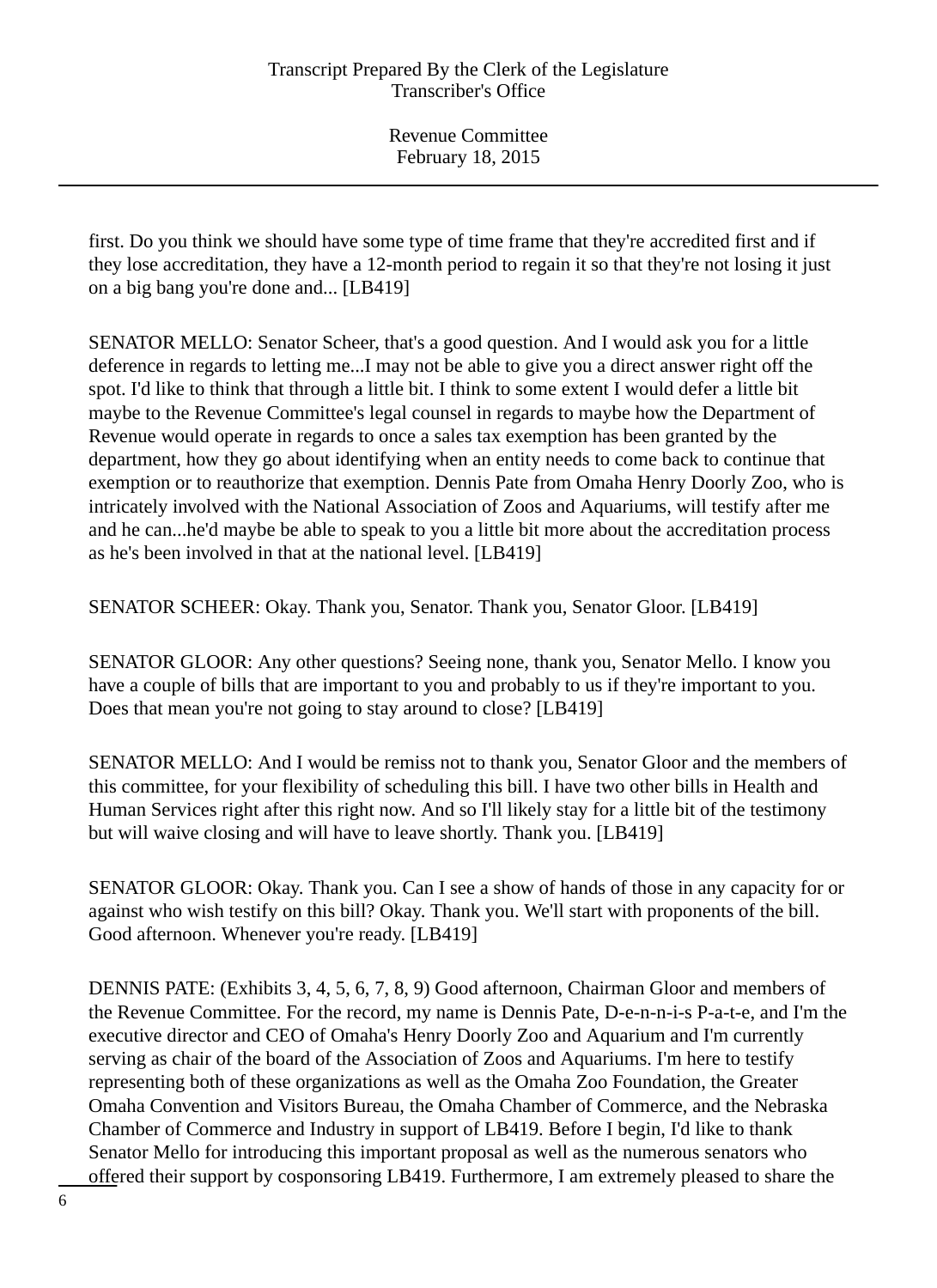Revenue Committee February 18, 2015

podium with such a diverse group of supporters here today including Omaha Mayor Jean Stothert. The city of Omaha continues to be a strong advocate and partner for the work of Omaha's Henry Doorly Zoo and Aquarium. And on behalf of our employees, Zoo Foundation, and thousands of animals, I'd like to thank Mayor Stothert for her leadership and support. We have enjoyed a long history of caring for animals going back to our earliest beginnings in 1894 in what was then Riverview Park. We started getting some attention four years later in 1898 when Buffalo Bill Cody loaned some of the animals from his world-famous traveling show- grizzly bears, deer, and bison--to the zoo. One hundred fifteen years later, we have received significant attention with the TripAdvisor ranking as the world's number one zoo. Those of us who live in Nebraska have known that for a long time. Now, though, the rest of the world knows and we have an incredible opportunity to attract even more visitors to Nebraska. So I'll start my testimony from an impressive place: number one in the world. We are excited about adding the state to our partnership with our generous private community that has invested over \$200 million in the last ten years. Why do people come to Nebraska to visit our zoo? What makes it special or unique? Let's start with the largest desert dome in the world, the largest nocturnal exhibit in the world, the largest aquarium in a zoo in North America, one of the top five zoos in conserving species in the wild, one of the five top largest animal populations at a zoo in North America. Combine these with great Midwestern hospitality and exceptional value and you've got a winning combination. The recent fund-raising push to renew some of the older sections of the zoo into an African Grasslands opens up a grand opportunity to drive tourism to Nebraska to new heights...more about that later. Let's talk about some of the things you may not know about our zoo that adds to its reputation. I like to say the zoo is the largest school in the state. The learning environment is fun, educational, and increasingly interactive. It's why we're so popular with parents and school-aged children. We have a full-time high school serving 90 students from two different school districts now in its 4th year; a kindergarten class from neighboring Bancroft Elementary School now in its 15th year; a federally funded after-school program for over 200 students from two nearby elementary schools; and a new early childhood program for 40 kids that is privately funded. Eighty-six thousand students visit on school field trips and another 101,000 take part in over 1,600 programs that we offer. We provide teacher training and student workshops to 49 Nebraska counties and have a distance learning program that reaches all corners of the state. These programs give students the opportunity to meet the experts, ask the questions, and learn about careers in conservation. Our outreach van also travels the state delivering handson interactive experiences in person. Private donors have also funded bus transportation and overnight experiences at the zoo. Schools from McCool Junction, Oxford, Valentine, Culbertson, Wolbach, and Loup City are annual visitors. Our conservation commitment extends well beyond Nebraska's borders covering five disciplines including conservation medicine, conservation genetics, rare plant conservation, comparative animal nutrition, and reproductive sciences. They're staffed with five Ph.D. scientists and five veterinarians. We have one of the most diverse animal populations in any zoo in the United States: 600 species and over 6,000 specimens not including fish and invertebrates. We work hard to grow attendance and educational impact and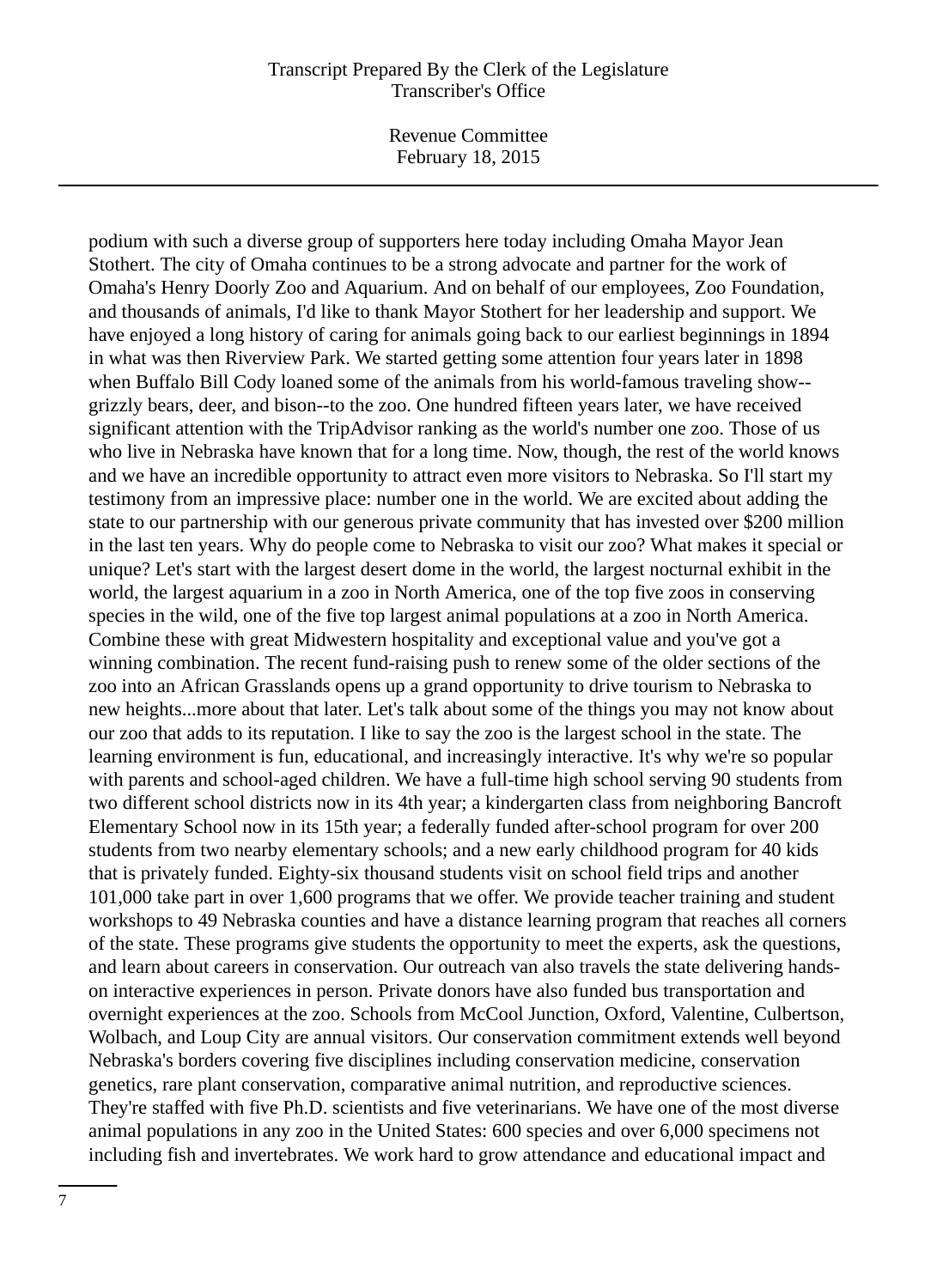Revenue Committee February 18, 2015

our public/private partnership led by Walter Scott and the Zoo Foundation boards are pleased by our rankings, of course, never satisfied. Unlike most zoos that receive an average of 30 percent of their operating budget from taxpayers, ours is a slim 5.3 percent. Our current project, African Grasslands, promises to push attendance even higher with new "immersive" exhibits for some of the grandest but most endangered animals on earth: elephants, giraffe, rhinos, lions, and more. Along the way, we have offered free days and issued tickets to qualifying nonprofits that totaled 40,000 admissions. Accreditation...accredited zoos in the U.S. attract 180 million guests, more than all the special...the professional sports teams combined. Accreditation signifies excellence in and commitment to veterinary care, ethics, physical facilities, staffing, conservation, education, safety and security, and, in particular, animal management and welfare. Omaha is doing its part on all fronts to ensure that our impact is deep. Thank you for allowing me to...opportunity to share with you many of the great things that our zoo is doing in Omaha, regionally, and internationally. LB419 is truly a catalyst to take Nebraska's tourism industry to the next level. As members of the Revenue Committee, I know that you will be faced with many difficult decisions in the coming days and weeks as you prioritize your committee's agenda. LB419 represents a unique opportunity and a first step forward in growing tourism in Nebraska. I'm proud to call Nebraska my home and believe that Omaha's zoo is truly one of Nebraska's cornerstone attractions. As a state, we are fortunate to have four nationally accredited zoos operating border to border, and I know that LB419 will send a strong message that the state acknowledges the positive impact our facilities have and that it wants to partner to bring new tourism dollars to the state. For these and many other reasons, I would ask you to support LB419. Thank you for being patient with me. (Laugh) [LB419]

SENATOR GLOOR: Could I ask you...thank you. Questions for Mr. Pate? Senator Sullivan. [LB419]

SENATOR SULLIVAN: Thank you, Senator Gloor. Thank you for your testimony, Mr. Pate. [LB419]

DENNIS PATE: You're welcome. [LB419]

SENATOR SULLIVAN: What do other certified or accredited zoos in other states...do they receive a sales tax exemption? [LB419]

DENNIS PATE: Almost all that I can think of do. It mostly extends to all the 501(c) nonprofits in the state. [LB419]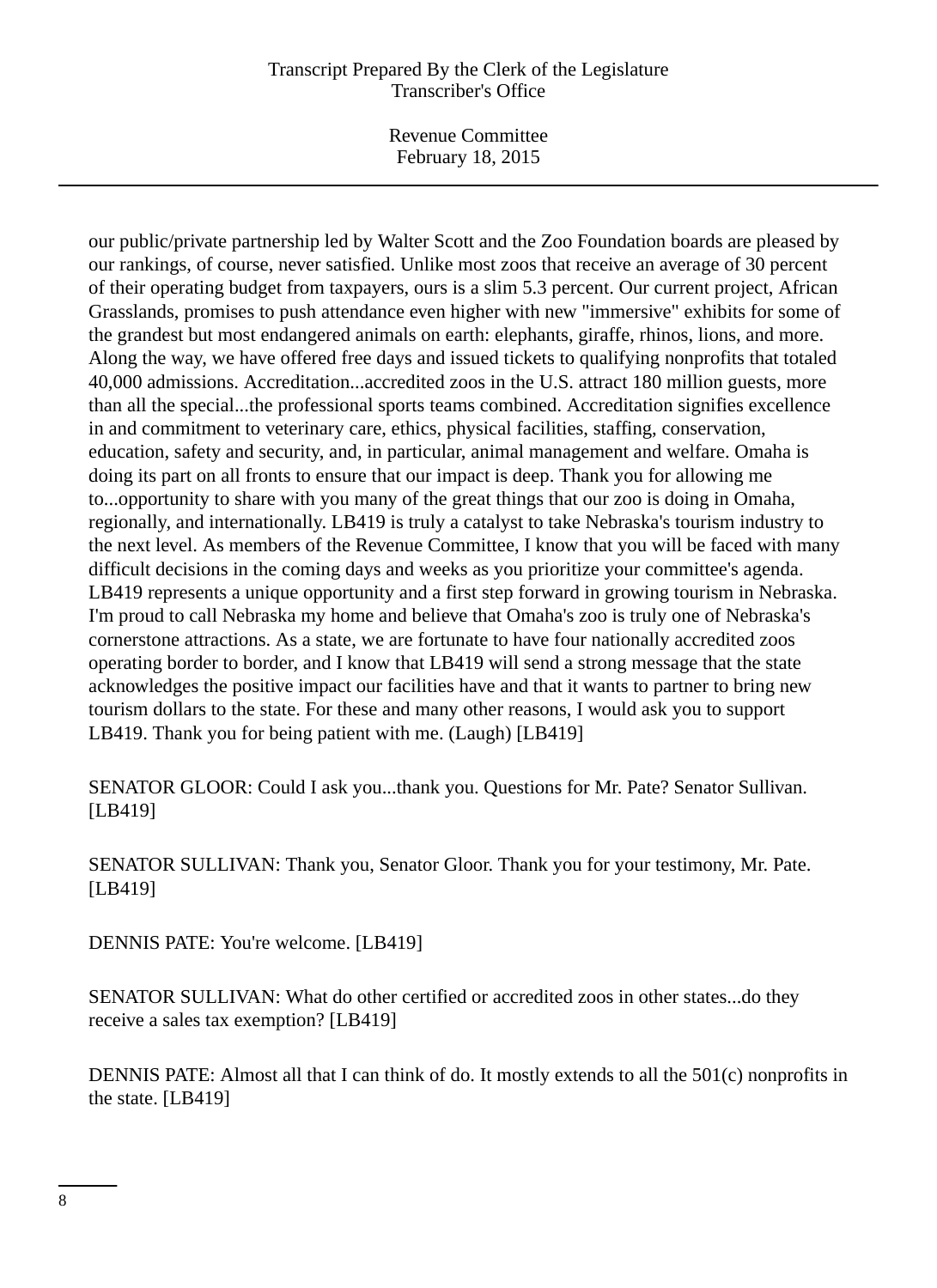SENATOR GLOOR: How many states do you try and reach out to whether with the van or with student groups that might come in? I would imagine Iowa also is a heavy visitor and you do some outreach into Iowa. [LB419]

DENNIS PATE: We do some outreach right across the river, not a lot. Most of it's in Nebraska. [LB419]

SENATOR GLOOR: How about Kansas, Missouri, South Dakota? [LB419]

DENNIS PATE: Not so much. [LB419]

SENATOR GLOOR: Okay. [LB419]

DENNIS PATE: It just becomes a distance thing and it's logistically too difficult. [LB419]

SENATOR GLOOR: Okay. Senator Harr. [LB419]

SENATOR HARR: Thank you. Did you say you're a  $501(c)(3)$ ? Or what kind of corporation... [LB419]

DENNIS PATE: We are. [LB419]

SENATOR HARR: Okay. Thank you. [LB419]

SENATOR GLOOR: Seeing no other questions, thank you for your testimony. [LB419]

DENNIS PATE: You're welcome. [LB419]

SENATOR GLOOR: Next proponent, please. Welcome, Madam Mayor. [LB419]

JEAN STOTHERT: (Exhibit 10) Thank you. Good afternoon, Senator Gloor and members of the Revenue Committee. I am Omaha Mayor Jean Stothert, J-e-a-n, last name is S-t-o-t-h-e-r-t. And I'm here today to support LB419 allowing a sales tax exemption for zoos and aquariums. I am immensely proud of Omaha's Henry Doorly Zoo and Aquarium and its reputation across the country and around the world. As you know, it is our state's premier tourist attraction. TripAdvisor, as you've already heard several times, has named it the best zoo in the world.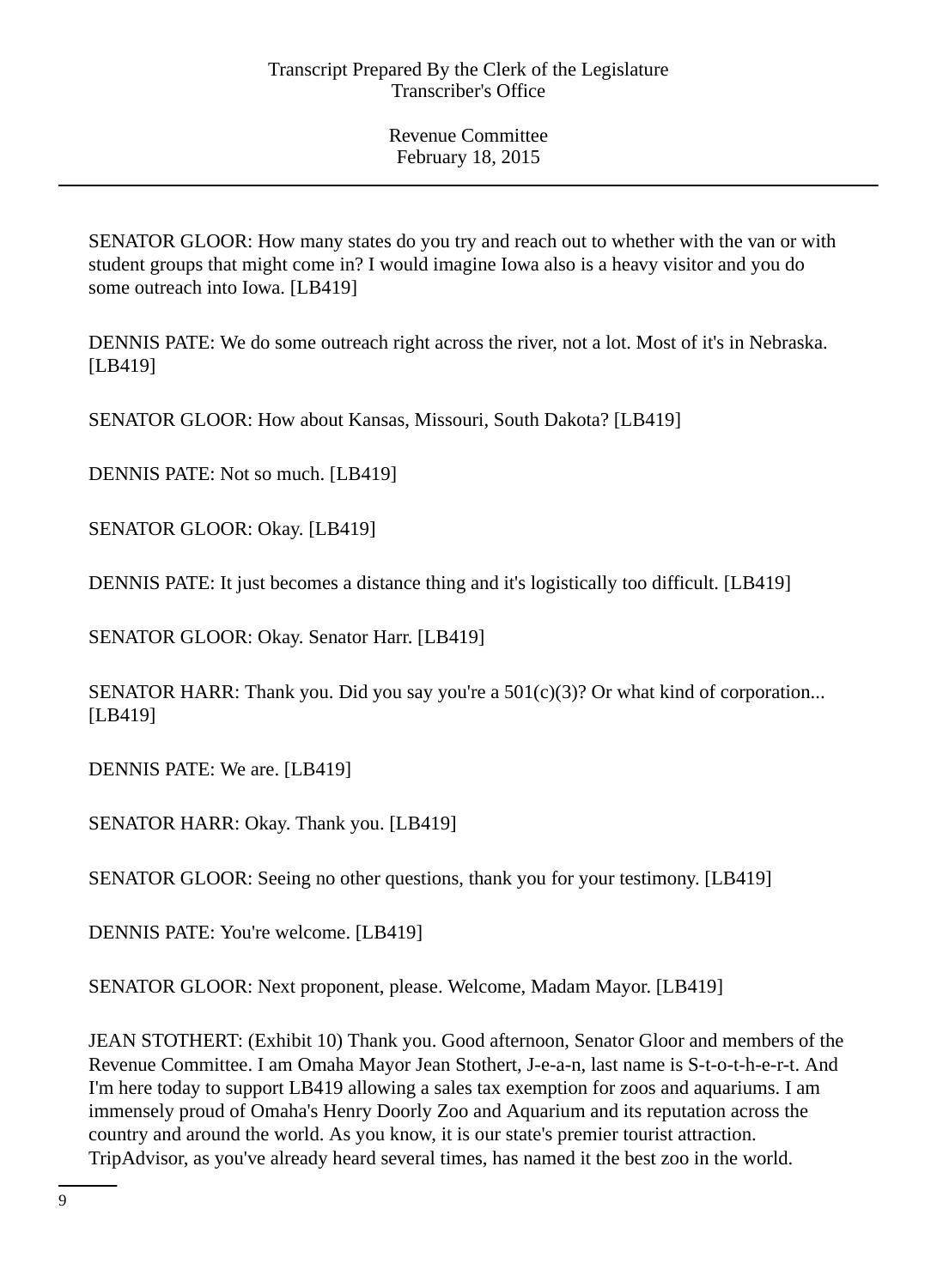Revenue Committee February 18, 2015

Visitors call it a must-see. They call it amazing. And they say it's as good as it gets. That's why attendance continues to grow, averaging 1.7 million visitors a year, almost one-third from outside the city of Omaha. The success of the zoo has an economic ripple effect across the city and across the state. In fact, the estimated economic impact to our state is \$111 million a year, but Omaha benefits even more, approximately \$144 million a year. Hotels, restaurants, museums, sports venues, and performing arts centers all benefit when tourists come to Omaha to visit the Omaha original, which is our zoo. The city of Omaha provides financial support for the zoo each year in the amount of \$1.7 million a year. You may ask, why then support an exemption and lose potentially up to \$400,000 worth of revenue a year? I see it as an investment to support expansion, new unique exhibits, research, and education. It's a commitment to growing Omaha as a tourist destination. Research from our own Convention and Visitors Bureau shows the zoo is the top reason people choose Omaha for weekend getaways. It also shows our support for Director Pate and his vision and our gratitude for the zoo's leadership and growth over the last 120 years. A sales tax exemption for Omaha's Henry Doorly Zoo and Aquarium and other nationally accredited zoos in the state should not be measured in what we lose. It should be measured in what we gain. I urge you to support LB419 and the opportunities it will provide to build on this asset which is unique to the state of Nebraska. Thank you all. [LB419]

SENATOR GLOOR: Thank you. Questions? Yes, Senator Scheer. [LB419]

SENATOR SCHEER: Thank you, Senator Gloor. Mayor Stothert, somebody has got to ask, so I'll do it. The zoo is flourishing. [LB419]

JEAN STOTHERT: Yes. [LB419]

SENATOR SCHEER: We're talking about a sales tax exemption. It's flourishing collecting sales tax. So why would it become of the state to waive that when...it would be different if you were coming saying, gee, we're losing sales, we're losing traffic, and we're just sure it's because of the 7 percent sales tax or whatever. What is the rationale when things are going so well for the zoo and your attendance continues to climb each year? You have more and more visitors. You have more and more people staying in hotels and buying products and so forth. But why the exemption? [LB419]

JEAN STOTHERT: Sure. And you know, the reason is because the zoo continues to grow. A great example is the African Grasslands that they are building now and the majority of it funded by private donors. And so as the zoo continues to grow and there's more and more exhibits, their operational expenses continue to grow too. And, you know, looking at what their operational expenses are and looking to what this sales tax exemption will help bring in additional revenue to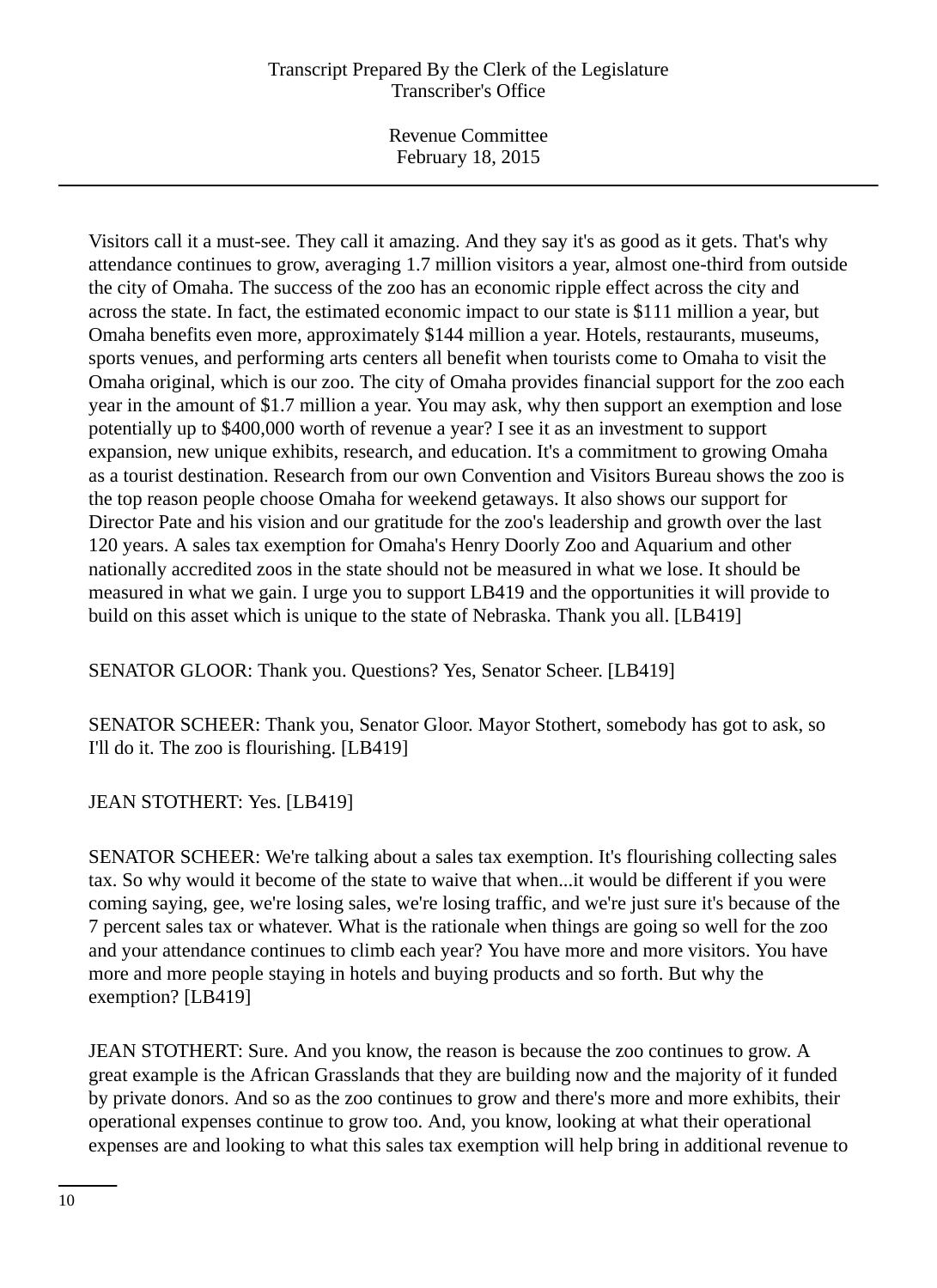them, that is about...that's the number that they need for additional operational expenses as the zoo continues to grow. [LB419]

SENATOR SCHEER: So what we're really talking about is a governmental subsidization of the entrance fee, I mean, to the extend that if they're charging \$10, they'd like to bump it up to \$11, but we can make it \$11 and we get to keep the whole dollar instead of still sharing the 70 cents or whatever. [LB419]

JEAN STOTHERT: We could keep it what it is but the revenue generated by the sales tax would then become revenue that the zoo could use for their operational expenses. [LB419]

SENATOR SCHEER: Okay. So the...what you're asking is not exemption. We're still going to collect the sales tax and it's just going to be submitted back to the zoo? [LB419]

JEAN STOTHERT: That is my understanding. [LB419]

SENATOR SCHEER: Okay. Thank you. [LB419]

JEAN STOTHERT: You bet. [LB419]

SENATOR GLOOR: Seeing no further questions... [LB419]

SENATOR DAVIS: I've got one question. [LB419]

SENATOR GLOOR: I'm sorry. Senator Davis. [LB419]

SENATOR DAVIS: And maybe, Mayor Stothert, maybe you're not the person to answer the question and I should have asked it earlier. As to the cost of this zoo, the tickets, is it comparable to other zoos across the nation? Do we know that? Or are we below? Are we above? [LB419]

JEAN STOTHERT: You know, I don't have the answer to that. Honestly, I don't. [LB419]

SENATOR DAVIS: Maybe somebody else might know that. [LB419]

JEAN STOTHERT: Somebody, probably. [LB419]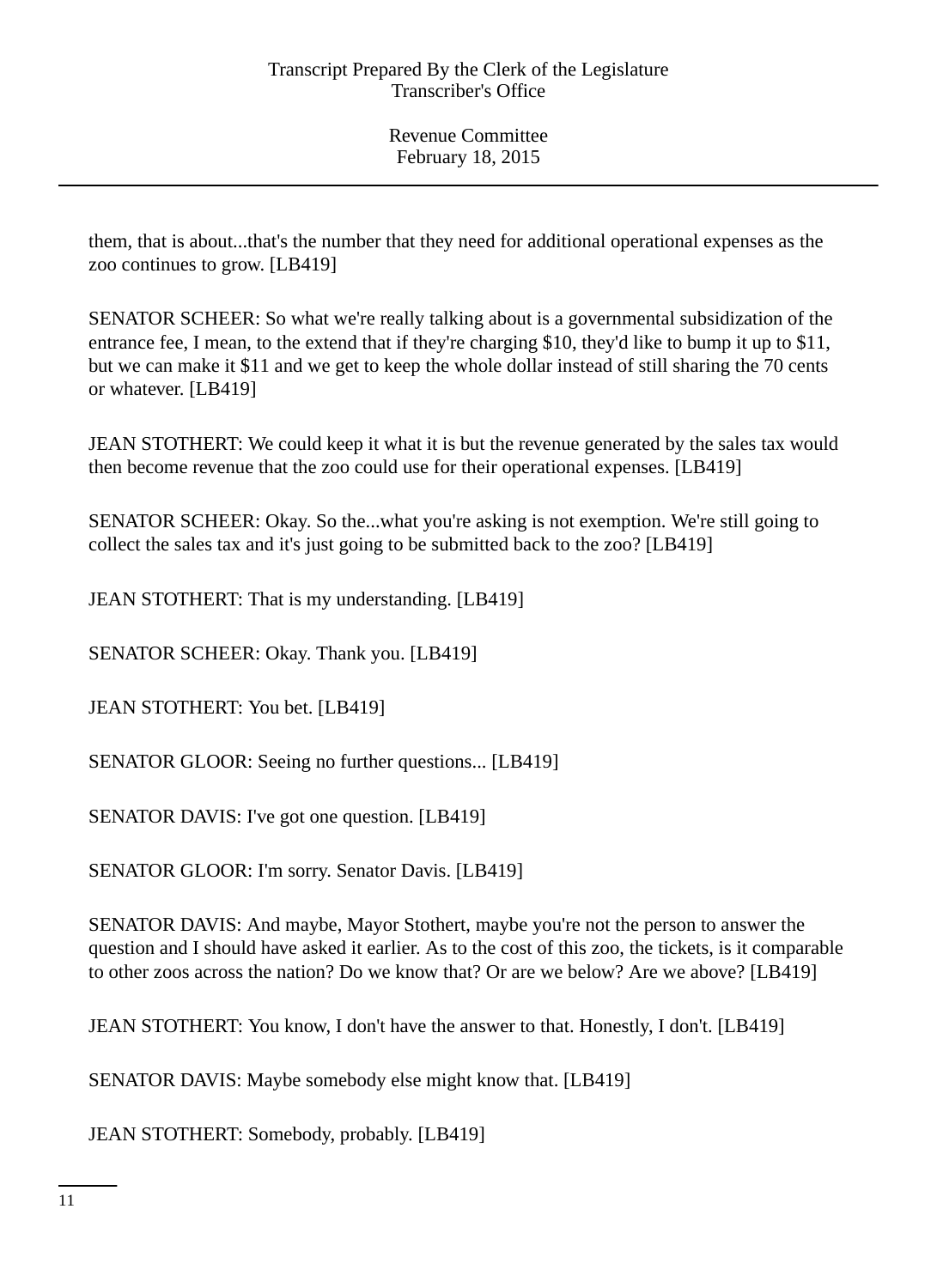SENATOR DAVIS: But that would be worth knowing. [LB419]

JEAN STOTHERT: But as I said before, to the city of Omaha, we estimate that what...when the visitors come in and visit it and the revenues that are generated in our hotels and restaurants, we estimate it brings in about \$144 million to the city of Omaha. [LB419]

SENATOR DAVIS: Yeah, tremendous economic driver. [LB419]

JEAN STOTHERT: It certainly is. [LB419]

SENATOR DAVIS: Yes. [LB419]

SENATOR GLOOR: Senator Harr. [LB419]

SENATOR HARR: And I guess that leads to the question of, if LB419 does not become law, is the city still willing to step up and give the zoo \$400,000 a year out of their general funds? [LB419]

JEAN STOTHERT: We'll keep...that hasn't been discussed. But keep in mind, we have a ten-year contract with the zoo right now, the city of Omaha and the zoo. And as I said in my testimony, we give approximately--the city of Omaha right now--\$1.7 million every year and we will continue to do that. So that's within our current contract. So what you're asking is the amount of revenue that we lose is \$400,000. [LB419]

SENATOR HARR: Yeah. [LB419]

JEAN STOTHERT: But the amount of revenue that the zoo gains for their operational expenses is about \$1.7 million. [LB419]

SENATOR HARR: Okay. [LB419]

JEAN STOTHERT: So the question has not been asked, if we don't get this... [LB419]

SENATOR HARR: Yeah. [LB419]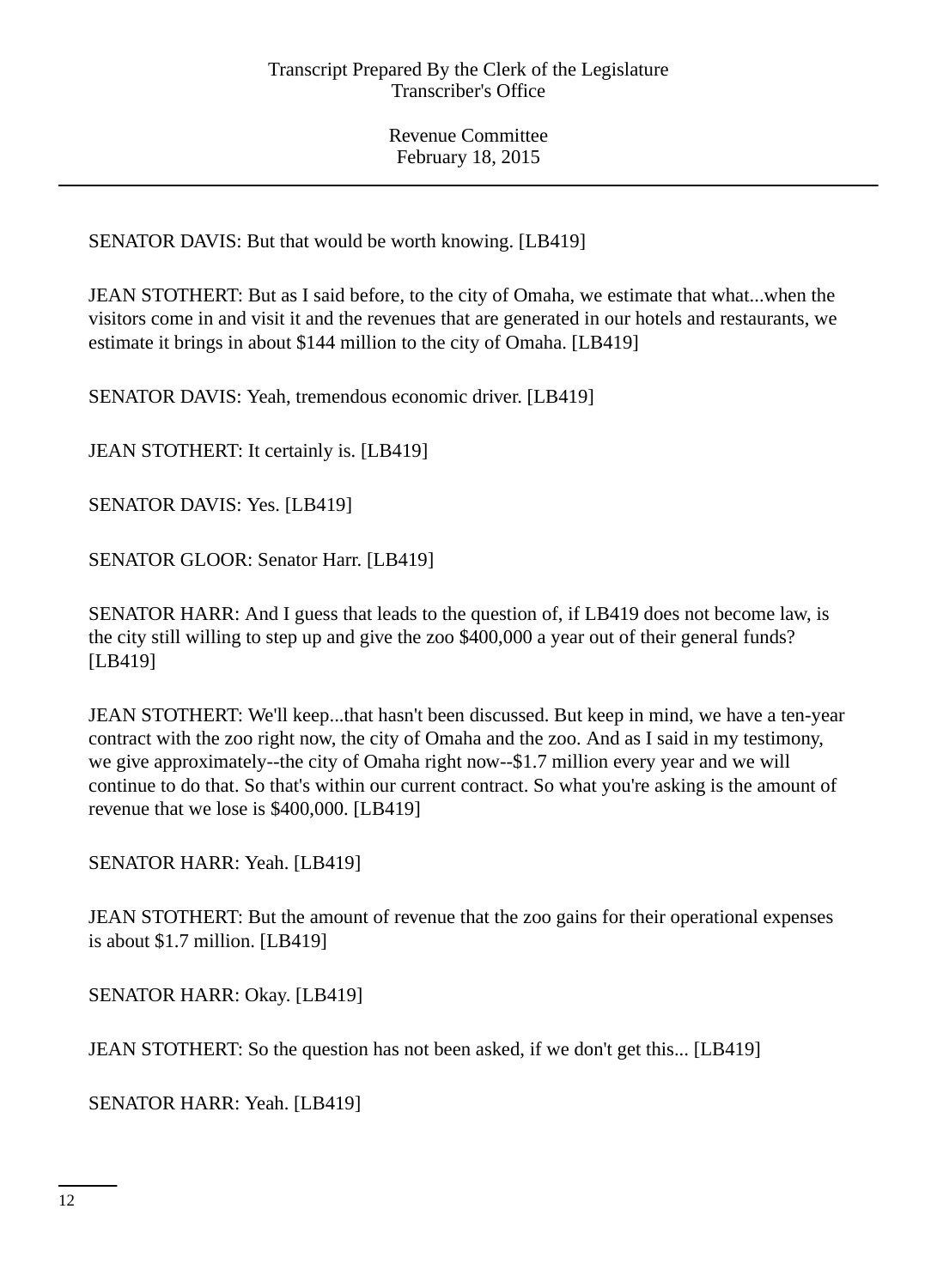JEAN STOTHERT: ...will you give us another \$400,000 a year? That question didn't come up. Keep in mind we already give them \$1.7 million. [LB419]

SENATOR HARR: Okay. Thank you. [LB419]

JEAN STOTHERT: You bet. [LB419]

SENATOR GLOOR: Seeing no further questions, thank you, Mayor Stothert. [LB419]

JEAN STOTHERT: Thank you. [LB419]

SENATOR GLOOR: Other proponents. [LB419]

CHRIS BEUTLER: Mr. Chairman, greetings. [LB419]

SENATOR GLOOR: Mr. Mayor. [LB419]

CHRIS BEUTLER: Members of the committee, my name is Chris Beutler, B-e-u-t-l-e-r, and I'm mayor of Lincoln, Nebraska. And mayors love their zoos. Very pleased to be here today in support of this bill and to thank Senator Mello for introducing the bill. I want to focus my short remarks on the city's long-standing partnership with the Lincoln Children's Zoo and the economic impact that it has upon this city. With about 200,000 visitors a year, the Lincoln Children's Zoo is Nebraska's third most visited arts and cultural attraction, providing significant economic benefits to the community. A report by Eric Thompson at the UNL Bureau of Business Research indicates that the zoo attracts \$6.25 million of new spending to Lancaster County every year. The report notes that this impact is three times the zoo's operating budget with as much offsite spending as on-site spending. This translates to a benefit, of course, to the local economy including an increase in both our state and local sales tax dollars as well as lodging tax revenues. This year, the Children's Zoo is celebrating 50 years in our community. It has enjoyed a long partnership with and support by the city. In fact, authority for and establishment of the zoo is uniquely provided for in the Lincoln municipal code and the zoo operates using land and buildings owned by the city. The zoo receives no tax dollars or support for their operations on the other hand. That's supported by donations and admissions, memberships, and grants. But it does provide many public benefits. The facility is a unique community and a regional asset encouraging the public to connect and children to connect with the natural world and giving the children the ability to experience interactive, close-up encounters with many kinds of zoo animals. The zoo also provides considerable science education and is part of numerous Species Survival Plans to save animals for future generations. These public benefits augment our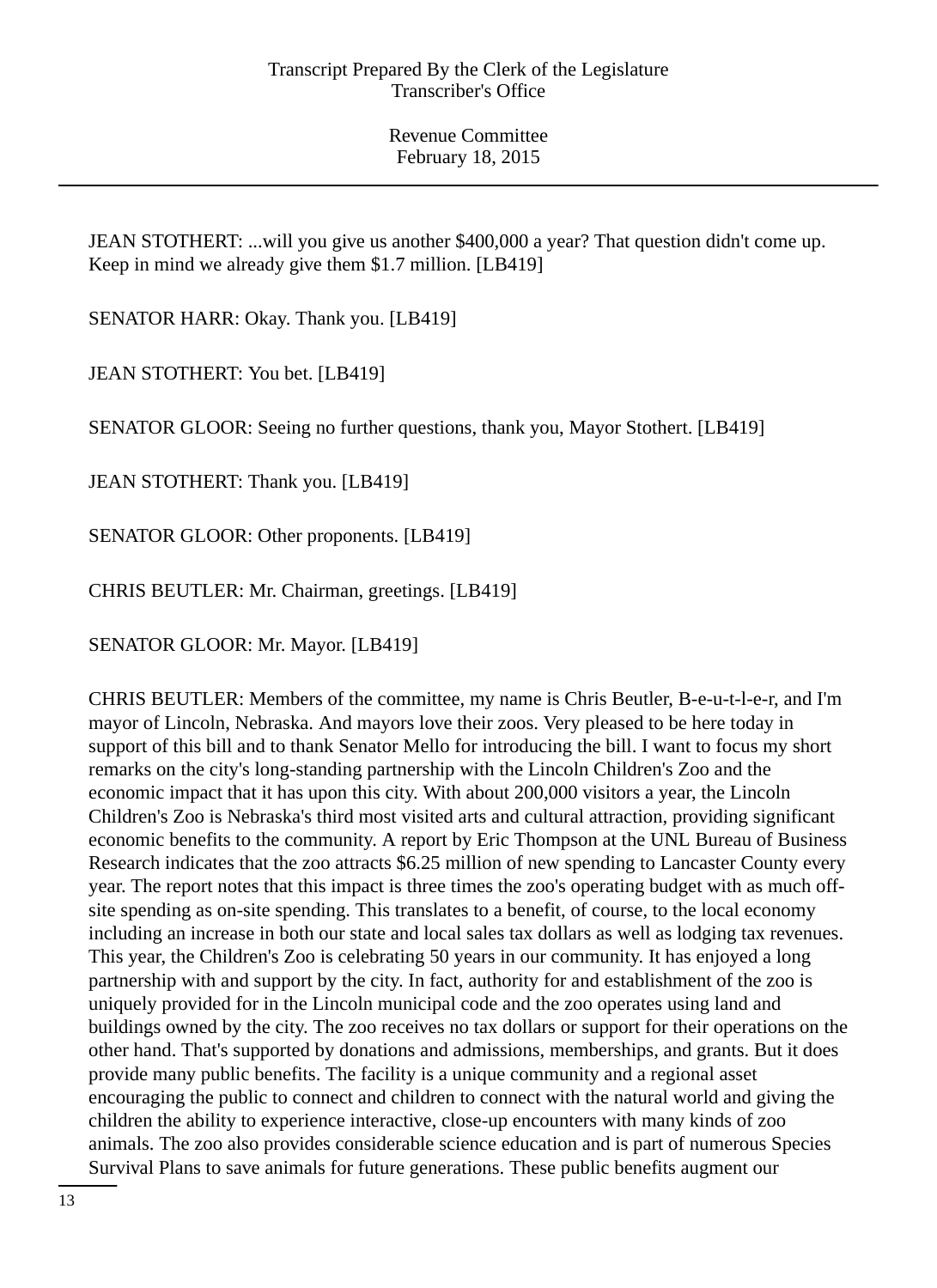outstanding city, park, and recreation system. The city of Lincoln typically does not support legislation that narrows its sales tax base, but the Lincoln Children's Zoo is a unique local and regional attraction that provides significant economic and community benefits. These benefits combined with the assistance that this bill would provide the Lincoln Children's Zoo justify, in our opinion, a departure from the general position. And we are, therefore, pleased to support this bill and we thank you for your time this afternoon and I'd be glad to answer your questions. [LB419]

SENATOR GLOOR: Mayor Beutler... [LB419]

CHRIS BEUTLER: And by the way, our zoo director John Chapo will be up after me in case you wanted to ask very specific zoo questions. [LB419]

SENATOR GLOOR: I think we had some questions about mammals and primates and we'll probably drill him about the... (Laughter) [LB419]

CHRIS BEUTLER: All right. [LB419]

SENATOR GLOOR: I was a biology major in college so you see I'm...what are you looking at in terms of the loss of revenue--tax revenue--do you think? Has there been an estimate that you've run for Lincoln? [LB419]

CHRIS BEUTLER: In terms of the sales tax... [LB419]

SENATOR GLOOR: Exemption, yeah. [LB419]

CHRIS BEUTLER: ...our portion of the sales tax loss, probably \$35,000 to \$45,000, I believe, is the estimate... [LB419]

SENATOR GLOOR: Okay. [LB419]

CHRIS BEUTLER: ...in that neighborhood. [LB419]

SENATOR GLOOR: Okay. Other questions? We'll start with Senator Davis and then Senator Harr. [LB419]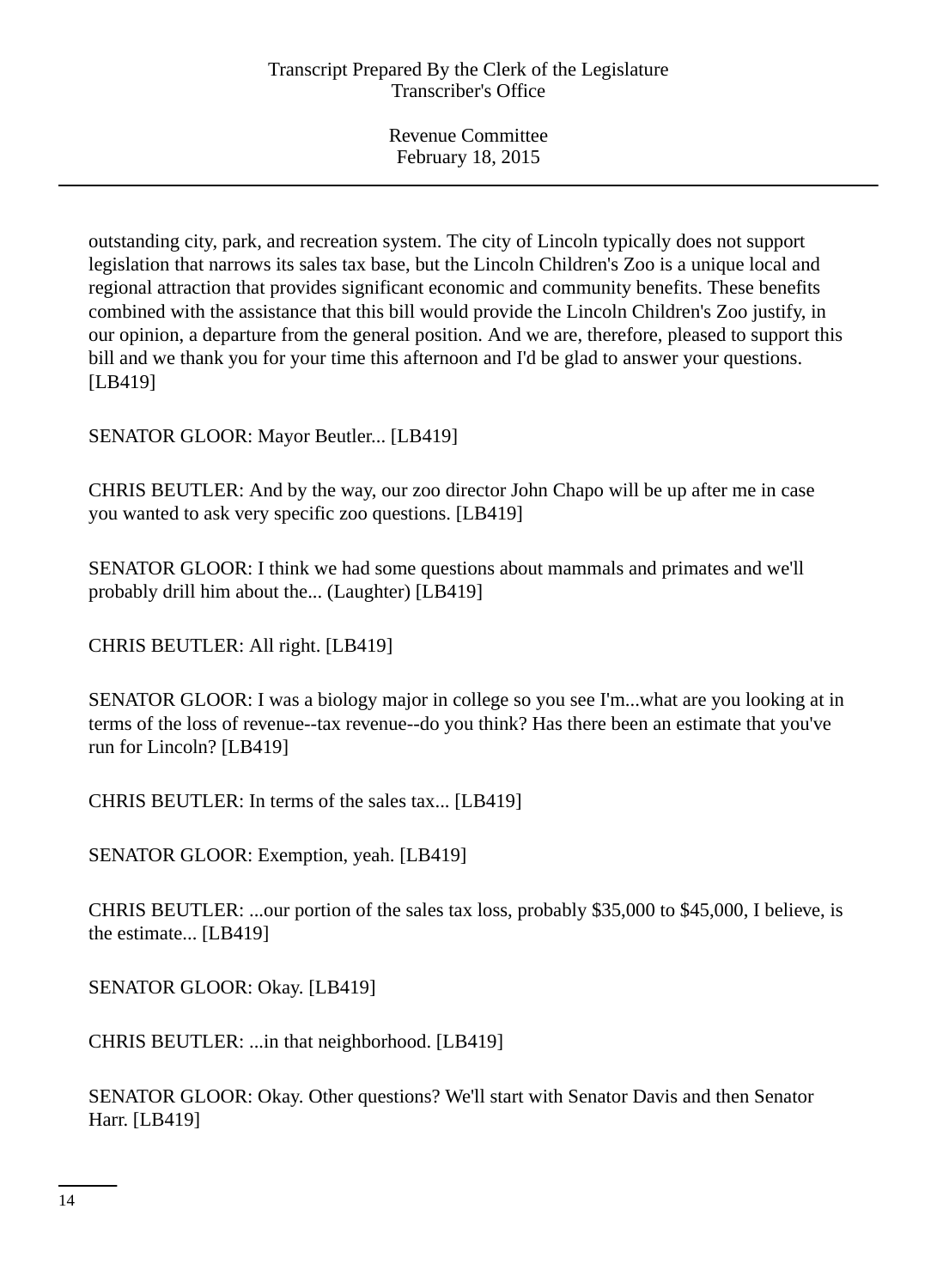SENATOR DAVIS: Thank you for coming and thank you, Senator Gloor. So, Mayor Beutler, I just was wondering, do they serve food there at the zoo, do you know, I mean, for people? [LB419]

CHRIS BEUTLER: Pardon me? [LB419]

SENATOR DAVIS: Do they serve meals at the zoo? And the reason I'm asking that question is, and I think Omaha...I should have the question of the mayor of Omaha, but the occupation tax that would be on food, is that going to be exempt also? [LB419]

CHRIS BEUTLER: I don't think the bill affects the occupation tax. I haven't read it carefully, Senator, but it's not my understanding that it does. [LB419]

SENATOR DAVIS: Okay. Thank you. [LB419]

SENATOR GLOOR: Senator Harr. [LB419]

SENATOR HARR: That was my same question. [LB419]

CHRIS BEUTLER: Okay. [LB419]

SENATOR GLOOR: Okay. Senator Schumacher. [LB419]

SENATOR SCHUMACHER: Thank you, Senator Gloor. Thank you, Mayor, for coming before us today. The Omaha zoo has a large percentage of support from philanthropy. Is that the case with the Lincoln zoo? [LB419]

CHRIS BEUTLER: It's most certainly the case with the Lincoln zoo in...with respect to the board that actually runs the operations of the zoo is a board of citizens, not a government board. And all of the day-to-day operations of the zoo are supported almost totally by citizens, volunteers, nonprofits, donations. The city contributes land and buildings. And, in fact, this year, it's been a long time since we've enlarged the zoo to keep up with the growing population. And we're in the process now of turning over to the use of the zoo additional land in what we call the Antelope Park triangle down on 27th and Capital Parkway if you know that neighborhood, Senator. So contributions are constantly benefiting the zoo from both the public and private sector. [LB419]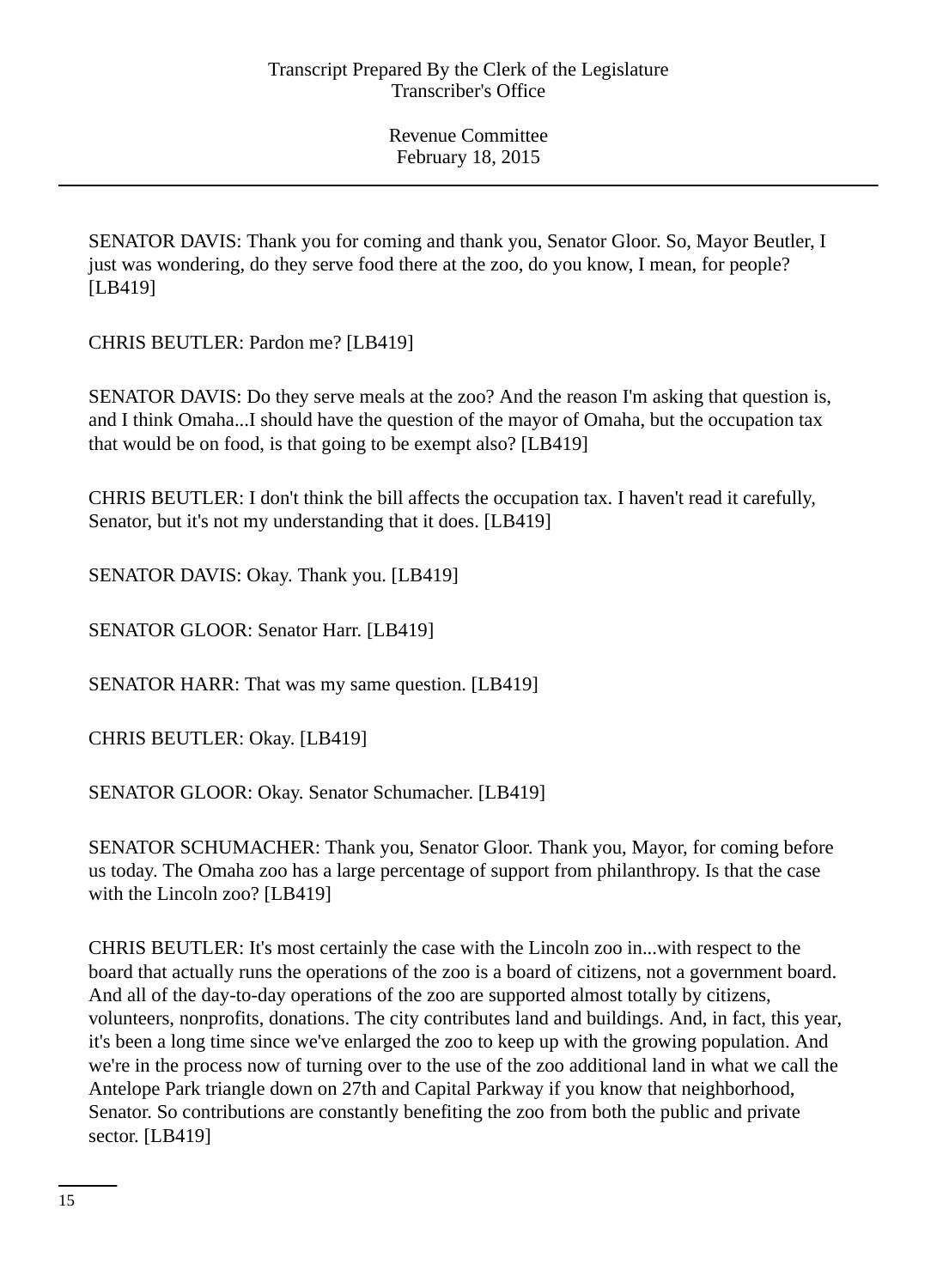# SENATOR SCHUMACHER: Thank you. [LB419]

CHRIS BEUTLER: Yeah. [LB419]

SENATOR GLOOR: Other questions? And counsel reminds me that the way we read the bill, it would exempt all sales of those things...all sales tax of those things purchased or sold so that would include food. [LB419]

CHRIS BEUTLER: Okay. Thank you. [LB419]

SENATOR GLOOR: Thank you, Mayor Beutler. [LB419]

CHRIS BEUTLER: Okay. [LB419]

SENATOR GLOOR: Other proponents? [LB419]

JOHN CHAPO: (Exhibits 11, 12, 13) Good afternoon, Chairman Gloor and members of the Revenue Committee. For the record, my name is John Chapo, J-o-h-n, last name C-h-a-p-o. And I'm the president and CEO of the Lincoln Children's Zoo testifying in support of LB419. I have submitted letters of support also for the Lincoln Chamber of Commerce, Lincoln Convention and Visitors Bureau, and the Lancaster County Board of Commissioners. Before I begin, I'd like to thank Senator Mello for introducing this important proposal as well as the numerous senators who have offered their support by cosponsoring LB419. Furthermore, I'm extremely grateful to such a great group of supporters here today including our own Lincoln mayor, Chris Beutler. Both the leadership of the city of Lincoln and Lancaster County continue to be strong advocates and partners for the work of the Lincoln Children's Zoo. And on behalf of our zoo team and the hundreds of thousands of children and families who enjoy and experience the zoo, I'd like to thank Mayor Beutler for his leadership and support. Senators, you have a one-page synopsis of the zoo in your packet of information, so I'm not going to read through all that for you. Simply stated, for 50 years the Lincoln Children's Zoo has served kids and critters. We connect children up close and nose to nose with wonderful animals from around the world. Families spend many hours at the zoo growing stronger as a family as they learn and have fun together in a natural and green setting. The Children's Zoo is truly and indeed a sylvan retreat. And the zoo collaborates with 30-plus human service agencies in providing thousands of low-income families free passes and free memberships on an annual basis. We estimate that value at about \$250,000 each year of free admissions to low-income families. The zoo has received national recognition from the White House with the First Lady to national media coverage and animal welfare awards. Education is in our institutional DNA. From preschool children accompanied by their parents or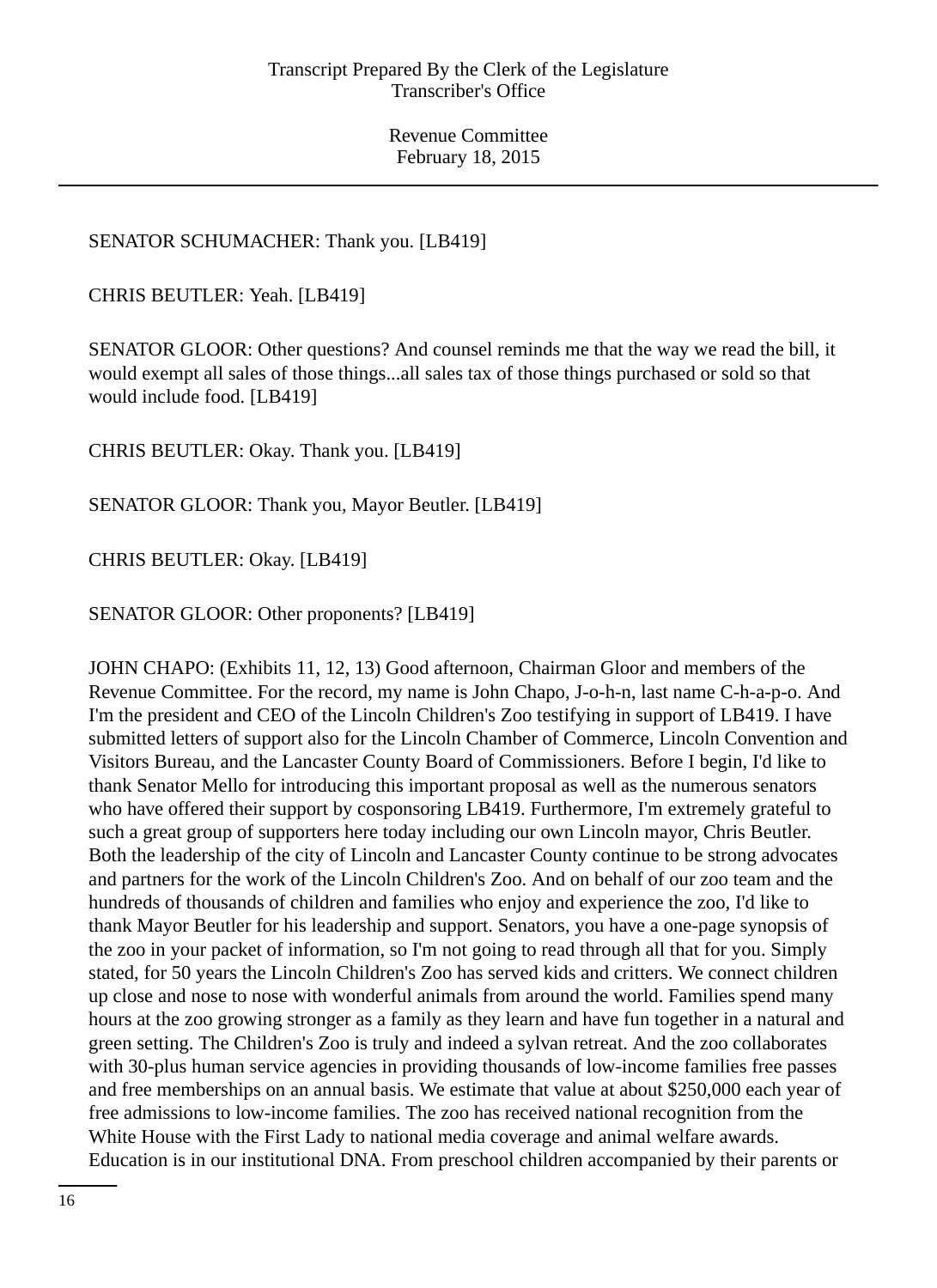grandparents to university interns, the Lincoln Children's Zoo excels in providing the highest quality educational experiences. And the zoo is an active member of the Association of Zoos and Aquariums, collaboratively working together to save animals from extinction. And the Lincoln Children's Zoo operates 100 percent without any tax dollars. Thank you for allowing me to be here today to share with you the fact that the Lincoln Children's Zoo is great for children, families, animals, tourism, and the Nebraska economy. Very few nonprofits can make that statement. We appreciate your leadership in serving as senators of this great state, and I simply ask you to join with these many wonderful advocates for our zoos. And I ask you to please support LB419. Thank you. [LB419]

SENATOR GLOOR: Mr. Chapo, is the Lincoln Children's Zoo defined as the area behind the fences, behind the gates, or does it involve any of the green space that would be to the west or some of the garden areas to the north and whatnot? [LB419]

JOHN CHAPO: According to the...with the current relationship with the city and the legislation, the zoo is within the perimeter fence. [LB419]

SENATOR GLOOR: Okay. [LB419]

JOHN CHAPO: The parking lot that the zoo shares with the park and the trail system is governed by...fully by the city of Lincoln. [LB419]

SENATOR GLOOR: By the city, okay. [LB419]

JOHN CHAPO: Yes, sir. [LB419]

SENATOR GLOOR: Senator Brasch. [LB419]

SENATOR BRASCH: Thank you, Chairman Gloor, and thank you, Mr. Chapo for your excellent testimony and work with the zoo. I'm curious. The attendance on the...at your gates, is it consistent? Is it increasing? What direction is it going? Are you... [LB419]

JOHN CHAPO: It's a good question, Senator. As a matter of fact, we have recognized an 8 percent increase annually for the last three years, so our increase...we are increasing. [LB419]

SENATOR BRASCH: And in your budgetary process, the gate admissions or the philanthropy, you're seeing shortfalls? Is there a shortfall there or the need for the exemption is... [LB419]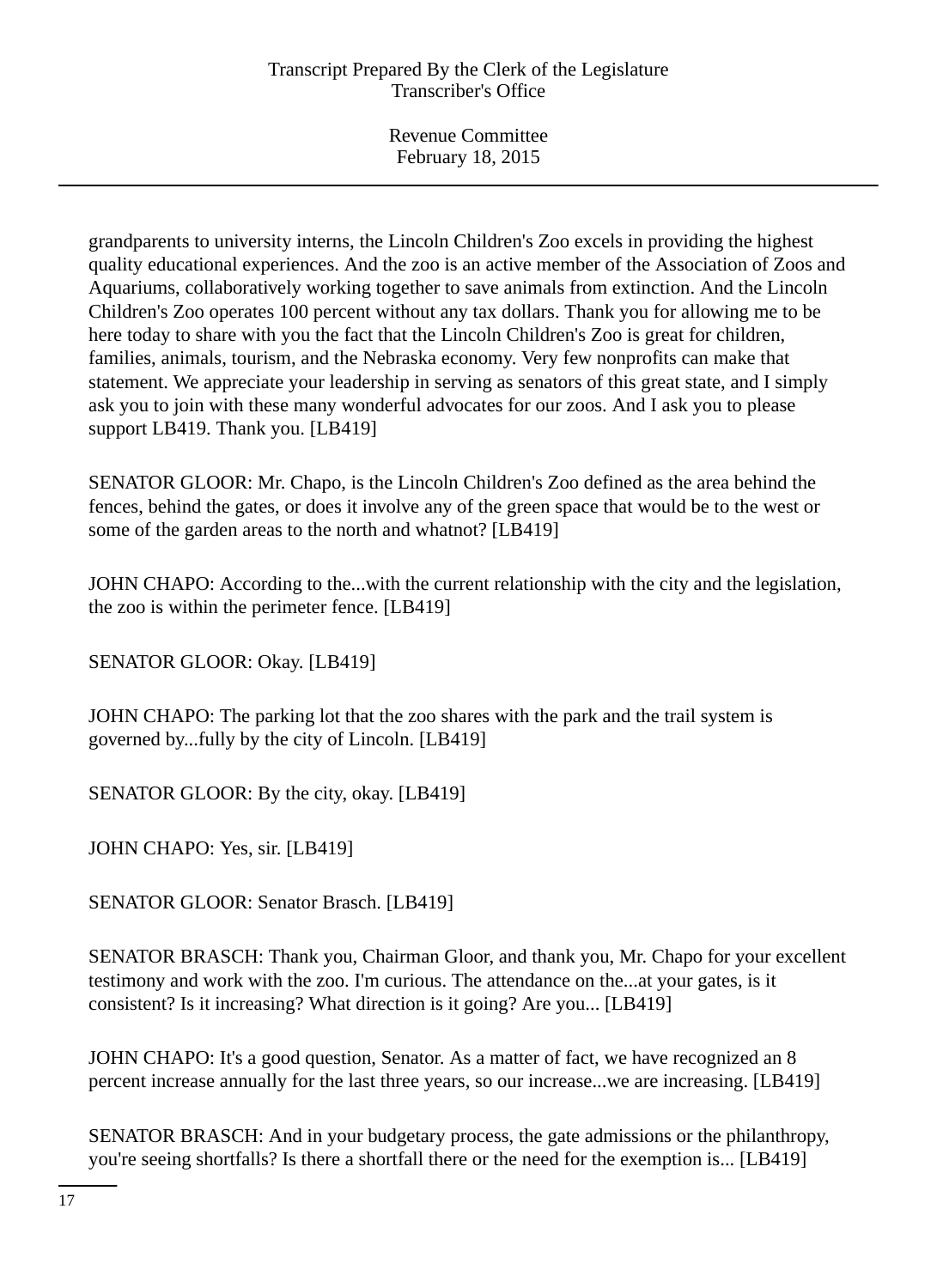JOHN CHAPO: As a former board member used to say, we're nonprofit. That's our status. That's not our way of operating. And because we don't receive any tax dollars, we can only pay the bills with what we take in. And what we...how we have been operating the last several years, though, is cash positive. [LB419]

SENATOR BRASCH: Is cash positive. [LB419]

JOHN CHAPO: Yes, ma'am. [LB419]

SENATOR BRASCH: Very good. I have no other questions. Thank you. [LB419]

JOHN CHAPO: Thank you, Senator. [LB419]

SENATOR GLOOR: Seeing no other questions, thank you for your testimony, Mr. Chapo. [LB419]

JOHN CHAPO: Thank you. [LB419]

SENATOR GLOOR: Other proponents? Good afternoon. [LB419]

ANNE JAMES: (Exhibits 14, 15, 16, 17, 18, 19) Good afternoon, Chairman Gloor and committee members. My name is Anne James, A-n-n-e J-a-m-e-s. I'm the executive director at the Riverside Discovery Center in Scottsbluff and I am also representing the Scotts Bluff National Monument, the Scotts Bluff County Commissioners, the city of Scottsbluff, the city of Gering, the city of Terrytown, the Scottsbluff/Gering United Chamber of Commerce, and the Gering Visitors Bureau and Convention center. Riverside Discovery Center is the smallest Association of Zoos and Aquariums accredited zoo in Nebraska and we are one of the very smallest AZA accredited zoos in the nation. But this means that we meet the same standards as the large zoos like Henry Doorly Zoo and the Lincoln Children's Zoo but we have to do that from a much smaller financial base. Our population base in Scotts Bluff County totals 37,700 persons. We have few large corporations and very few millionaires to tap into for financial support. Thus, LB419 represents a very important relief for us as a small zoo to make our institution more sustainable. The Riverside Discovery Center is the second largest tourist attraction in Scotts Bluff County, second only to Scotts Bluff National Monument. As such, I estimate that we are responsible for approximately \$1 million of annual tourism revenue for our county. In addition, the majority of our \$650,000 annual operating budget is spent locally, adding to the economic benefit of the RDC. The Riverside Discovery Center is the largest nonformal educator in the entire Panhandle of Nebraska. We educated 13,862 persons last year while the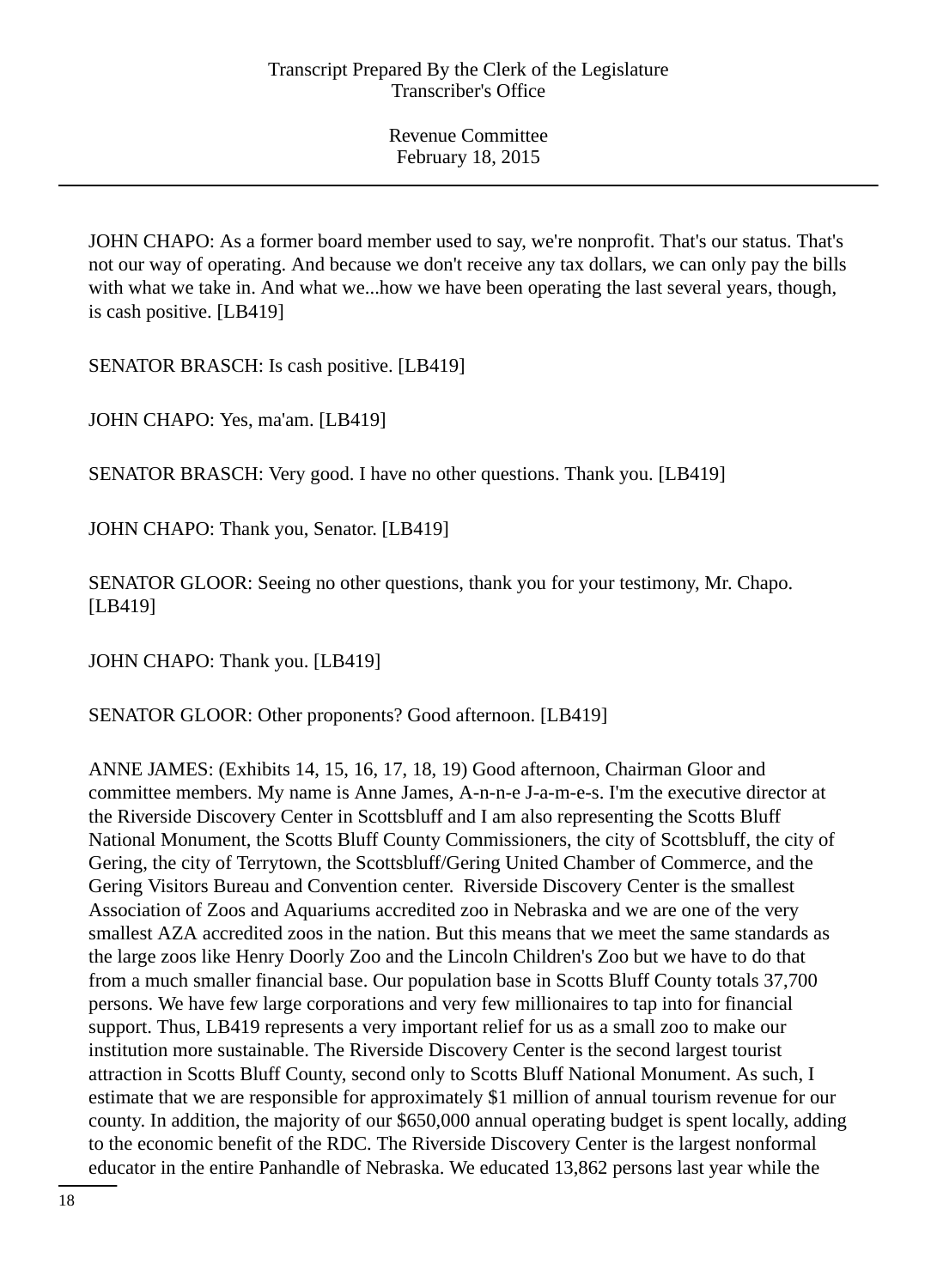Revenue Committee February 18, 2015

entire Nebraska Panhandle student population is only 15,000. We are the only zoo from Lincoln until you go west to Denver, Colorado, and the only tourist attraction within the city of Scottsbluff. Our realm of educational impact stretches 240 miles in any direction into Colorado and Wyoming as well. Being the only zoo in this region makes our facility a magnet for tourists, schools, and families while drawing essential dollars into the community. The zoo exhibits 16 groups of Species Survival Plan animals. These are rare and endangered species which most of our residents will only see at our zoo as the student population in Scottsbluff is made up 46.6 percent of students that qualify for low and reduced-income lunches. That means that we educate a large percentage of an underserved population and are a cost-effective family destination. We are constantly working to improve the zoo which was a city zoo from 1950 until 2010 when the Riverside Zoological Foundation assumed management of the facility. We are also adding to our educational impact by featuring nature discovery areas within the zoo and looking forward to adding a natural history museum and children's museum to draw in more tourists and enhance the community benefit we provide. By being tax exempt, we could use those tax dollars to improve our facility and increase our economic impact even more for Nebraska. I asked eight groups from Scotts Bluff County to support this legislation and they all felt it was important enough to offer letters of support for this bill which will enhance tourism and stimulate economic development for our state. I would urge you to support this initiative and I thank you for your time today and for your service to our fine state. If you have questions, I'd be glad to answer them. [LB419]

SENATOR GLOOR: Thank you, Ms. James. Any questions? Senator Scheer. [LB419]

SENATOR SCHEER: I'll ask you the same question that I had asked previously, because the way I see it, it's the...tax exempt does not mean collected and returned. So it's really a one-year reprieve that you can raise your rates without really raising your rates. I mean, at...so from that point forward you're going to have to increase your costs. Will you be able to benefit that much from the one-year reprieve? [LB419]

ANNE JAMES: Well, we estimated that last year we spent \$53,000 on state and local sales tax on all the capital construction we did, on all of the new taxes we collected and those that we purchased. And if we could save \$53,000 that would make a huge difference in my bottom line. We could use that money to make needed improvements in the facility, be able to pay our bills in the winter when people don't come through the door because the weather is bad. So it would make a huge impact to our zoo. [LB419]

SENATOR SCHEER: Okay. Thank you. Thank you, Senator Gloor. [LB419]

SENATOR GLOOR: Senator Harr. [LB419]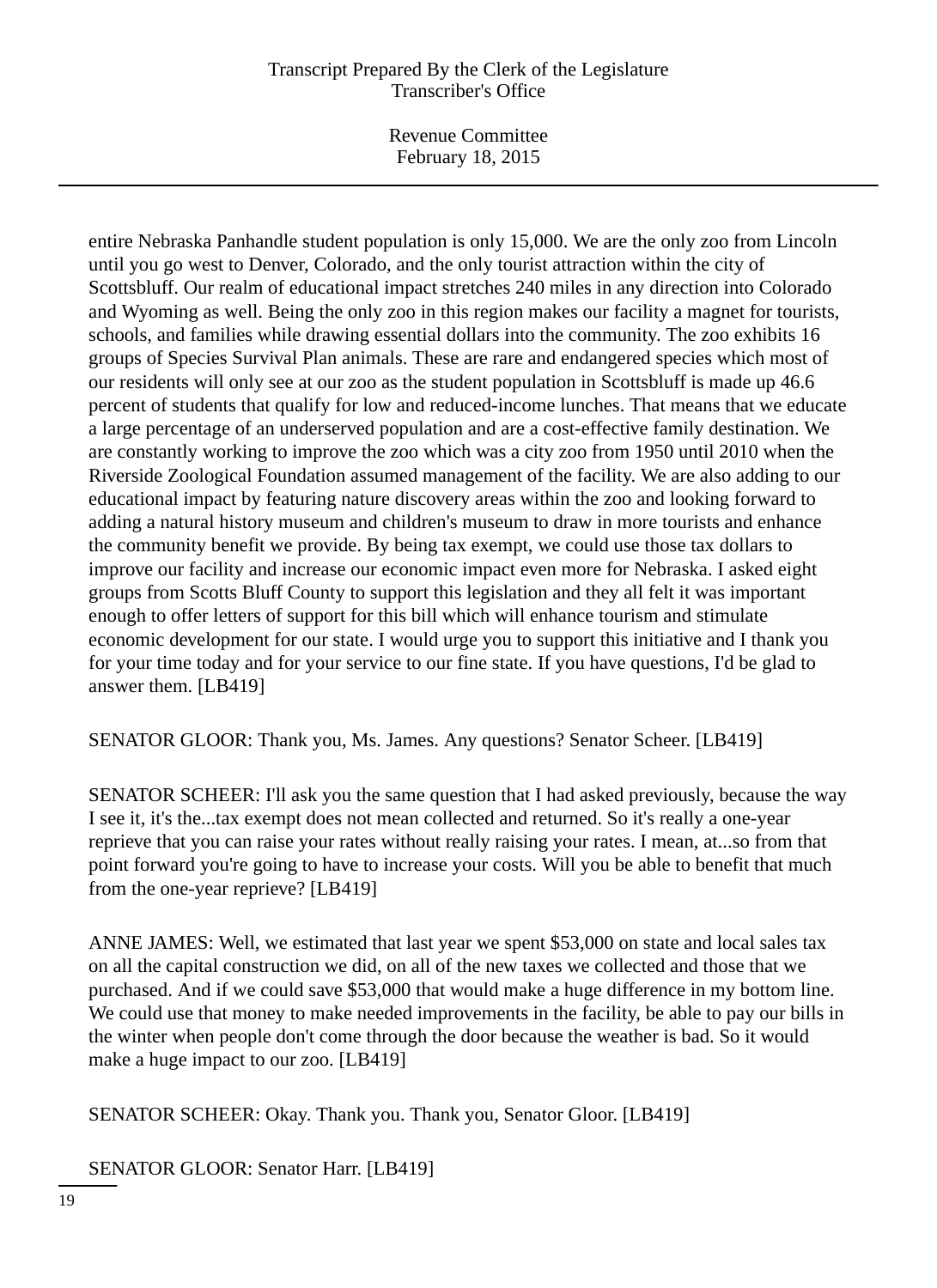SENATOR HARR: Thank you. Thank you for coming. You talked that you're one of the smallest accredited zoos by the Association of Zoos and Aquariums. What goes into being accredited? [LB419]

ANNE JAMES: It is an awful lot of hard work. It takes us probably two to three years to plan for that. They look at everything. It's a very rigorous standard. They're the only association in the nation that accredits zoos. They're very highly regarded either from the federal government on down. They look at financial stability. They look at animal care. They look at the quality of education you provide. They look at safety. They look at everything that goes on in the zoo from A to Z. They look at everything. They are there for, in our case, two or three days. They visit with our veterinarian. They meet with our board of directors. They meet with the city representatives because they help support the zoo financially. It is a city-owned facility, but they do give us some money annually. It's very, very rigorous, and it is very important for zoos to be accredited. [LB419]

SENATOR HARR: And how is this organization funded? [LB419]

ANNE JAMES: The Association of Zoos and Aquariums? [LB419]

SENATOR HARR: Yeah. [LB419]

ANNE JAMES: Dennis Pate could probably answer that easier than I could since he's more intimately, you know, connected with them. It is funded through membership dollars and they may...you know, I don't know beyond that so, yeah. [LB419]

SENATOR HARR: Okay. Do you pay to belong to this organization? [LB419]

ANNE JAMES: Yes, we do. Um-hum. [LB419]

SENATOR HARR: Okay. [LB419]

ANNE JAMES: And you pay for the accreditation team to come inspect you as well. We...all zoos are also inspected by the USDA so it isn't just the AZA that comes in. [LB419]

SENATOR HARR: Okay. Thank you. [LB419]

ANNE JAMES: Sure. [LB419]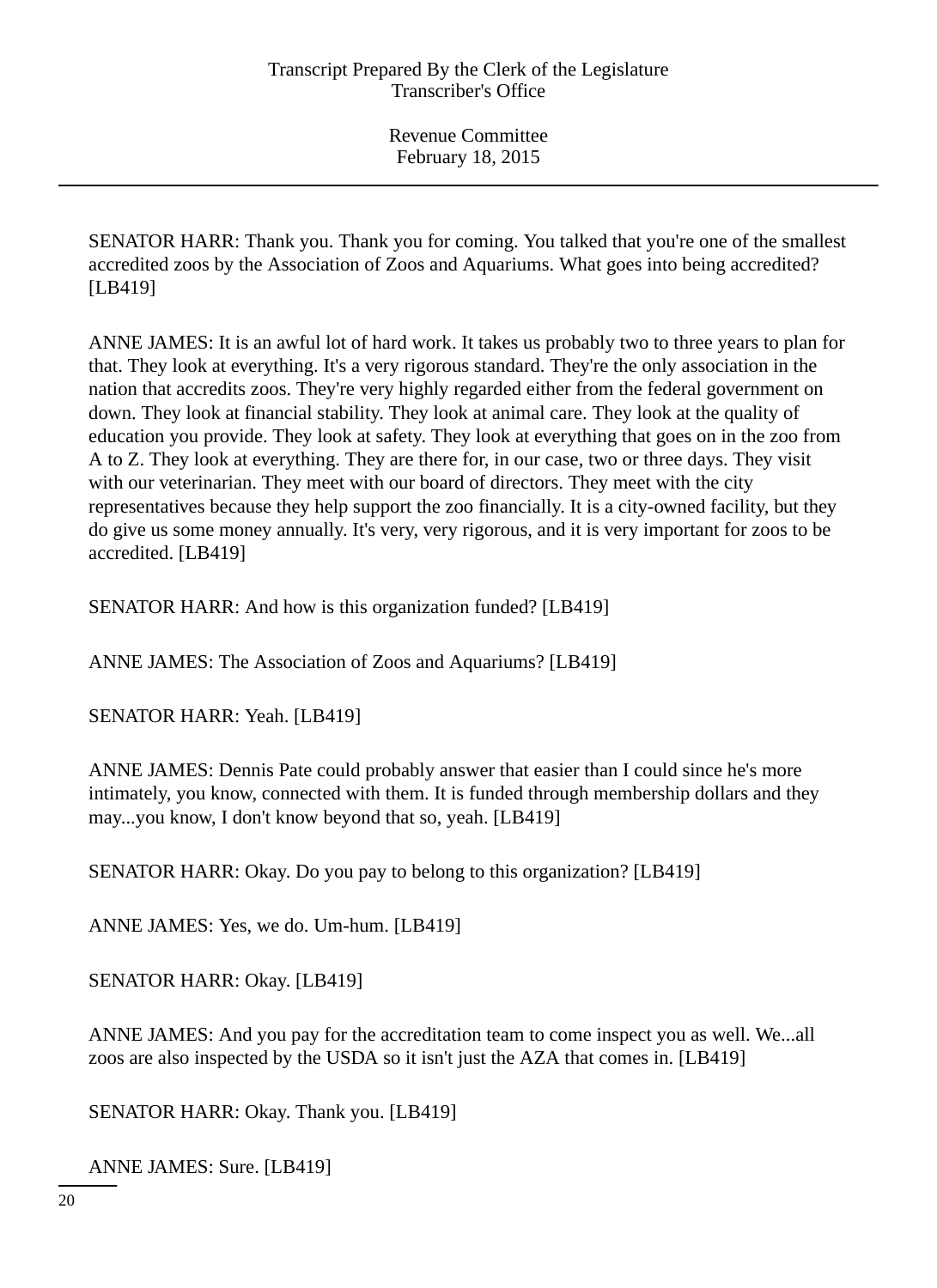SENATOR GLOOR: Seeing no further questions, thank you for making the long drive and say hello to our friend John Harms. [LB419]

ANNE JAMES: Thank you. I will do so. (Laugh) [LB419]

SENATOR GLOOR: Other proponents? [LB419]

BRENDA LEISY: (Exhibits 20, 21) Good afternoon, Chairman Gloor and the members of the Revenue Committee. My name is Brenda Leisy, that's B-r-e-n-d-a L-e-i-s-y. And I am the director of the Scotts Bluff Area Visitors Bureau. And I am here representing the Nebraska Travel Association and also the Scotts Bluff Area Visitors Bureau in support of LB419. And thank you for allowing me to testify today. As you are aware, tourism is the third largest industry in the state of Nebraska. And as a member of the Nebraska Travel Association legislative committee, we firmly believe as a group that any bill or anything affecting the tourism industry is something that we will support and especially when it comes to our attractions. The state tourism statistics are very impressive. Travelers spend over \$3.7 billion annually in Nebraska on travel. And due to the tourism industry, approximately 40,000 jobs are created for Nebraskans. For Scotts Bluff County, stakeholders have the same general idea as the folks at NETA. We want to support all of our attractions as they are very important to what we do. And we have formed several local groups to help cross promote each other and show support for each other's events and attractions. Riverside Discovery Center is important to Scotts Bluff County because it is the only attraction that fully focuses on children and providing them with entertainment and education. Scottsbluff/Gering are the hub of western Nebraska. If you take a drive through our rural community, you will notice license plates from Sioux, Dawes, Sheridan, Box Butte, Morrill, Cheyenne, Kimball, and Banner Counties from Nebraska and of course also several counties in Wyoming. Folks drive from neighboring communities to shop and enjoy the zoo's animals and the splash pad to provide fun for their children during the summer months. A taxexempt status would allow the Riverside Discovery Center to continue to make improvements and become a more attractive tourist attraction. So this means that all of our local dollars then would stay in the community instead of traveling outside to Wyoming and Colorado as it's very easy for folks to leave our state. Currently, we have only one zoo from Denver clear to Lincoln which means that the Riverside Discovery Center provides a very important educational piece to school-aged children. RDC is very important to Scotts Bluff County and the \$52,000 that they do pay annually in taxes could help them make the capital improvements necessary to improve their attraction and to also help pay their bills on the shoulder months. For Scotts Bluff County, our total contribution into Nebraska tourism market is \$33 million annually. And the total state and local tax revenues from tourism expenditures is \$2.5 million. And tourism generates 620 jobs in Scotts Bluff County. And that is all I really have to share with you today and I thank you for your time and would answer any questions if I can at this time. [LB419]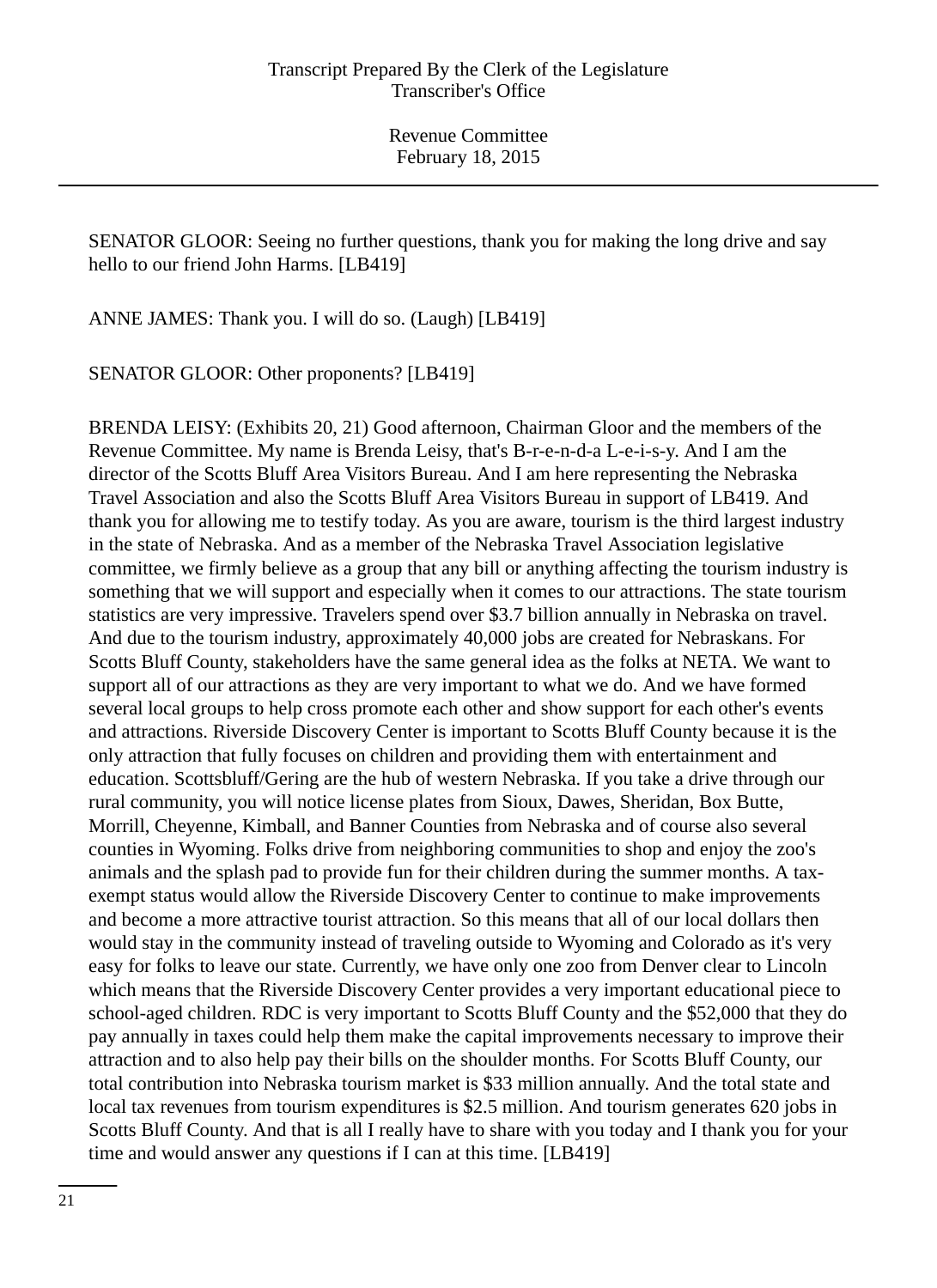SENATOR GLOOR: Thank you. Questions for Ms. Leisy? Senator Sullivan. [LB419]

SENATOR SULLIVAN: Thank you, Senator Gloor. And thank you, Ms. Leisy. You mentioned something about a feature out at the Discovery Center, a splash something? What... [LB419]

BRENDA LEISY: Splash pad. [LB419]

SENATOR SULLIVAN: What is that? [LB419]

BRENDA LEISY: You know, it is neat structures that are...there's flowers and animals and water sprays through them so that the kids can run around in the sun and it's just kind of like playing in a big, huge, gigantic sprinkler but kind of a lot more fun. And they run around out there and play. [LB419]

SENATOR SULLIVAN: So the Discovery Center is more than just having animals out there. [LB419]

BRENDA LEISY: Absolutely. They've added a lot of water features and, of course, that's huge for us in the summer months in Nebraska as warm as it gets out there. And the kids love it. They love to splash around out there. They love to play in the new sandboxes and all of the new pumps so that they're also learning, of course, how other water mechanisms work as well. [LB419]

SENATOR SULLIVAN: Thank you. [LB419]

BRENDA LEISY: Um-hum. [LB419]

SENATOR GLOOR: Since I'll be headed out west sometimes this summer, is the splash pad just for children? (Laughter) [LB419]

BRENDA LEISY: You know, no. Absolutely not. I have fun in it myself. [LB419]

SENATOR GLOOR: I'll bring Senator Harr along. (Laughter) [LB419]

BRENDA LEISY: Please do. [LB419]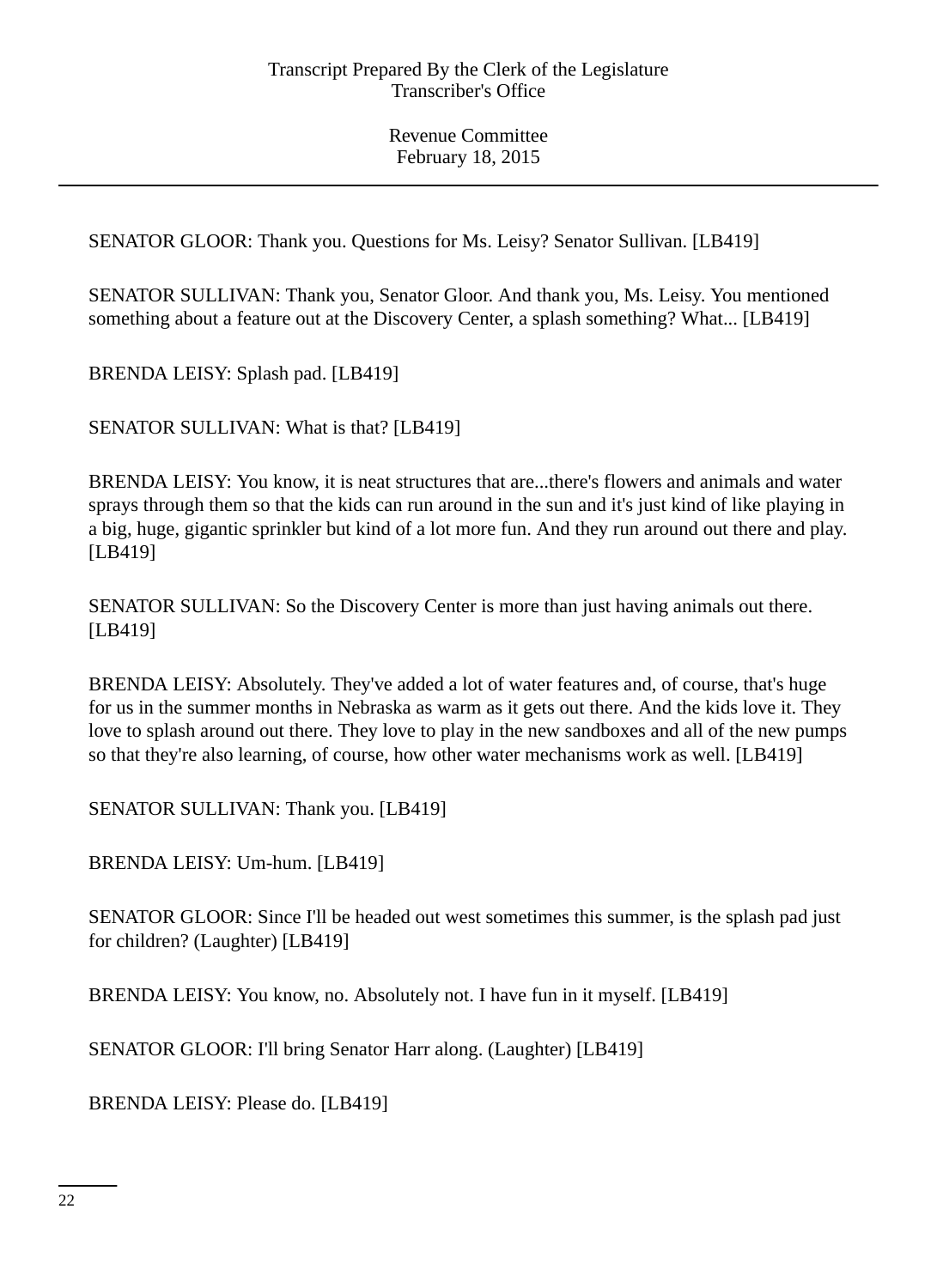SENATOR GLOOR: Thank you for your testimony. Other proponents? Good afternoon. [LB419]

KATHY McKILLIP: (Exhibits 22, 23) Good afternoon. Chairman Gloor and members of the Revenue Committee, I am Kathy McKillip, that's K-a-t-h-y M-c-K-i-l-l-i-p and the executive director with the Nebraska Tourism Commission. Thank you for the opportunity to testify this afternoon before all of you regarding LB419. Why does this matter? Tourism supports existing companies and stimulates new business development statewide. It is a source of immediate revenue for Nebraska's communities and to our state: in 2012, visitor spending of more than \$4.4 billion on state travel through the state. This is a higher visitor spending than what South Dakota and Wyoming receive. What that means is when the visitor experiences what Nebraska has to offer, they spend at a higher level. Direct jobs generated by domestic and international travels to our state equate to 44,300. And the tax revenues generated by domestic and international travels for that amount in that same time/year was \$612 million. How we succeed depends greatly upon the relationships we develop and the partnerships we entrust. Our partnerships are statewide and include private businesses, manufacturing, agriculture, corporate Nebraska, the government sector, and nonprofits. Nebraska Tourism has partnered with all of the entities and represented they are in LB419. The private sector has invested more than \$200 million in our state's nationally accredited zoos. We need to strengthen and support the private/public partnerships we have developed to grow this industry throughout the twenty-first century and to grow this, the state. LB419 sends a strong and positive message to the private sector and it encourages them to invest even more and continue to grow our partnerships. Nebraska Tourism partners with the Omaha Henry Doorly Zoo and Aquarium by staffing a designated visitor center for tourism that enhances our reach to engage the more than 1.7 million visitors to the zoo and sharing additional information about Nebraska's attractions, events, and lodging options while they're in Nebraska. In 2014, Nebraska Tourism conducted more than one-on-one 118,823 itinerary building moments with guests at the visitor center located at the Omaha Henry Doorly Zoo and Aquarium. This is located within the zoo. In addition, Nebraska Tourism has placed an interactive educational kiosk about other Nebraska sites, events, and attractions within the IMAX Theater that provides images and videos and additional web information about what they can explore while in Nebraska. And I handed out here as just an example of the signage--that's the second piece that you have--of our space there, not the greatest pictures, but it gives you an idea of what our space is within the zoo facility. Nebraska Tourism partnered also with the Lincoln Children's Zoo as a host for our international and national travel writers media tours. This partnership has garnered national acclaim for not only Lincoln but also the zoo itself. In featured publications such as Midwest Living, Parents magazine, Smithsonian, Harper's Bazaar, and also with the Kansas City paper. The Riverside Discovery Center has been a Nebraska Tourism Passport Program participant. This unknown gem is a favorite for so many families. While they may have experienced one of the above-mentioned zoos, when they see this facility in western Nebraska, they are pleasantly surprised by the attraction while getting to know more about our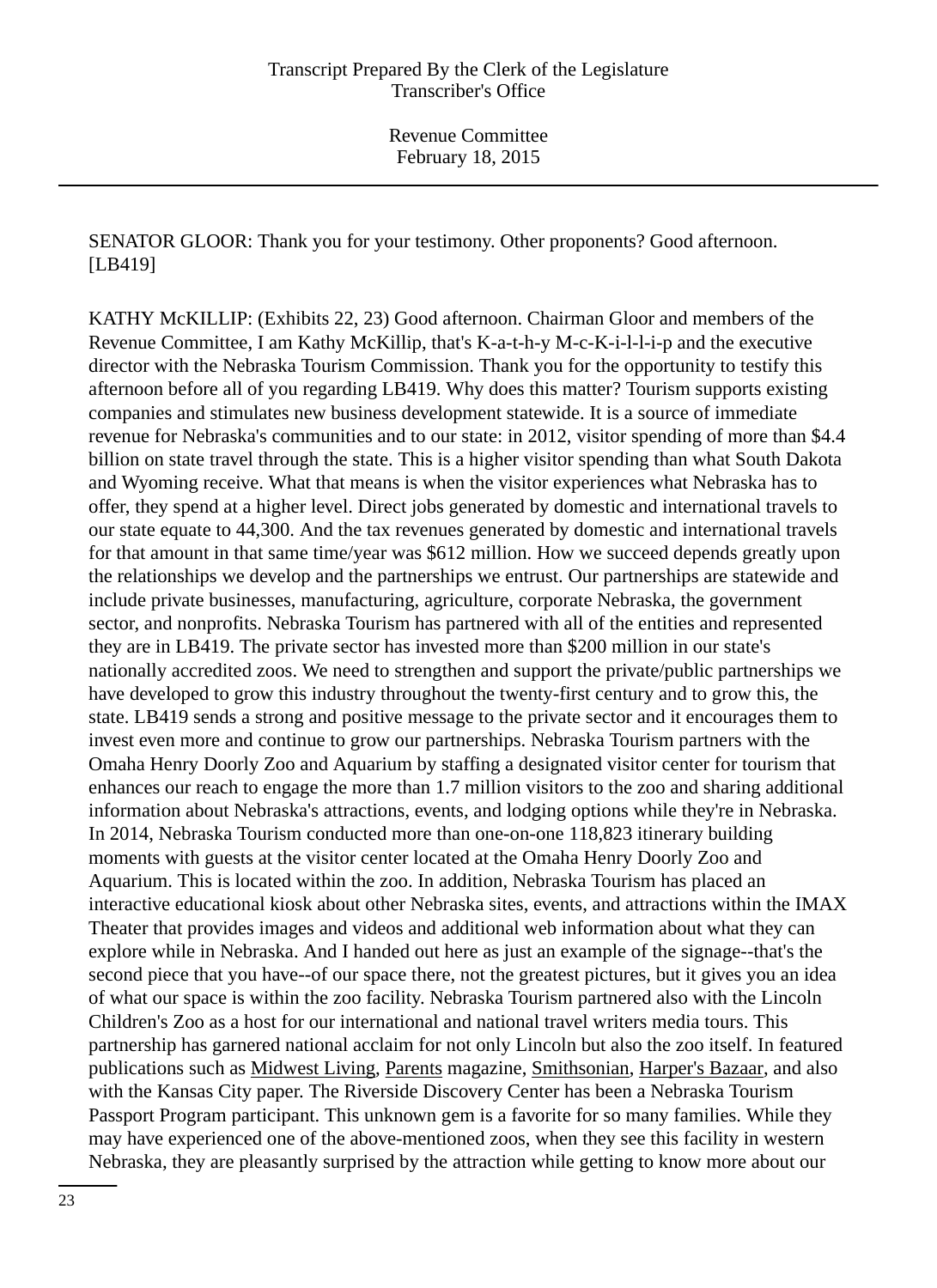Revenue Committee February 18, 2015

western heritage and other historic classics within the same area. Cass County's Lee Simmons Safari Park has also participated on our Passport Program receiving much success. In addition, it is a wonderful additional opportunity for visitors staying at the state parks within the area to experience something truly unique and outside of our state park system. In 2014, the attendance was roughly 116,000. I believe there was a question earlier about that number. These thoughts are important to share because of the way we correlate and weave into our targeted demographics. We've talked a lot about families. Nebraska Tourism's targeted demographics are families and boomers. However, we are allocating resources and making a concentrated effort in addition to include millenials who are finding the unique opportunities to reconnect with these attractions. Boomers are setting the trend for reinventing the experiential travel. They want to learn more, share more, and revisit attractions that offer classes, outdoor courses, and engagement with nature. Boomers are also wanting to reconnect on a volunteer level with these types of facilities. Nearly eight in ten, or 79 percent, of leisure trips were by car in 2014 compared to less than half of that were on business trips. When visitors travel by car, they stay longer, they see more, and they spend more. Leisure travelers are older than business travelers. The average age of a leisure traveler is at 47.5 years of age. These are the demographics that also enjoy exactly what our state has to offer. These attractions serve our demographics well and the zoos well. Exempting the sales tax on sales and purchases by nationally accredited zoos is a way for the state to participate and partner in the success of our nationally accredited zoos. Tourism is a key segment of our state's, Nebraska's, economic base. It provides the quality-of-life component for which residents and visitors alike seek to enjoy the experiences that we offer and to embrace them. As the second lowest funded tourism office in the nation, this can help Nebraska Tourism compete with other states and their investments that they already provide for tourism. At this time, the Nebraska Tourism Commission offers its support for LB419 and we would like to thank Senator Mello and the following senators that supported the LB419 bill. I would be happy to address any questions if I can. [LB419]

SENATOR GLOOR: Thank you. [LB419]

KATHY McKILLIP: Thank you. [LB419]

SENATOR GLOOR: Questions for Ms. McKillip? Senator Brasch. [LB419]

SENATOR BRASCH: Thank you, Chairman Gloor. And thank you, Ms. McKillip, for your testimony. I am wondering, is the Lincoln Children's Museum or children's museums across the state...do they pay sales tax? Are they exempt? They're also for children and families. [LB419]

KATHY McKILLIP: Sure. To my knowledge, Senator, they do, to my knowledge. [LB419]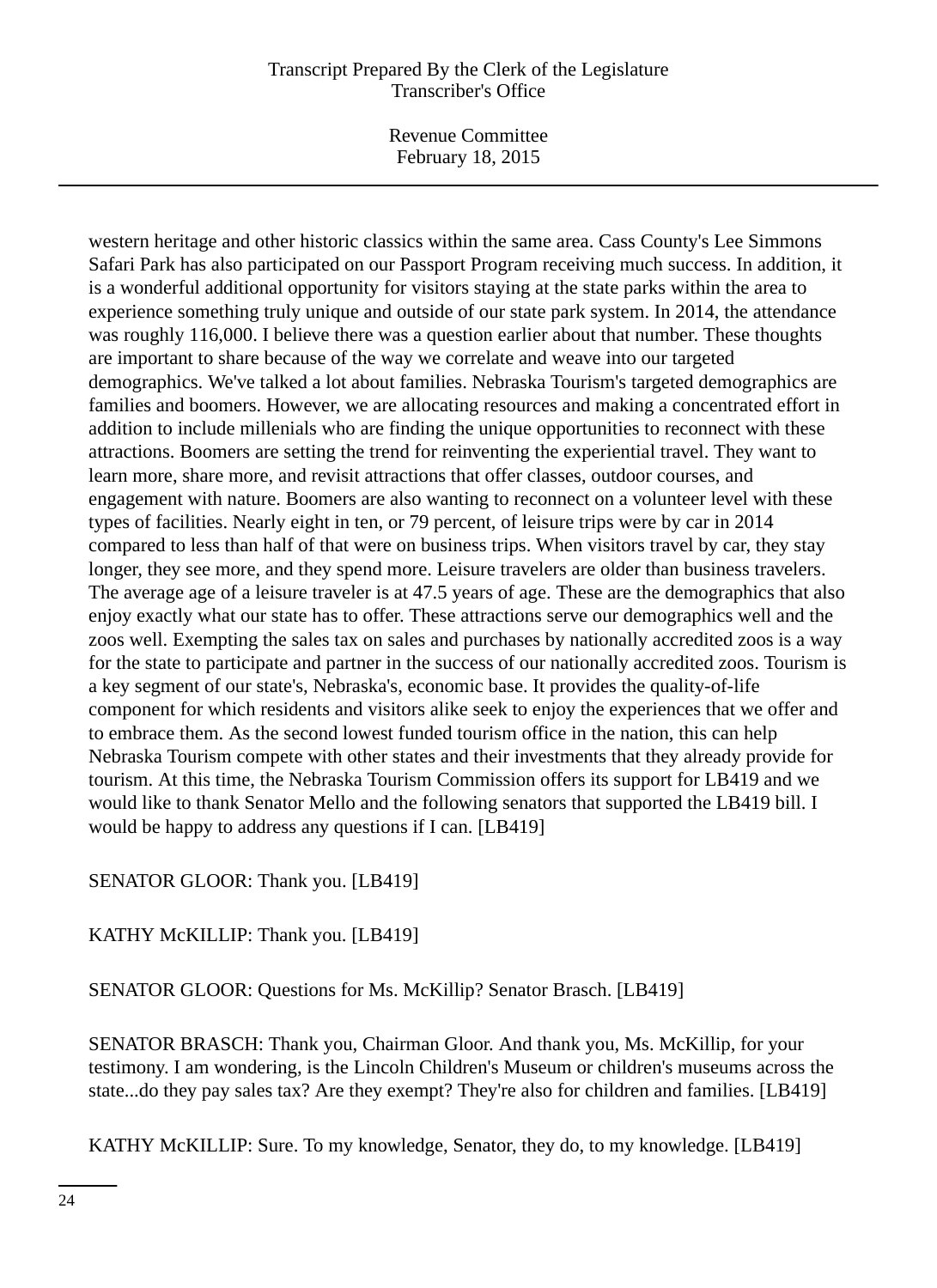SENATOR BRASCH: And would there be a reason why they're not asking for this exemption? [LB419]

KATHY McKILLIP: You know, I can't speak to the reason why they would not be asking for something like this or to introduce something like this. I think what it, to me, comes down to is for this industry, is that in a lot of different ways, we provide a lot of tax incentives for a lot of businesses. And this industry has kind of been underestimated. However, we provide immediate, cold, hard cash to counties, communities, and attractions. We essentially make money for the state. And so when it comes to looking at those different types of opportunities, we've provided all kinds of state incentives to bring Yahoo! and other attractions to this state for businesses. This is an industry that tries to grow and retain the businesses that we currently have. So I would say that I would not know what they would perceive to want to do in the future, Senator. [LB419]

SENATOR BRASCH: The tax exemptions that you're mentioning are to attract new business and keep businesses from leaving. Are we worried about our zoos leaving this state and traveling to another state? [LB419]

KATHY McKILLIP: Oh, I would certainly hope... [LB419]

SENATOR BRASCH: Are they at risk of... [LB419]

KATHY McKILLIP: I would certainly hope not, Senator. I'm just implying that when it comes to moving this industry forward, we probably need to look at some methods and some opportunities to where these businesses can grow and expand upon and continue to be the facilities and attractions that they're nationally recognized for. It's going to be very hard to compete nationally at that level if we don't. I understand the business sector, coming from the economic developer world, and those types of incentive packages. I'm just saying that when it... [LB419]

SENATOR BRASCH: I don't see them being similar. And that's why I asked that question if they're... [LB419]

KATHY McKILLIP: Right. No, they're not similar, but recognizing tourism as an industry that needs to grow, and the state needs to start considering those opportunities of how we can grow it, and should that come in the form of LB419, that is an opportunity we would support. [LB419]

SENATOR BRASCH: Another concern that I do have is that last year, and I believe it was the year before that, too, but last year the municipalities all came and asked for an increase in their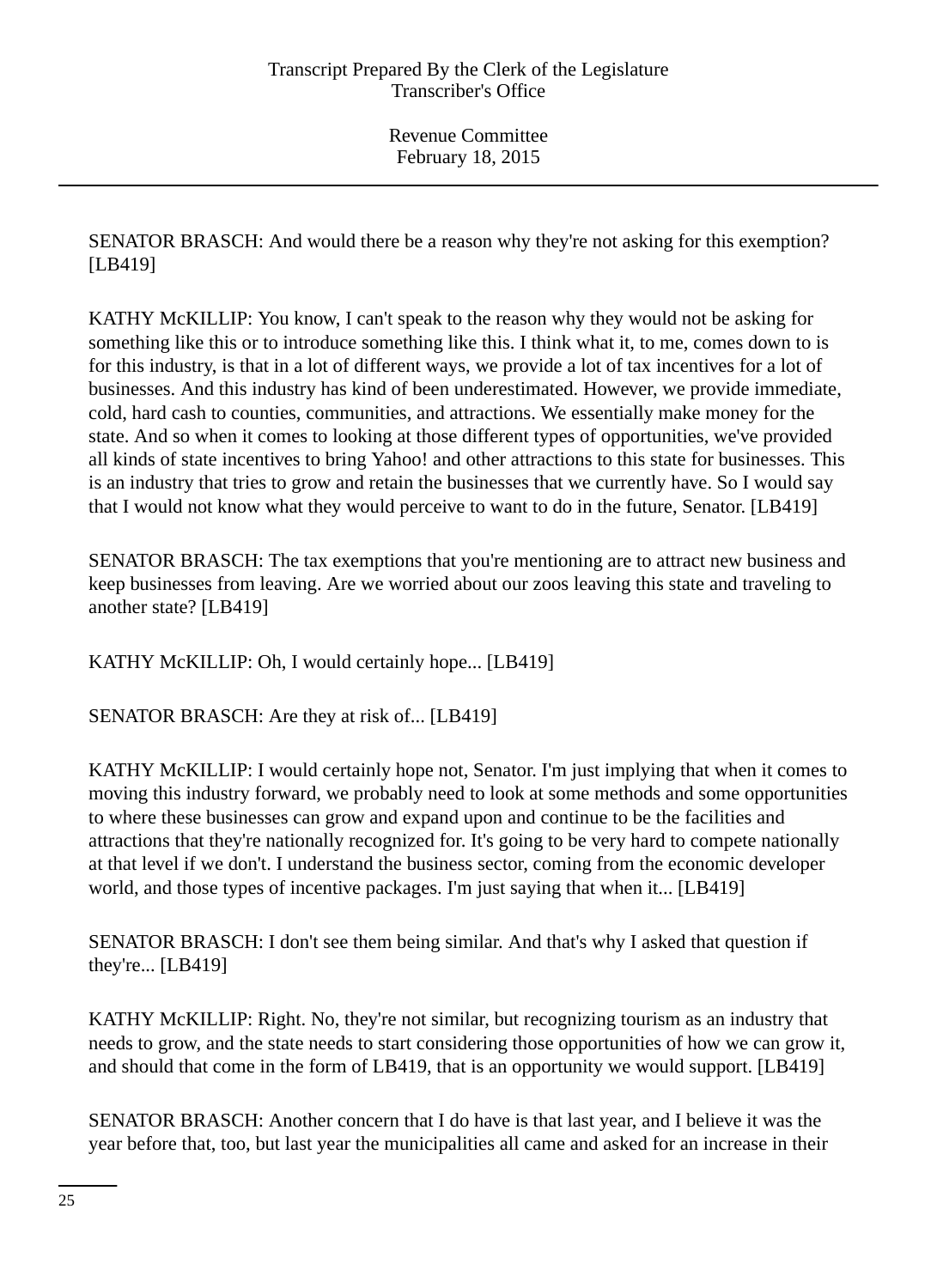local sales tax, that the sales taxes at that point weren't meeting their needs and expenses for...and so by cutting back... [LB419]

KATHY McKILLIP: Right. [LB419]

SENATOR BRASCH: ...another area, are we hurting those municipalities which we're trying to help, that I believe there's a purpose for our sales tax. And your thoughts... [LB419]

KATHY McKILLIP: Oh, certainly, Senator. Certainly. I would not disagree with you on some of those components. [LB419]

SENATOR BRASCH: Okay. [LB419]

KATHY McKILLIP: I can only say that I can't speak for the counties and what their budgets and what their needs are except for the fact that the visitor comes in and generates a lot of that sales tax that they are benefiting from, and our job is to promote the state and to circulate the dollar and to get the people traveling to experience those opportunities and attractions. [LB419]

SENATOR BRASCH: I appreciate your testimony. Thank you. [LB419]

KATHY McKILLIP: Um-hum. Thank you. Thanks for your questions. [LB419]

SENATOR GLOOR: Senator Davis then Senator Harr. [LB419]

SENATOR DAVIS: Thank you, Senator Gloor. Kathy, good to see you. [LB419]

KATHY McKILLIP: Hi, Senator Davis. [LB419]

SENATOR DAVIS: First of all, you talked...I just have a question that's really not relevant to the bill, but you say that we spend more money...or more money is spent in Nebraska per capita than in South Dakota and Wyoming. Can you give us any reason for that? [LB419]

KATHY McKILLIP: The number that that comes from was from the U.S. Travel Association. And what they do is they look into the departments of revenues of each state and they do an analysis and we have research that we work with them and they conduct for us as a member. And what they balance that against is, when a visitor comes to a state, what do they spend when they're there, while they're there. When they come to Wyoming and they go to South Dakota,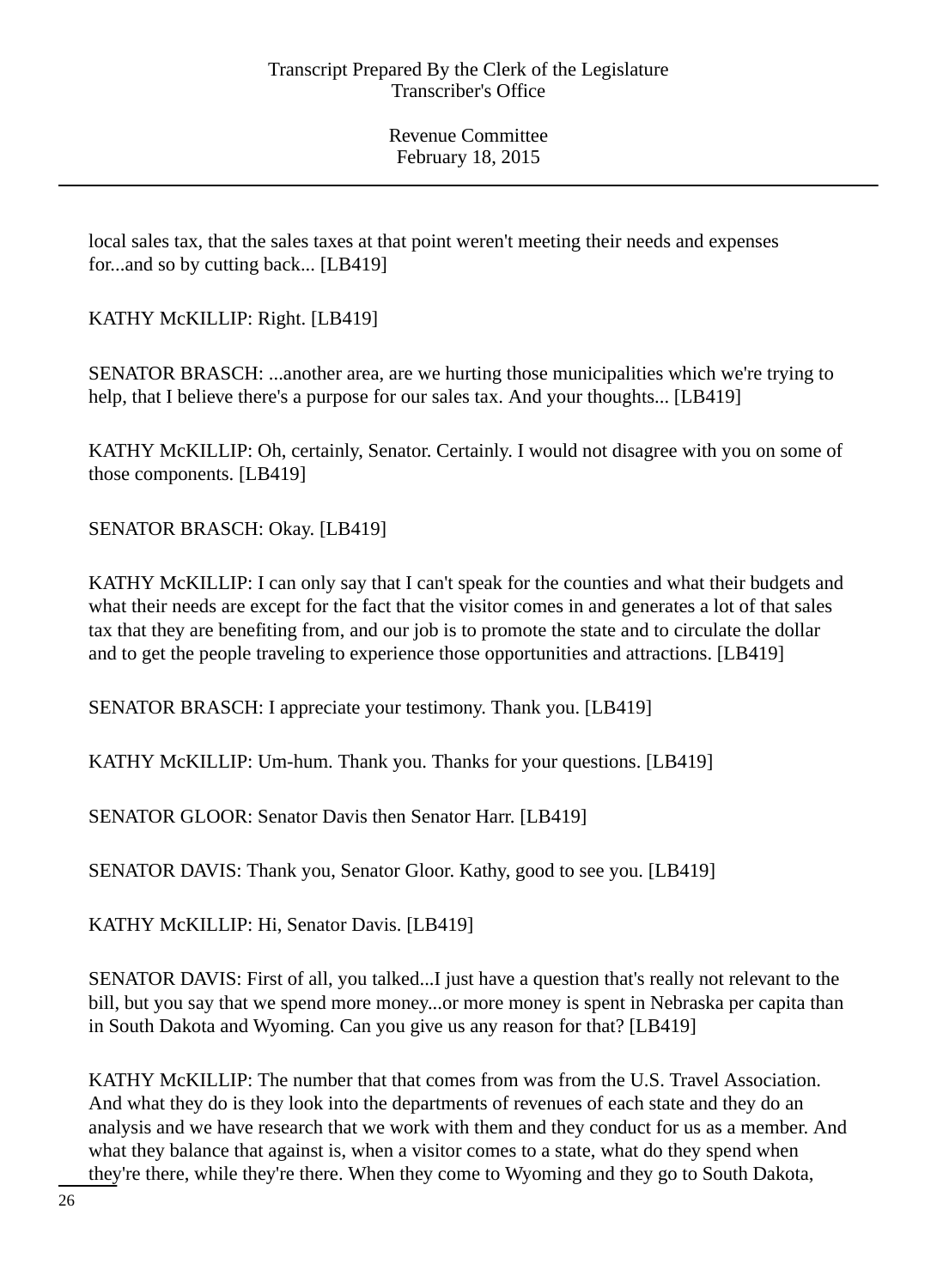when they're in Wyoming they spend an average of \$3.20-some there. In South Dakota it's less. It's \$2.80. In Nebraska, we're...they're right about \$7.90. It doesn't seem like a lot but for those two states who have budgets that are two to three/four times more than ours, it's interesting because they're marketing a lot heavier but yet when the visitor gets there, they're not really spending as much as what they're permitting to market. So we're doing a really good job about getting the visitor to stay longer, spend a little bit more, and embrace the spending opportunity that they have in Nebraska. [LB419]

SENATOR DAVIS: Well, that's really an interesting statistic I think. [LB419]

KATHY McKILLIP: It is interesting. [LB419]

SENATOR DAVIS: Are there other zoos that aren't accredited in the state of Nebraska that you know of? [LB419]

KATHY McKILLIP: Not that I'm aware of. [LB419]

SENATOR DAVIS: So the only four zoos...the only zoos that we have are all accredited? Is that...would that be right? [LB419]

KATHY McKILLIP: We're...are the ones that are before you with LB419. [LB419]

SENATOR DAVIS: And that's the...there are no other...I'm just trying to think about the ramifications of maybe other zoos stepping up and... [LB419]

KATHY McKILLIP: Not that I'm aware of. Now there should be...there could be some creative businesses out there that I don't know anything about. But as far as accredited, no. [LB419]

SENATOR DAVIS: A llama farm incentive, for example? [LB419]

KATHY McKILLIP: Yeah, Senator Davis, well, I don't know. [LB419]

SENATOR DAVIS: (Laugh) Thank you. [LB419]

SENATOR GLOOR: Senator Harr. [LB419]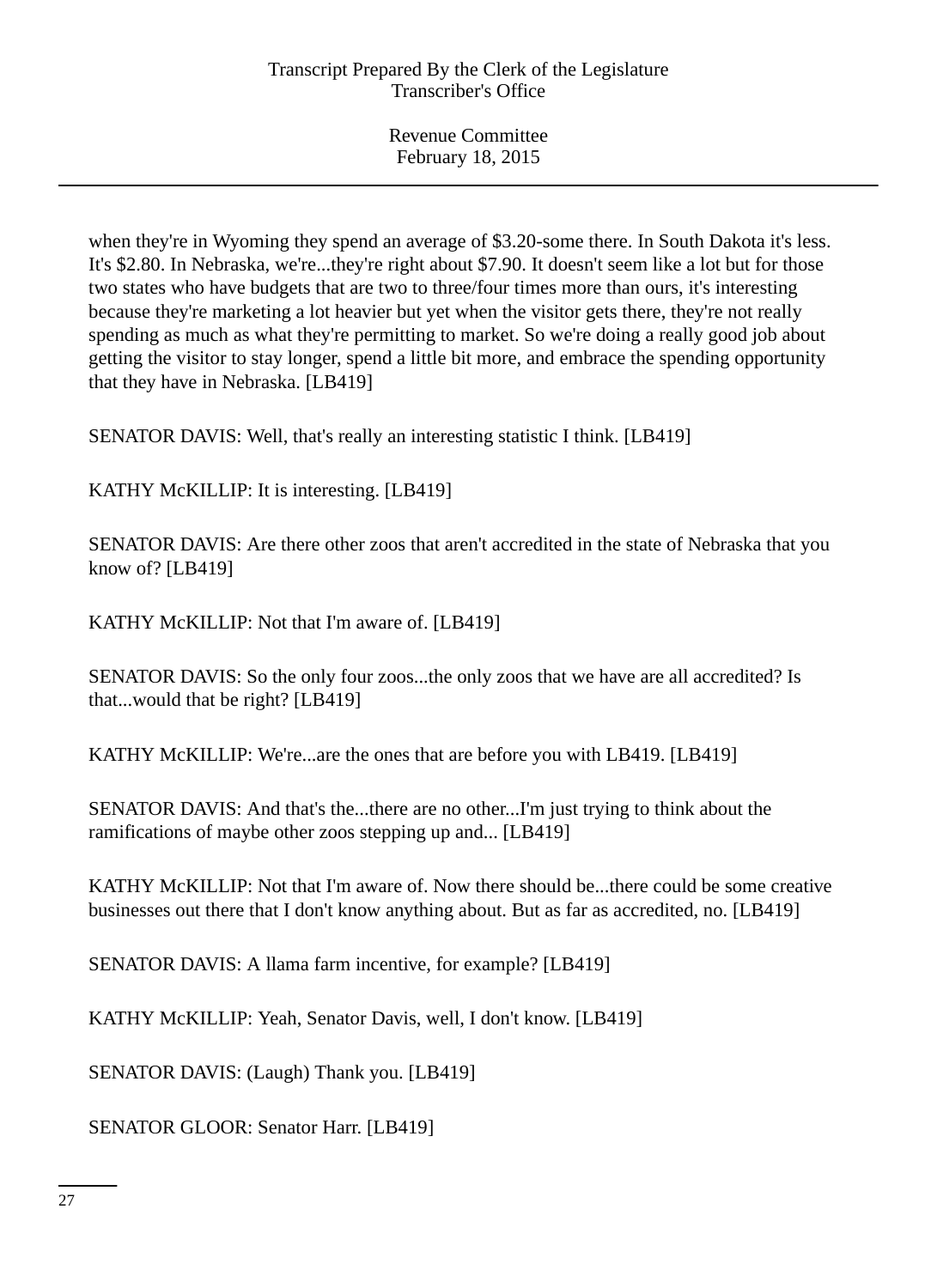SENATOR HARR: Thank you, Chairman Gloor. Ms. McKillip, I have a question. I support LB419 but, you know, you keep talking about tourism, tourism, tourism. How am I as a policymaker--and maybe this is as much making a record--to follow up on Senator Brasch's question, how do we say, zoos get this exemption, children's museums don't? [LB419]

KATHY McKILLIP: Senator Harr, thank you for the question. And I don't envy your position or your jobs here. You have lots of things to discuss and consider and hard decisions to make. It's a good question, and I don't know if I can actually give you a proper answer for it. I think that what needs to happen is, as we are moving forward with this industry, when the Lincoln Children's Zoo says that they have jumped their membership in three years, you know, I'd love to say it's from the marketing efforts of the state. But it's a collective partnership that we're all doing and sharing and promoting each other. I can't say that you're not going to have some of those issues before you, because I think that that's how fluid and how important this industry has become. It's being talked about a great deal and there's a great deal of opportunity for communities and counties to utilize their attractions and their resources to make money. [LB419]

SENATOR HARR: Do you think we're setting up precedents by doing this? [LB419]

KATHY McKILLIP: I don't think that whenever you have dialogue and discussion you're setting precedents. I think that that's the beginning of good policy. So I think that as you look at some of these issues and you decide where the best fit is, at the end of the day, my goal is to better and grow Nebraska. And so we're going to have to look at a lot of these different issues to see where the best fit is. Do children's museums have a place in our industry? Absolutely. Absolutely. Do they provide an opportunity? Do they have...are they nonprofits? Are they supported by the private sector? Certainly. How we go about moving this process forward is what's going to happen in the discussions. [LB419]

SENATOR HARR: Okay. So we need to find a process. So the Durham Museum, do they fit in there? [LB419]

KATHY McKILLIP: The Durham Museum? [LB419]

SENATOR HARR: Yeah, let's go specific, yeah. [LB419]

KATHY McKILLIP: Well, you know, we certainly are broadening it, aren't we, Senator? Now we're at the children's and the Durham. [LB419]

SENATOR HARR: Yeah, I mean... [LB419]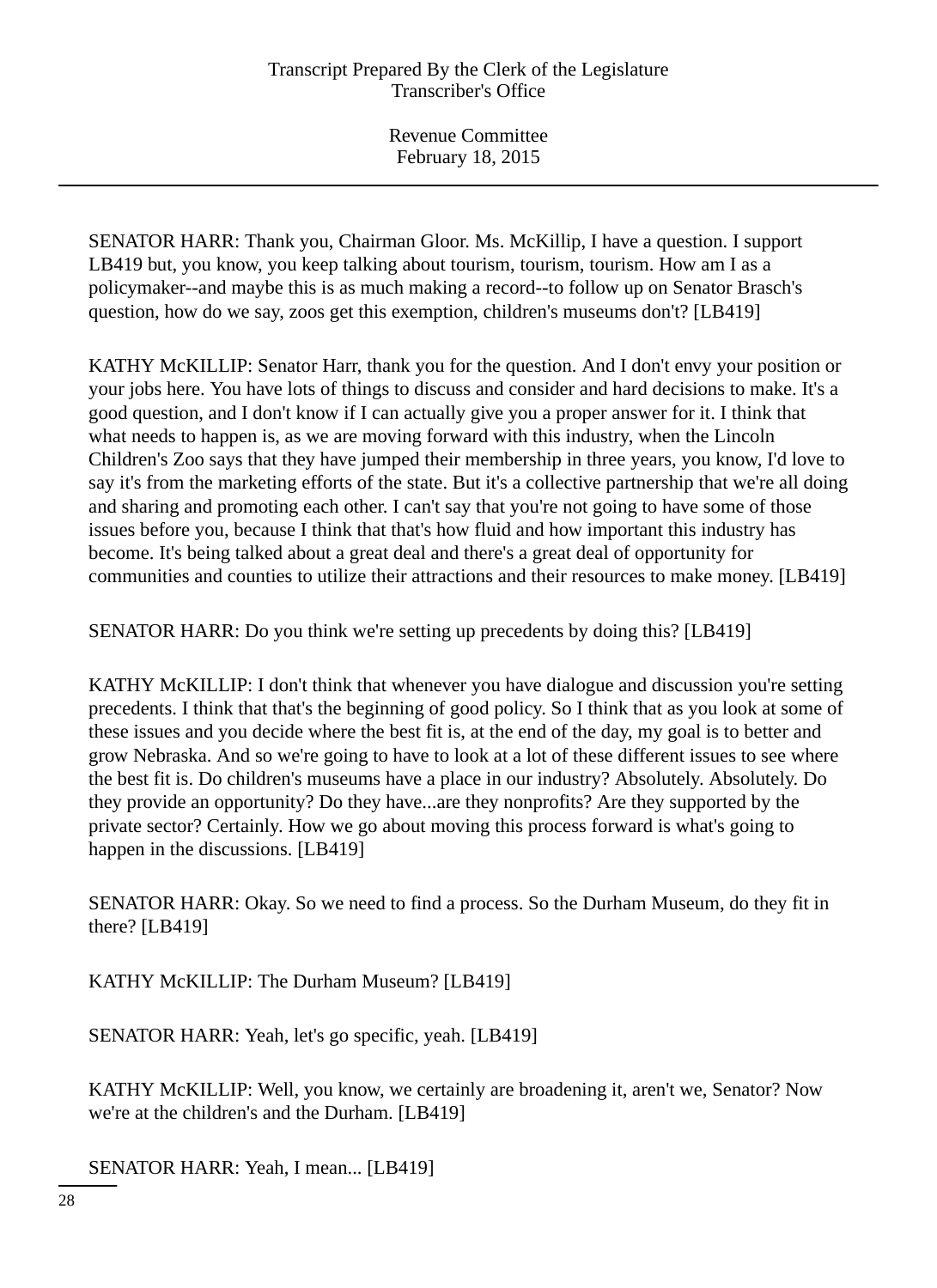KATHY McKILLIP: And I understand where you're going. I think that there probably needs to be some discussions overall for this industry about how we can assist attractions in growing. One of the issues when we have visitors that come to our state is to not have the same thing over and over. And we're not looking to build a Six Flags over Nebraska, at least not today. We're just looking to see how we can make these attractions that are nationally recognized move to that next level and maintain and compete at an international and national level. And in my opinion, LB419 assists with that. [LB419]

SENATOR HARR: Okay. Thank you. [LB419]

SENATOR GLOOR: Senator Schumacher. [LB419]

SENATOR SCHUMACHER: Thank you, Senator Gloor. Thank you for your testimony. This particular proposal is about \$2.5 million a year. Whether it comes out as a tax break or as a grant, it affects the bottom line about the same. But it only goes to four communities. What kind of tax breaks should we be thinking about giving to the other 500 communities who are not included in this tax break? [LB419]

KATHY McKILLIP: Well, Senator Schumacher, that's a good question and I'm sure one that might be raised. I would think that there's a lot of ways that we have the discussions of how we grow this industry. I mean, when we grow it--and if we're not only looking at...you're saying that it's just going to be tax rebates or discussions or, you know, whatever incentives--there's other ways we can grow it, too, to where those counties can benefit. When we have events that are successful and we should all be very, very proud of like the U.S. Olympic swim trials in Omaha, the rest of Nebraska benefits. When we have 30,000-plus room nights that are booked for such an event for ten days at a time, those cash funds or lodging tax dollars go into our marketing efforts that help promote at the National Western Stock Show which promotes a section of an area/region of our state. It also helps to go focus on enhancing and getting regional exposure for our State Fair. We use those dollars to market in other areas where maybe they don't have an accredited facility such as the caliber that we're talking about today. But the discussion no doubt does need to occur how we grow this industry, because this industry is about making money. And the last I checked, there's nothing wrong with making money, not whether it's the communities, the counties, or the state. So I think we will need to have those discussions and no doubt those questions will be asked. [LB419]

SENATOR SCHUMACHER: Just one quick follow-up. This is about \$2.5 million a year public investment in basically what amounts to tourism and public entertainment, but we're being asked to make this investment at a time when there are some elements of the public saying, look, no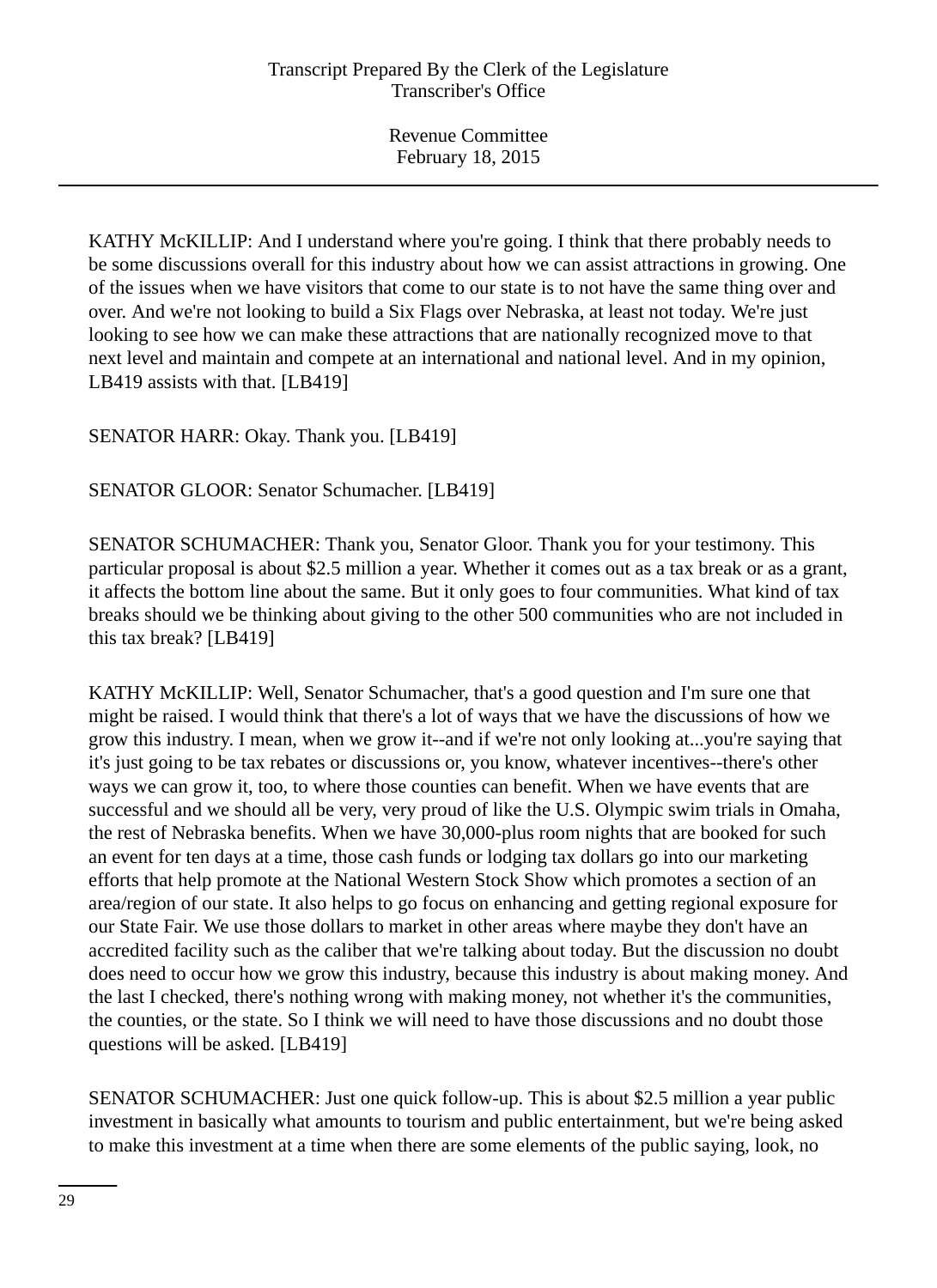Revenue Committee February 18, 2015

more public investments. Cut back on this public roll, let it roll with the private sector. If we take that approach, where do you get more private money for your activities? [LB419]

KATHY McKILLIP: Well, I think some of the works that the commission has been doing that we're very pleased with with the private sector is, one, showing how we're a benefit to the quality-of-life component with their employees. We had ten Nebraska, we like to say, based, original Fortune 500 companies that came on board this year with our Passport Program. They came on board to say, we didn't know about this, how can we partner with this? And without us going into their corporate culture and saying, oh, well, you must do this--because that's not our job and that's their corporate culture--we said, possibly this could be part of your wellness plan. Possibly you could just provide an incentive and have competition between your divisions to go out and see who could get so many stops. The most important thing is to generate interest in what all Nebraska has to offer, not just the four accredited zoos or facilities we're talking about today, but getting Nebraskans to believe in Nebraska's product. And as easy as that says and sounds, it's not that easy, because Nebraskans still are not going out and visiting their state and appreciating what we have to offer. So corporate Nebraska was willing to partner with us without any financial contributions at that moment. The better and stronger we build these relationships, the more, I think, private sector support we're going to have or we're going to be able to move forward with. So I don't know what that looks like in the future. But I know that for our perspective, we are working very hard with corporate Nebraska. Behlen Manufacturing provided the stock tank for us at National Western. We were the number one booth. People actually ran around the National Western Stock Show wanting to know where they get their photo taken in a stock tank. It was us. Behlen Manufacturing sent the tank out there for us. It was a partnership that was unbeknownst that we could pull off. So there's people having their picture taken with the backdrop of the Loup River with the oars provided by Cabela's, the tank provided by Behlen. Yes, Behlen was very proud to have Behlen across the front of it because, of course, it went all over social media. But that's a partnership. So as we grow those partnerships, I think there's room for a great deal of discussion and opportunity. [LB419]

SENATOR SCHUMACHER: Thank you. [LB419]

KATHY McKILLIP: You're welcome, Senator Schumacher. [LB419]

SENATOR GLOOR: Senator Scheer. [LB419]

SENATOR SCHEER: Thank you, Senator Gloor. You're in charge of all the tourism. So as I'm looking at this, this is a pretty isolated, small, distinct group that we're providing some relief to. But aren't we sort of opening the bag then that Kearney could come and say, gee, we're the only arch in the state of Nebraska. We're very hard pressed. You know, they've already had a lot of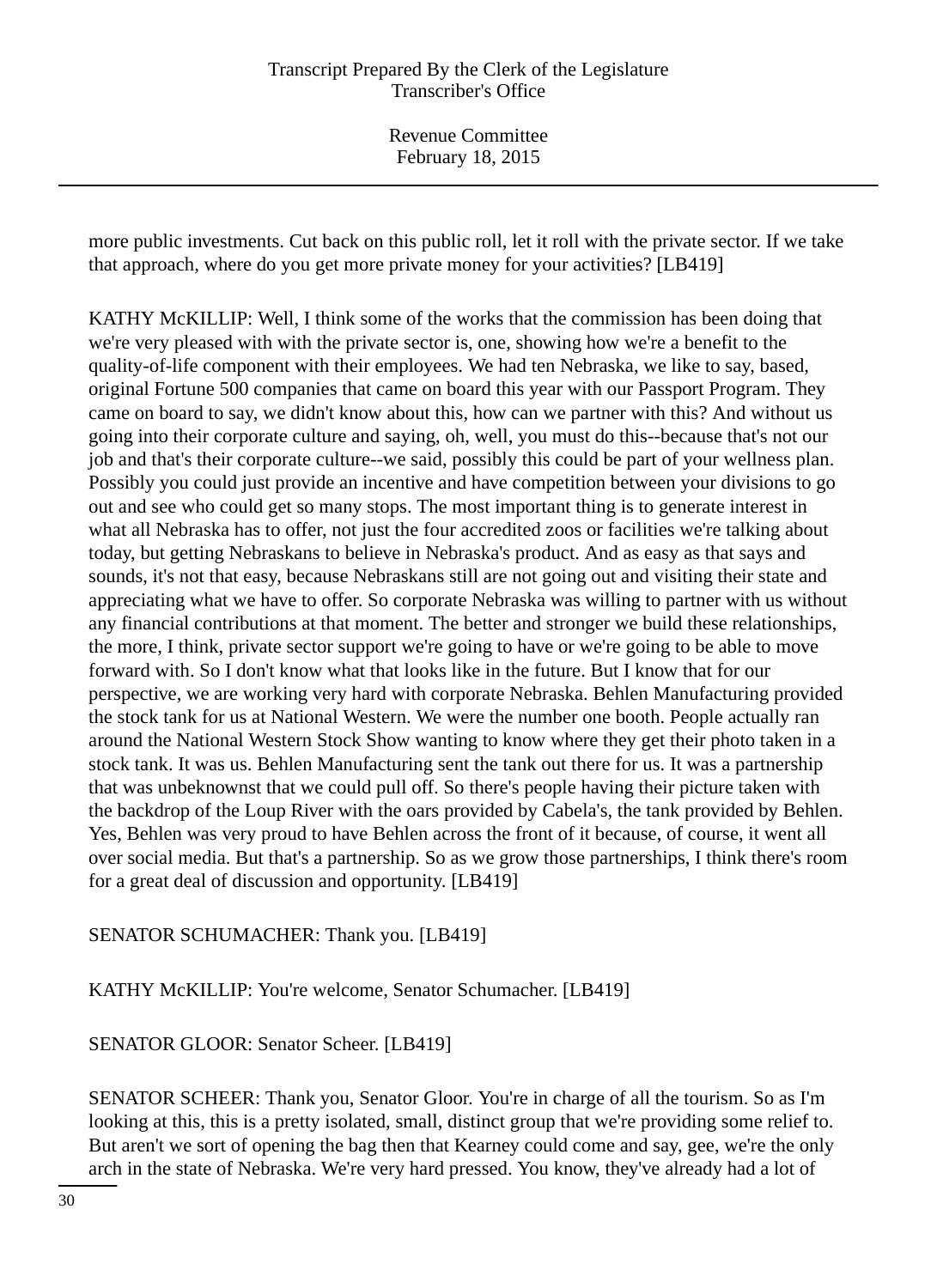financial problems. This would help us at least stay alive and so forth. So how do we continue to pick and choose and, really, within an industry, you know, who are the winners and who are the losers on that? If it... [LB419]

KATHY McKILLIP: Good question, Senator Scheer. I think that when it comes to the arch there's a lot of different ways that we can partner and we can provide incentives that may not necessarily reflect what LB419 is about. And it's always that word that we're always talking about which is the tax word. So there's a lot of incentives. One of the ways that we bring additional revenue in for the Kearney Archway is that it's also a designated visitor center for us. We provide staffing there. We also have it be a base in that region to help come in and talk about other areas. Everything is a win-win in Nebraska in my opinion. I can't run the Omaha Zoo even though I greatly admire Dennis Pate for running it. When we needed something for a social media blast for Omaha, Omaha, Omaha, the Omaha zoo immediately partnered with us where we had more than \$680 million of in-kind promotion on ESPN, CNN, the United Kingdom about Peyton the Penguin and very open to that. So I don't think that we're leaving anybody out. I think what's unique about our industry is that everybody fits into very, very interesting niches and it's our job to promote those different niches in different levels. [LB419]

SENATOR SCHEER: Well, that may be, but I think your client base maybe have...take exception to that, because we are favoring one over the other. We are giving exclusive tax benefits to one segment over the other. So, I mean, that is a different question than, yes, we can support and I can do this here, I maybe do that there, but this bill is exclusive to four facilities in the state of Nebraska. All of them are within the tourism industry, but as you've noted, that tourism industry is a much larger group than those four items. And I'll grant you that the Omaha zoo is probably without question the best that we have, perhaps, in the world. And it is a large attraction for the Omaha metro area. But having said that, we still have the rest of the state that we have to worry about. And it just seems like we're being awfully narrow in our selectivity as far as providing tax relief to certain facilities. [LB419]

KATHY McKILLIP: I appreciate that. And I don't know if I disagree with what you're saying at all, Senator Scheer, except that for this industry to move forward, we all have to grow and go together. I mean, we can all be different, but we need to be together. And so when you have the Scottsbluff/Gering and you have nine letters of support out there for a region, they're comfortable with that movement moving forward. Granted, we may not have a zoo in what you would consider the I-80 corridor between the metro region and Kimball. However, as this industry does move forward, I believe that you will find entities out there that say, if we can move and make more money and enhance attractions, when they are here at these facilities, even though this is very...this is very exciting for tourism, LB419, that we're even discussing about this. It really is. If we could move this forward with just the entities that you're referring to, we have the opportunity to capture those visitors when they're here to where others will benefit from it. So it's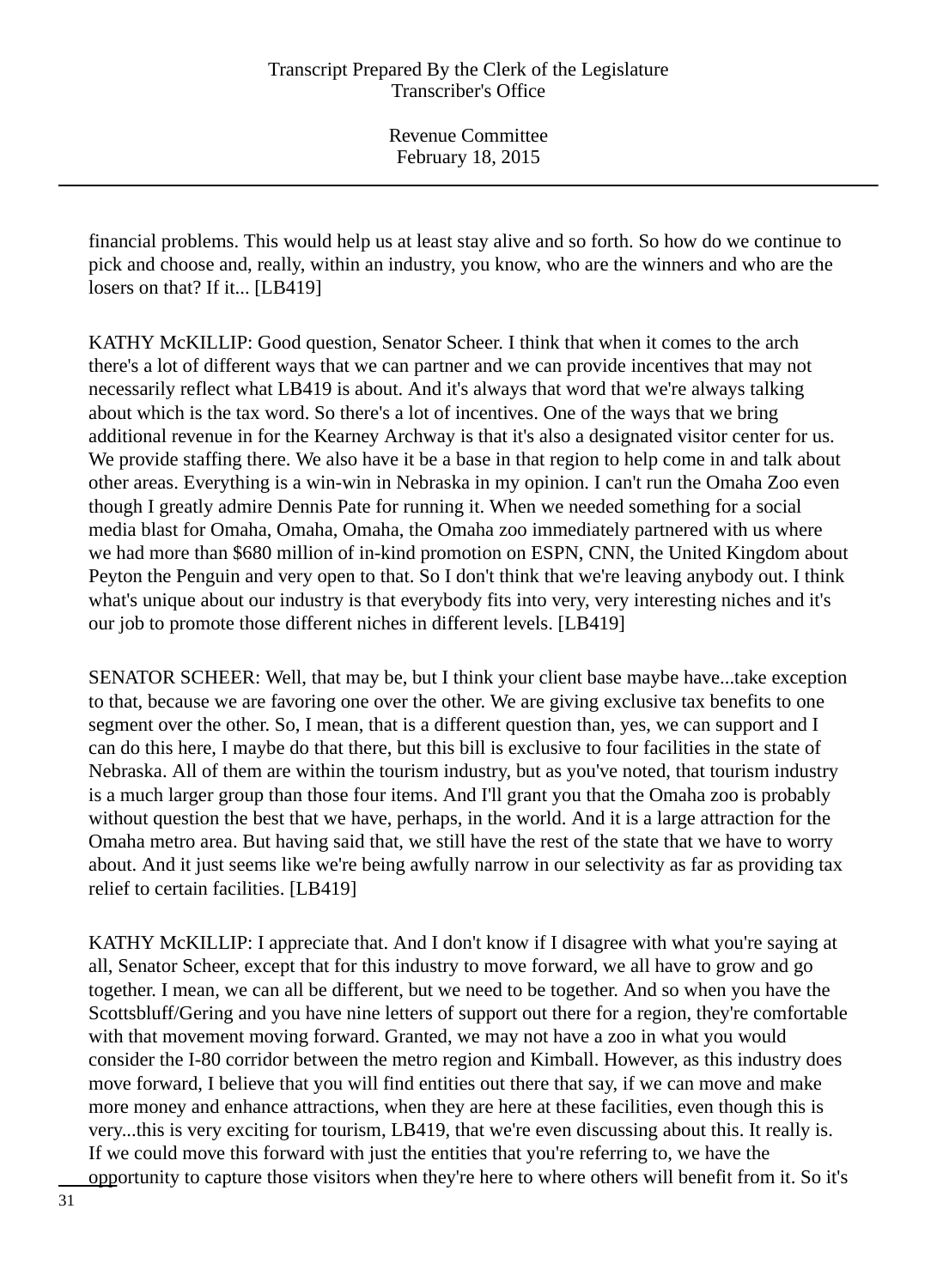a different type of market. It would be like, why do we favor the Winery and Grapegrowers Association but we don't with the breweries? It's an agri/ecotourism product. So when we support the wineries and the winery industries with our promotional efforts because the breweries...it's nonetheless less important to our industry, because it's not our job to tell the visitor what they're here to go see. It's their job to be so captivated by what we have to offer that they want to see as much as they can. So it's a spillover effect in my opinion. But no doubt someone will ask that question, I'm sure. It is difficult. [LB419]

SENATOR SCHEER: Thank you, Senator Gloor. [LB419]

SENATOR GLOOR: Thank you, Kathy. Appreciate your testimony. [LB419]

KATHY McKILLIP: There are still a couple of you left. Should I wait? (Laughter) [LB419]

SENATOR GLOOR: I think in the interest of time, no. But we appreciate it. Thank you. [LB419]

KATHY McKILLIP: Thank you very much. Thank you, Chairman Gloor, for releasing me. [LB419]

SENATOR GLOOR: Can I see a show of hands of how many people are here to testify in opposition? Okay, thank you. Welcome. [LB419]

TIM DARBY: (Exhibit 24) Good afternoon. Good afternoon, Mr. Chairman, members of the Revenue Committee. My name is Tim Darby, spelled T-i-m D-a-r-b-y. I'm the general manager of the Magnolia Hotel located in downtown Omaha. I'm here today representing the Nebraska Hotel and Motel Association to express our organization's support for LB419. The tourism industry, which ranks as the third largest generator of income outside of the state behind agriculture and manufacturing, is a major driver of our state's economy and tax base. Nebraska has a solid base of tourism venues but we should always look at...for expanded opportunities. Our state should continue to seek new ways to provide support, enhance our attractions and destinations for out-of-state visitors and local residents. The economic and social impact that zoos and aquariums have on a local area and the state as a whole has been well documented. A goal of any community is to grow and increase the quality of life for its residents. Zoos' investments back into local area through employment, purchases, and cultural provide benefits far beyond the economic impact. These facilities also provide an educational experience for students and adults that is not always...or that is not available in any other setting while providing an excellent family activity. Our association is committed to increasing and expanding tourism which provides benefits to all related hospitality services. Studies show that in the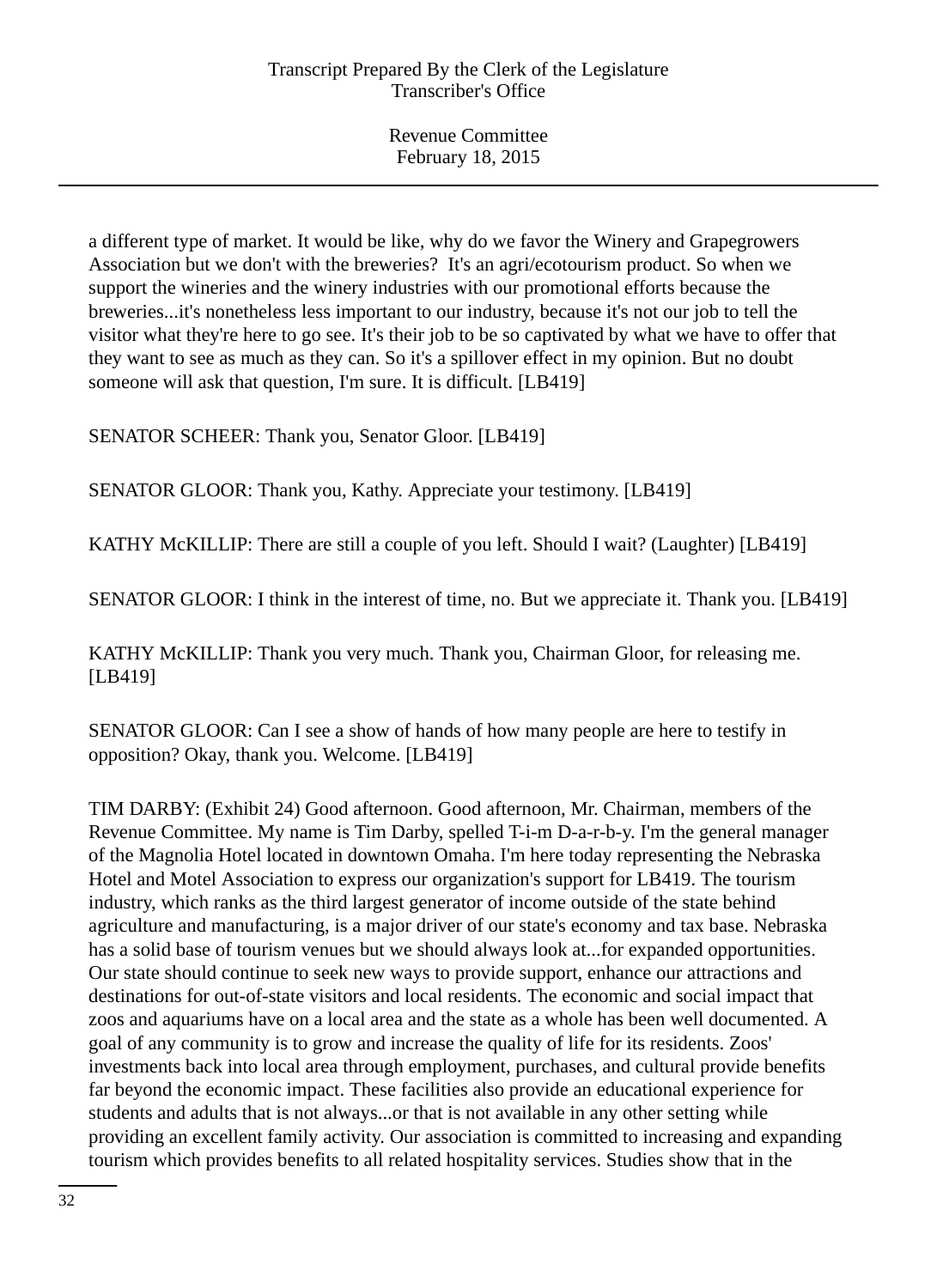Revenue Committee February 18, 2015

summer months over 60 percent of our nonresidents visiting Nebraska stay in hotels and motels. Many of these properties are very dependent on tourism dollars. On a personal observation, our facility provides lodging to many guests throughout the year that are in town to visit the Henry Doorly Zoo. Most of these families are from out of state and many stay for multiple nights. The attractions provide the flow of tourists that are important to me and the other hotels in the area. As stated by several testifiers here today, the number of visitors across the state ranging from Omaha to Scottsbluff are part of the economic success that we have experienced in the past few years. Hotels, transportation, and food services not only are the primary providers for visitors, studies show that when tourism increases, communities experience an increase in retail shopping and other related services. The Nebraska Hotel and Motel Association would ask the committee to advance LB419. I would like to thank the committee for their time today and would be happy to answer any questions you may have. [LB419]

SENATOR GLOOR: Thank you. Are there questions for Mr. Darby? Seeing none, thank you for your testimony. [LB419]

TIM DARBY: Thank you. [LB419]

SENATOR GLOOR: Other proponents for LB419? I'd ask for opponents. I didn't see anybody but we'll ask one more time. We do have an...somebody who is an opponent. [LB419]

MARY JANE TRUEMPER: Mary Jane Truemper, T-r-u-e-m-p-e-r from Omaha. I wasn't going to get up and speak against this bill, but since nobody else is, I will. I'm a taxpayer in Omaha and this is all about picking winners and losers and I think that was alluded to up here. And in my opinion...in my humble opinion, I don't think that that's right. And I think, as taxpayers, we had \$2 million that were...was given to us in property tax relief last year by the mayor and that was for 400,000-plus people. And now we're talking about exemptions for the zoo who...the zoo is incredibly successful, has a lot of philanthropic money that is given to it, and who's to say the zoo versus me? You know, frankly, I would like an exemption from some income tax and sales tax and everything else, too. So I'm not going to belabor the point, but I just want to say that there is somebody here that is against this, and I think that there's other taxpayers that feel the same way. Thank you. [LB419]

SENATOR GLOOR: Hang on just a second. Let's see if there are any questions. [LB419]

MARY JANE TRUEMPER: Certainly. [LB419]

SENATOR GLOOR: There are not. Thank you, Ms. Truemper. [LB419]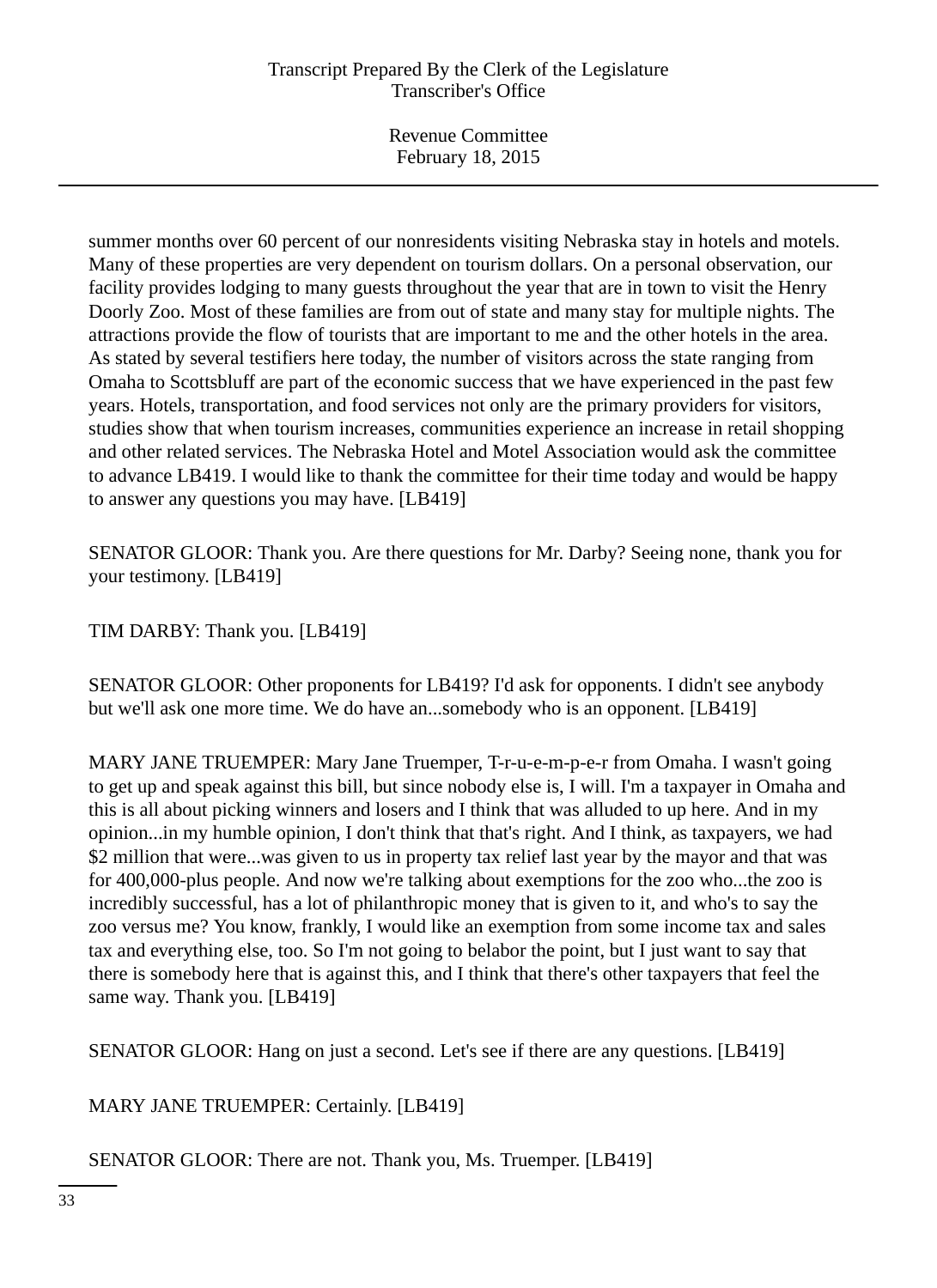#### MARY JANE TRUEMPER: Thank you. [LB419]

SENATOR GLOOR: Anyone else in opposition? Anyone in a neutral capacity? Seeing none, Senator Mello waived closing and so we will close the hearing on LB419 and will move on to Senator Davis' LB280. Senator Davis. Whenever you're ready, Senator Davis. [LB419]

SENATOR DAVIS: (Exhibits 1, 2, 3, 4, 5) Good afternoon, Senator Gloor and members of the Revenue Committee. I am Senator Al Davis, D-a-v-i-s, and I represent Legislative District 43. I'm appearing before you today to introduce LB280. Nebraskans are strong supporters of good schools. We have a long tradition of providing excellent education for our students who perform very highly. But despite Nebraska's strong interest in education, the state has never played a significant role in funding our schools. Compared to other states, Nebraska ranks 49th of 50 in state support for local schools with a heavy reliance on property taxes as the local level to educate our children. In the past, the state has attempted to fix this problem of overreliance on property taxes to fund schools. LB1059 in 1990 was a significant effort to reform the process by increasing state income and sales taxes to provide equalization and equity. This was TEEOSA, the Tax Equity and Educational Opportunities Support Act, and for a few years it did provide both equity and opportunity--no longer. The basic TEEOSA formula is relatively simple: needs minus resources equals aid. When the formula was put in place in the early 1990s, only about 25 school districts did not receive equalization aid at a time when Nebraska had many more school districts than it has today. That number has declined every year for the past decade, yet today, two-thirds of all school districts in Nebraska receive no TEEOSA aid and must rely completely on taxes assessed on local property owners to meet the needs of the district. In many ways, we have gone backwards in offering support for K-12 education, especially since the 2008 Great Recession. Partly as a result of this overdependence, Nebraska's property tax rates are exorbitant when compared to our neighboring states. This is particularly true in agricultural districts where there is little commercial or residential property. I've handed out a series of property tax statements from four Nebraska property owners who own comparable contiguous land that crosses state boundaries to show the dramatic variation in property tax assessment compared with our neighboring states. To further demonstrate the disproportionate property tax burden being felt by rural Nebraskans, I have selected an individual case from my own district. Margaret is a retired teacher who, with her sister, shares a life estate and 4,000 acres of ranchland. Margaret cannot sell this parcel and is responsible for the upkeep of buildings, wells, fences, shelterbelts on the ranch. Margaret's share of proceeds from the lease of the ranch were \$26,000 in both 2011 and 2012. She paid property taxes of \$10,658 in 2012 and the other expenses on the ranch absorbed all but \$3,800, which was her taxable income in 2012. This is only one of many of these kinds of stories we have all heard over the past year. These aren't wealthy landowners. We're talking about rural retirees just trying to hold on. Efforts to try to fix the growing property tax burden have been ongoing in the Legislature for years. Agricultural land is now assessed at 75 percent of its actual valuation across the state, but that has not brought relief the vast majority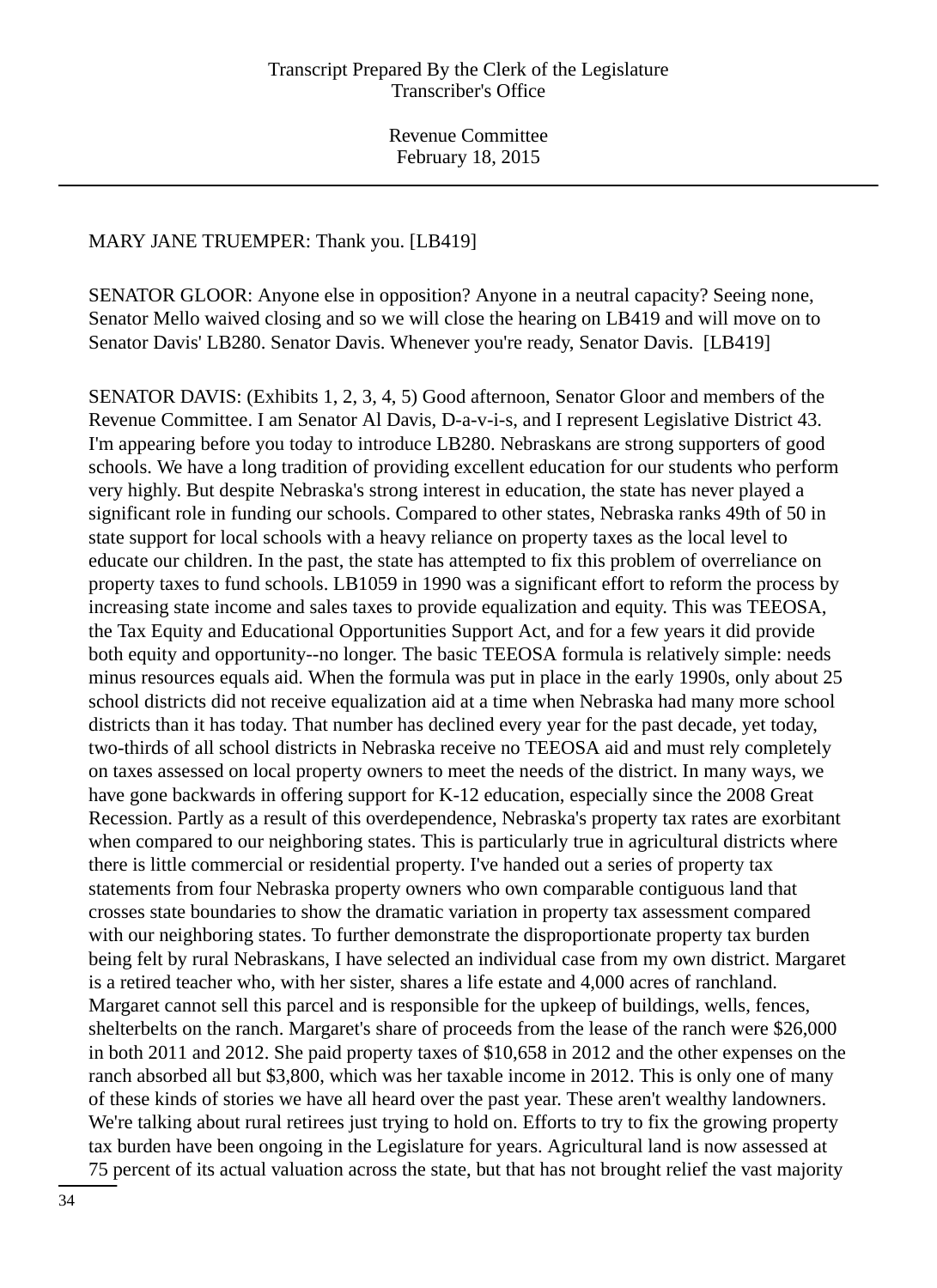Revenue Committee February 18, 2015

of school districts simply because their base valuation is agricultural or connected to agriculture. In a heavily agricultural district, dropping the valuation of ag land without providing additional aid only forces the local governing body to increase their levy. And the few residential or commercial properties in those districts will see a significant increase in their property taxes with no offsetting benefit for agriculture. Our current situation not only creates a crushing burden for many of those who rely on agriculture for their livelihood, it impedes the ability of Nebraska's farmers and ranchers to innovate and invest in new and more efficient technologies due to the expense. Over time, states with less confiscatory property tax policies will move ahead of Nebraska in agricultural productivity. Value-added agricultural, which requires any kind of property investment, will be driven out of the state or will be begging the Legislature for tax exemptions and threatening to build elsewhere unless they get them. It's time to do something different. This summer and fall I was involved in an ongoing discussion with broad group of stakeholders in the property tax and school funding issue. Over several months, we identified what the problems were and tried to craft a solution which would provide property tax relief for all Nebraskans while giving each school an additional stream of revenue to help offset the loss in property tax funding. LB280 was the result of that effort. It employs a four-pronged approach. First, the bill lowers the percentage of agricultural land valuation from 75 percent to 65 percent in the resources side of the TEEOSA formula. This step will bring some schools back into equalization without affecting the ability of schools districts and other taxing entities to generate the funding they need to provide services. Because this valuation change would only apply to the TEEOSA formula, it does not impede a local government's ability to access valuation necessary to provide necessary services. Other proposals that simply lower ag valuations from 75 percent to 65 percent result in significant tax shifts to commercial and residential properties in heavily agricultural areas, and the more agricultural land that exists in a district, the greater the shift. In response to the suggestion that there may be constitutional concerns while treating ag land differently from other property for purposes of the formula, I requested an Attorney General's Opinion on that portion. Their February 17 Opinion determined that this provision does not violate the special legislation clause. Since the increase in the valuation of ag land in recent years has outpaced increases in the valuation of other real property, and I'll quote from the Opinion, "utilizing a different, lower percentage of agricultural land value in the calculation of state aid is not arbitrary or unreasonable, as it is based on real substantial differences between such lands and other real property." Secondly, LB280 gradually lowers the cap on school property tax levying authority over four years from the current \$1.05 per \$100 of valuation to 80.5 cents, or in the case of the Learning Community, from 95 cents to 70.5 cents. Lowering the property tax levies to these levels will save \$400 million in property taxes. And each senator on this committee must recall the drumbeat of property tax relief heard at the 2013 Tax Modernization Committee meetings. Third, LB280 proposes a mandatory local school funding surtax of 19.4 percent of a resident's state income tax liability across the board which will generate revenues to each school district and will also be included in the resources side of the TEEOSA formula. Put simply, if you owe the state \$1,000, you will pay an additional tax of \$194 which will go to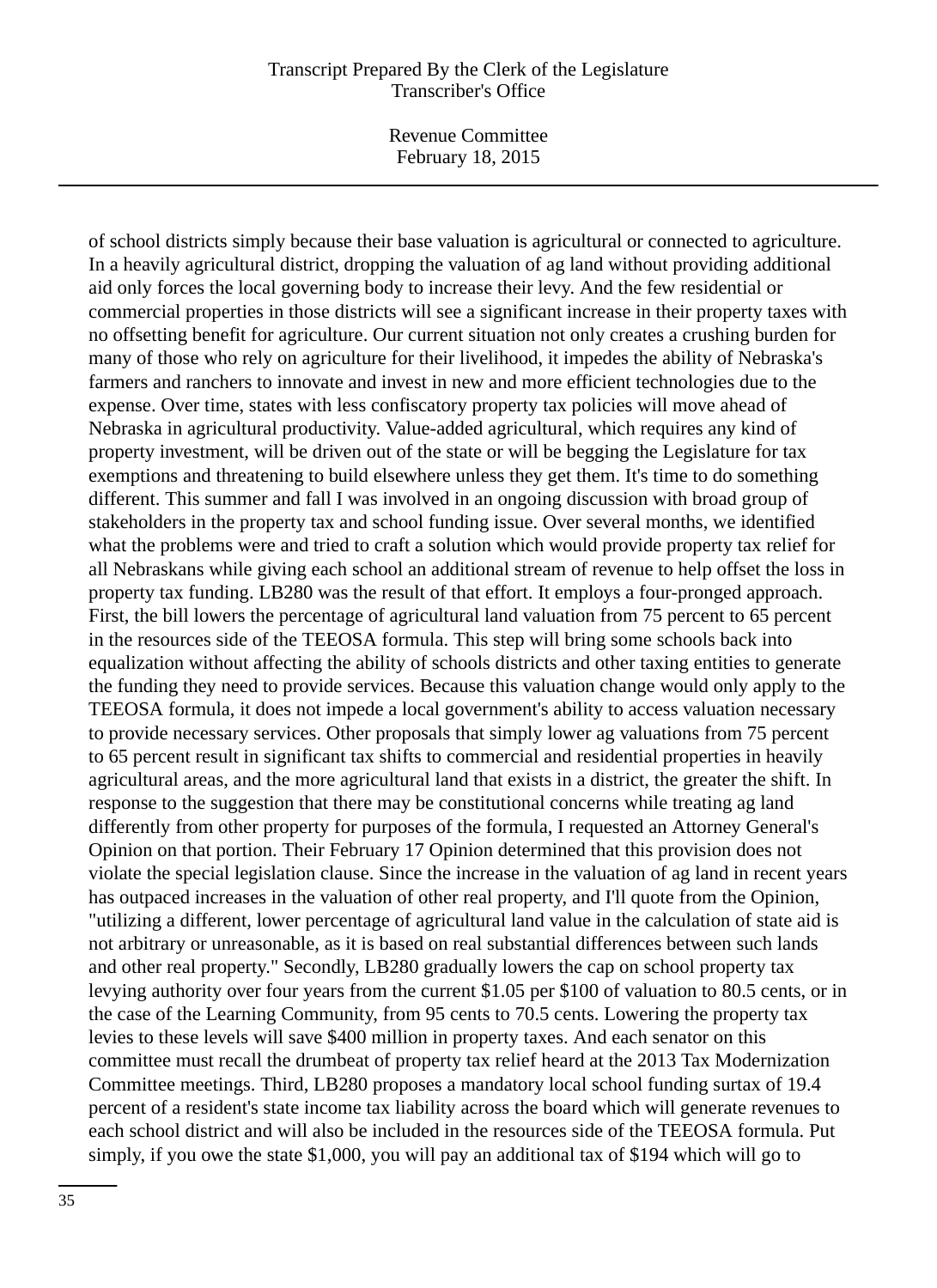Revenue Committee February 18, 2015

support your local school district. The bill would allow school districts to raise the surtax further either by a vote of the people or by a supermajority of the school board up to an additional 10.5 percent. How does this element of LB280 maintain tax fairness? Some districts with modest property valuations are populated by high-income residents who I believe benefit more from the current state aid formula which bases resource calculations solely on the value of real property in that district. The optional surtax increases in LB280 provide a local opportunity to raise additional revenue to better educate high-poverty, ESL, and preschool children. This would address some of the needs expressed to the Education Committee during our visioning process this past summer. Those hearings emphasized school districts' needs for increased funding to better invest in areas like prekindergarten services and career academies. Unfortunately, there isn't enough funding under the current TEEOSA formula to provide these services and it would be impossible to incorporate them into the formula without further reducing the number of schools that qualify for equalization. Fourth, the bill adds \$500 for every student in the state to be provided to that student's district regardless of equalization status. This guarantees each district a predictable stream of revenue on which to base their anticipated expenses each year. The funding enters TEEOSA on the resources side of the equation. LB280 is true tax modernization. It balances school funding sources and provides more tax equity across the state without taking aid away from the schools. Although rural property tax relief is one goal of this bill, it's not limited to that. All classes of property will be affected by LB280 and average working Nebraskans will also see reductions in the property tax they pay on their homes. This should work to offset the additional income tax they will be paying. This bill will also create property tax relief for Nebraska businesses which are heavily dependent on property to generate revenue: from Nucor in Norfolk to Union Pacific and BNSF. In an earlier time, the amount of property you had was a good indication of your wealth and ability to pay. It was a fair way to support local government. Today, a \$10 million farm can be contrasted with a \$10 million stock portfolio or a \$10 million commercial property. All three are worth the same, but two of the three pay drastically higher total tax bills than the other. Cities long ago began to use the sales tax as an alternative source of revenue to support activities, but school funding has always been too dependent on property tax in Nebraska. We need to unchain the schools from that same complete reliance on one form of taxation. LB280 is a new idea. It's a bold idea. It's a controversial idea. But it's an idea which needs to be weighed and considered. I would like to note that the Fiscal Office estimates a \$32.5 million net reduction in school district revenue, which was unintended. Our intent has always been to ensure that no district loses revenue. I am happy to work with the committee on any amendments to LB280 to ensure that it meets our goals of restoring balance to school finance in Nebraska and lowering property taxes across the state while protecting funding for all schools. I urge you to advance the bill and I'm happy to address your questions. [LB280]

SENATOR GLOOR: Senator Davis, would you explain to me the foundation aid component of the bill, what that is, how that fits. [LB280]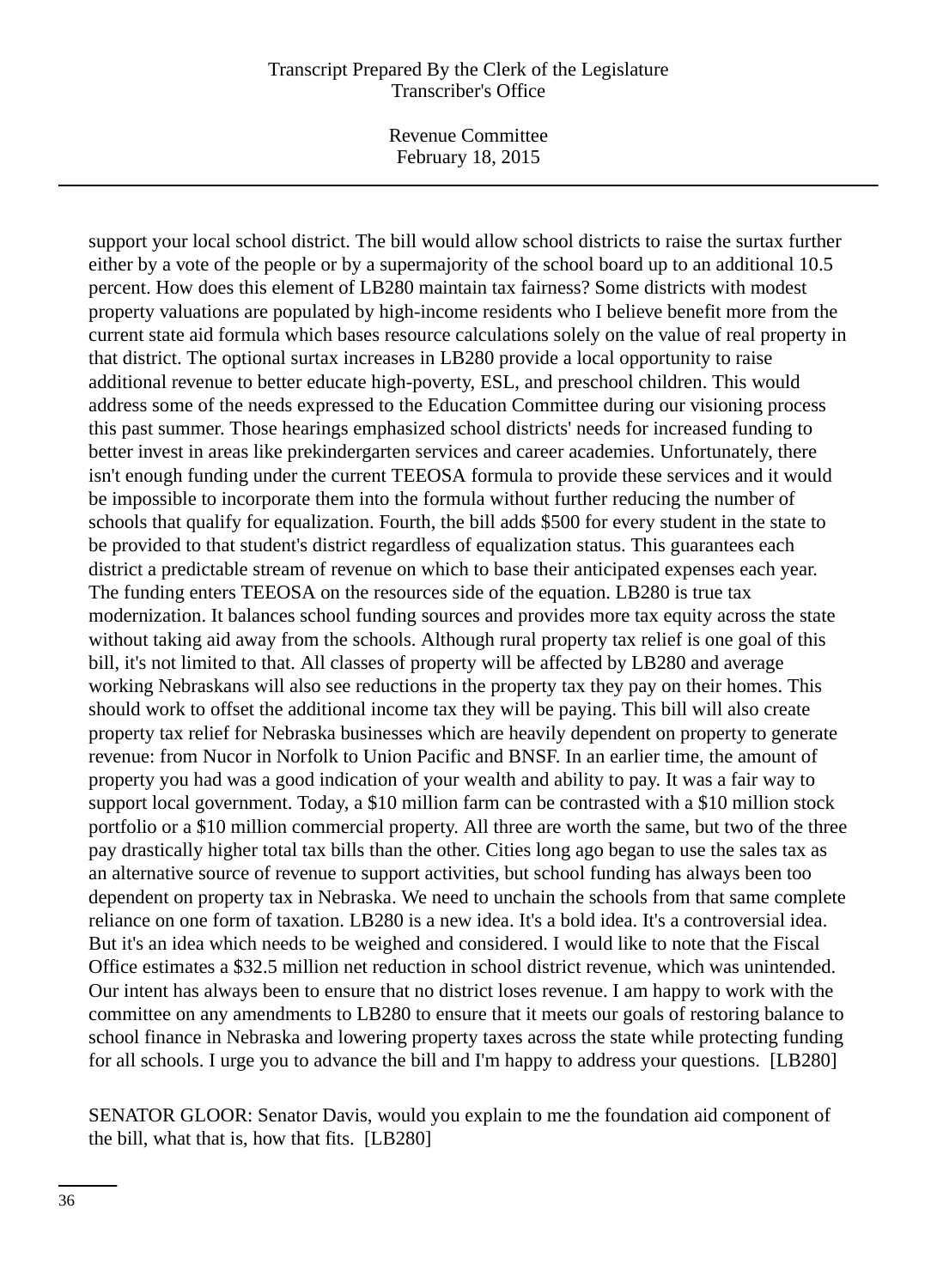SENATOR DAVIS: So foundation aid is basically dollars per student. So if you have 100 students and each student is going to be guaranteed \$500, then you take the 100 times \$500 and you would come up with the amount of state revenue that you would get. I should say that the Board of Educational Lands and Funds funding that comes out of the school lands is distributed to the states in that way. [LB280]

SENATOR GLOOR: Okay. Thank you. Questions at this point in time? Senator Sullivan. [LB280]

SENATOR SULLIVAN: Thank you, Senator Gloor, and thank you, Senator Davis. I'm going to start with your first comment about Martha...or Margaret. So did she run cattle on this land herself or is she renting it out? [LB280]

SENATOR DAVIS: She is renting it out at this point. It's a life estate though, so it's not something she can sell. [LB280]

SENATOR SULLIVAN: Right, but is she limited on the amount of rent she can charge? [LB280]

SENATOR DAVIS: She gets the market rent. So if she raises her rent, she's not able to rent the property. Is that answering your question? [LB280]

SENATOR SULLIVAN: Well, I guess. I just thought that computation seemed like maybe the rent was pretty low. But if you say it's the market rate... [LB280]

SENATOR DAVIS: You know, I'll just mention another one of my constituents who has a quarter-acre...quarter of ground which he rents out and then he's got some rangeland with that. But his gross receipts were \$41,000 and he paid \$22,000 in property taxes on that particular piece of ground. Plus he has to keep the pivot up, the pivots and the investment on that piece of ground up. [LB280]

SENATOR SULLIVAN: Do you know if some landowners have marketed or developed leases based on the increases that they have seen in their property taxes so that the rent or the lease goes up incrementally based on their increases in property taxes? [LB280]

SENATOR DAVIS: I'm sure that may be happening in some places. There may be someone that can testify to that. I can't demonstrate that that has happened. But we do know that essentially property taxes are somewhat built into the rent if you can make that happen. And you know as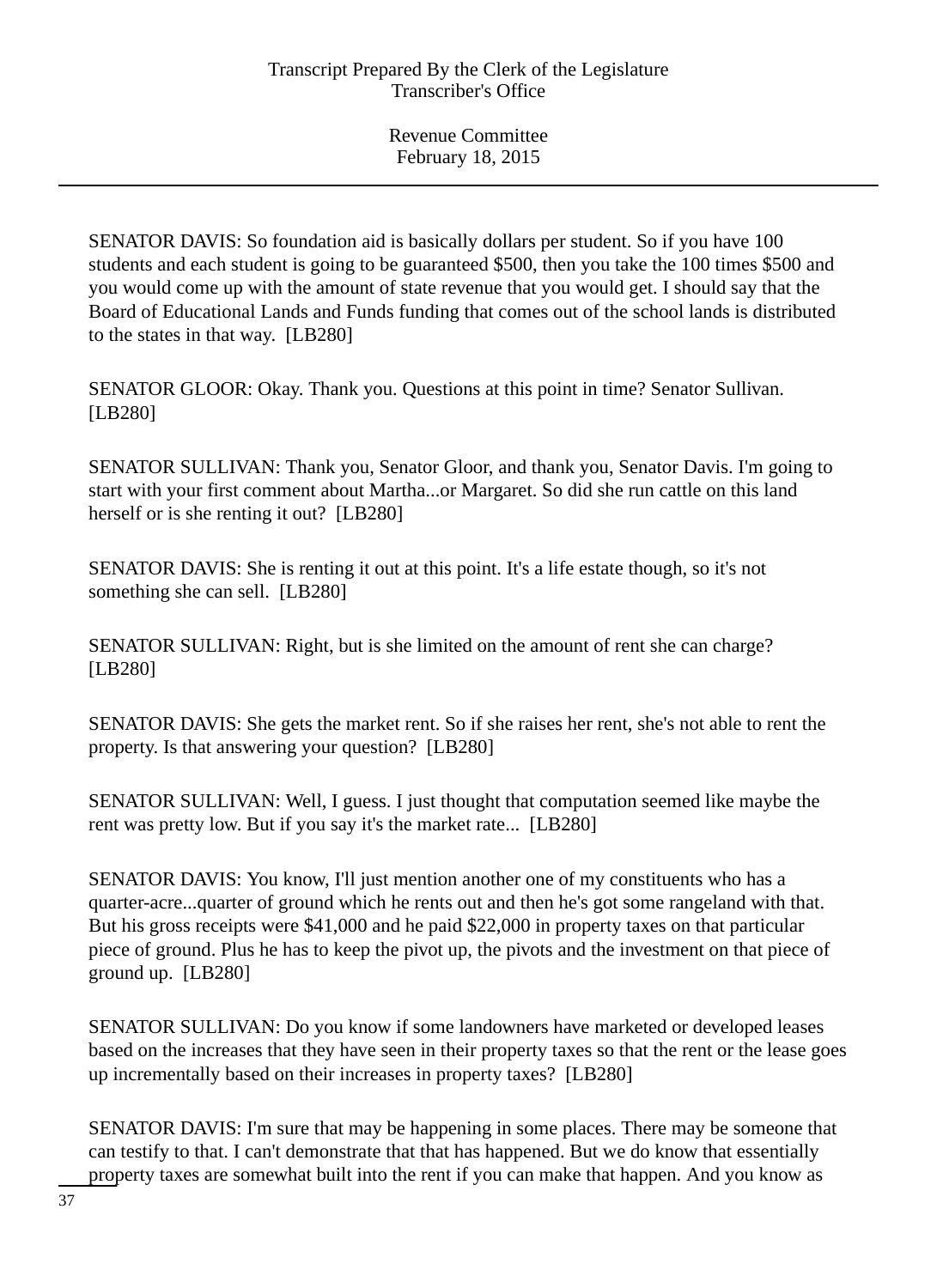well as I do, if you live in a small town, for example, and you've got some rental property, you're not going to be able to do that just as far as residential property. [LB280]

SENATOR SULLIVAN: Sure. [LB280]

SENATOR DAVIS: And I think the same thing is true of agriculture. If you've got corn prices that have dropped, you're just not going to be able to rent that property for the same amount as you could prior to that. [LB280]

SENATOR SULLIVAN: Right. Explain to me a little bit more of the surtax. Now that is 19.4 percent of whatever your individual income tax liability is, is that correct? [LB280]

SENATOR DAVIS: Correct, correct. [LB280]

SENATOR SULLIVAN: So that would be in addition to whatever you income tax liability is. [LB280]

SENATOR DAVIS: That's correct. So if you've got \$1,000 in state liability, you'll pay 19.4 percent additional surtax which will be held and maintained by the resident's school district. [LB280]

SENATOR SULLIVAN: Okay. And tell me a little bit more about residents versus nonresidents paying that tax. [LB280]

SENATOR DAVIS: So on your tax return, when you put it down, you need to put your school district down. And there will be some residents that live outside the state that are going to have Kansas addresses or Iowa addresses. They're going to have income off that property, but that revenue goes to the General Fund for distribution. [LB280]

SENATOR SULLIVAN: Okay. Is there any constitutional concern regarding equal protection based on that situation? [LB280]

SENATOR DAVIS: I haven't addressed that. We could certainly ask for an Attorney General's Opinion on that. [LB280]

SENATOR SULLIVAN: Okay, all right. Because you're adding this new element of more emphasis on income tax, are you concerned at all about the volatility of income tax receipts,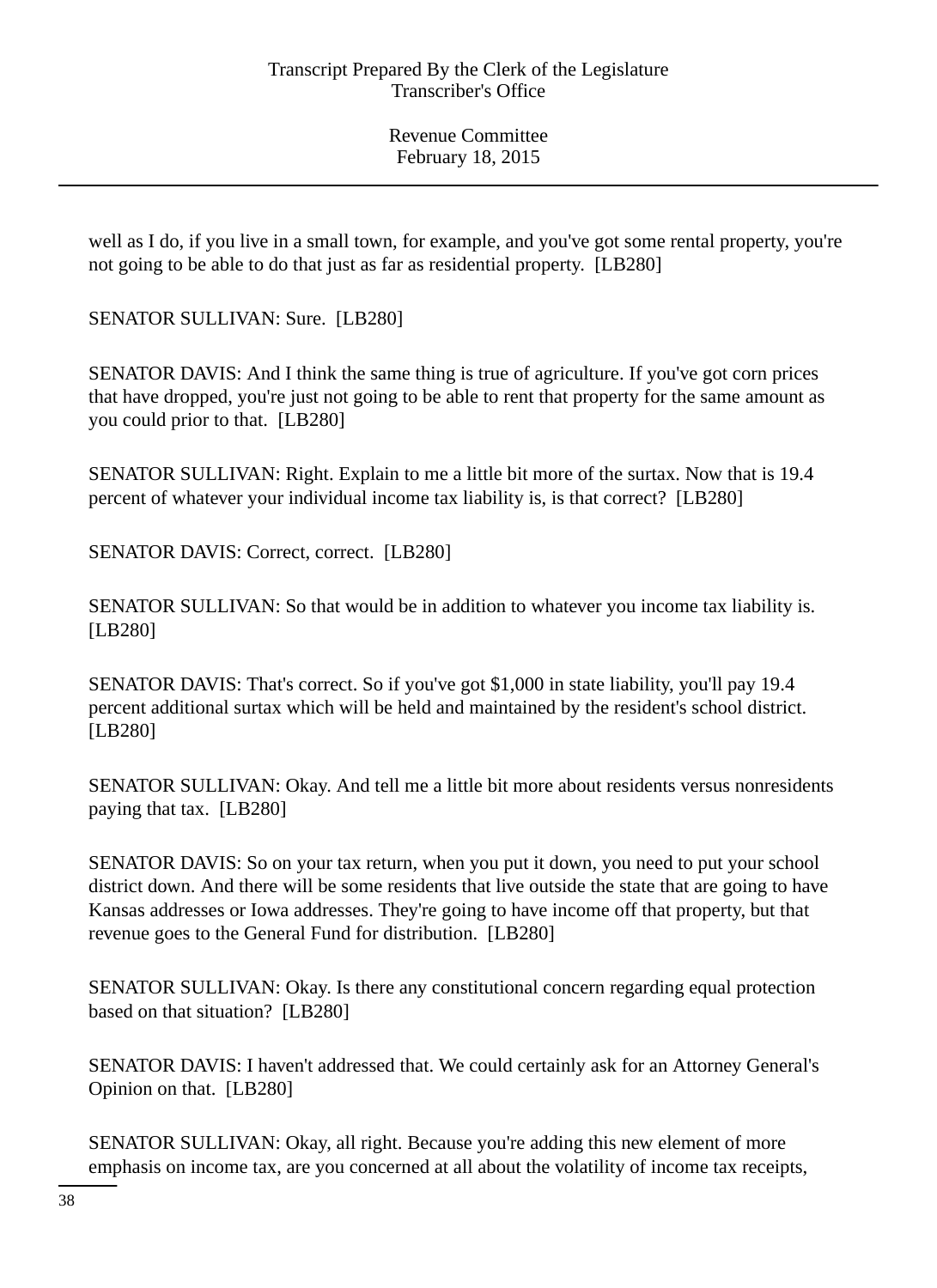particularly in the rural areas where we can, because of the ag economy, see income swing quite dramatically. [LB280]

SENATOR DAVIS: Well, let's remember that we still have the property base to go back to for taxation. So if, when the revenue side comes in, if the revenue side is low because of low ag prices, for example, there's not going to be a lot of revenue that's going into the formula. So if the formula is needs minus resources equals aid and the resources have been reduced because the tax generated off that farm isn't very high, then TEEOSA will still be there to help fill that gap. [LB280]

SENATOR SULLIVAN: Okay. And that, then right along with that, you're incrementally dropping the levies over time. [LB280]

SENATOR DAVIS: Right. [LB280]

SENATOR SULLIVAN: But you believe that most of that loss, potential loss, would be made up with equalization aid. [LB280]

SENATOR DAVIS: Correct. Well, it will be made up through the income formula, you know, about \$400 million. [LB280]

SENATOR SULLIVAN: Okay. Thank you. [LB280]

SENATOR DAVIS: Thank you. [LB280]

SENATOR GLOOR: Senator Schumacher. [LB280]

SENATOR SCHUMACHER: Thank you, Senator Gloor, and thank you, Senator Davis, for bringing one of the many creative ideas we've had (laugh) for dealing with taxes. I'm curious about Margaret, that she only has a life estate. Do you know how she came to have only a life estate? Did she give the remainder interest to her heirs? [LB280]

SENATOR DAVIS: I am assuming that her parents left her a life estate and deeded the property to her grandchildren. [LB280]

SENATOR SCHUMACHER: Okay. So that's how she's... [LB280]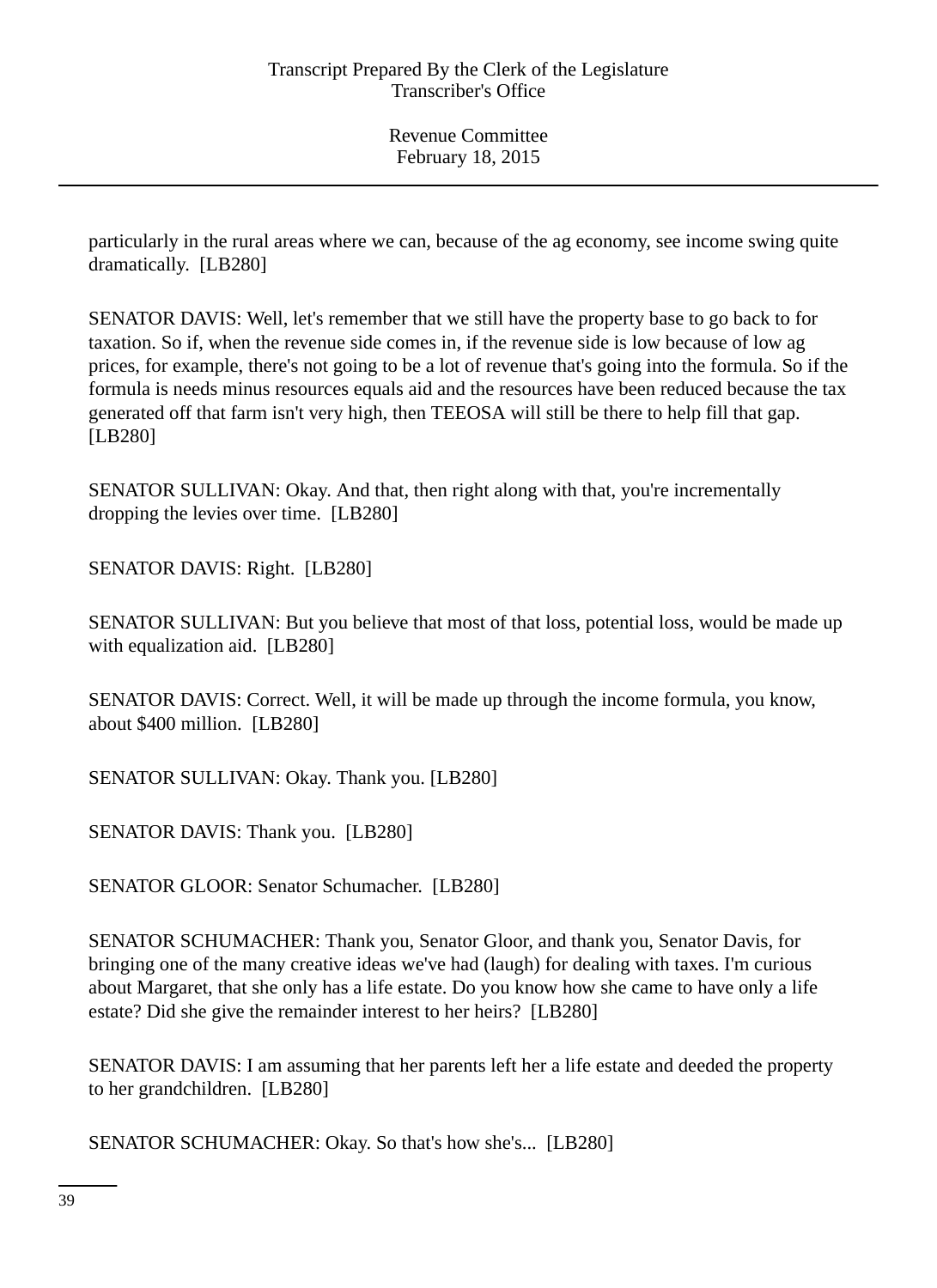## SENATOR DAVIS: Right. [LB280]

SENATOR SCHUMACHER: And so basically she has no investment in this. This isn't an heir deal. Okay. [LB280]

SENATOR DAVIS: You know, and I used her as an example because we always hear people say, well, then they should sell the property. She can't sell the property. So if she could sell the property, maybe she could invest that revenue somewhere else in another investment. She's locked into it. And so for some people, yeah, it's a personal choice whether you want to keep the farm or sell it. But in her particular case, she doesn't have that opportunity. [LB280]

SENATOR SCHUMACHER: But she could get together with her grandkids and they could sell the entire fee. [LB280]

SENATOR DAVIS: Well, you know, some parents and grandparents and middle generation don't get along either. [LB280]

SENATOR SCHUMACHER: And then the other question, because I know we need to move on here, is in addition to the pain and anguish about property taxes, we've also heard that our income taxes are on the high end of normal, and talk that, well, they should be reduced. But this would take them up, if my figures are right, somewhere around 8.1 percent which would be I'd almost think really pretty high in comparison to other states except for a few. Any concern there that the high income tax push would have some of the Draconian effects that we've heard in some of those hearings? [LB280]

SENATOR DAVIS: Well, let's remember first of all that marginal tax rates aren't what the top rate is. Marginal tax rates are somewhat lower than that. So you know, I'm sure that there will be some...we know that the Platte Institute is here. I have a good feeling that they're probably going to testify against this bill, and some other folks. But we need to find some other solution to what we're doing. I think this is a good fair one. And my gut feeling about income tax is that I don't have a bit of problem paying it because it means I made money. You know, if you own property. You may not make any money, but you have to pay the property tax. And in a lot of rural Nebraska, we're getting to that situation today. And I'll remember a year ago, and Senator Sullivan will remember this, we were at Crete taking testimony on the Education Committee. And I think it was the president of the board of Norris came and it was a farm woman and she said, you know, I'm telling you, this is to the point where it's just not feasible any longer. And that was at \$8 or \$6 corn. Today we're at \$4 corn. And we still, if you look at the property tax appraisal process and running in arrears, we're still not to the top yet in agriculture. So we need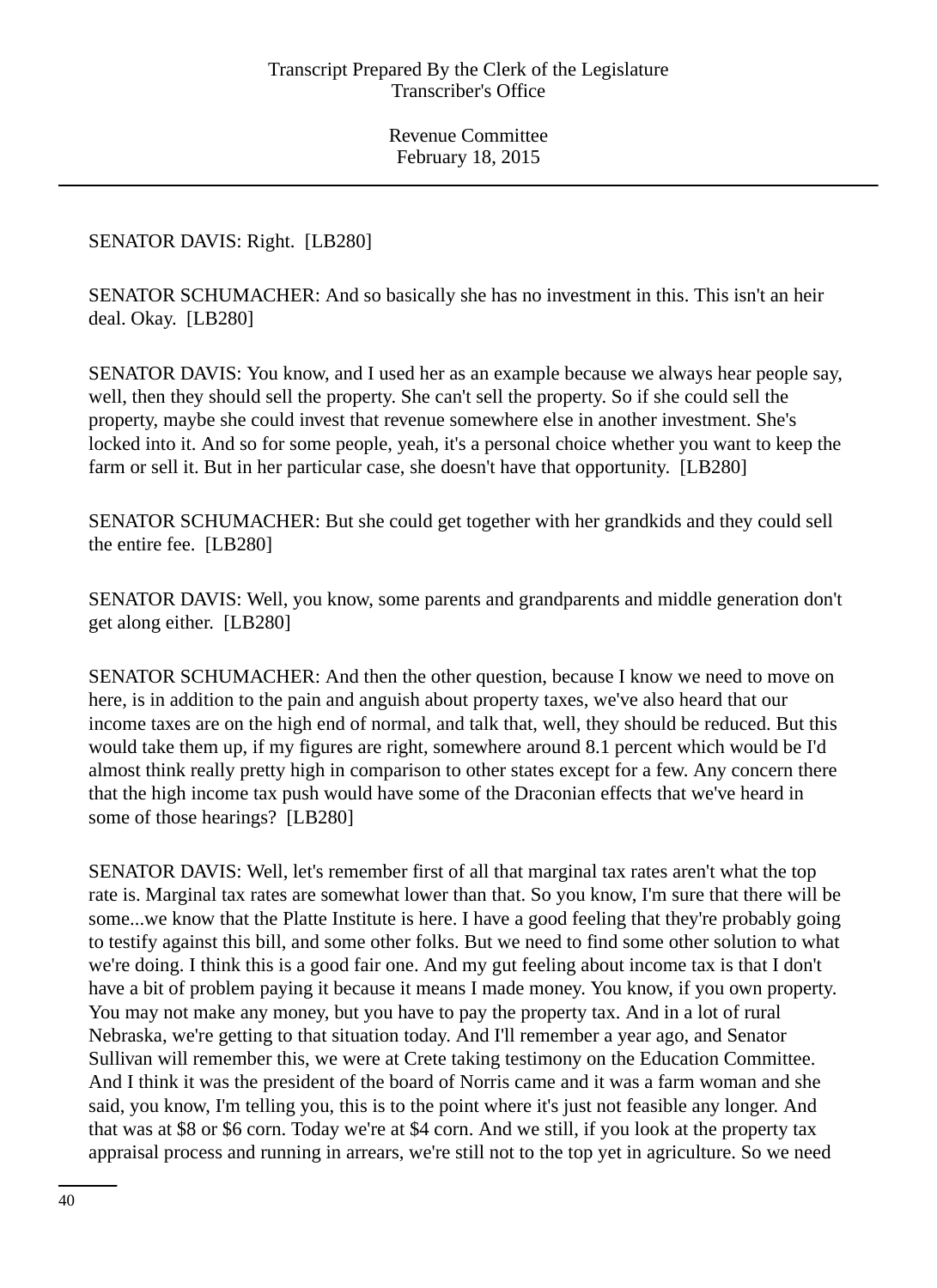to find a solution. All of you that toured with me, with Tax Modernization remember that was the number one issue at every one of the hearings I think. [LB280]

SENATOR SCHUMACHER: Thank you, Senator. [LB280]

SENATOR GLOOR: Senator Scheer. [LB280]

SENATOR SCHEER: Thank you, Senator Gloor. Senator Davis, how would you respond to somebody that would say, well, it's just a tax shift, more exclusively for rural education to cost less for the rural people and shift the cost of it to the more metropolitan area because to the extent that you're lowering the local effort rate substantially. Those in the metropolitan areas, the income per capita is going to be substantially higher than a lot of the rural areas. So they would be producing quite a bit more income via the income tax that would subsidize their districts. So in essence, that would leave a much larger pot of the pool for TEEOSA to go back into the rural area which they've lost over the last several years. But essentially, this truly brings the TEEOSA dollars in a big way back to rural Nebraska. Is that a fair assessment? [LB280]

SENATOR DAVIS: I'm not going to argue with you that it's not a tax shift because there is a tax shift element to it. But I would say if we go back to the formula in 1990 when it was put in place and there was an element in the formula that it had 20 percent income tax that was to be retained by the resident district, and I think Senator Brasch has a bill that deals with that that we haven't heard yet. But that has been whittled away by the Education Committee and some other people who were working on this idea that equalization was all about what you could kick off from your property. So you know, I think if you want to talk about how equalization works, then you need to consider the ability to pay. There just isn't as much ability to pay in rural Nebraska. So it comes to be a little bit of a fairness issue for me. And I think other people can probably address that maybe in a better way than I can. [LB280]

SENATOR SCHEER: Okay. Thank you, Senator. Thank you, Senator Gloor. [LB280]

SENATOR GLOOR: We know you'll be staying around to close. [LB280]

SENATOR DAVIS: I think I will. [LB280]

SENATOR GLOOR: Thank you, Senator Davis. I would like to see a show of hands of people who would like to testify as proponents for this bill if I could. And can I see a show of hands of those people who are here to testify as opponents on this bill specifically. We'll start with proponents. Thank you. We were just trying to get a measure and decide how to proceed from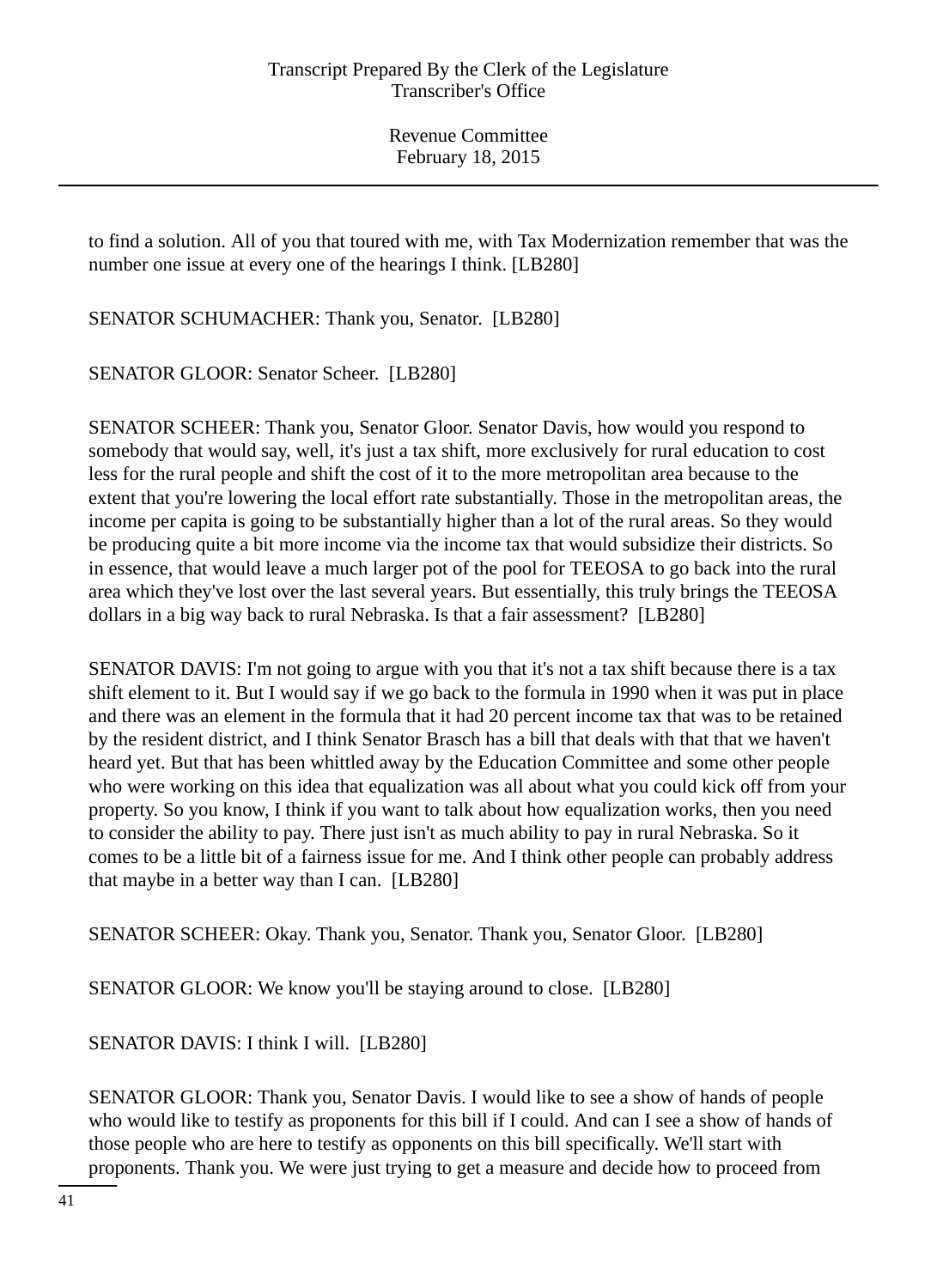here. But we'll continue with our standard practice and welcome people forward. Thank you. Good afternoon. [LB280]

CAROLINE WINCHESTER: (Exhibit 6) Good afternoon. Thank you, members of the committee. I'm Dr. Caroline Winchester, superintendent at Chadron Public Schools, C-a-r-o-l-in-e W-i-n-c-h-e-s-t-e-r. Certainly want to thank members of the committee for the opportunity to testify from Chadron Public Schools' perspective on LB280. We are here today because we believe that LB280 can be part of a property tax solution. Chadron Public Schools lost \$1.6 million in state aid in one year. We had to close four rural schools and we had to reduce 16 fulltime teaching positions. Following that, our buildings have aged. We have two 1921 buildings and two buildings that were built in the '60s. And so we attempted a bond issue. We had a bond going off and so we attempted a bond issue of approximately \$12 million to repair the aging infrastructure. That issue failed by 70 percent. It failed not because our patrons did not understand or see the needs. It failed because they could not afford to continue to pay the property taxes. Funding of public schools is a legislative issue. So because of that, we saw I think a very special thing happen. And that's where people that were opposed to the bond issue came together with people that were for the bond issue to work together for positive solutions to funding public education. We support LB280 for four major reasons. It is revenue neutral for public schools. It provides long-term property tax relief. It is more equitable, fair way to fund public education. And it provides more flexibility for school districts in funding education. First of all, revenue neutral, LB280 does not result in the loss of revenue for any school district but revenue may come from another source. Using the model run for Chadron Public Schools, we would see an approximate \$1 million reduction in property taxes. But that would then be replaced by approximately a \$1 million increase in the local income tax. It provides property tax relief. Chadron's levy is currently at \$1.05. Our property tax valuation per student is 19th from the bottom. We have a lot of nontaxed land in our district. Under LB280, Chadron's levy would be reduced by 27 cents, or to 78 cents, which would again, as I said, would result in a total reduction of property taxes of around \$1 million. Patrons, like I said, patrons recently soundly defeated a bond issue to repair aging infrastructure and safety concerns, again, not because they did not recognize the need, but because they were just unable to continue to pay the high levy. And you have to understand that about...excuse me, understand that 40 percent of our taxes are paid by 10 percent of our taxpayers. LB280 allows for...is also an equity and a fairness issue. LB280 allows more patrons, I like to say, the privilege of funding public education. Nebraska provides a free education for all students. Shouldn't schools be funded by all that are able to pay? Finally, a flexibility piece enters in. Flexibility comes through a local income tax surcharge. LB280 allows for an additional local source of revenue through a local income tax surcharge. The additional income source provides flexibility, I believe, among the 265 (sic) school districts with very diverse needs as to valuation per student and income wealth of the community. For example, our neighbors have four to ten times the valuation per student that Chadron does. But on the other hand, we may have the more potential to have a higher income tax per student per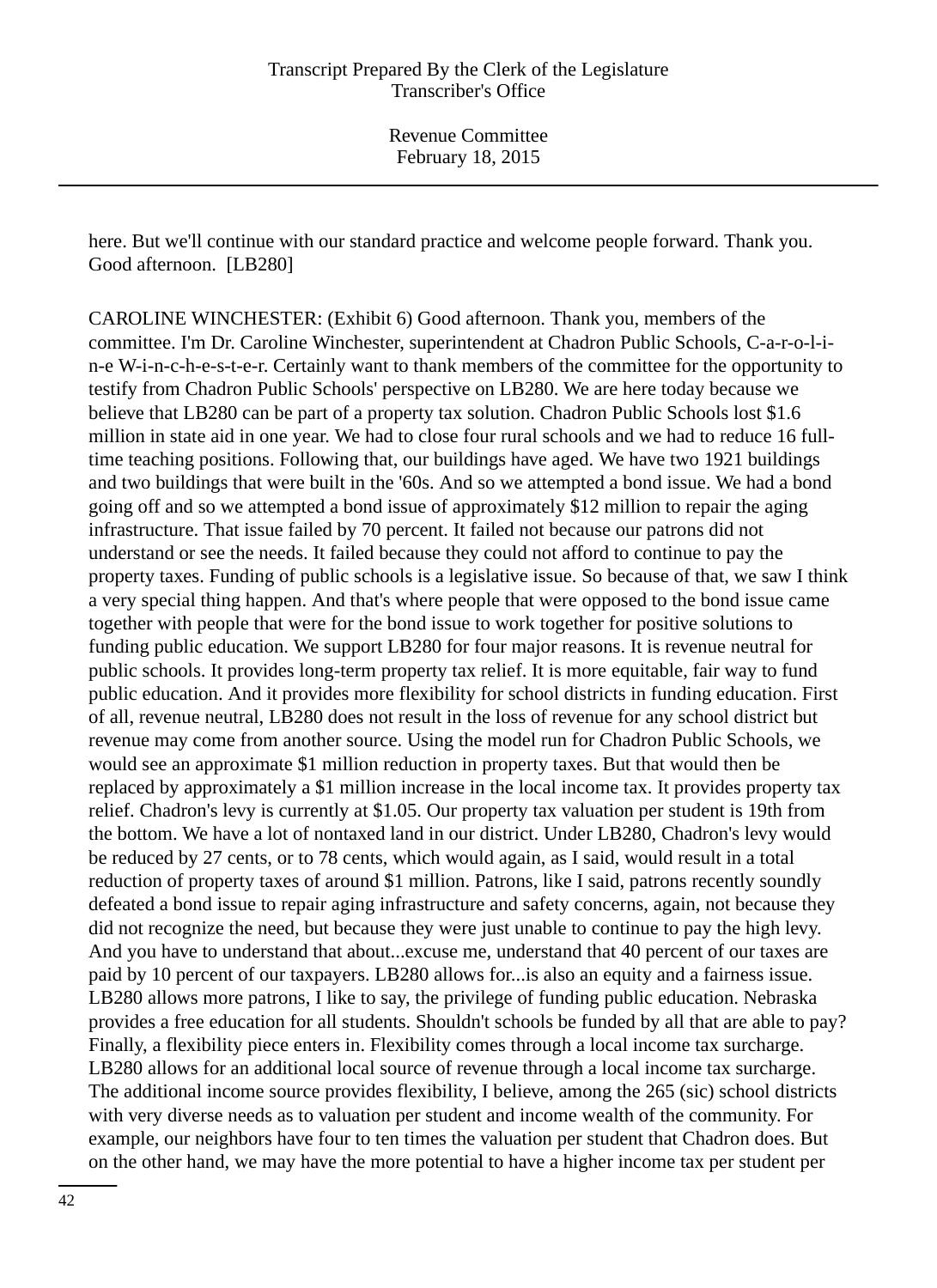revenue. I want to say that the committee I know has a daunting task before them. No one enjoys paying taxes. As I testified at the Tax Modernization Committee hearing in Scottsbluff a year or so ago, we encourage you to be bold. The approach to resolving the property tax issue needs to be holistic. There are lots of moving parts. We want to encourage you in a goal to make it a tax neutral recommendation, but at the same time be a more equitable distribution of tax responsibility using property and income taxes. LB280 provides revenue neutrality, long-term property tax relief, equity, fairness, and flexibility. [LB280]

SENATOR SCHUMACHER: Thank you for your testimony. Any questions? Senator Scheer. [LB280]

SENATOR SCHEER: Thank you. Thanks for making the trip down. A couple things, this doesn't really help the plight of your school district though, does it, because it... [LB280]

CAROLINE WINCHESTER: Excuse me, doesn't help what? [LB280]

SENATOR SCHEER: It doesn't help the plight of your school district because if it's revenue neutral to you... [LB280]

CAROLINE WINCHESTER: That's correct. It's revenue neutral. But I think that's important. I think as we look at something to help with the property tax issue, I think it is...we have to understand that whatever we do to help solve property taxes needs to also make sure we do not harm school districts in doing so. And in some ways I think it does maybe help us. While we may not...it's revenue neutral. We don't gain any more dollars. It does give us a little more flexibility, for instance, if we were to proceed again with another bond issue. Currently, you know, the only thing I have is property tax. But with this bill you could also with a vote of the people utilize an income tax surcharge. So maybe it might perhaps be a model that you might go to the people and say, you know, we have these issues and say so many cents would come from property taxes and so many cents might come from the income tax surcharge. [LB280]

SENATOR SCHEER: Second question, would it not be a certainty that we would have to have a more stable formula that doesn't change from year to year because the only way that this truly can function forward is if we don't keep changing the knobs one direction or another, which I mean they do. And so in all actuality, the only way that this bill can work is if that becomes truly a stable formula so that everyone knows that it can be consistent because if we keep turning the knobs, then that throws away the predictability of the system as well. [LB280]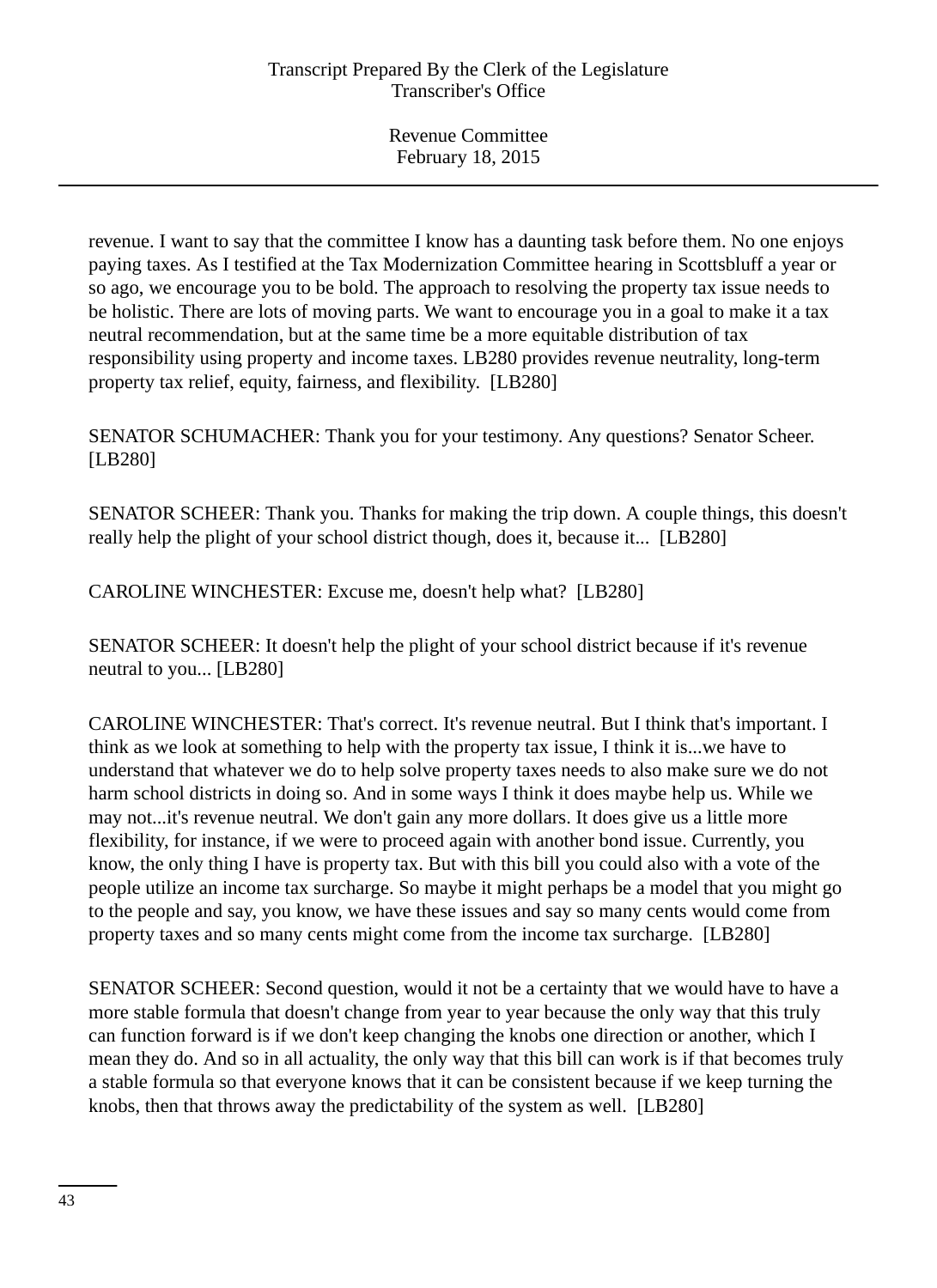CAROLINE WINCHESTER: Well, you know, I understand what you're saying because that's part of what we have struggled with in public education, is as the state decides how much money it can fund public education and then it does tweak the formula to suit those needs. And in some ways, yes, I can see what you're saying. But I think anything that we're going to do, it still would be under those constraints of what any Legislature may do. But I think the pieces right now, as long as we stay with the idea of... [LB280]

SENATOR SCHEER: Well, but I'd beg to differ. You can't... [LB280]

CAROLINE WINCHESTER: ...of equalization, it will tweak. Pardon? [LB280]

SENATOR SCHEER: You can't do that though. It can't happen if it was the way that it was presented by Senator Davis. That formula has to remain stagnant because if it changes year to year that throws off the relativity of the income tax and the TEEOSA formula. [LB280]

CAROLINE WINCHESTER: Well, I think this...well, this comes in on the revenue side. And maybe I don't quite understand. But because it comes in on the revenue side and maybe not the needs side, I think, which...you know, and I understand what you're saying about the instability. But I think because it comes in on the revenue side, you will still as a board be able to make some adjustments in your property tax asking. [LB280]

SENATOR SCHEER: Well, here's my problem. We switch to this program. [LB280]

CAROLINE WINCHESTER: Right. [LB280]

SENATOR SCHEER: And so some of the funding that previously was going to larger school districts now will flow into small school districts. [LB280]

CAROLINE WINCHESTER: That's correct. [LB280]

SENATOR SCHEER: And it's revenue neutral. [LB280]

CAROLINE WINCHESTER: Right. [LB280]

SENATOR SCHEER: So we have to protect the communities by two ways, that if the Education Committee were to turn the knobs and say, gee, well there's another segment of school children that need whatever it might be so now they become a portion of the formula as well. So that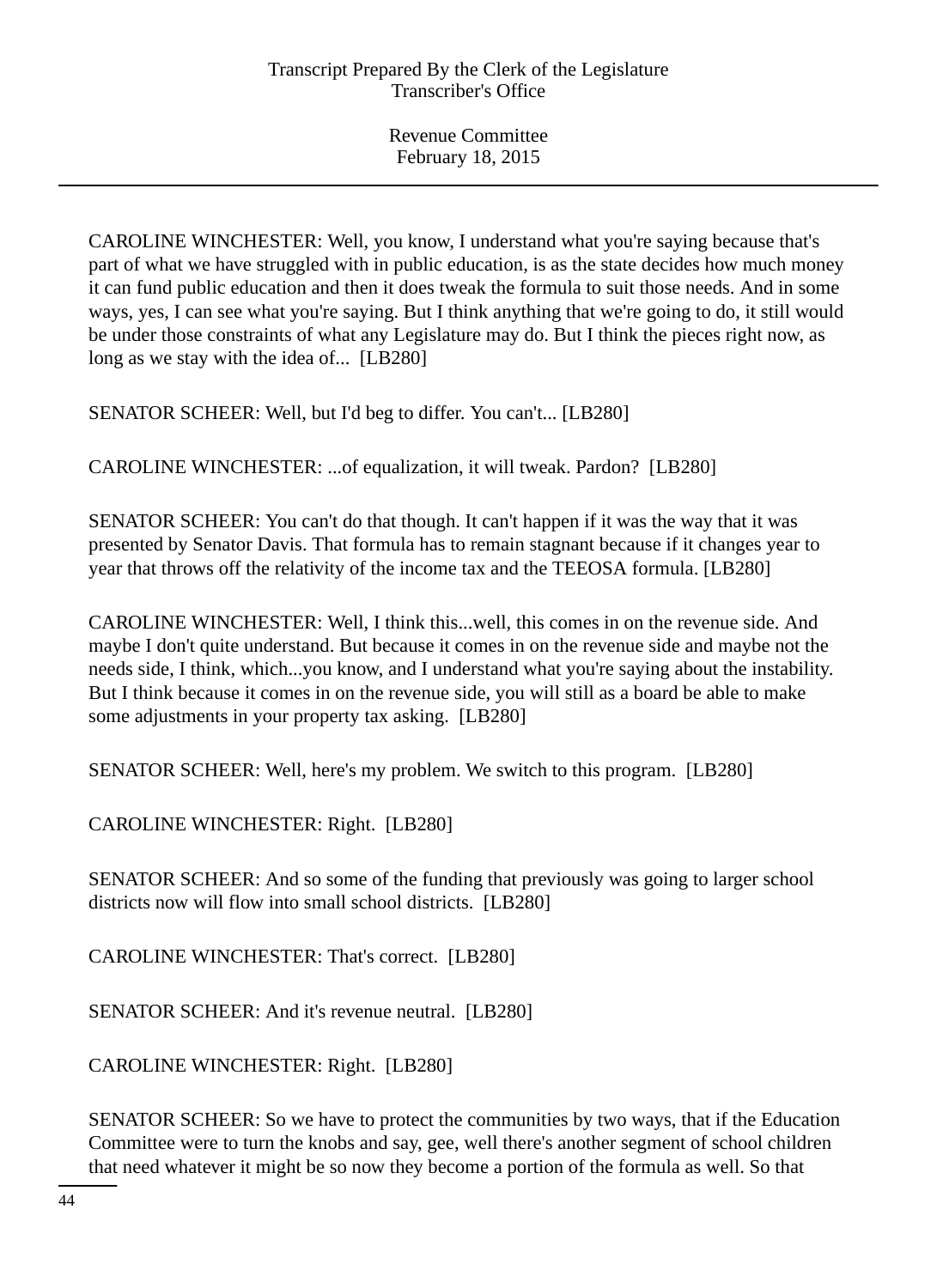draws more money in but that subset of students all revolve around the more metro area, then all that does is brings the shift back into this direction. So the formula pays a pretty significant part of the distribution of the funds here. [LB280]

CAROLINE WINCHESTER: But that currently happens now, you know. And so I don't know that we would be in any other different environment that we're currently operating under. [LB280]

SENATOR SCHEER: Well, I understand. But I was hoping that this might improve it. And if all that's going to happen is that we reduce it via the income tax and it continues to balloon, the state aid continues to balloon, we really haven't accomplished anything. [LB280]

CAROLINE WINCHESTER: Well, I guess, you know, I would respectfully kind of disagree. I think we have. Or maybe I'm not understanding what you're saying... [LB280]

SENATOR SCHEER: Maybe not. [LB280]

CAROLINE WINCHESTER: ...because I think... [LB280]

SENATOR SCHEER: Sometimes I talk in circles so don't feel like you're the first person. [LB280]

CAROLINE WINCHESTER: Yeah. The stuff, it goes into the formula and, you know, is moving parts. [LB280]

SENATOR SCHEER: But isn't that part of the problem, though, I mean right now with TEEOSA is all the moving parts? [LB280]

CAROLINE WINCHESTER: Yes, it is moving parts. But I think the biggest problem with the formula, the formula works very well, but we have two things that have...some several things that have skewed it quite...first of all, the tremendous...when the formula was done originally, the intent was to be a third, a third, a third on sales and property and income in state aid. And the formula worked for the first few years. You know, things were stabilized. But as the state then had other obligations or did not receive the revenue that they thought or whatever, the state started backing off on the funding. And when that happened, then the property tax piece started to grow and grow. So we've seen a shift over the past years of like \$300 million coming from rural patrons, rural property owners being shifted in over the years. So right now the formula is somewhat skewed on account of the high ag land valuations that are skewing it. And I think the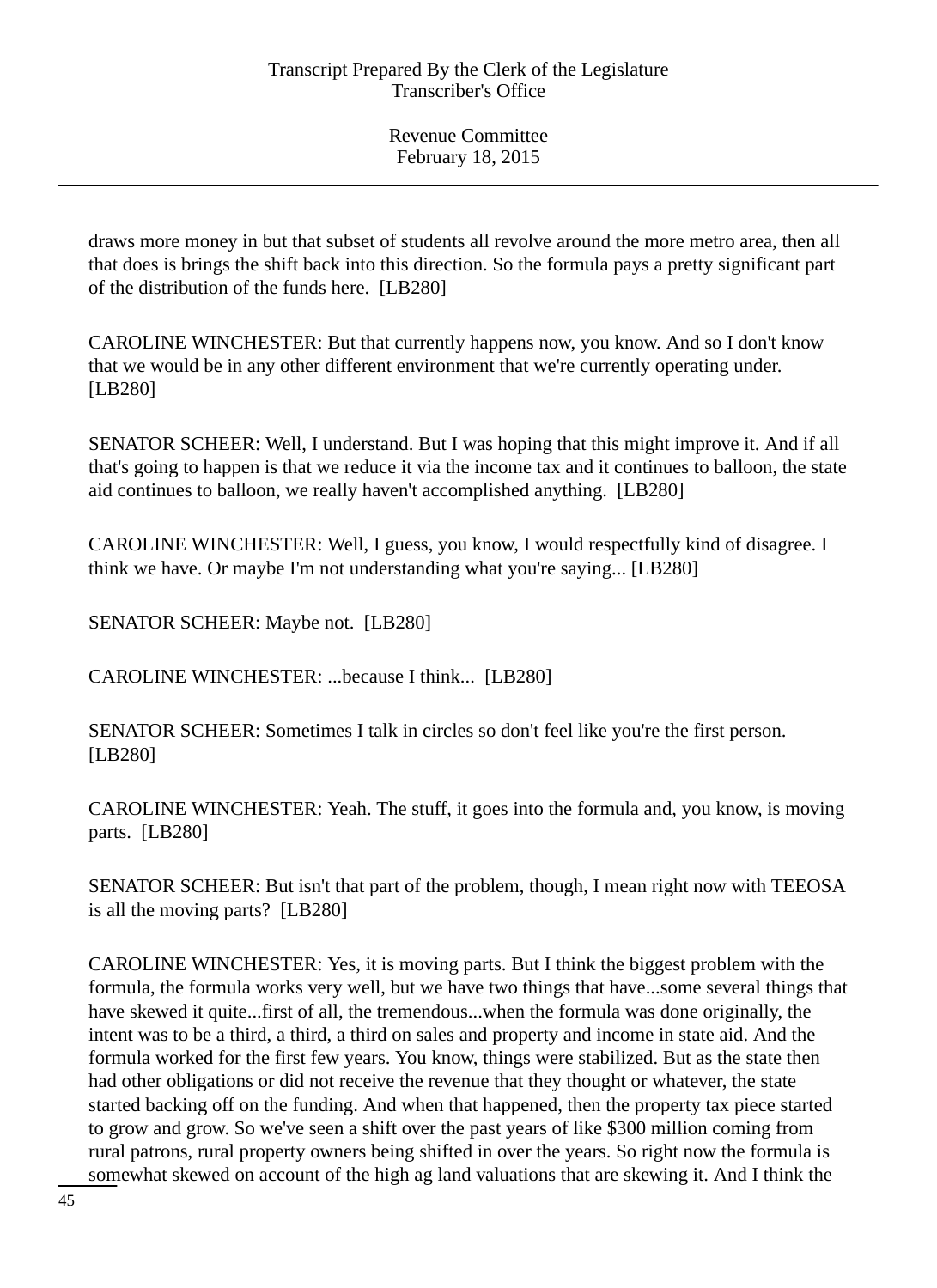revenue sector is a piece that makes things struggle. If the formula were currently funded like it was when it was originally written, the state would be behind \$700 million. So I think that lack of aid creates, you know, a lot of the problems. And because of that lack of \$700 million that's not in it, the responsibility has been shifting more and more and more to local property tax owners and local patrons. [LB280]

SENATOR SCHEER: What happens three years from now if the, not necessarily the bottom falls out... [LB280]

CAROLINE WINCHESTER: If what? [LB280]

SENATOR SCHEER: If the bottom falls out of ag and ranch ground? [LB280]

CAROLINE WINCHESTER: I think that may be why we have a little more flexibility here. We're able to tax and have an income surtax because I have seen...remember the '80s when property tax valuations did go down. And a matter of fact, at Chadron, the year we lost the \$1.6 million, we had a 1 percent decrease in property tax valuation on top of that. [LB280]

SENATOR SCHEER: Okay, thank you. [LB280]

SENATOR GLOOR: Senator Sullivan. [LB280]

SENATOR SULLIVAN: Thank you, Senator Gloor, and thank you, Dr. Winchester. My question relates to the income tax or the surtax. That's the 19.4 percent is a given in LB280, right? [LB280]

CAROLINE WINCHESTER: Right, correct. [LB280]

SENATOR SULLIVAN: So then by a supermajority vote of the school board... [LB280]

CAROLINE WINCHESTER: Yes. [LB280]

SENATOR SULLIVAN: ...you can increase it to how much? [LB280]

CAROLINE WINCHESTER: I'm sorry, I can't tell you that. [LB280]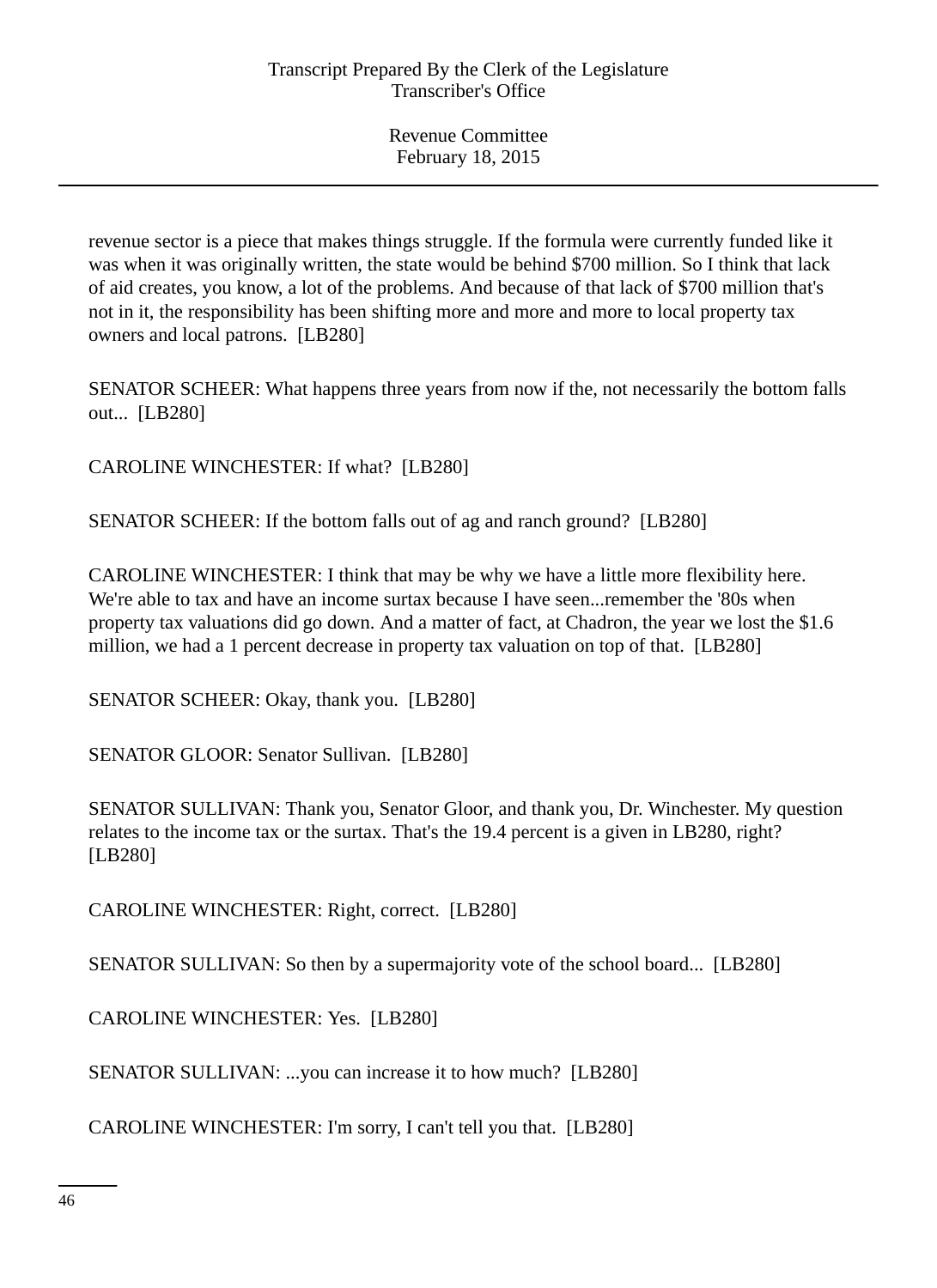SENATOR SULLIVAN: It's 29-something. [LB280]

SENATOR GLOOR: 29.9 percent. [LB280]

SENATOR SULLIVAN: Okay. It just takes a vote of the board... [LB280]

CAROLINE WINCHESTER: Yes, it would. [LB280]

SENATOR SULLIVAN: ...rather than a public hearing and vote of the people. Okay. [LB280]

CAROLINE WINCHESTER: That's correct. [LB280]

SENATOR SULLIVAN: Thank you. [LB280]

CAROLINE WINCHESTER: That would provide if a district felt like they had some needs that they needed to address, and it's not anything unlike what we currently have. School boards are allowed to go above the \$1.05 with a vote of people. [LB280]

SENATOR SULLIVAN: But this isn't requiring a vote of the people. [LB280]

CAROLINE WINCHESTER: Yes, a board could do it either way. They could do it themselves or by a vote of the people, if I understand the bill correctly. [LB280]

SENATOR SULLIVAN: Okay. And is the 29-whatever-point percent in addition to the 19 percent or...so you've got the 19.4 percent. [LB280]

CAROLINE WINCHESTER: Right. [LB280]

SENATOR SULLIVAN: And then the 29 percent by the super... [LB280]

CAROLINE WINCHESTER: Well, yeah. They could vote to raise it. [LB280]

SENATOR SULLIVAN: That would be in addition. [LB280]

CAROLINE WINCHESTER: They wouldn't have to go the whole way I wouldn't think. [LB280]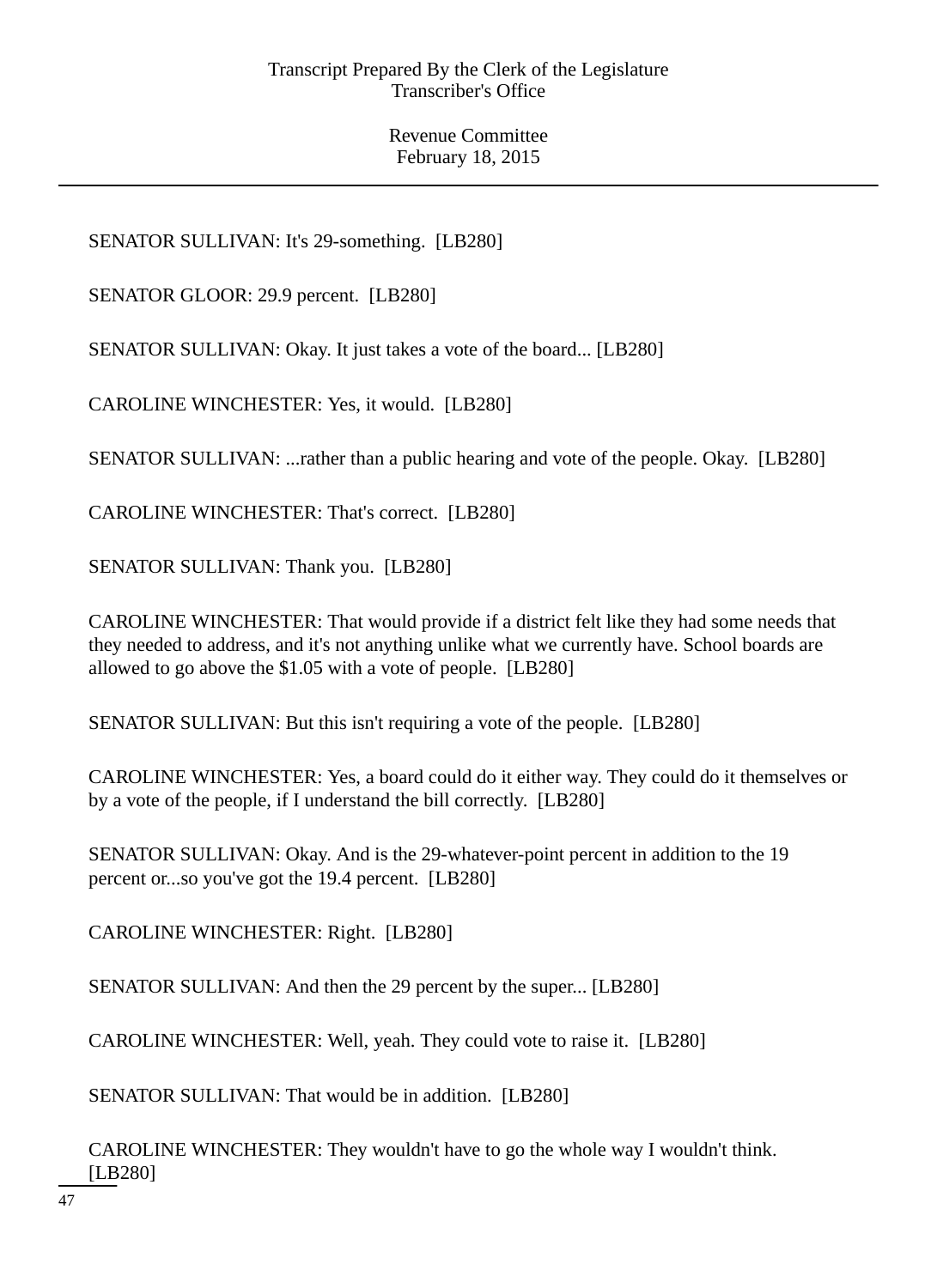# SENATOR SULLIVAN: Oh, okay. [LB280]

CAROLINE WINCHESTER: You know, it's just like now with a levy override, boards can choose how much they wish to do that. [LB280]

SENATOR SULLIVAN: Okay. [LB280]

CAROLINE WINCHESTER: And then it goes to a vote of the people. But rural...we've had, you know...especially in rural areas we've had people always say, well, if you need more...if you're not getting enough money from state aid, take it to a vote of the people with a levy override. And there are small...a lot of...some districts have done that. [LB280]

SENATOR SULLIVAN: Do you think under this scenario with LB280, you might be more apt to be successful in a bond election? [LB280]

CAROLINE WINCHESTER: You know, we never can know for sure. But I think a couple things, I'll put...let me talk to you about Chadron's situation. And like I said, people did not understand the needs. You know, they want to fund public education. They want good schools. They know that brings jobs and opportunities and economic development to areas. And they didn't have a problem with that. But they just couldn't pay any more because some of our patrons may pay as high as 60 percent of their gross income on property taxes. So I think perhaps we have, since the failure of the bond issue, gone and done everything we could with what disposable dollars we had in the depreciation fund. We have done some unique funding using energy loan, subsidized loans, performance contracts. We've done everything we can with what's available. And I think also, we're also able to go to our patrons and say we've also have attempted everything we can legislatively to make a change in this funding. And I think our patrons would respond and it would be easier because if you're seeing a 27 cent reduction in your property tax. And now I come back and ask for 10 more cents, and with also other people helping...other local people providing this, I think our residents would be more open to passing a bond issue. [LB280]

SENATOR SULLIVAN: Thank you. [LB280]

CAROLINE WINCHESTER: But it's all speculation. [LB280]

SENATOR GLOOR: Senator Scheer. [LB280]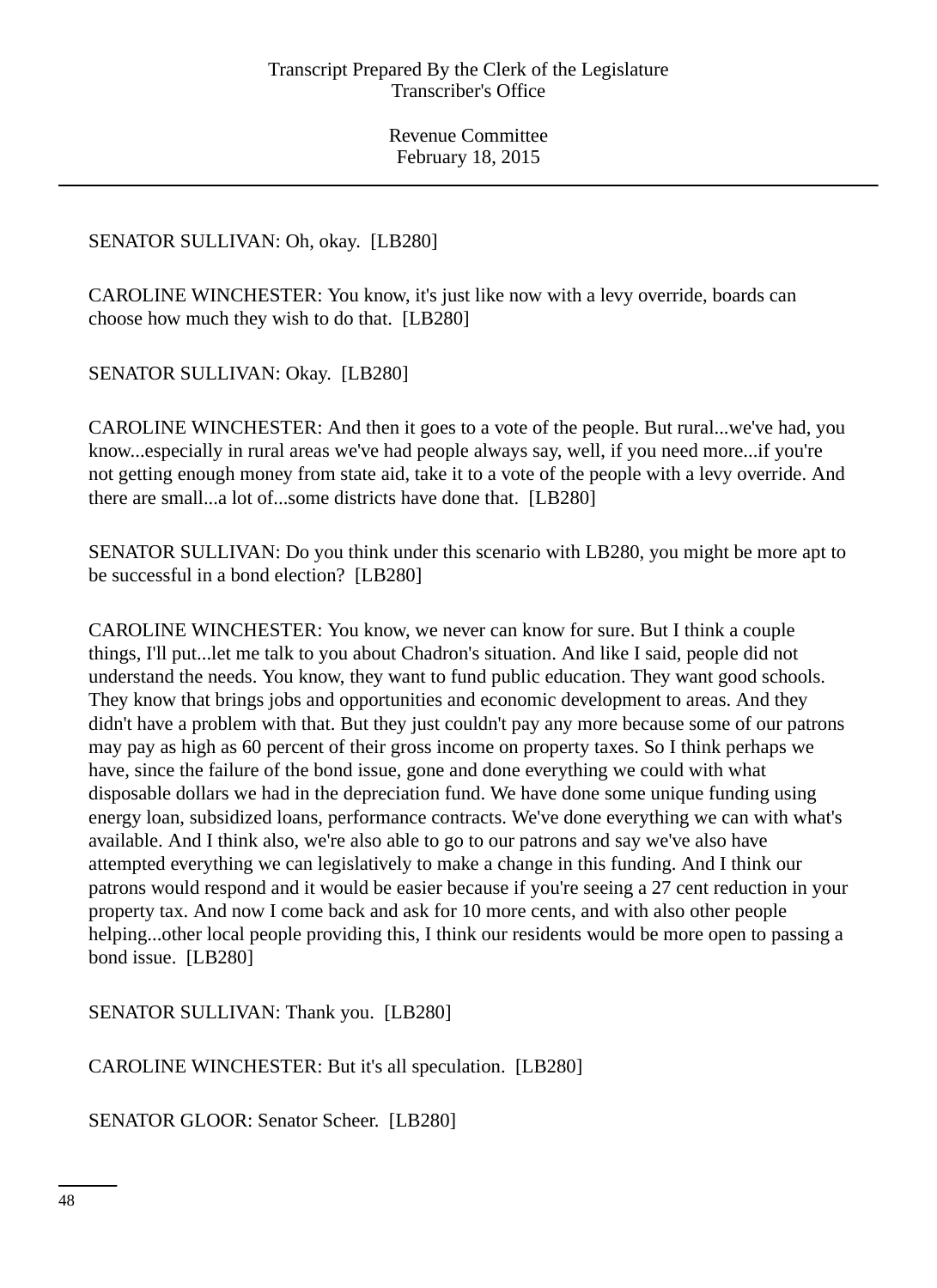SENATOR SCHEER: Have you run what the net result would be for your school district if LB280... [LB280]

CAROLINE WINCHESTER: Yeah. These numbers were run for our school district and some other representative school districts so we could kind of see. [LB280]

SENATOR SCHEER: Okay. And so with your school district, how much does your state aid go up under LB280? [LB280]

CAROLINE WINCHESTER: I think our state aid would remain fairly stagnant in this particular model. There was one model we also ran if we do not do, I believe, the 75 percent to 65 percent. I think we potentially in that model might lose a little state aid. But what we would lose in state aid we would gain in the local income tax piece. [LB280]

SENATOR SCHEER: Okay. So essentially in Chadron's case, the funds from outside of Chadron remain stagnant. There's no change from the state aid, for instance. [LB280]

CAROLINE WINCHESTER: Yeah, our total revenue would be stagnant. [LB280]

SENATOR SCHEER: So from the vantage point, the people that were writing a big check for property tax essentially are just going to write a more modest check for property tax but yet an additional check for income tax... [LB280]

CAROLINE WINCHESTER: Yep. [LB280]

SENATOR SCHEER: ...and they both equal the same thing. So have we really solved a problem, other than camouflaged it? [LB280]

CAROLINE WINCHESTER: Well, no. The people that are currently...the people that own property will see a reduction in their property tax. And the models we ran, every case is going to be different, but some of the models that we ran show that actually their overall taxes would be less even though they're paying more income tax, their reduction in property tax would more than offset that. Now you've got some people of course that have invested their money let's say in stocks and bonds, maybe just own a home. But maybe they have \$100,000 investment in stocks and bonds. Those people currently are paying no taxes, are not supporting public schools with their investment in stocks and bonds. Those people might...would probably see an increase in their income tax. But I think that goes back to why it's called public education. And I say that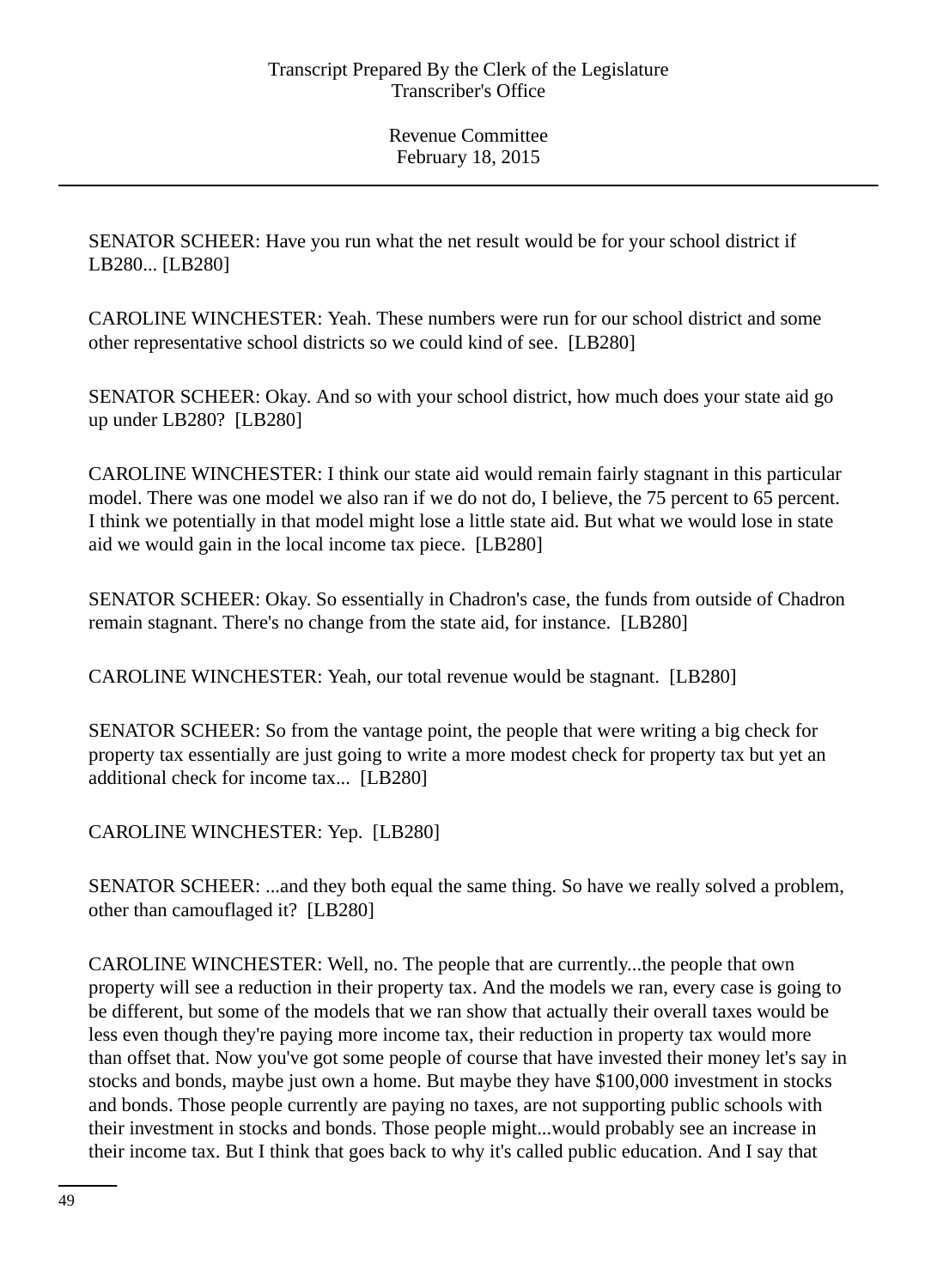this bill allows people, more people the privilege of contributing to public education. The surtax is on people that are able to pay. [LB280]

SENATOR SCHEER: But under the circumstance we're talking about, those people that own their home are paying taxes for the privilege of education. [LB280]

CAROLINE WINCHESTER: Right. They are. You're correct. [LB280]

SENATOR SCHEER: All right. Now they're going to pay more because of an income level. [LB280]

CAROLINE WINCHESTER: No. It would be offset by the reduction in their property taxes. Like I said, going from \$1.05 and reducing it by 27 cents is a considerable amount. [LB280]

SENATOR SCHEER: Okay. But then my point remains with you. If I'm paying \$5,000 in property tax and this bill goes through and so now I'm only paying \$3,500 in property taxes, but I'm paying another \$1,500 in income taxes, have we really solved anything? [LB280]

CAROLINE WINCHESTER: No, we don't know because I don't know what level that you pay income at. So you know, it's hard to say is it somebody that makes...owns a home and makes \$50,000 a year? Is it somebody that owns a home and makes \$300,000 a year? You know, those are the kinds of things that enter. [LB280]

SENATOR SCHEER: But the income tax and the property tax are still equaling the same amount that the property tax was before, correct, in your case? [LB280]

CAROLINE WINCHESTER: The total amount. [LB280]

SENATOR SCHEER: Yes. [LB280]

CAROLINE WINCHESTER: But each individual's experience will be different. [LB280]

SENATOR SCHEER: Okay. Thank you. [LB280]

SENATOR GLOOR: Thank you, Dr. Winchester. I don't see any more questions. [LB280]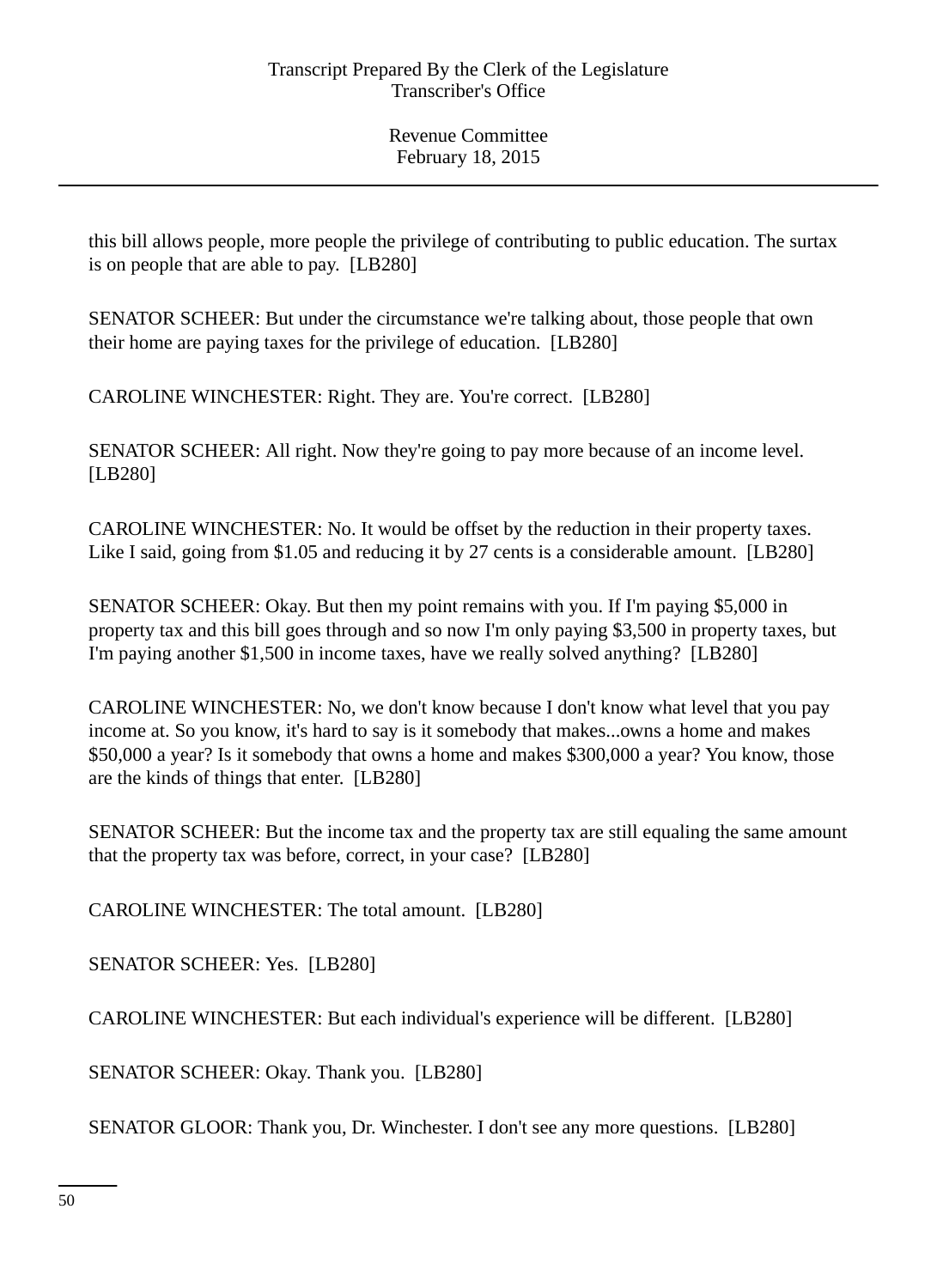# CAROLINE WINCHESTER: Thank you. [LB280]

SENATOR GLOOR: Next proponent. [LB280]

JIM O'ROURKE: Senator Gloor and Revenue Committee. [LB280]

SENATOR GLOOR: Good afternoon. [LB280]

JIM O'ROURKE: Thank you for listening. And I may have to...Jim O'Rourke, J-i-m O-'-R-o-u-rk-e. [LB280]

SENATOR GLOOR: As soon as you finish with your testimony, would you fill that out and be sure to give it to the clerk. [LB280]

JIM O'ROURKE: I'll do that. [LB280]

SENATOR GLOOR: Thank you. [LB280]

JIM O'ROURKE: (Exhibits 7, 8) I may have to change the testimony that I have in front of you based on some of the questions you had here for Dr. Winchester. Fairness, fairness is my message here. Dr. Winchester talked to you about the school bond issue that failed in Chadron. And she pointed out the fact that it wasn't because we don't know that those school buildings need repairs. We need help on those building. You simply are not going to squeeze any more blood out of the turnip. The example that we just talked about had several examples of people paying 35 percent to 50 percent of their gross income in property tax. I hear a comment about we think that the income tax levied is too high. If 8 percent in income tax is too high, what do you think about 35 percent to 50 percent in property tax? And, Senator Sullivan, to answer a question that you talked about this particular...and maybe, Senator Schumacher, it might have been your question. Increasing the rate that you might pay on leased grazing. I have a small operation myself. You could increase that rate, but you're not going to sell your grass. You're going to get to a limit and I'm at a limit of \$30 an AUM. If I raise that in order to pay my property tax--all of my income goes to property tax right now--I won't lease the grass. So there's not an option. There's a limit as to how far I can go with that. So what happened in Chadron, after the school bond issue failed, we reactivated a legislative committee within the board of education. With a lot of input from the committee, this just wasn't a school board internal thing, it was the community coming together saying, yes, we've voted down the school bond but we've got to figure out a way to solve this problem. So we testified before the Tax Modernization Committee to several of you. We testified to the Education Committee. We realized that there was a need for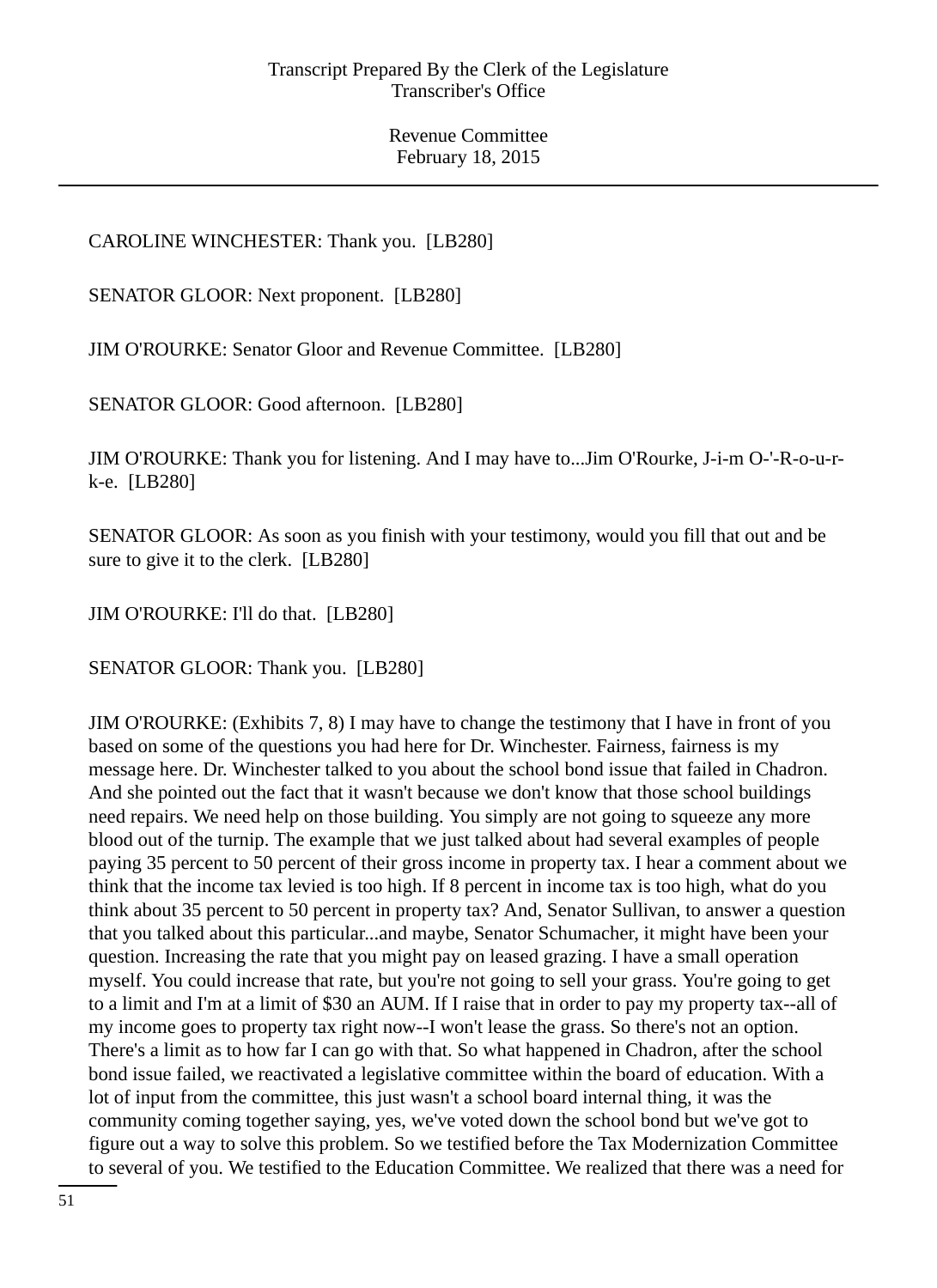# Transcript Prepared By the Clerk of the Legislature Transcriber's Office

Revenue Committee February 18, 2015

a larger coalition. And so we made a lot of contact with school groups in Omaha. We made contact of course with OpenSky Policy Institute who you're going to hear from in just a minute, and of course with our senator, Senator Al Davis. During those discussions, we realized we needed to really get going on a larger coalition. So we had started to involve Nebraska Cattlemen, Independent Cattlemen, Sandhills Cattlemen, the Corn Growers, Farm Bureau, Nebraska Soybean Association, AARP, Nebraska Association of County Officials, Schools Taking Action for Nebraska Children's Education--no wonder they call it STANCE--Nebraska Rural Community Schools Association, NRCSA, and Nebraska State Education Association, NSEA. That group, that coalition has been meeting monthly since last July, most of our meetings in Broken Bow which is in central Nebraska, by the way. It's not west Nebraska as many folks think. That coalition brought up a number of issues, K-12 funding property tax reduction options was one of them. But the other issues that we talked about were broadening sales tax base, taxing intangibles, a circuit-breaker bill, limiting itemized deductions and we've heard a lot about that today, Marketplace Fairness Act, and requiring incentives in TIF to be made up by the city. LB280 addresses only that first issue that we talked about, K-12 funding property tax reduction options. So what I would like to leave you with is, again, what I started out with. And that is fairness. We need to think about fairness. And I think all of you on this committee need to think about the fact that in moving this bill out of this committee, your need to remove your personal opinions, you need to remove the opinions of your constituents. You are thinking about Nebraska, the entire state of Nebraska and fairness. You need to understand that person in Omaha that has a small house as well as the corn grower around York as well as the cow/calf stocker operator in grasslands in Nebraska, which by the way, make up 50 percent of this state. You need to understand those individual situations to be able to decide are we okay with property tax? Are we okay with the present level of income tax? Please represent Nebraska and think about fairness. Thank you very much. [LB280]

SENATOR GLOOR: Thank you, Mr. O'Rourke. Questions? Senator Scheer. [LB280]

SENATOR SCHEER: Sorry. Just one real quick, in the information provided it talks about \$1.4 billion collected for property taxes to fund public education in 2004 and then \$2.35 billion in 2014. Is that K-12, or is that K-12 and community colleges and the whole gamut? [LB280]

JIM O'ROURKE: Good question, Senator Scheer. But I'm going to have to relay that question to two people that follow me. [LB280]

SENATOR SCHEER: Fair enough. [LB280]

JIM O'ROURKE: OpenSky Policy Institute or Mark Haynes can answer that. [LB280]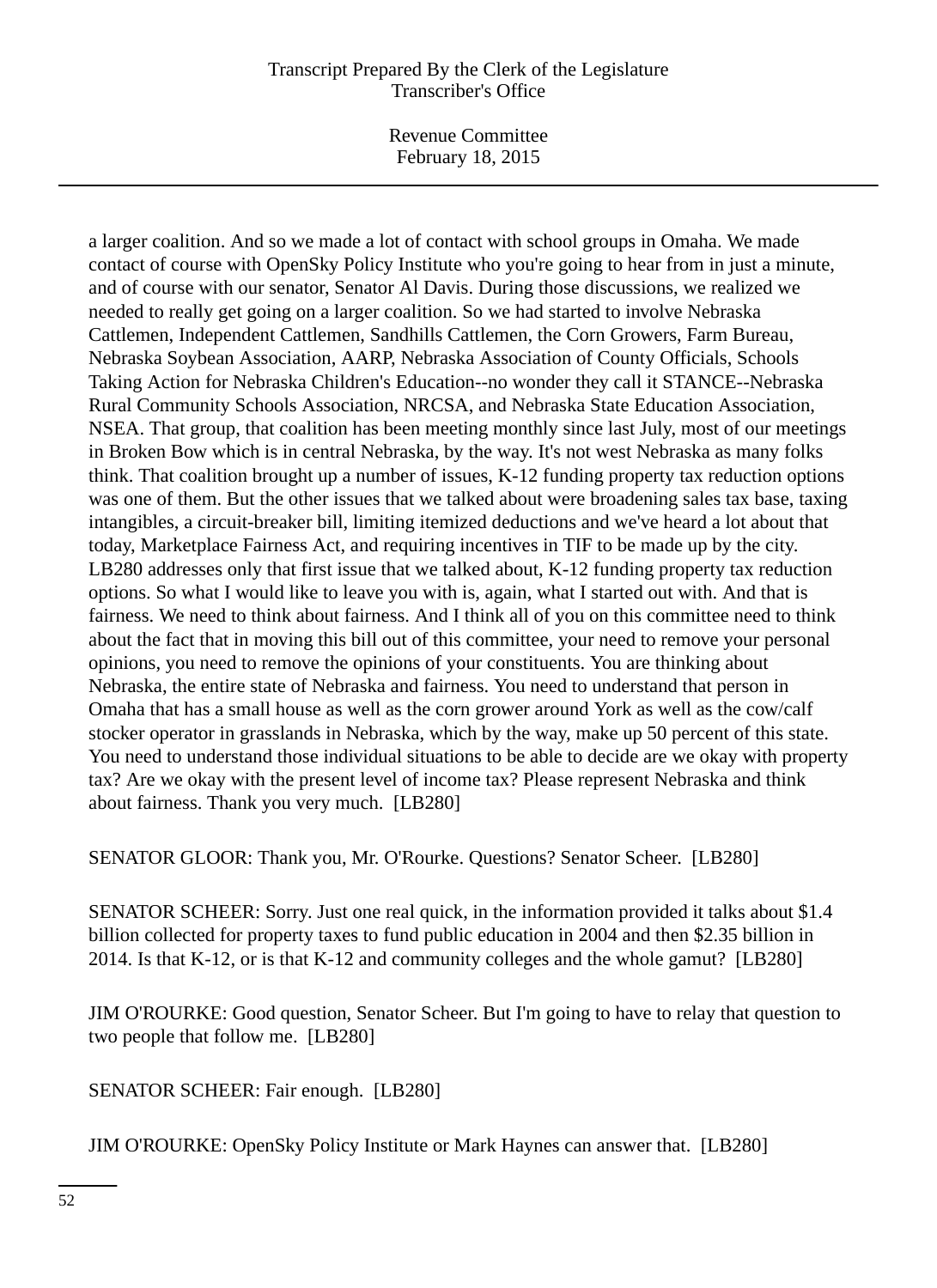SENATOR GLOOR: Thank you. [LB280]

JIM O'ROURKE: You bet. [LB280]

SENATOR GLOOR: Continue with proponents. Good afternoon. [LB280]

JON HABBEN: Good afternoon, Senator Gloor, members of the committee. My contribution in the discussion, and I appreciate...I'm sorry. [LB280]

SENATOR GLOOR: If I could have you give us your name and spell it out for us, please. [LB280]

JON HABBEN: My name is Jon, J-o-n, Habben, H-a-b-b-e-n. I'm executive director of Nebraska Rural Community Schools Association. When I was asked to consider joining the discussion as representing schools generally, so to speak, I appreciated the offer and it was an interesting challenge. This bill or what we see now as a bill has gone through several evolutions throughout this discussion, interesting discussions. But what I'm here to talk about as far as parts of the bill, here's what I saw as most significant, we see the push to reduce property taxes, certainly ag land values, property taxes in general. But the idea that I think strikes at a school board and its superintendent is if we cut off a piece of revenue, are we simply saying, okay, school district. Make your cuts until you get there and then move on. The question I think for boards and superintendents is do we have a plan of replacement funds? Do we have a plan so that instead of reducing the educational product, we have at least the opportunity to remain held harmless on that revenue side? That was a very specific concern. The second concern is what we've been hearing for the last several years. TEEOSA is walking away from rural Nebraska. TEEOSA, mathematically as it calculates, appears to show rural Nebraska having lots of resources. And when you have lots of resources, what does TEEOSA calculate? It calculates that you have much, therefore, relative to your needs you are going to get less state support in terms of equalization through TEEOSA, okay? So you move forward from 2008 to today. And granted, there were two years of federal stimulus money thrown in there. But if you look at that period of time and you look at roughly \$300 million, if you use '08-09 as the benchmark, about \$300 million has moved away from rural Nebraska, small B, C, and D schools. That money has been made up by the property taxpayer, largely ag land folks. Now that's the way it was supposed to be, right? More resources, less state aid and pay those taxes. Well that pressure to do something about those taxes continues to increase. You're all well aware of that. It's not a surprise. It's simply...the ag land issue has simply added to the pressure to do something with property taxes. But our concern in terms of running school districts is if it's just cut, what happens? And that's what I would like to impart is what's the thought process? What's the intended outcome? What are we expecting to see happen? The second concept that I want to mention, inclusion in the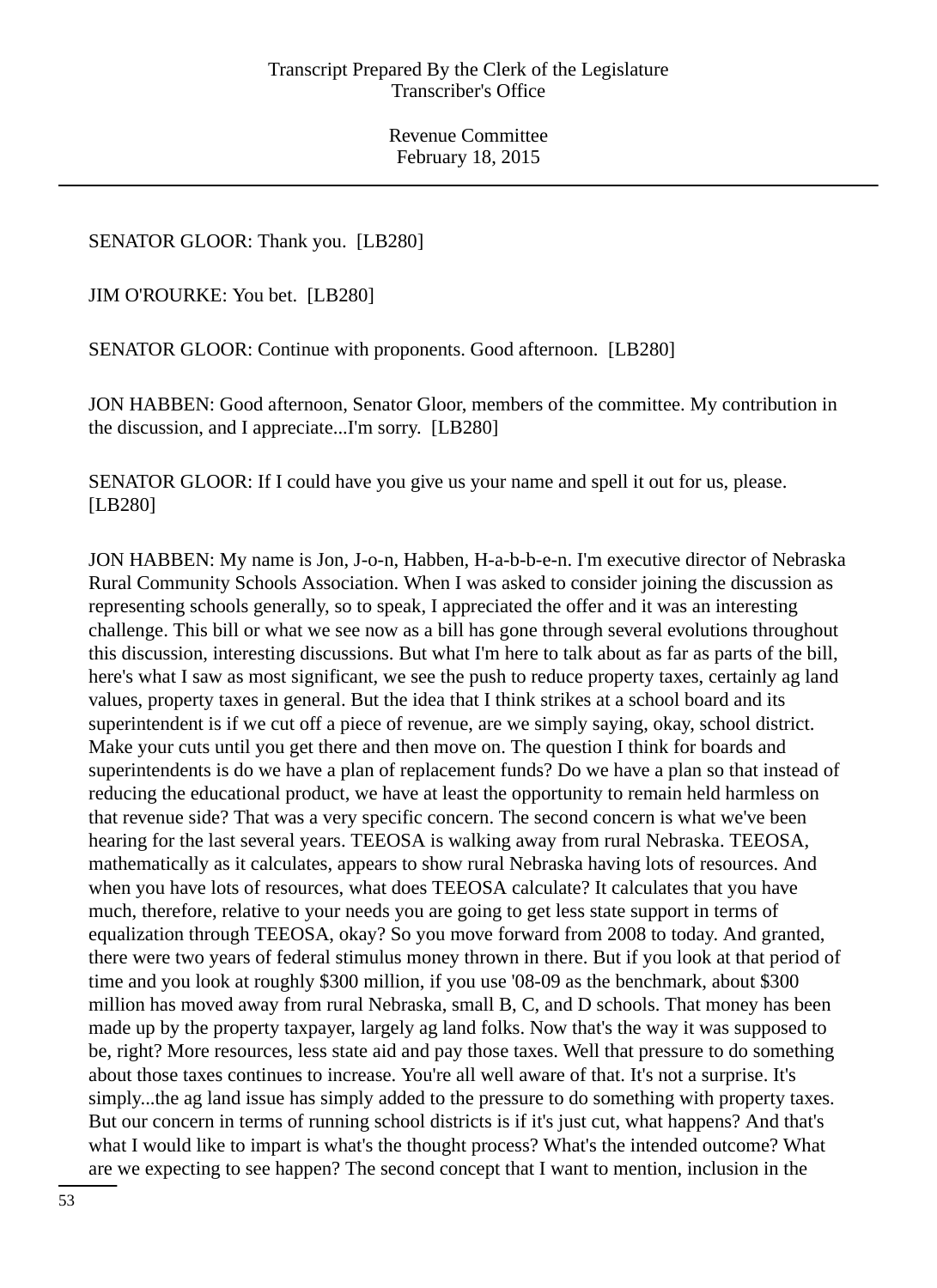TEEOSA formula. We have a lot of school districts over that period of time who have lost all of or nearly all of their TEEOSA. We have school districts that are nonequalized to the tune of next year 145 or so out of 245 districts. What are we going to do? Are we still going to have this formula continually serve a shrinking part of the population across the state? Are we still going to allow the formula to serve a shrinking part of the state of Nebraska that policy we hope addresses the whole thing. Those two concepts in this bill were really important I think to me in terms of how we view rural school districts across the state. I don't know the details of all the pieces of taxation. I can't testify to that. But those two pieces, the replacement funds and the inclusion of districts across the state were key elements for me. I'll stop there. I know you've got many people to hear. Thank you. [LB280]

SENATOR GLOOR: Thank you, Jon. It's been a busy day for you and this is probably your highlight, coming here to provide testimony. [LB280]

JON HABBEN: Well, of course. [LB280]

SENATOR GLOOR: I don't know, because you've been busy coordinating and whatnot, whether you had a chance to hear my comment this morning about the parallel between healthcare and education... [LB280]

JON HABBEN: Yes, I did. [LB280]

SENATOR GLOOR: ...and the difficulty of...and we I think touched briefly on that when I was leaving. And so in that light, I mean the difficulty of drawing a line and saying this is enough for my health. This is enough for the education of my kids or the kids in my community. When I look at the supermajority vote that could bounce the 19.9 percent to 29.9 percent, what do you think the chances are that we won't, if this bill were to pass, eventually end up with it being 29.9 percent in almost every community across the state? That's one of my concerns when I come to that unlimited need that we seem to see when it comes to some of those special services we provide. [LB280]

JON HABBEN: I don't have an educated guess on that. But I think when you put that possibility out there, that you may have still more needs than your resources are covering so you still have to access that surcharge, I can tell you I think school districts across the board would say, boy, I hope we don't have to do that. [LB280]

SENATOR GLOOR: Oh, sure. Yeah. [LB280]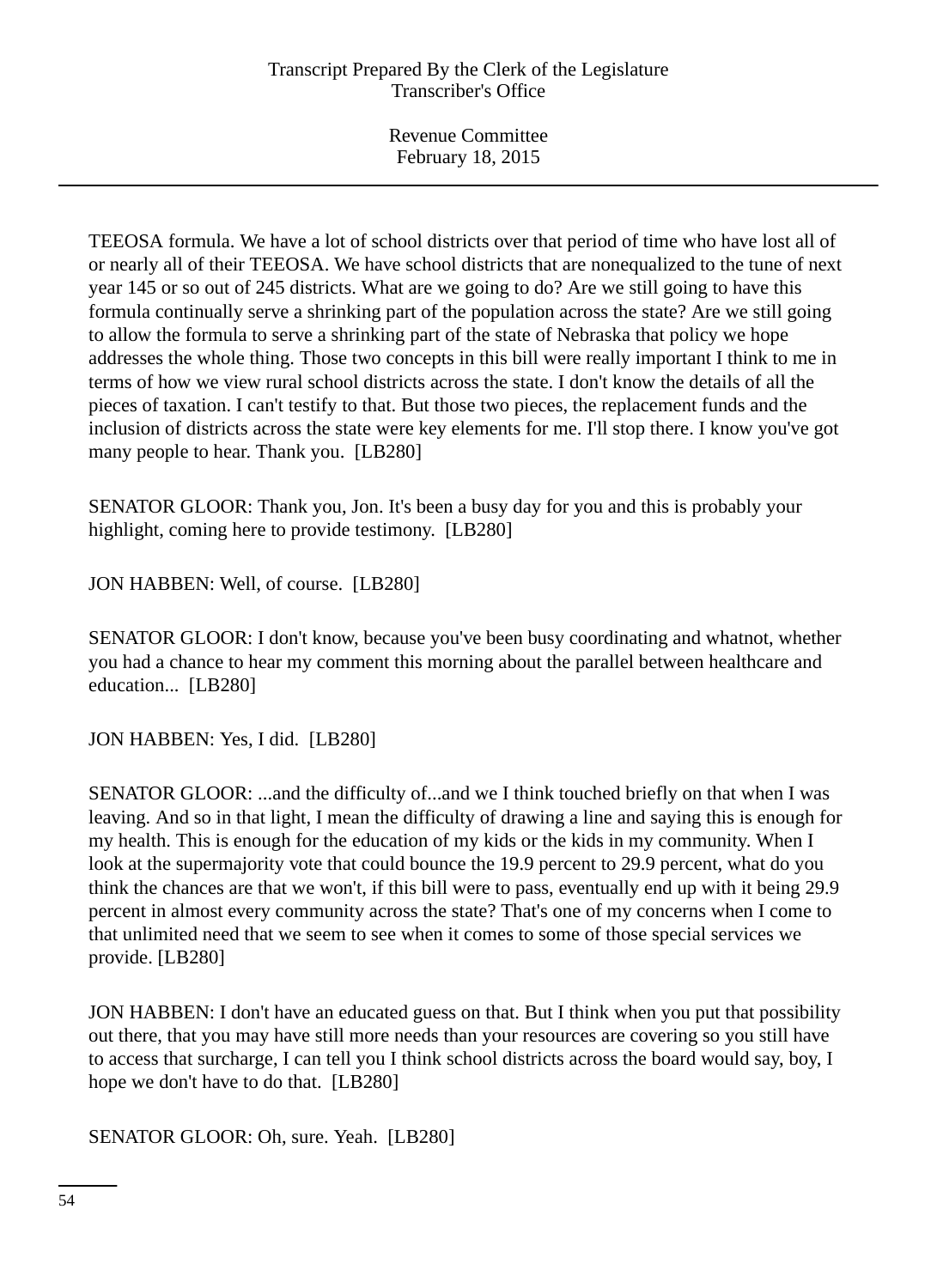JON HABBEN: But one has to admit the possibility certainly exists because we don't know what's coming that either would increase our costs from a student perspective. We don't know what might increase our costs from a facilities perspective. We simply know that the possibility that that growth may be there. And this surcharge is an attempt to at least help balance that. But wish we could stay away from it? Oh, certainly. [LB280]

SENATOR GLOOR: Sure, certainly. Senator Harr. [LB280]

SENATOR HARR: Thank you. And sorry I didn't get to hear your whole speech. I had another hearing. I was introducing a bill and I'll have to leave again. But I do have a question. I got the tail end of your testimony. You said we're getting to where it's 145 out of 245 school districts. What percentage of students, of the total, are those 145 school districts? Unequalized, for the record. [LB280]

JON HABBEN: If you look at small B and C and D schools, you are looking at roughly 85,000 students. There's roughly 305,000 in the state. [LB280]

SENATOR HARR: Okay. So I went to law school because I couldn't do math. (Laughter) So what percentage is that? [LB280]

JON HABBEN: It's about...it's not quite a third. [LB280]

SENATOR HARR: Okay. And has...traditionally, and I don't know the answer to this, TEEOSA not cover a third? Is there a larger portion of unequalized students than there have been in the past? Is it becoming more of an issue? [LB280]

JON HABBEN: A larger...of nonequalized students? [LB280]

SENATOR HARR: Students, the number of students, has that increased? [LB280]

JON HABBEN: No. And I think the reality across all of rural Nebraska is that if you are looking at the student population in most rural school districts, you're hoping to stay level. I mean that...I don't think anybody misunderstands that. [LB280]

SENATOR HARR: Yeah. I didn't state that very well. What I guess I'm asking is we have approximately 85,000 students that are students in school districts that do not...that are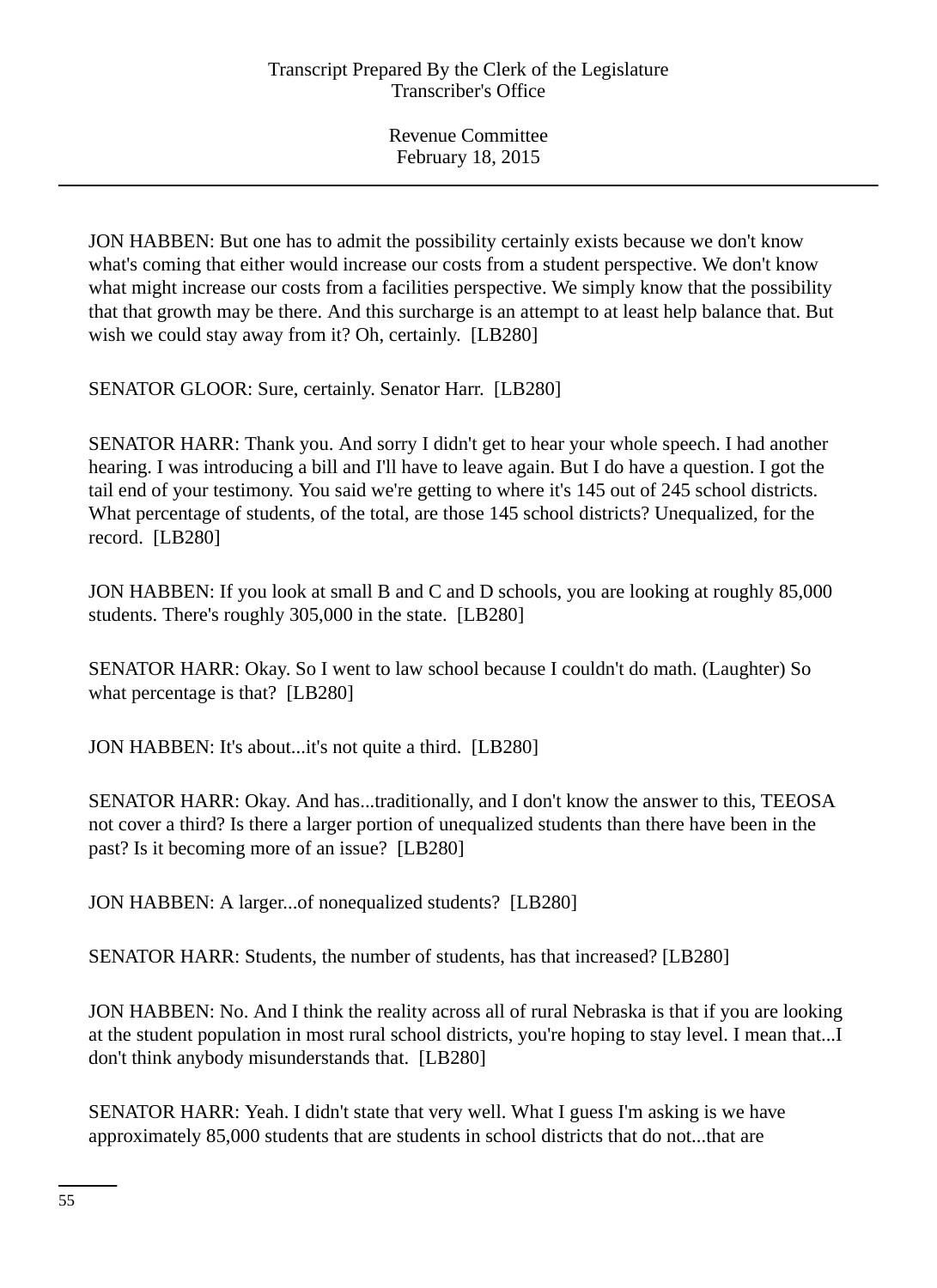unequalized, right? Is that percentage equal? Has it always been about 85,000, or was it 65,000 ten years ago? [LB280]

JON HABBEN: It has dramatically increased. If you go back to, well, let's say 12 years ago, I think you had probably 45 or so school districts that were nonequalized. [LB280]

SENATOR HARR: And that increase in 40,000, is because state aid hasn't kept up the amount that the state pays or is it because property taxes have gone up in value? [LB280]

JON HABBEN: Well what happens when the values of ag land go up and you become...you are measured to have more resources, I mean everybody knows dirt is not dollars, but you're measured to have more resources, that makes you more wealthy according to the formula...or to have more resources I should. I shouldn't use the word wealthy. And mathematically, that's relative to your needs, mathematically that simply says TEEOSA goes somewhere else. [LB280]

SENATOR HARR: So have the TEEOSA dollars increased or decreased during this time relative to the number of students? [LB280]

JON HABBEN: The TEEOSA dollars going to... [LB280]

SENATOR HARR: The students. [LB280]

JON HABBEN: Going to the school districts? [LB280]

SENATOR HARR: Yeah, sorry, to the school districts. [LB280]

JON HABBEN: Okay. The TEEOSA dollars, as I was saying, 2008-09, if you use that as your benchmark, let's say you started here and then had a column for each year. And as the total dollars move, that void, is that what you're referring to? [LB280]

SENATOR HARR: Yeah, '08-09 is kind of tough because...well, what I'm saying, that's a tough year to use as your base year because of what the economy was doing nationwide. So I'd probably go back a year before that. But yeah, so if we were giving let's say...let's just go...we used 12 earlier. If each kid in a school district received let's say \$100 in aid from TEEOSA if they were unequal, what's that number today? Hence, what percentage has it increased to per student? [LB280]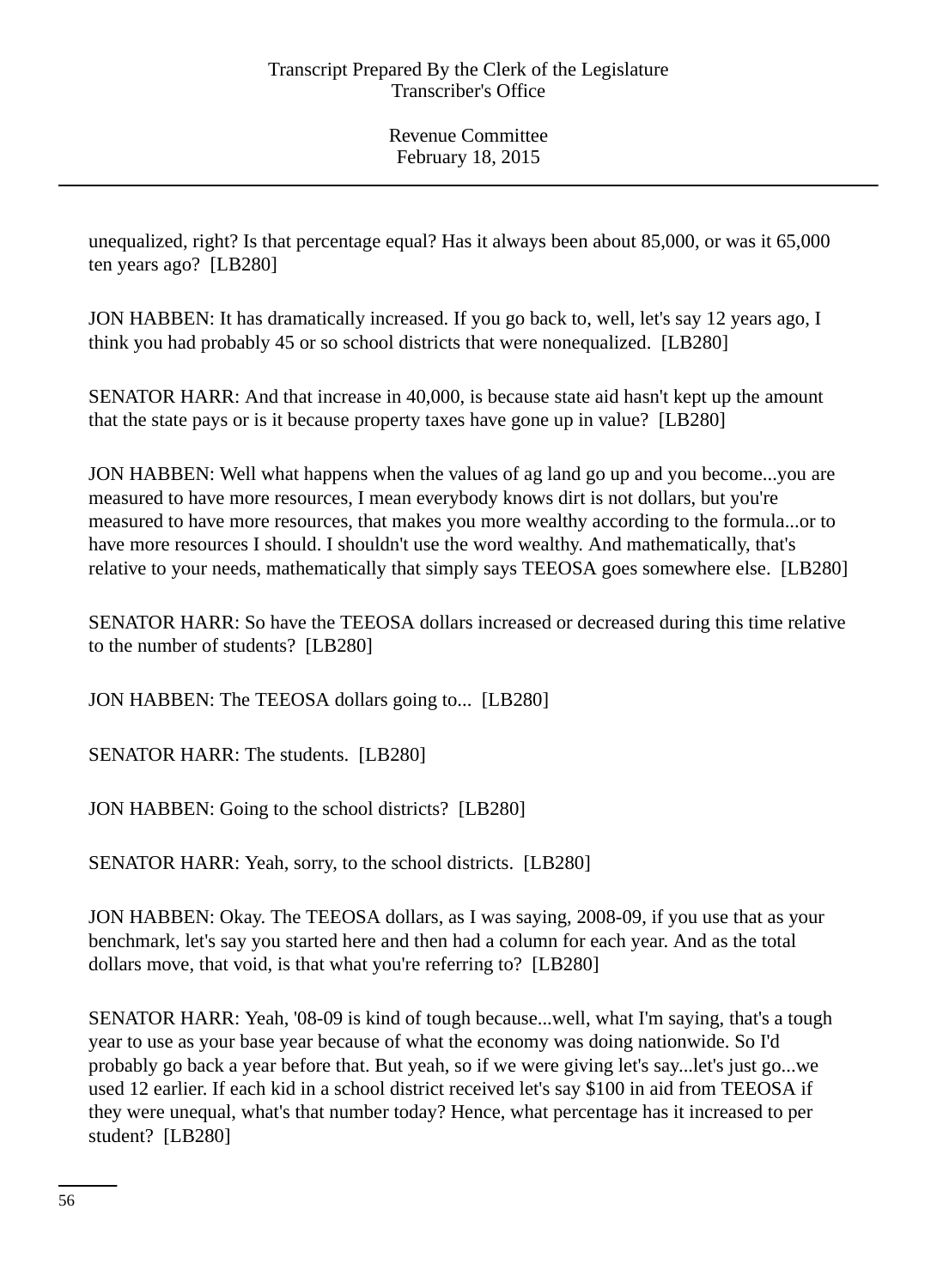JON HABBEN: I couldn't tell you that number. It's not something we look at. [LB280]

SENATOR HARR: Okay. Do you who has it increased per student or decreased? [LB280]

JON HABBEN: Do I...? [LB280]

SENATOR HARR: Has the amount of money in TEEOSA...okay, let's take the total pool. Let's say there are 100 school districts that get TEEOSA and each school district had 100 students. And then we take the pool for TEEOSA and divide it by the number of students. Has that number increased or decreased over the last 12 years if you know? [LB280]

JON HABBEN: I don't. I'm not sure the measurement you're trying to make per student because as we look at it, Senator, the aid goes to school districts. And so we... [LB280]

SENATOR HARR: Well, sure, it does. But we know how many kids are in each school. I mean the idea is to get it so that each kid has basically the same amount of money, right? So each kid equivalent, whether you're in County A or County B, the idea is, all things equal, we try to measure it out so that we get equivalent aid, right? [LB280]

JON HABBEN: Well, I think what you're asking me is if there were an average amount of TEEOSA per student and you were trying to measure let's say the C and D schools, for example, and where are they at relative to that average, the amount they get per student is below average. But I haven't got exact figures that I can really lay that out for you. [LB280]

SENATOR HARR: Okay. [LB280]

JON HABBEN: We can try to...I can try to do that and get that to you. But I don't have it right now. [LB280]

SENATOR HARR: And TEEOSA is not the only form of state funding for education, is it? [LB280]

JON HABBEN: Correct. [LB280]

SENATOR HARR: Okay. What other forms are there? [LB280]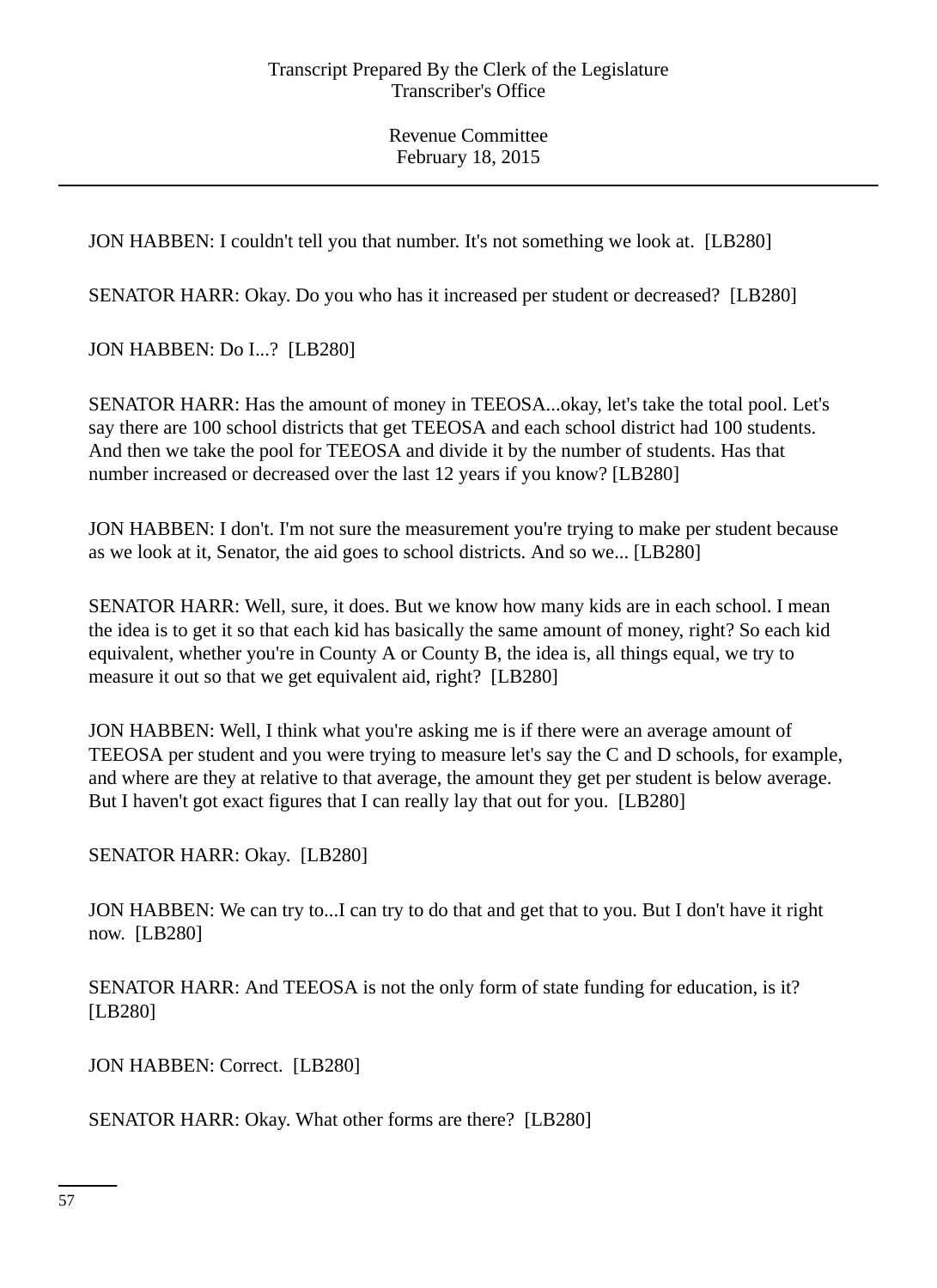JON HABBEN: Well, I think one of the most...well, there's state apportionment. But one of the most important pieces has to with special education reimbursement. [LB280]

SENATOR HARR: Okay. And what percentage is TEEOSA of that total amount of state aid? [LB280]

JON HABBEN: You're using the terms in a way that I'm not sure. [LB280]

SENATOR HARR: Okay. Let's say the state...how much, of the amount the state allocates for education, how much of that is TEEOSA, and how much is SPED? How much of it is ESL? [LB280]

JON HABBEN: Oh. Well, special education coming from the Appropriations Committee as a separate entity away from TEEOSA? [LB280]

SENATOR HARR: Yeah. [LB280]

JON HABBEN: I do not know what that total is compared to TEEOSA. I can tell you that TEEOSA is headed for \$970-some million. I would imagine that the special education total is significantly less than that because it matches up to about 53 percent of the total spent on special education as opposed to the 70 percent reimbursement of 10 years ago. [LB280]

SENATOR HARR: Okay. Okay, thank you very much. Appreciate it. [LB280]

SENATOR GLOOR: Senator Sullivan. [LB280]

SENATOR SULLIVAN: Thank you, Senator Gloor. Partly to follow up on Senator Harr's comment, but he's leaving now so maybe I'll wait until later to do that. This is no criticism but you've been around for a while, Jon. (Laughter) [LB280]

JON HABBEN: Oh. [LB280]

SENATOR SULLIVAN: So I wondered if you could shed a little historical perspective on two components, one that has really not has been in the TEEOSA formula but is proposed in LB280 which is foundation aid. That was rather a staple years ago. [LB280]

JON HABBEN: Yes. [LB280]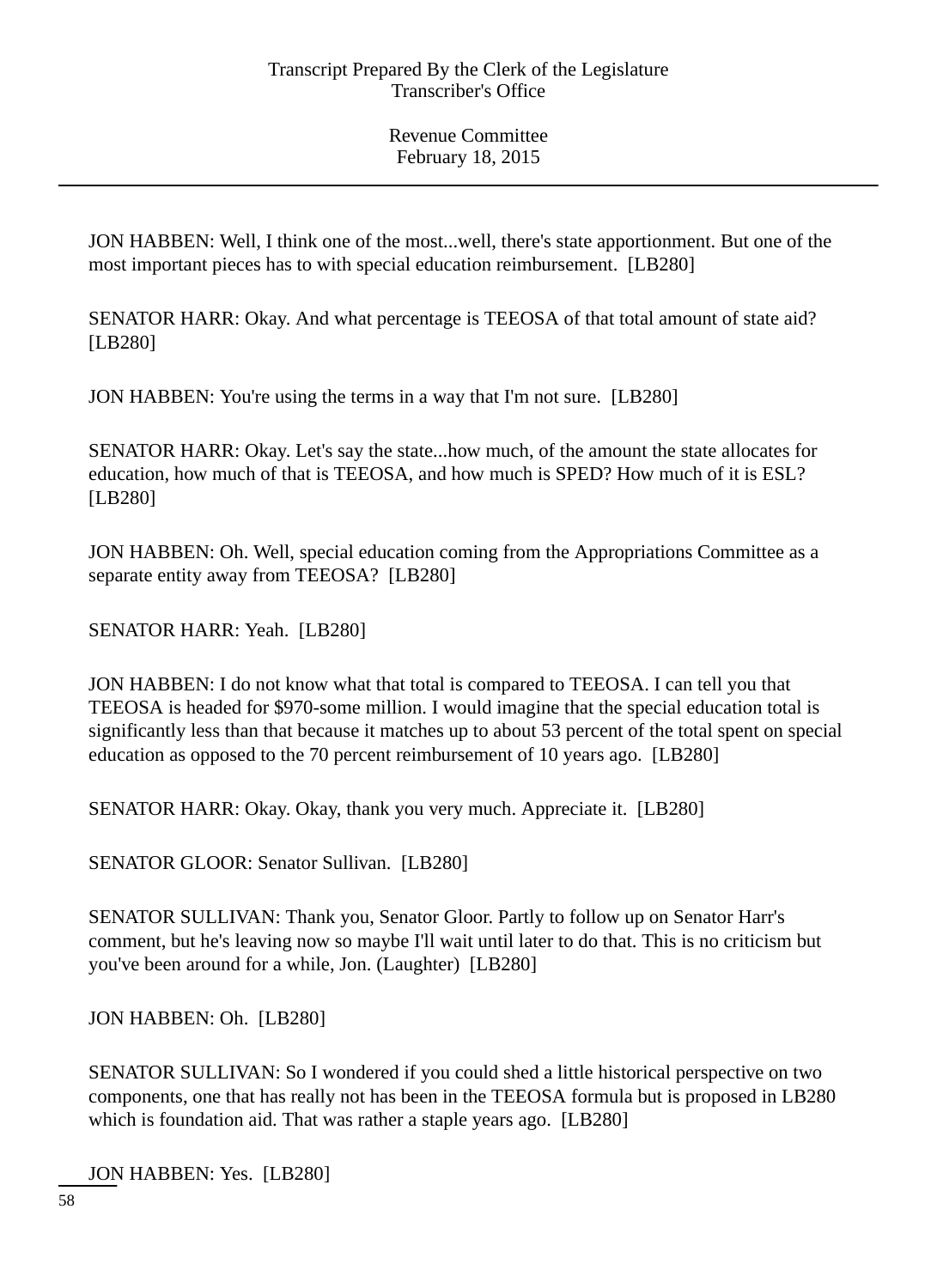SENATOR SULLIVAN: And then the allocated income tax, which was and has been part of the current TEEOSA formula but we've whittled away at it. So could you expand on that a little bit. [LB280]

JON HABBEN: Briefly, the state aid formula before 1990, which was when TEEOSA first appeared, was heavily foundation aid--dollars per student went to school districts. And then there was some equalization built beyond that. And in 1990, '89 or '90, the first TEEOSA if I recall correctly basically took the approach of the current formula, needs minus resources equals state aid, and eliminated foundation aid. And when it eliminated foundation aid, the assumption was that unless a district really was well heeled in resources, there would be equalization aid going to by far most schools in the state. And there have been several evolutions through that. But that was kind of the original transition between pre-TEEOSA and TEEOSA. [LB280]

SENATOR SULLIVAN: So it's fair to say that the current formula really didn't anticipate these dramatic increases in ag land values. [LB280]

JON HABBEN: Well, in my opinion it certainly did not. And I've wondered about what if this would have been, these last eight years of these ag land incredible spikes, what if that would have happened in other property tax circumstances? Or what if would have happened with commercial and industrial? Or you know, would the formula have been out of whack? Probably so. I don't think this formula was built...I think it was built to attempt stability and a relatively measured annual growth. And if everybody fell into that and nothing really changed a great deal, I think you had a formula, even though we may have disagreed about allowances or adjustments and maybe tweaked this or tweaked that, I think you would have had a formula that you would have felt measured resources reasonably. I think what's happened the last eight years has just, year after year, has just really turned it on its ear. And I don't think it was built to figure out what to do with that. [LB280]

SENATOR SULLIVAN: Thank you. [LB280]

SENATOR GLOOR: Senator Scheer. [LB280]

SENATOR SCHEER: Thank you, Senator Gloor. Would it not be more simple then just to simply reintroduce a foundational aid to school districts at numbers that you were talking about. And I guess because of what's happened to TEEOSA, and I don't disagree that it's headed back east, but we've gone just in the couple years that I've been here, I think the first year we had unequalized of 112 or 114, I can't remember which one it was. This year it's either 124 or 128. And the first run on TEEOSA that was presented, I'm sure it will be changed so it's not going to be the number but for next year if we don't tweak it, will be 159 unequalized. So it really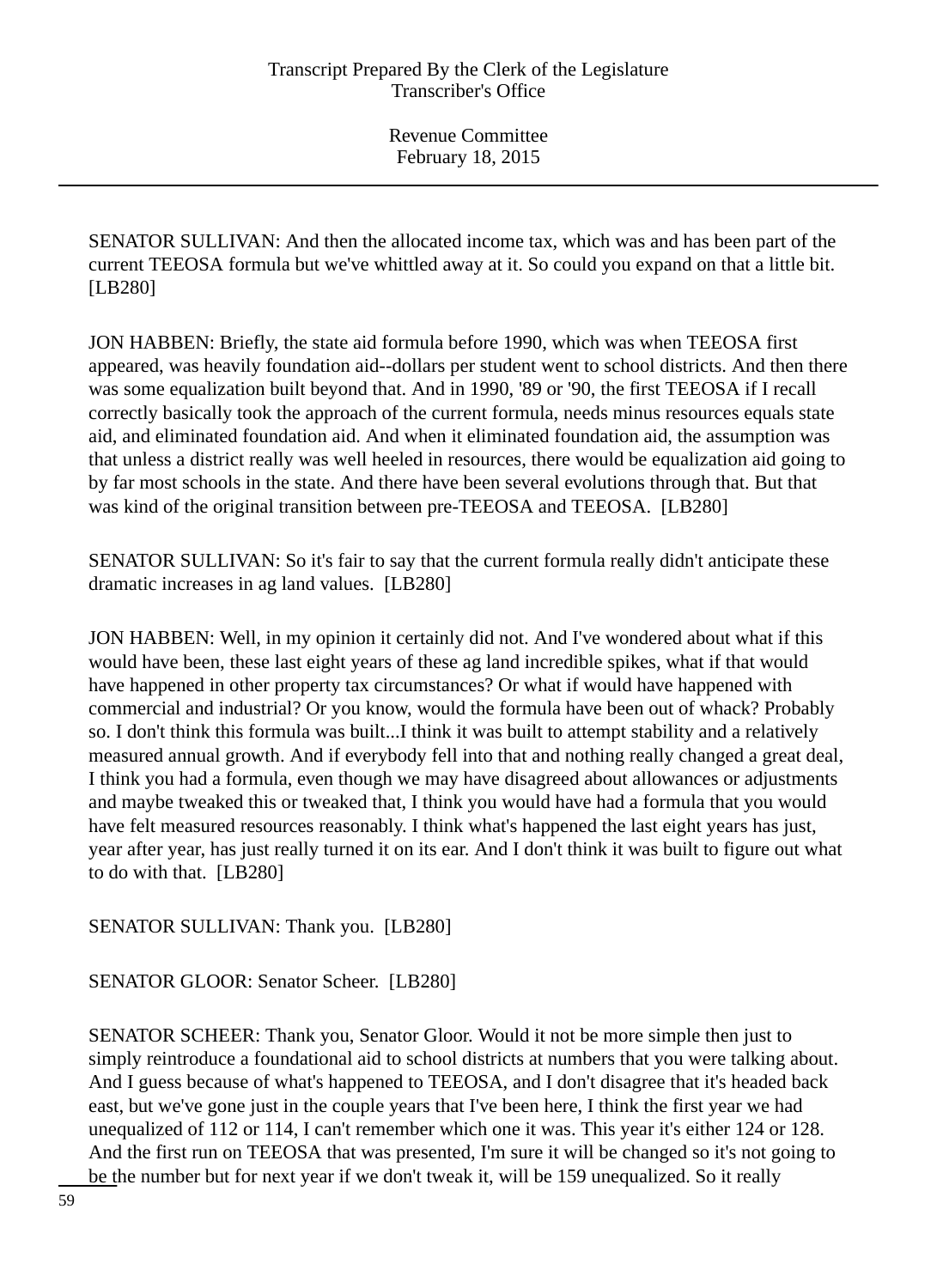# Transcript Prepared By the Clerk of the Legislature Transcriber's Office

Revenue Committee February 18, 2015

has...and it hasn't been the consistent revenue source as Senator (sic) Winchester commented, I mean, when you're a smaller district and you lose a million bucks, it's pretty hard to recoup from that. So I'm wondering if...my question is then, even though we have TEEOSA, would it be an easier solution just to reintroduce foundational aid so that would help those unequalized school districts as well as equalized school districts? [LB280]

JON HABBEN: That's a good point, Senator. In fact, in the last few days I've had several conversation about the idea of separating that foundation aid and doing this with foundation aid and moving on. And I think foundation aid, aid per student, I think it is a really important piece to consider. I think it's critical in my opinion to the survival of TEEOSA as a statewide policy. That component by itself doesn't address that if we reduce property taxes, what will make up the void so that TEEOSA and foundation aid can be paid for? I think that's the concern that I hear from superintendents and board members more than anything, is the foundation aid concept is really an important discussion. It really is a way that allows TEEOSA to be a statewide policy rather than the policy of less than the entire state. This discussion with Senator Davis' bill really began with this idea that if property tax goes down, so what are school districts supposed to do and being able to fund whatever TEEOSA was and that replacement fund issue in Senator Davis' bill. I mean, as Jim mentioned earlier, whether it's this tax or this tax or this tax or this tax, the concept of that replacement aid is really critical relative to the reduction of ag land values or property tax as a whole. The foundation aid concept, I would consider that a critical piece of the discussion in any of these discussions. Now I'll tell you another thing that was brought up is what about two formulas, one foundation and one equalization. And you know, then you start wondering is, so what happens if we get into an argument about how much money goes into foundation versus how much money goes into equalization? Do we set up another political circumstance where we have to argue about, you know, which is funded, how much? And so I think that's why keeping it as a part of TEEOSA, still including it and letting it be the base, I still think that has the better merit. But we all have to admit, this is looking at TEEOSA through some different lenses to get back to this aid-per-student component. And for better or for worse, I think it's an important piece to look at. [LB280]

SENATOR GLOOR: Senator Schumacher. [LB280]

SENATOR SCHUMACHER: Thank you, Senator Gloor. Just one quick question, you made an interesting comment: Dirt is not dollars. But there is one occasion in which dirt is a lot of dollars. [LB280]

JON HABBEN: Certainly. [LB280]

SENATOR SCHUMACHER: And that's when the farm is sold. [LB280]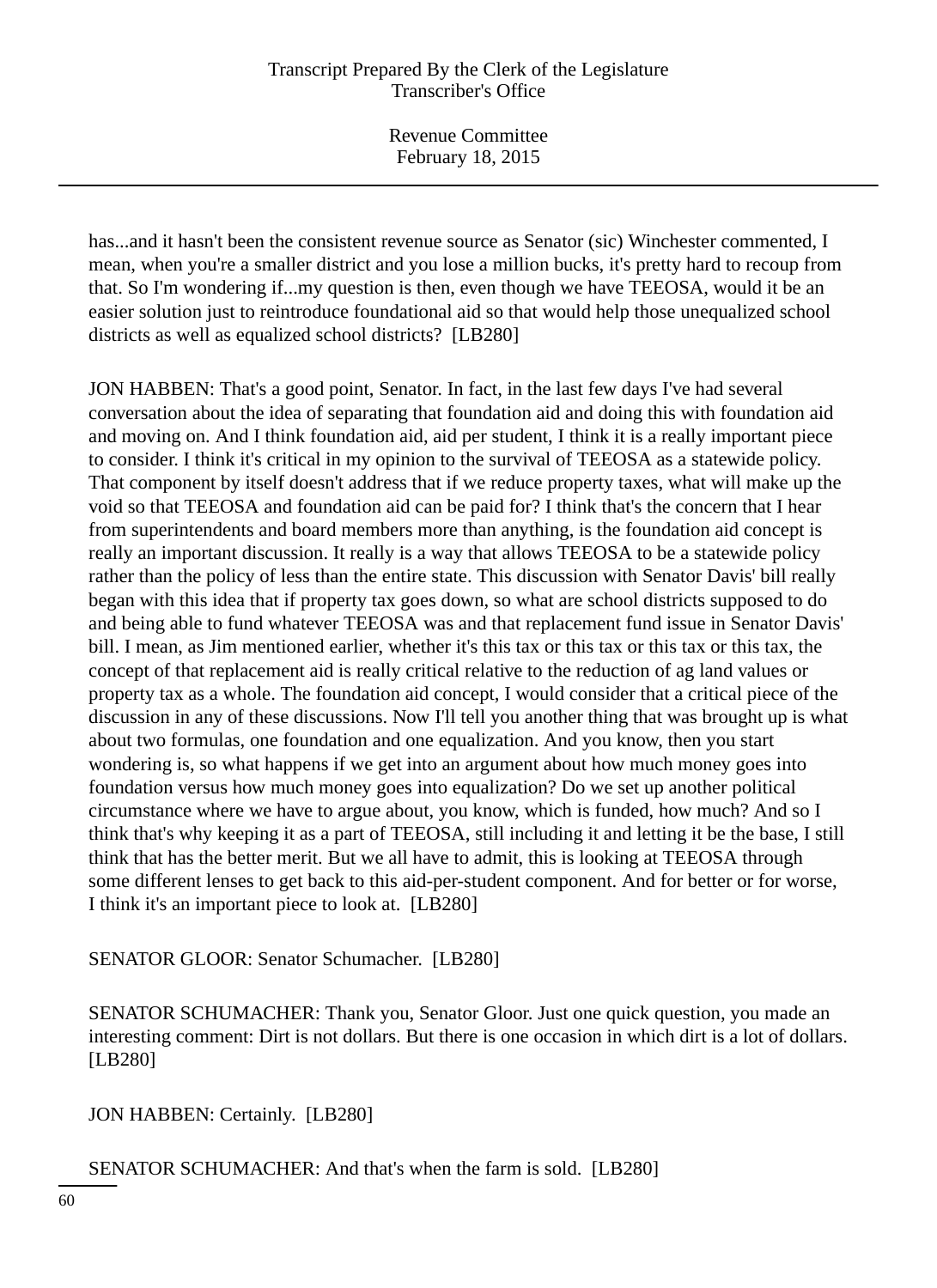JON HABBEN: Certainly. [LB280]

SENATOR SCHUMACHER: And when the heirs take the money tax free. Isn't that a pot of money we should be looking at in order to finance some property tax relief? [LB280]

JON HABBEN: Well, are you looking at it as somebody down the road should pay it when they buy it, or...? See, here's my question about that is, well...and I think of my dad in retail business, too, sort of the same kind of thing. You're living in it. You're working in it. You're moving it every day. My dad in his store used that to make a living. But my dad couldn't take pieces of the store out and take it to the Treasurer's Office and pay taxes with it. Well, I don't see the farmers being able to do that either. But you're right. The value is there and it does grow. [LB280]

SENATOR SCHUMACHER: And the value turns to cash when grandpa dies and they sell the farm. [LB280]

JON HABBEN: Don't disagree. [LB280]

SENATOR SCHUMACHER: And that cash can be tapped to provide a common property tax relief fund rather than let that cash pass to heirs, half of whom live out of state, tax free. [LB280]

JON HABBEN: Well, the tail end of all of that I think you know a lot more about it than I do. (Laughter) [LB280]

SENATOR SCHUMACHER: Thank you. [LB280]

SENATOR GLOOR: Thank you. Any last questions? Seeing none, thank you for your testimony. [LB280]

JON HABBEN: Thank you very much. [LB280]

SENATOR GLOOR: I'm going to make just...I don't know that this has applicability but for those of you who are here to testify on both bills and think that your comments for this bill are also applicable to the next bill, you are welcome to tell us that and we will add those comments to the next bill. That may be the difference between you leaving here at 5:00 or leaving here at 8:00 or 9:00. So you have to decide, but you can submit your testimony for both of those bills if you should so choose. Thank you. Ms. Fry. [LB280]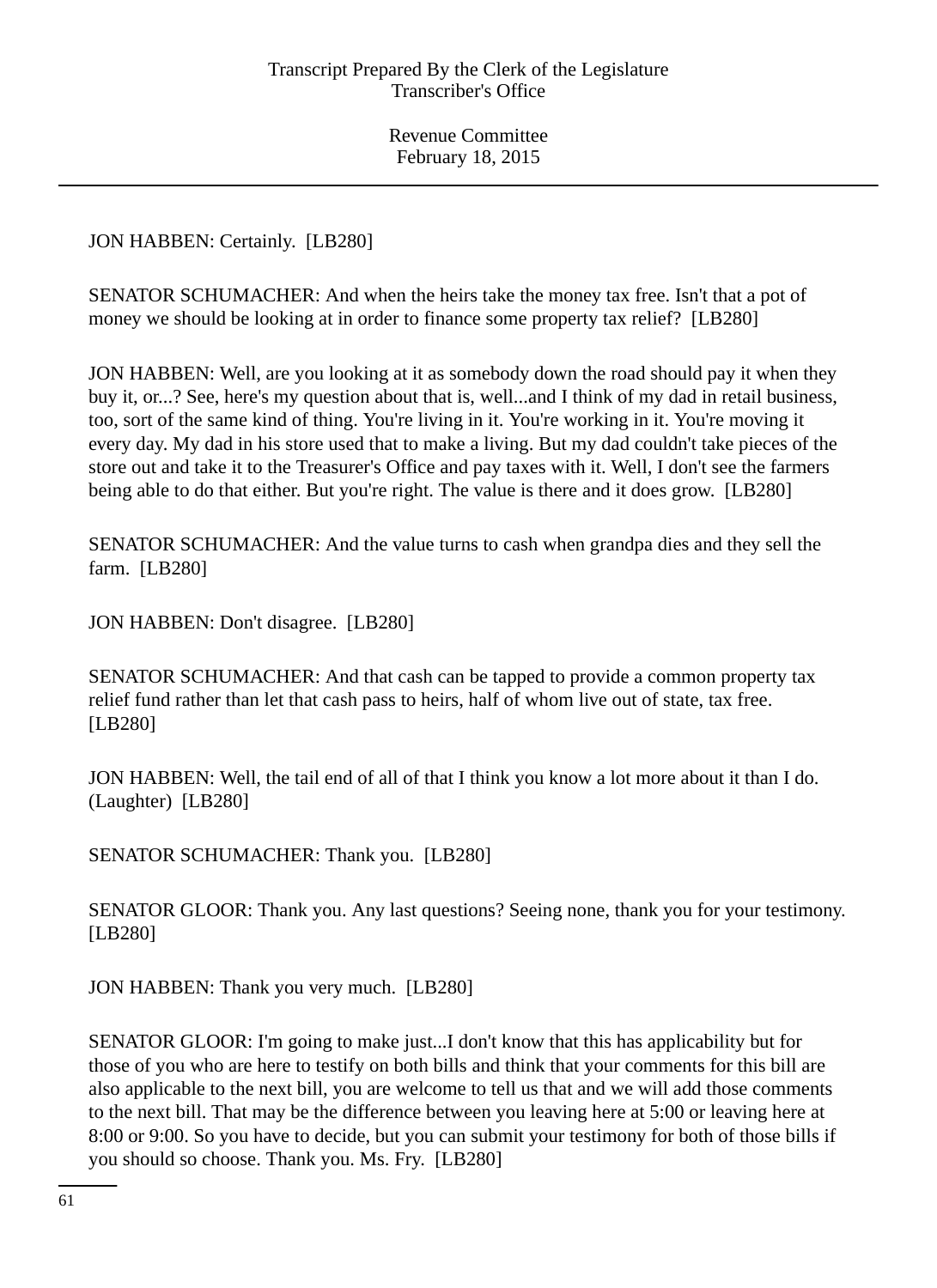RENEE FRY: (Exhibits 9, 10, 11, 12) Good afternoon, Chairman Gloor and members of the Revenue Committee. My name is Renee Fry, R-e-n-e-e F-r-y. I'm the executive director of OpenSky Policy Institute. I'm here today to testify in support of LB280. Property taxes have risen statewide in recent years, increasing by 38 percent in our state's urban areas and by 85 percent in rural areas over the last decade. Every major study of Nebraska taxes since 1962, including the 2013 Tax Modernization Committee study, noted our state's high reliance on property taxes to fund schools. Presently, about 48 percent of Nebraska K-12 funding comes from property taxes compared to a national average of 29 percent. That reliance is largely a result of historically low state support for our schools. When we enacted our current school funding system in the 1990s, we ranked 49th in state support as a share of K-12 funding. More than 20 years later, we still rank 49th. Many of the property tax proposals introduced this session, while well-intentioned, ultimately reduce our ability to invest in education. Some bills would reduce agricultural land valuations for taxation purposes from its current level of 75 percent of market value. Our research shows this would have a disparate impact and unintended consequences. Other proposals would add money to Nebraska's Property Tax Credit Program to be funded from the state's General Fund. Funding the program in this way could be selfdefeating as it reduces the funds available for schools putting more pressure on local property taxes to make up the difference. We need to find a way forward that protects our investment in K-12 education and affords all students equal educational opportunities. LB280 is one way to do this. We recognize LB280 is a big departure from how we currently fund schools and that it takes a while to wrap your head around it. So we encourage people to step back and think about how we would determine a community's ability to fund their public schools if we were building a formula from scratch. Should property wealth be the primary determinant of a community's ability to support their schools? Or should income wealth also be taken into consideration? When framed that way, we believe most people would agree that income should be part of the resource calculation. OpenSky supports LB280 for the following reasons. It broadens the revenue base to support K-12 education funding, and in doing so, makes the funding sources more balanced and less volatile. It makes our tax code more progressive by reducing the reliance on property taxes, which weigh more heavily on low- and middle-income people. It reduces the reliance on property taxes to fund education while also protecting the level of funding to schools, providing a way to pay for property tax reductions. To demonstrate how LB280 works, I have included four real school district examples of funding calculations under LB280 representing schools with different variations of income and property wealth. It is important to note that although the mix of funding sources may change for school districts under this proposal, no school district will have less funding available to them under LB280 than they would under current law. It was the intent of LB280 to hold school districts harmless. If we look at the first school district example, South Sioux City, you will note that their resources will increase as a result of the school funding surtax and the per-pupil aid components of LB280. This will lead to a decrease in the amount of equalization aid the district would receive. However, because of the per-student aid, South Sioux City's total amount of state aid would increase. And residents and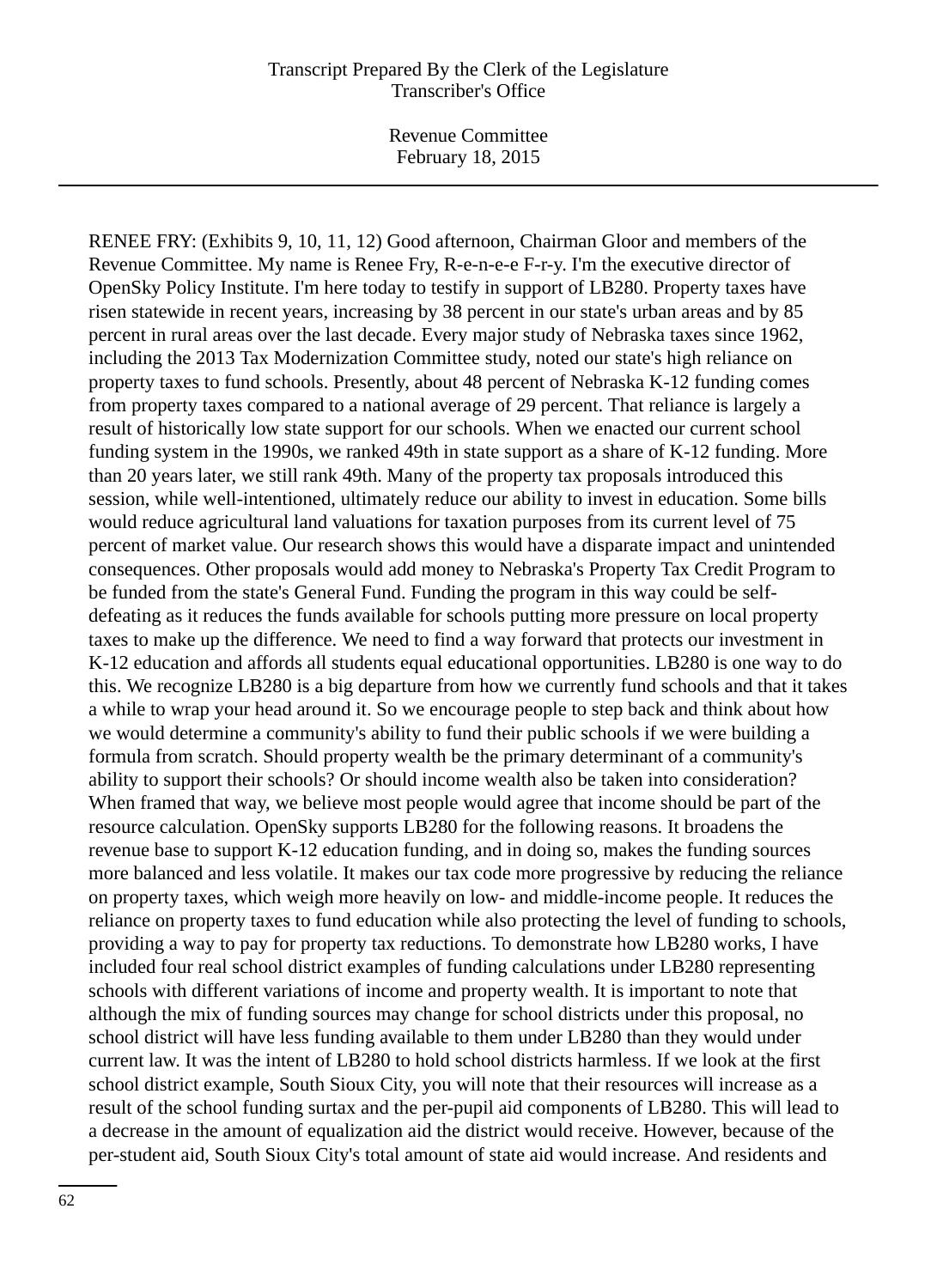# Transcript Prepared By the Clerk of the Legislature Transcriber's Office

Revenue Committee February 18, 2015

businesses in the district would experience a reduction in property taxes through a 25 cent decrease in their property tax levy. We've heard concerns that the phased-in reduction of the maximum levy but immediate implementation of the surtax will lead to a windfall for schools. The new revenue available to school districts as a result of the surtax will be immediately counted as a resource for schools, as will this per-student aid component, so those new resources will immediately be reflected in the allocation of equalization aid. Also, school districts will still be subject to spending limits that exist under current law so we believe the property tax reductions will be realized immediately. The maximum levy will be phased in over time to give districts time to adjust if necessary. However, we believe that the property tax reductions will begin the year the school funding surtax revenue becomes available to school districts. We've also heard concerns about more state aid going to low-levy districts. However, LB280 will actually reduce the difference between the highest and lowest property tax levy rates from nearly 84 cents to less than 72 cents. With my written testimony, I've included a few other charts that I haven't had time to cover. But I'd be happy to answer any questions. I've included a chart on K-12 school spending as a share of personal income, a chart on state TEEOSA spending as a share of personal income, and a chart that gives examples of how LB280 would impact several representative Nebraska taxpayers. Nebraska's property tax imbalance must be addressed for the good of the state and its residents. But it's also vital to make sure our schools are adequately funded. I did want to take minute to just address a couple of questions that had come up earlier. Senator Sullivan, you did ask about the AG's Opinion. There was an AG's Opinion on LB280. And my understanding was that the Attorney General's Office did look at the equal protection issue and it actually determined that the special legislation was a higher standard and that there was not an equal protection issue with LB280. And with that, I'd be happy to answer any questions. [LB280]

SENATOR GLOOR: Thank you. Questions? Senator Scheer. [LB280]

SENATOR SCHEER: Thanks for coming down. You made an interesting comment, so I'm going to ask you what you meant by it. [LB280]

RENEE FRY: Sure. [LB280]

SENATOR SCHEER: It said, about halfway down your first page, it said that it affords all students equal educational opportunities. What do you mean by that? [LB280]

RENEE FRY: So what we mean by that is we want to ensure that we're providing educational opportunities for students, and some of the proposals that we have before us would actually reduce funding for K-12. And we have significant concerns about us limiting our schools' abilities to provide education for their students. [LB280]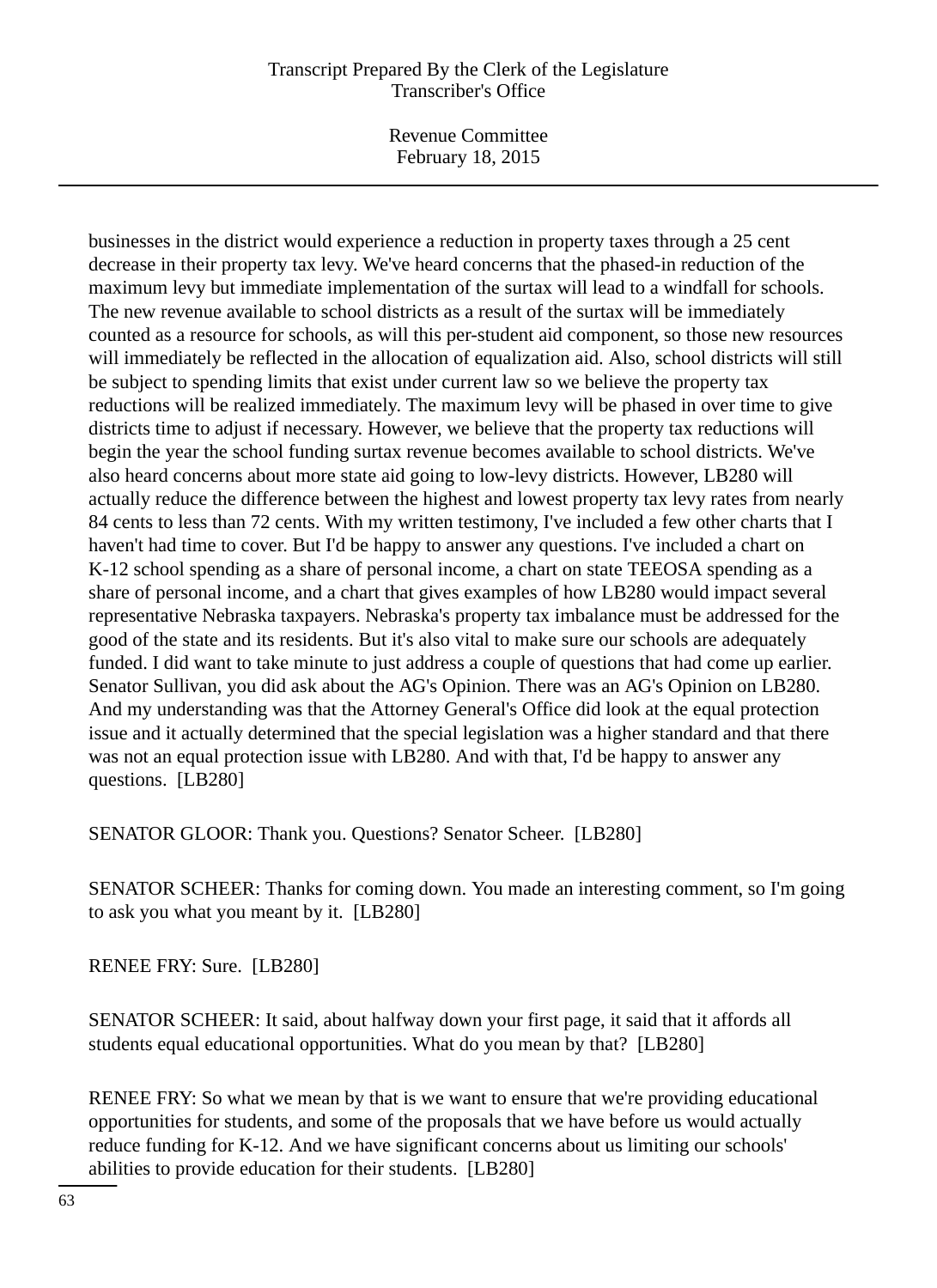SENATOR SCHEER: Do you believe that there is equal educational opportunities right now? [LB280]

RENEE FRY: Do I believe that? I mean, we haven't done a study in that regard, so I can tell you that I've heard from some school district superintendents that there is not equal educational opportunities. [LB280]

SENATOR SCHEER: Well, because to me that catches me aback because your statement says that it affords all students equal educational opportunities and from my perspective, and it's only mine, we don't have equal educational opportunities right now and, if you look at what is available in Hyannis versus what's available in Hastings or Bellevue, certainly not even on the same playing field. [LB280]

RENEE FRY: Sure. [LB280]

SENATOR SCHEER: So this bill is not going to equalize education. It may do a better job of equalizing funding, but it doesn't equalize education. [LB280]

RENEE FRY: Yeah, that would be accurate, fair enough. [LB280]

SENATOR GLOOR: Other questions? Seeing none, thank you. We'll continue with proponents. [LB280]

GALEN BOLDT: (Exhibits 13, 14, 15) Greetings. My name is Galen Boldt, G-a-l-e-n B-o-l-d-t, and I am superintendent of schools at Wahoo Public Schools. Senator Gloor and the committee, thank you so much for the...giving the opportunity to give proponent testimony today on LB280. I'd simply like to tell you the Wahoo story, as it might relate to informing the important decisions that you might be making. I want you to all understand that I do not consider myself an expert on taxes or economics in general, but I do engage in conversations with our community that deal with both. My support of LB280 stems from the strengths I see of two components: (1) the reduction of property tax burdens; and (2) the revenue-neutral effects of the legislation. I know the reduction of property taxes is high on priority lists of many Nebraskans, including Governor Ricketts. This focus on property taxes are of particular concern to those Nebraskans relying on ag land to conduct business who have seen skyrocketing land values contributing to everincreasing tax bills, while the majority of others have been relatively flat over the past five years. My testimony to the Education Committee regarding the Wahoo story, which is kind of coming around right now, reports the evidence of the disparity of tax support in my district between a residential property and ag land that would compare increased tax bills of one to be \$90.50 in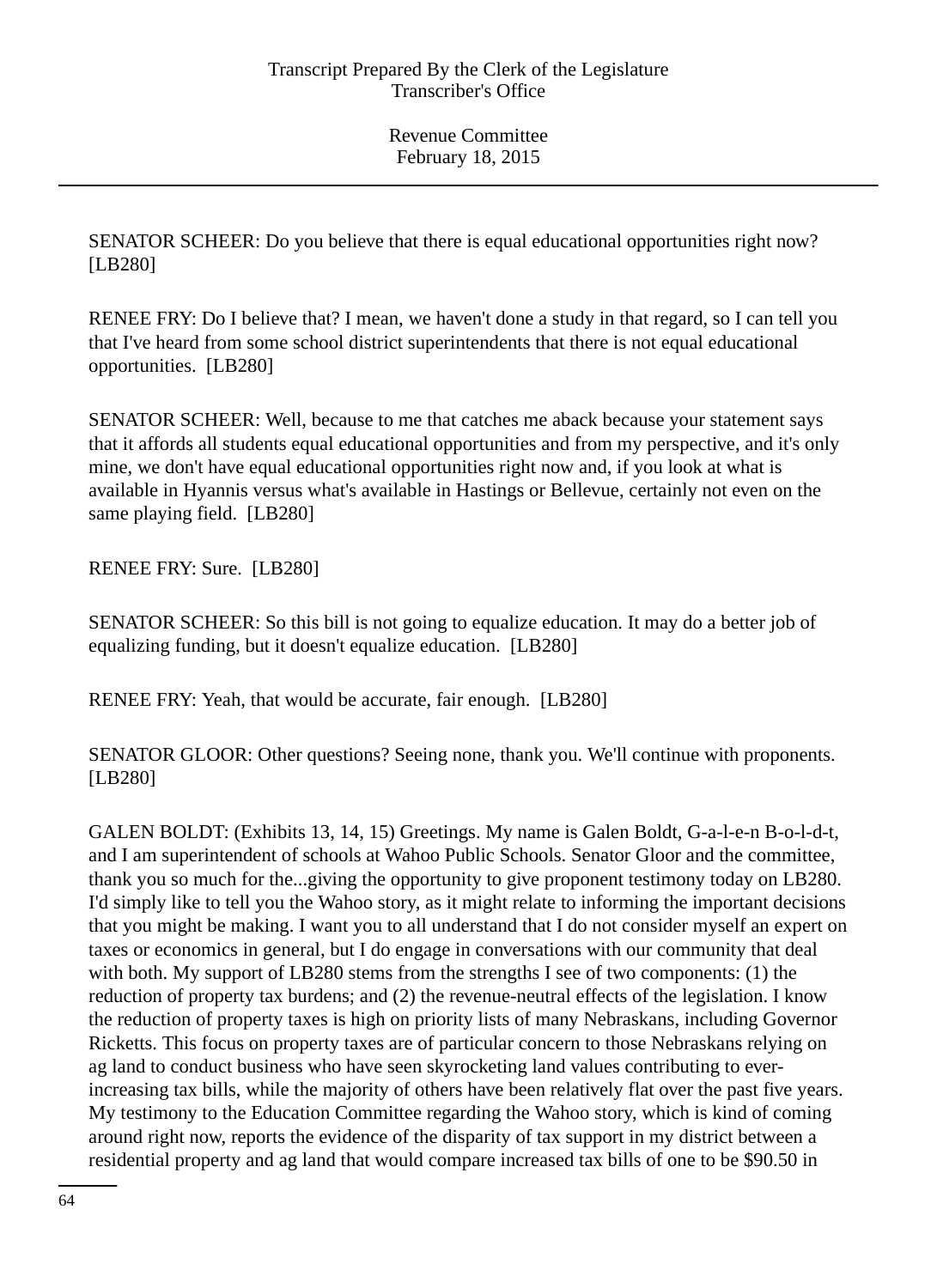## Transcript Prepared By the Clerk of the Legislature Transcriber's Office

Revenue Committee February 18, 2015

five years and the other to be \$1,719.95 in the same five-year period. While much speculation could be debated about why or how that increase has occurred, the fact remains that this disparity is real and has fueled the debate on property tax reduction. LB280 also has components that would replace lost revenue from property taxes that would support schools at current or increased levels. As I think about building budgets in the years to come, I have lots of say regarding how we spend money at Wahoo. In another of my handouts that's going around, I have included cost-per-pupil average over the last five years, and I am proud to say we're consistently under the statewide average while maintaining a high-quality education for our students. When comparing our growth of NeSA proficiency scores, Wahoo has outgrown state growth as follows: In reading, over the last five years, we were 74 percent proficient in 2010 and 84 percent proficient in 2014, as compared to 69 percent at the state level and 77 percent last year at the state level. Math, the same thing you can see. In 2011, we were at 63 percent proficient. We moved that to 83 percent proficient. Statewide, it was 63 percent to 71 percent. In science, we were at 74. We moved that to 82. The state was at 67, moved that to 72. I just want to let you know that we're feeling very good about the fact that we do provide a quality education, and that has come on behalf of the funding that we have received up until this point. In the budgetbuilding process, I do not, however, have anything to say about choosing the sources of revenue required to support that first-class education. I simply present a budget to my board of education that supports that first-class education for students and then turn to the sources already chosen by the federal and state governments before I make a tax request at the local level, completely dependent on property taxes. The work that you do in this session will have a big impact on schools across our state, and loss of revenue is a concern that leads me to my testimony today. In final analysis, LB280 addresses the two concerns that Wahoo Public Schools fears in the revenue discussion. As you hear testimony from many different viewpoints, there could be much disagreement about this bill and the ramifications of its effect. That's the nature of thoughtful debate on important topics. I believe, however, there is no argument or disagreement about the importance of education in Nebraska and that education deserves a designation of top priority. Thank you for allowing my testimony and I'd be happy to take any questions. [LB280]

SENATOR GLOOR: Are there any questions? Senator Sullivan. [LB280]

SENATOR SULLIVAN: Thank you, Senator Gloor. And, Galen, I think you've been in the room for a while, so you probably heard Senator Gloor's question earlier about that additional amount that...regarding the surtax. It's the...starts at that 19.4 but by a supermajority... [LB280]

GALEN BOLDT: Yeah. [LB280]

SENATOR SULLIVAN: ...vote of the local board. Do you think that would be used in many cases? [LB280]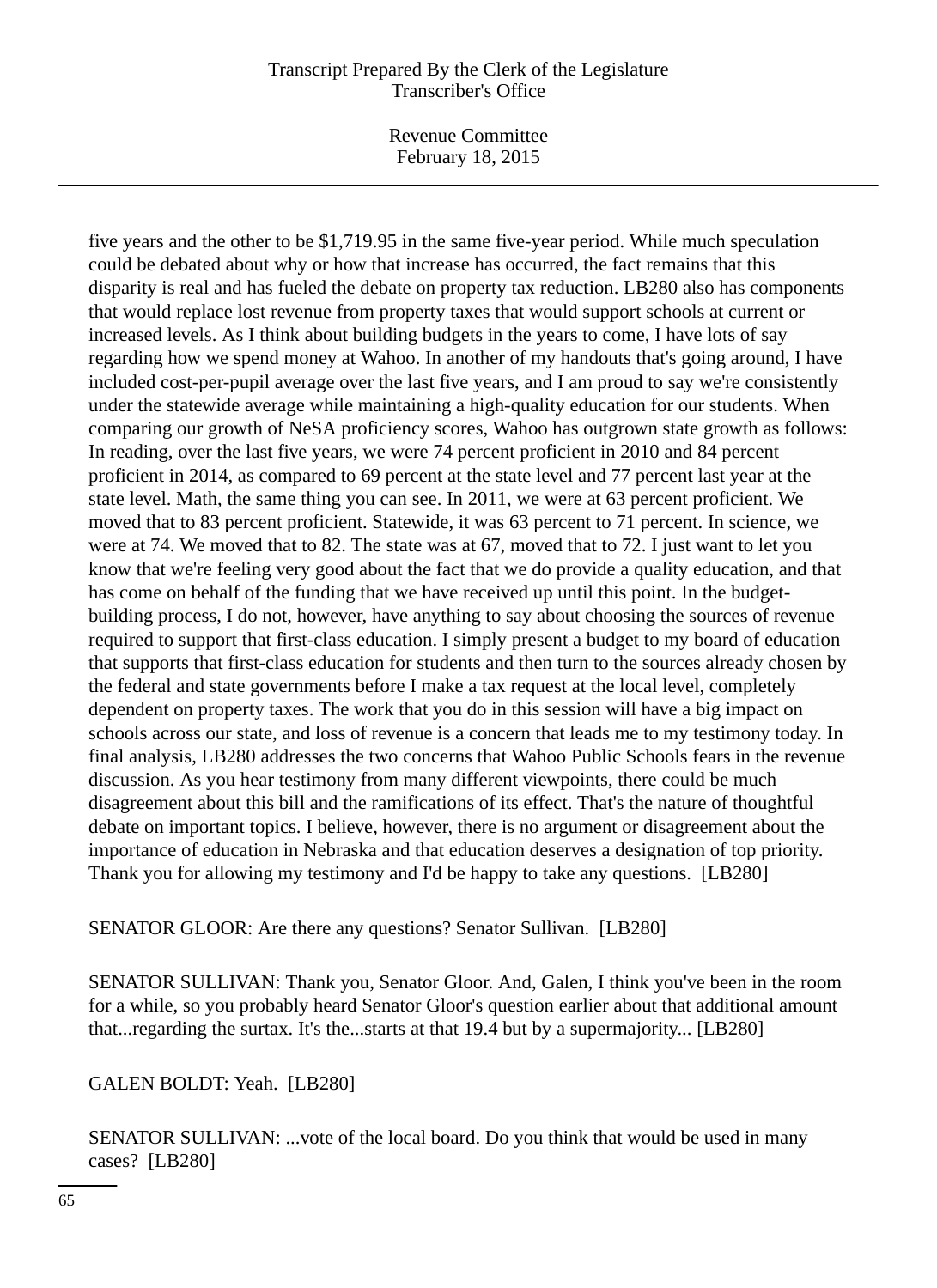GALEN BOLDT: Great question and, again, that's probably a little bit of speculation. But I would take you back to the nature of Nebraska schools from the beginning, local control. Those issues are all a part of local control. The notion of what are our needs, the formula has changed. I mean it just has. And I would like to think that while the formula hasn't been working perfectly, it's been working to a degree. And those changes always come as a result of changes in need. It happens to schools all the time. As a school is faced with those kinds of requests of the public, that's not going to be a happy day for me, I promise, if I have to make that request. But I'd be working with a local board of education. We would be looking at local needs. And I think together we could make a thoughtful decision about how we move forward on that. So while that's something I don't think any superintendent wants to believe, I'm going to go convince my community to increase their income taxes another 10 percent. I'd also like to think that's a great discussion that happens at the local level, and that's kind of how we're built right now. [LB280]

SENATOR SULLIVAN: Thank you. [LB280]

SENATOR GLOOR: Seeing no other questions, I would say one of your predecessors is a Willard Hunzeker and Mr. Hunzeker was my superintendent. [LB280]

GALEN BOLDT: Oh, my. [LB280]

SENATOR GLOOR: And I think the fact that he had me and two younger brothers staring him face to face may be one of the reasons he escaped to Wahoo, so that may be... [LB280]

GALEN BOLDT: Well, I tell you what, you are a lucky man. Willard still serves as one of my advisors. [LB280]

SENATOR GLOOR: As I understand, he still mows his lawn at about age 90 or 91. [LB280]

GALEN BOLDT: (Laugh) Yes, he does. Thank you very much. [LB280]

SENATOR GLOOR: Thank you. Next proponent. [LB280]

KEVIN COOKSLEY: (Exhibit 16) Good afternoon, Senator Gloor, members of the Revenue Committee. I am Kevin Cooksley, K-e-v-i-n C-o-o-k-s-l-e-y, the fifth generation of our family to own and operate our 135-plus-year-old family farm and ranch operation near Broken Bow in east Custer County. I'm here today, as a farmer and rancher, to support the efforts of LB280 to rebalance, if you will, the three-legged stool we all depend on to fund our public schools and county governments. What good is tax relief if it pulls more of the funding rug out from our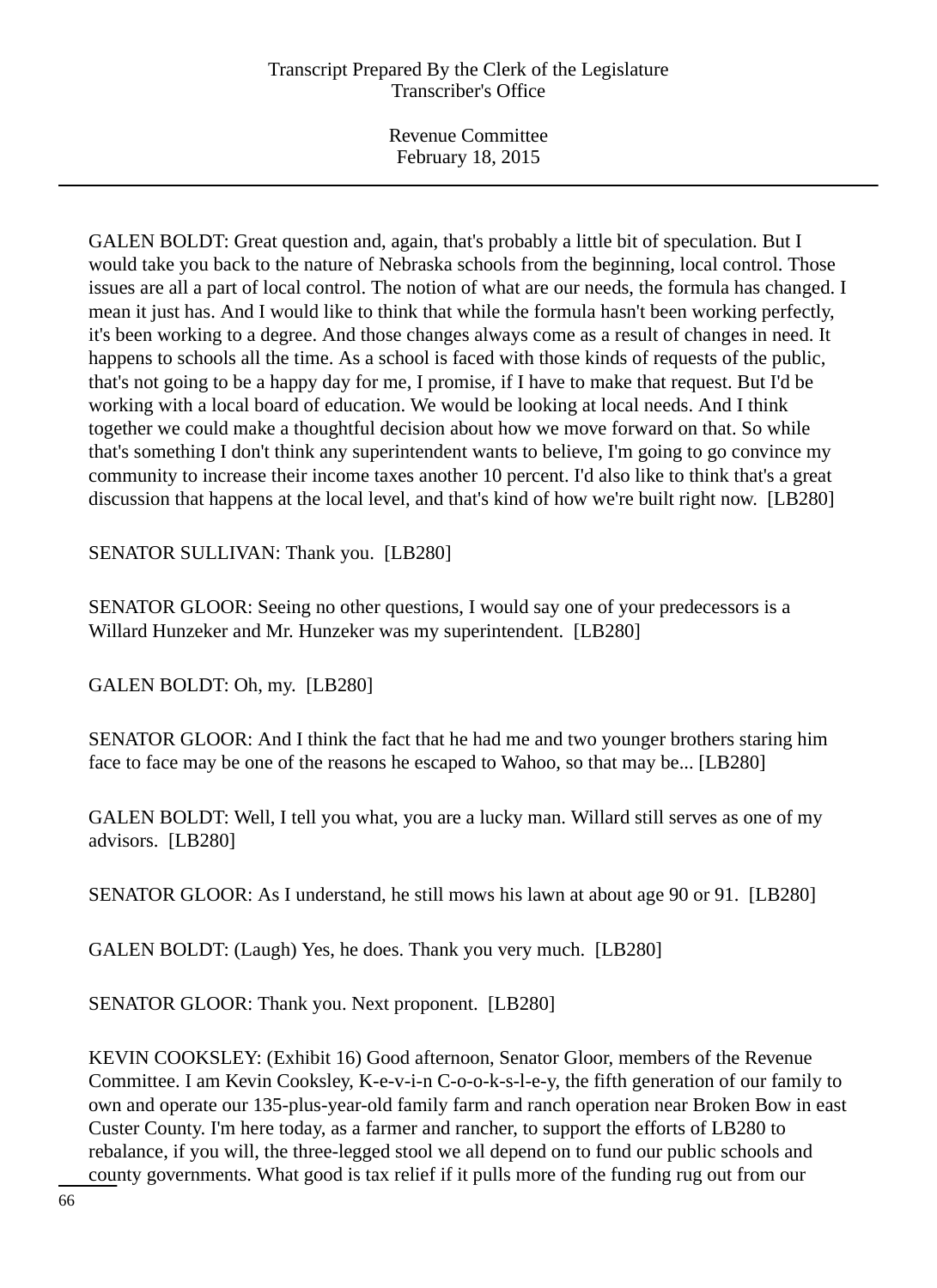#### Transcript Prepared By the Clerk of the Legislature Transcriber's Office

Revenue Committee February 18, 2015

local governments? Any resulting shortfall will only require a hike in the levy and we will just be back here again next year. For instance, in our operation, reducing the ag land valuation from 75 percent to 65 percent would cut our property taxes by an estimated \$7,000. However, in the Broken Bow School District, which we are a member of, and Custer County as whole, it would require by my estimate both to substantially exceed their levy limits in order to replace the lower valuation revenue in property taxes. Injecting state dollars from year to year into the property tax relief fund and/or the income tax credit program is appreciated but is inherently unreliable and most likely unsustainable. State aid for schools has a two-year lag time and is unpredictable at best. We can and must do better. We must address the fundamental way that government determines the wealth of the school district or a county. I believe LB280 is designed to address this issue and is comprehensive enough to withstand the financial ebbs and flows that naturally occur. Our family operation is mostly cattle and pasture, though we do have some irrigated ground. Over a five-year period, from 2010 to 2014, our pasture valuations went up over 68 percent, but the tax burden on those acres went up over 75 percent. For those folks who rent out their pasture, this translates into an effective property tax rate on their rental income of 33 percent. Pasture income occurs over a five-month period, and that's it. Our typical irrigated ground valuation climbed by 50 percent while the tax load on it went up by 65 percent. Now you might argue that I am disregarding how our revenue on those acres fared during those same five years, so I went back and I checked our tax returns. Keeping in mind we are a diversified operation with mostly cattle but with enough farm ground to raise the corn and hay to feed them out and sell some, I found the following: Over that same period of time, our gross income averaged a 4.5 percent annual increase. The bottom line is this: Over that five-year period, our gross income went up by 22.5 percent but our tax burden went up by 75 (percent) and 65 percent, respectively. The result is less discretionary spending for maintenance and equipment upgrades and a greater tendency to borrow more money for the newer equipment when we need it. I've served many years on several boards at the local and state level. I know the challenges they face and the laws that govern how they operate. I do not shy away from my responsibility to provide adequate financial support to our schools and local government, either. Our family has been stepping up for over 130 years, even back to the time when our dinosaurs were taxed as personal property. (Laughter) I wrote to all of you back at the end of January about LB280. I would reiterate today the following suggestions: (1) put additional funds this year and next that you think the state budget can afford into the property tax relief fund and taking those dollars from the rainy-day fund; (2) spend the rest of 2015 working on a comprehensive overhaul of how we fund our public K-12 schools and local governments using LB280 as a guide so that we may achieve a long-term rebalancing of the three-legged stool we use for revenue; (3) following this interim study, come back to the 2016 Session with a proposal designed to accomplish that task and, in the meantime, take it to the state's major organizations that are interested in looking at it, so that they can weigh in on its contents and provide a unified approach to its introduction next year; finally, pass in this year's session LB323 or a similar measure to reestablish the School Financing Review Commission so that when you do approve an overhaul of the school finance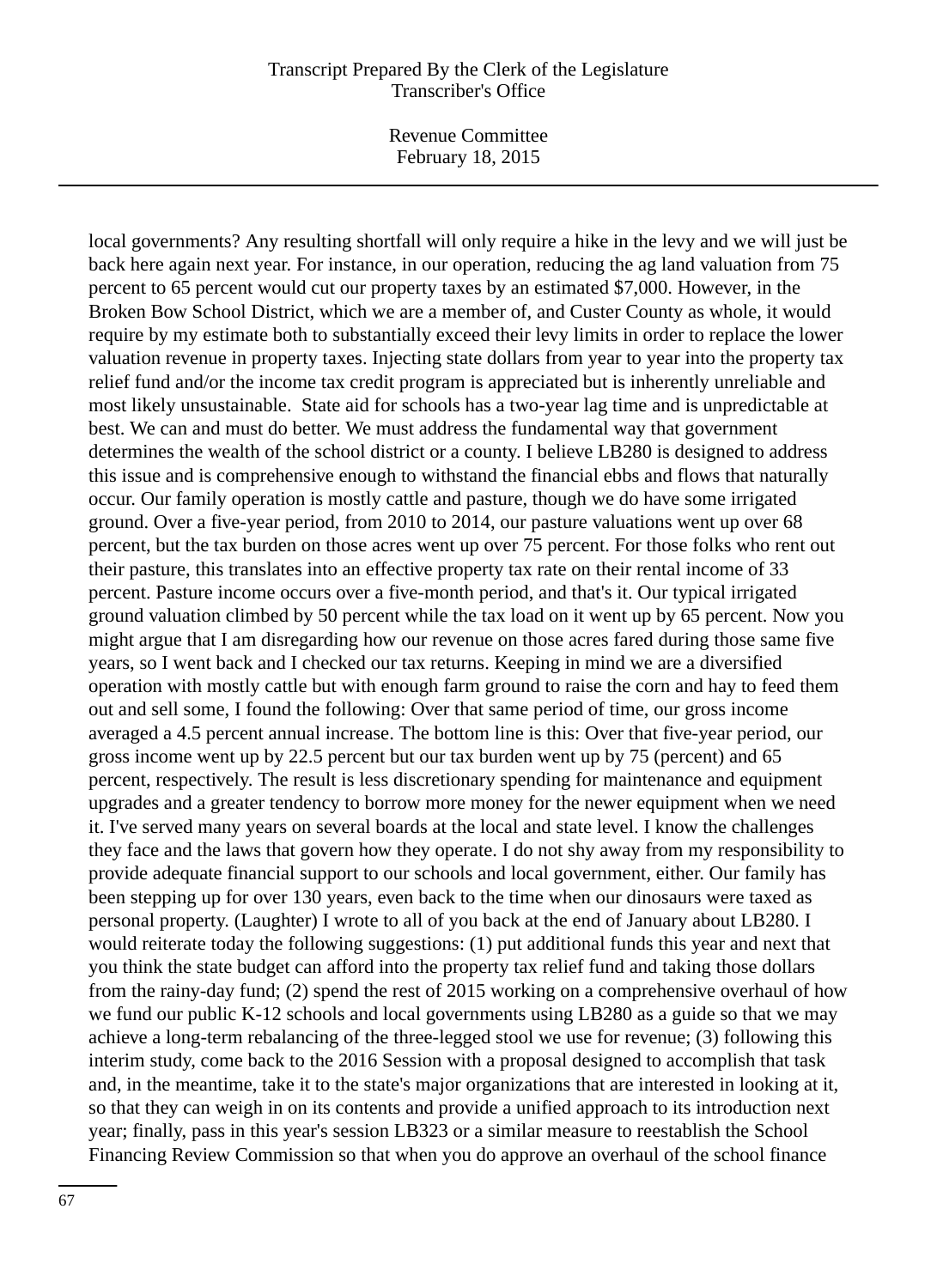plan there will be in place a group to oversee it and ensure the plan works as it's intended. I belong to several major ag organizations in Nebraska and I can tell you this, that every single one of them are on the same page when it comes to policy regarding how schools are supported with funding. And this bill, LB280, meets the criteria in all of those organizations' policies. You are the only ones who have the power to change these laws. The farmers and ranchers, business owners, and homeowners aren't asking for charity; they just need to see the tax burden shifted back to a better balance. I'd ask you to, please, consider this advancement of LB280 for debate so that we can improve it and move on to a responsible solution. Thank you. [LB280]

SENATOR GLOOR: Thank you, Mr. Cooksley. You sent us a letter the end of January,... [LB280]

KEVIN COOKSLEY: Yes, sir. [LB280]

SENATOR GLOOR: ...all members of the committee. [LB280]

KEVIN COOKSLEY: Yes, sir. [LB280]

SENATOR GLOOR: Is this letter...because I haven't done a side by side with it--I have your previous letter in my file--is this the same letter or has it changed in any significant way? [LB280]

KEVIN COOKSLEY: The 1, 2, 3, and 4 were in that letter. The items down here at the bottom, the things that LB280 does, that's new. The information on the taxes is all new. That wasn't in my previous letter. [LB280]

SENATOR GLOOR: Okay, thank you. Other questions? Thank you. Well-written letter the first time,... [LB280]

KEVIN COOKSLEY: Thank you. [LB280]

SENATOR GLOOR: ...and I'm sure this is a well-written letter the second time. [LB280]

KEVIN COOKSLEY: Thank you. [LB280]

SENATOR GLOOR: Thank you. We'll continue with proponents. [LB280]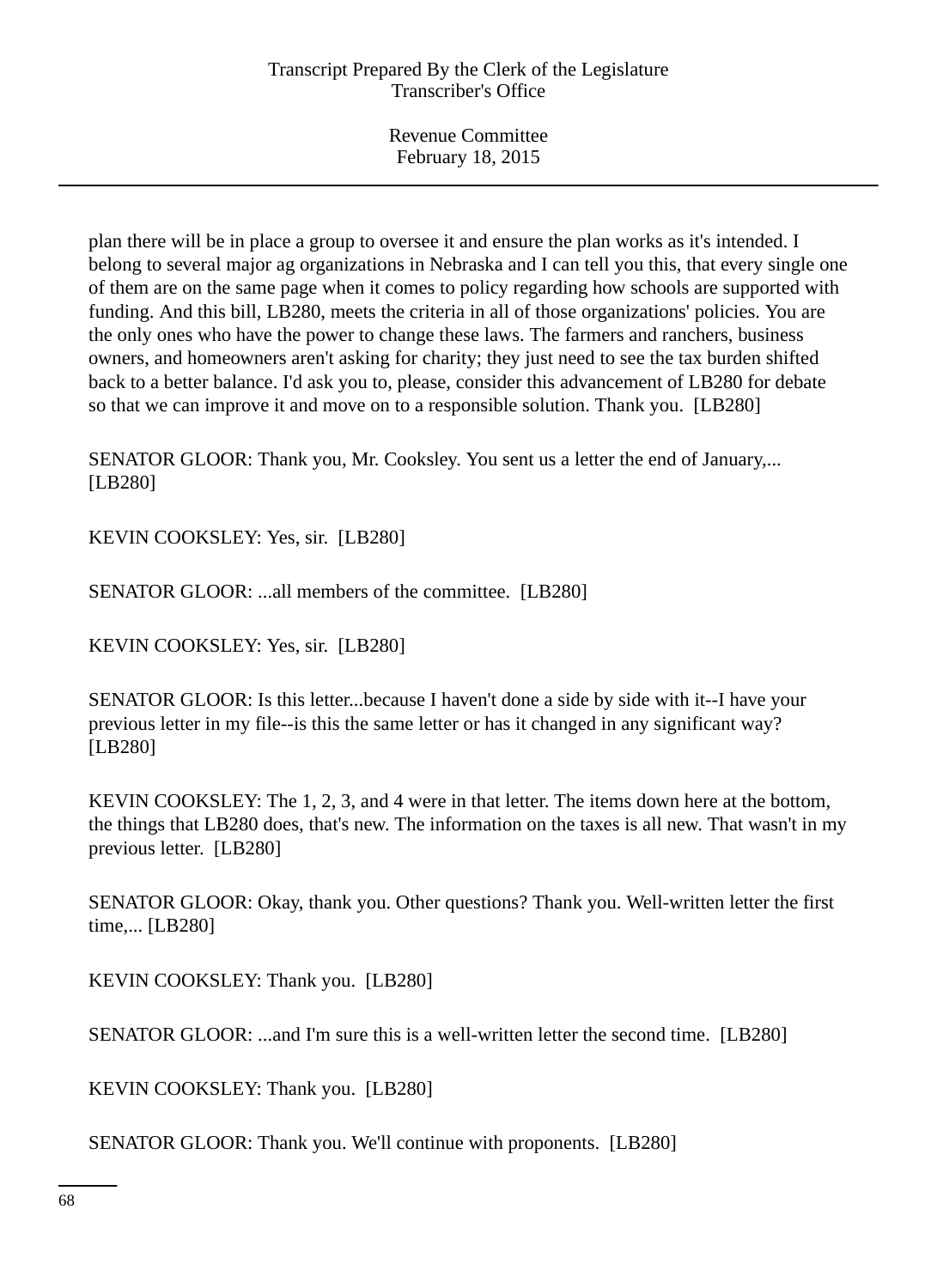MARK INTERMILL: (Exhibit 17) Good afternoon, Senator Gloor and members of the Revenue Committee. [LB280]

SENATOR GLOOR: Afternoon. [LB280]

MARK INTERMILL: My name is Mark Intermill, M-a-r-k I-n-t-e-r-m-i-l-l, and I'm here today on behalf of AARP. As Mr. O'Rourke mentioned, AARP was one of the groups that went out to central Nebraska, Broken Bow, to talk about tax issues, specifically about property taxation. In the interest of time, I'm going to cut to the chase here. The reason that AARP is interested in this issue is obviously property taxation. The first attachment to my statement is a listing of AARP's principles related to taxation. The two first principles are revenue adequacy and equity, and these were the two principles that we took to the table in Broken Bow as we talked about these issues. These were the things that we were looking for, and I think LB280, which is...came out of those discussions, does meet the revenue adequacy issue. Unlike some proposals that may reduce the amount of revenue that are available to support the state's priorities, this does make up the losses that might occur. Equity is a more difficult issue both in terms...there...we'd look at horizontal equity and vertical equity, vertical being the progressivity of the tax structure, horizontal meaning that persons of similar means pay similar amounts of taxes. And I think it's the second one, the horizontal equity, that we have a bit of a problem in Nebraska, and that...the third attachment really addresses that issue. One of the things that we are looking at in Nebraska at AARP is the longevity economy. We're looking at what an economy looks like with a substantially older age profile, and in Nebraska we have some natural laboratories that we can look at, and one of those is along our southern border, basically between McCook and Beatrice, an area of seven contiguous counties in which about 48 percent of the population is over 50, close to 25 percent over the age of 65. So we've been looking at that area, and one of the things we've been looking at is the tax structure as a measure of economic activity. So what we've provided you is a comparison of those seven counties with Adams County, which is in the same region of the state but has a more diversified property tax base. And what we discovered was that, enter the bottom line, tax as a percentage of adjusted gross income in Adams County is about 12 percent. In those border counties, where there's more of a property tax-centric taxation structure, it's 16 percent. So they're areas with about the same population. The adjusted gross income is a little bit higher in...on a per-capita basis in Adams County than the border counties, but the amount of taxation collected is higher in the rural counties. And I think that is an indication of where our tax structure may not be meeting that goal of horizontal equity, and I think you've also heard from some of the people who are impacted that that may not be the case. We see that LB280 is a good place to start as a way of looking at our tax structure, of looking at trying to increase the equity, both the horizontal/vertical equity, because by using income tax to...which is more progressive, to replace a more regressive property tax, you do improve the progressivity of the system. And also, in a way, that provides for the revenue adequacy to make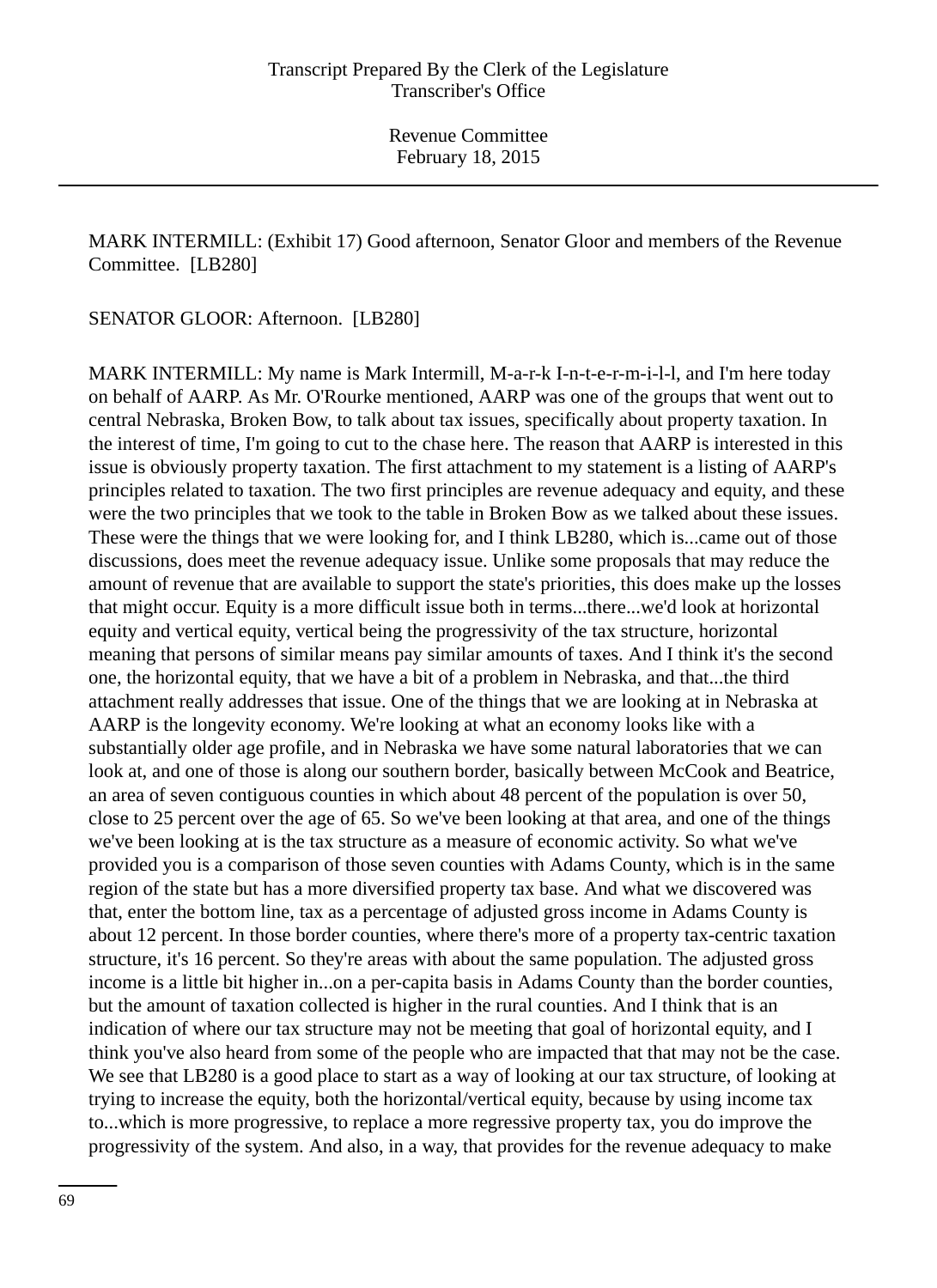sure that we have the funding to meet our state's funding priorities. So with that, I will conclude and be happy to answer questions. [LB280]

SENATOR GLOOR: Questions for Mr. Intermill? I see none. [LB280]

MARK INTERMILL: Thank you. [LB280]

SENATOR GLOOR: Thank you, Mark. [LB280]

LARRY SCHERER: (Exhibit 18) Good afternoon, Senator Gloor, members of the Revenue Committee. My name is Larry Scherer. I work for the NSEA. And that's spelled L-a-r-r-y S-c-he-r-e-r. And we're here to support the conceptual basis of LB280. This bill takes a systemic and sustainable approach to funding for schools and property tax relief. There are a number of bills this year that propose putting extra money into the Property Tax Credit Fund, and that's probably, as Mr. Cooksley, suggested, maybe what can be done this year. But in terms of a long-term structural change, we need to look at bills like this and Senator Sullivan's LB521, LB522, and LB523. I kind of get them mixed up. And we...you know, and in terms of what this does for school funding, it benefits not only the urban schools and rural...I mean rural schools, but the urban as well. And I'll take you back to LB1059 in 1990. There was a 20-percent income tax increase. There was a penny sales tax increase. The bill was introduced, signed on by 32 senators, and it passed despite a Governor's veto and despite a referendum. That's because people really wanted property tax relief and they saw it, as was mentioned before, they saw it for a number of years. There was a period of time when it appeared that the income tax would start to greatly decrease equalization aid because it put so much money into a lot of school districts that as much equalization aid was not needed. So that was capped and, right or wrong, that's what happened. This bill would go to a similar concept with the 19.4 percent surtax, and it returns the money back to the school districts. In terms of a goal of NSEA, it's sustainable and it's hopefully more stable funding. There are arguments that income tax bounces around more than property tax and, you know, probably it does. But if you look at the combination of income, property, and state aid together, there's a little chart on the back that people from OpenSky created. I was asking about that very issue: Are we trading one problem for another? And as you can see that the...if you look at the three of them together, there is a more stable line than there is with just one. TEEOSA has been funded. When there is enough money, you fully fund it; when there is not enough money, you change the formula and don't fully fund it. And I looked at...there...I took the liberty of handing out LB357 opposition testimony, too, at your suggestion, Senator. There's a chart on the back of that that shows that if you look at funding for TEEOSA over the last ten years, that I think about eight or nine of those years there has been less funding than the formula called for. Actually, last year, we had to change the formula to spend more and this year it looks like we're right on track. And it's not a very steep track, but it's on track. So that's what's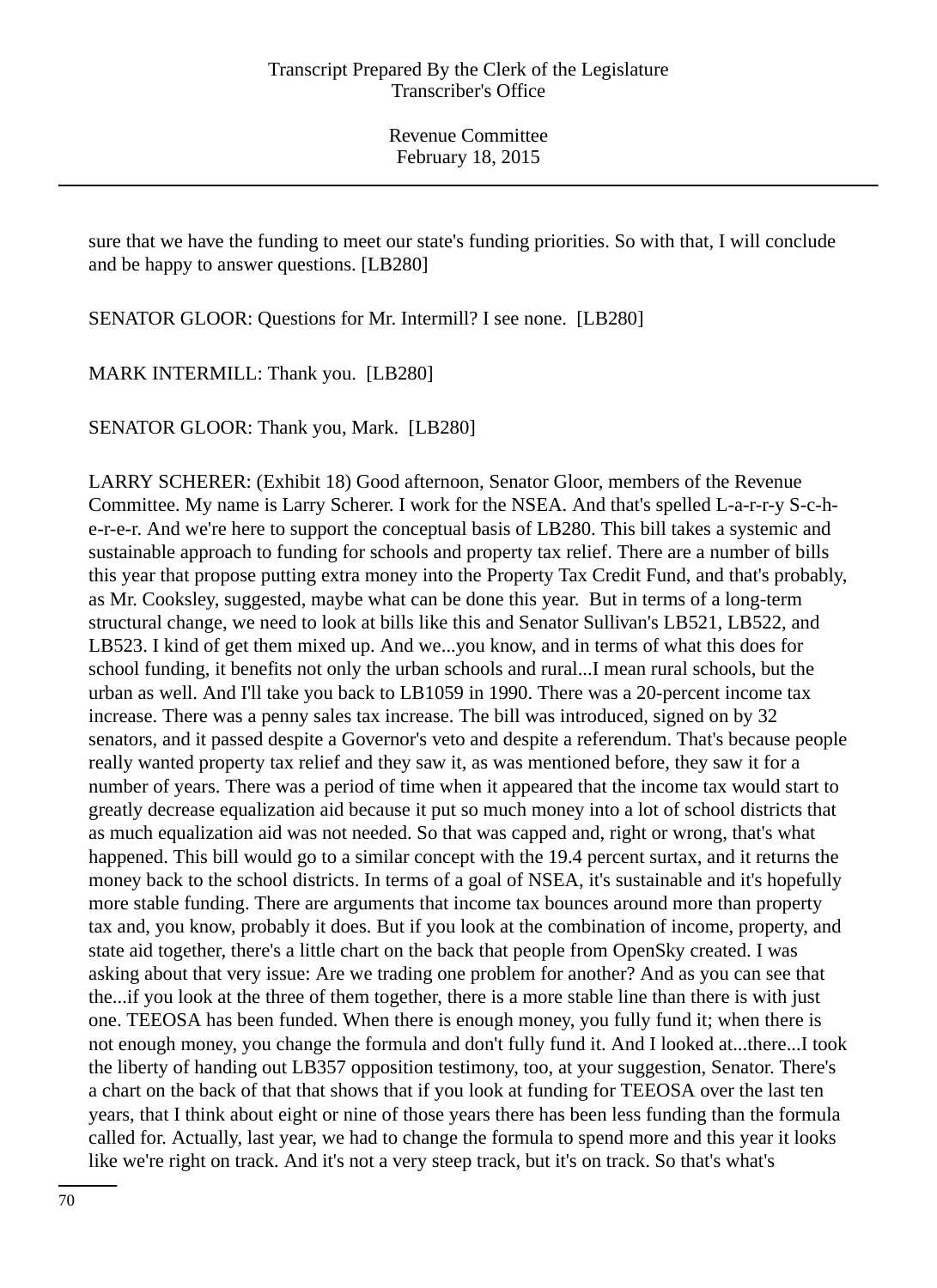happened is, basically, property tax relief through TEEOSA has taken a number of hits over the years and the income tax rebate has taken a number of hits over the years. This bill would conceptually restore those things, and the growth and stability that could come out of this relatively bold approach could be very good. I agree with Mr. Cooksley and others that the studies that have been proposed, LB323 and...it's really...this is a Revenue, it's Appropriations, this is an Education issue and really all three committees need to look at it in depth over the next year or two. We certainly hope this concept will be one of those that will be included. Thank you. [LB280]

SENATOR GLOOR: Questions? [LB280]

LARRY SCHERER: Oh, and I...one additional point. I see I have a few seconds. There is a comparison on one sheet of expenditures per pupil. You see Nebraska at 33. That means we...expenditures per pupil are average. But then the next chart shows that it's the tax structure. You have high property tax local support, low state support. That does not seem to correlate all that much with how much schools spend, so this really isn't a spending problem for schools. It's where the money comes from and having the stability to keep funding the program. Thank you. If there are questions, I'll try to answer. I know you're busy. The...we had a person that was going to come for testimony on LB357 in opposition, but he has a class to teach tonight. So I'm delivering that testimony, and if you want to grill him, you could... [LB280]

SENATOR GLOOR: We have to find him. [LB280]

LARRY SCHERER: You have to find him. I'll hang around awhile to get grilled but not for too long. [LB280]

SENATOR GLOOR: Seeing no questions, thank you, Mr. Scherer. [LB280]

LARRY SCHERER: Thank you. [LB280]

SENATOR GLOOR: Good afternoon. [LB280]

JON BAILEY: (Exhibit 19) Good afternoon. Good afternoon, Senator Gloor, members of the Revenue Committee. My name is Jon Bailey. That's J-o-n B-a-i-l-e-y, and I'm the director of the rural public policy program at the Center for Rural Affairs in Lyons, Nebraska. And today we come before you to provide testimony in support of LB280. As Nebraskans have heard for decades, the real tax debate in this state should be how to provide meaningful and sustainable property tax reform in a state where local government entities are too reliant upon property taxes.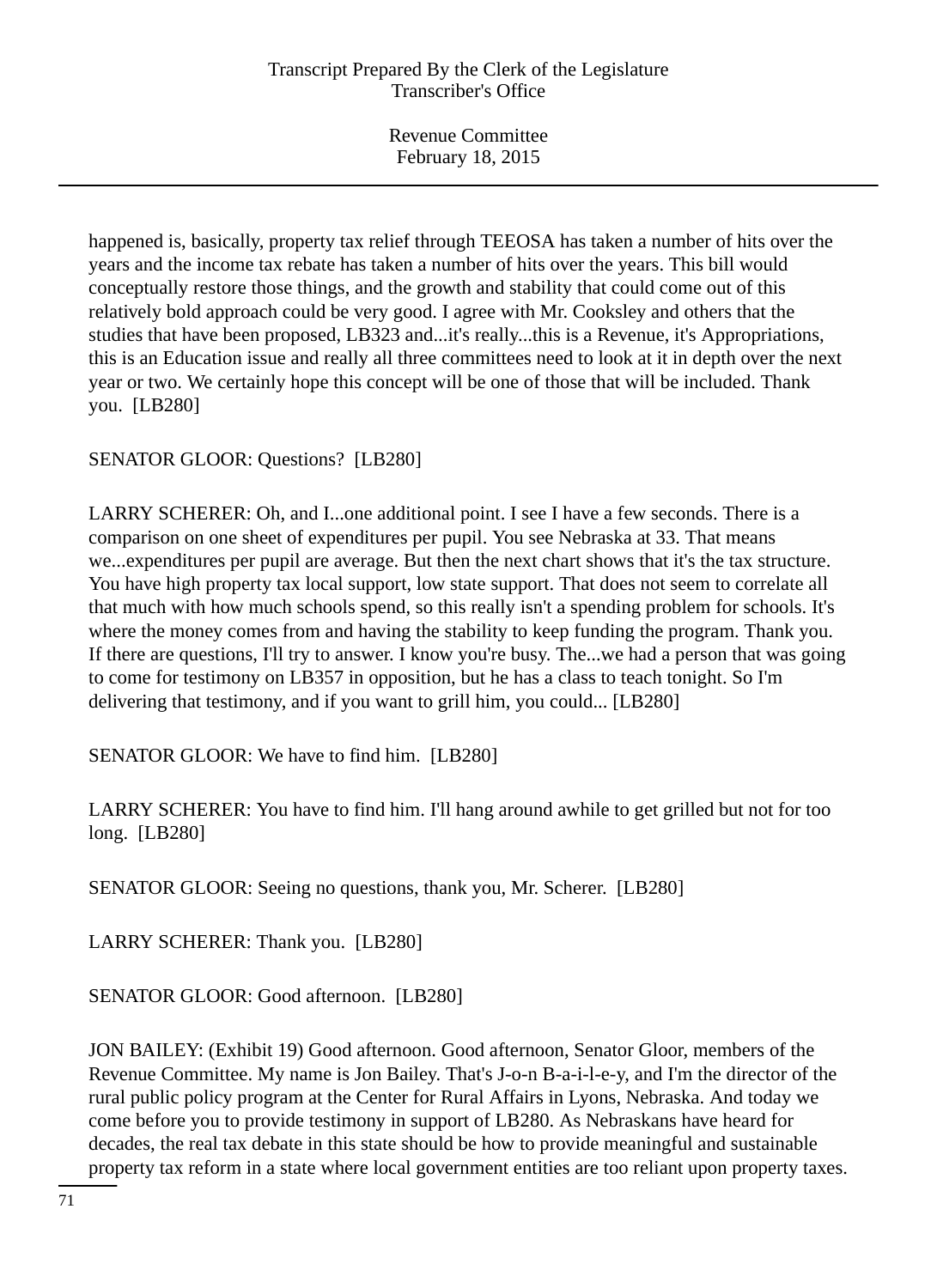### Transcript Prepared By the Clerk of the Legislature Transcriber's Office

Revenue Committee February 18, 2015

There now seems to be consensus among the citizens, the Legislature, and the new administration that the time has come to actually provide meaningful and sustainable property tax reform. We believe LB280 provides that opportunity for meaningful and sustainable property tax relief, particularly in rural areas. However, the real question and a serious question this committee must begin to answer must be, how can Nebraska enact meaningful property tax reform and also avoid harmful cuts to schools and other key services? These questions are particularly critical for rural Nebraska. The vast majority of our state is property rich but people poor. An increasingly smaller number of rural residents are paying for the...paying the freight for our schools and our local government. Dr. Winchester commented on that in her school district. Data show that residents in areas with high amounts of agricultural land pay more in combined income and property taxes than residents of areas with the least amount of agricultural land, both on a per-capita basis and as a share of income. What our tax system has become over the years in rural areas is one reason for the budding call for tax reform. As you know, our rural...our local government entities are among the most property tax dependent in the nation. Only Illinois relies more on property taxes to fund schools than Nebraska. Nebraska is nearly 40 percent more reliant on property taxes for school funding than the national average. For years, as Dr. Winchester pointed out, the call in rural areas has been to fund schools and local governments in a balanced method. The preferred balance has always been a third, a third, a third, the threelegged stool of income, property, and sales tax. As can be seen from the extreme reliance on property taxes for school and local government funding, the three-legged stool is seriously out of balance. LB280 begins putting balance back in Nebraska's tax system. In our opinion, LB280 provides meaningful and sustainable tax relief for rural Nebraska and protects the institutions needed to make rural communities viable. I'd like to also second several of Senator Davis' comments in his introduction. Much of our work at the Center for Rural Affairs deals with valueadded agricultural products, projects, and beginning farmers and ranchers. As Senator Davis stated, they're getting literally hammered by property taxes. And ultimately, Nebraska will fall behind in these areas to other states and to the detriment of the rural economy in the state, in general. And that's why this issue is so important to rural Nebraska and to the Center for Rural Affairs. So we support LB280 because it is the only balanced tax plan before the Legislature this year, it is the only comprehensive tax plan that recognizes that property taxes and school funding drive each other, and the only comprehensive tax plan that proposes to significantly reform that connection. So we respectfully request that you advance LB280. Thank you. [LB280]

SENATOR GLOOR: Thank you. Questions? Seeing none, thank you, Jon. [LB280]

JON BAILEY: Thank you. [LB280]

SENATOR GLOOR: Afternoon. [LB280]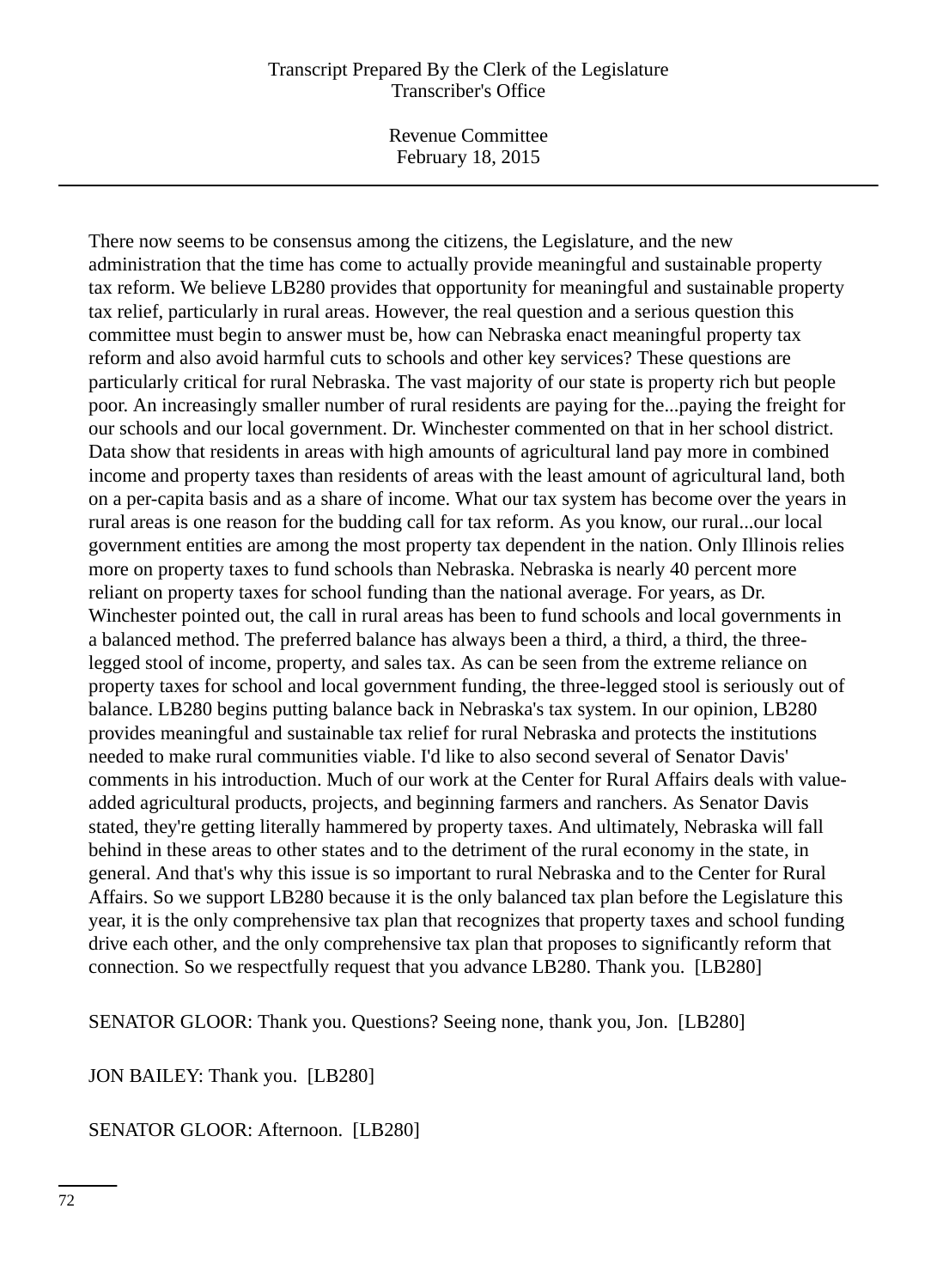Revenue Committee February 18, 2015

KEN HERZ: (Exhibit 20) Good afternoon. Senator Gloor, members of the Revenue Committee, thank you for the privilege to address your committee. My name is Ken Herz, K-e-n H-e-r-z. I farm and ranch near Lawrence, Nebraska, which is about 25 miles south of Hastings, Nebraska. I'm here today to offer support for LB280. I believe that LB280 offers a better funding mechanism for K-12 education while reducing the burden on property taxes. LB280 broadens the tax base for educational funding while maintaining local control. LB280 attempts to utilize the ability to pay, in addition to property ownership, as a means to fund education. There is a real need to reduce the reliance on property tax as a funding mechanism for education yet maintain school funding at its present level. I believe that we are at a breaking point in the amount of taxes that property can support. The valuation of agricultural land has risen dramatically in the last several years. It is expected that this valuation increase will continue for the next several years. This has created a property tax shift where agricultural land shoulders more and more of the property tax burden, and agricultural incomes have not risen as fast as land values. Fact is, most crop budgets show a negative return this year and the same is predicted to continue for the next several years. As I prepare my crop budgets, I find that property taxes are the second-highest single cash expense. Only fertilizer is a higher expense. I have watched the Legislature try to reduce property taxes in the past, with very limited success. LB1059 is a very good example where the overriding focus was on lowering property taxes. LB1059 raised state income and sales tax in an effort to provide more state support for public schools and reduce property taxes. But in the years since LB1059 was passed, the equalization formula has been regularly changed to help balance state budgets. Most, if not all, of the property tax savings have been lost. Whatever property tax relief bill is passed, we must be mindful of the past and try to prevent history from repeating itself. The most appealing part of LB280 to me is the local income tax. I am convinced that the best way to reduce property taxes is to offset the lost revenue with a local income tax. This allows for local needs to be funded with local resources. It is an income tax that is returned directly to the school district. It is a progressive tax based on ability to pay. It would provide greater stability to the funding sources for education. It would reduce the reliance on property tax and broaden the tax base. LB280 would provide more tax fairness. And to me, the most important part of LB280 is that it would be less likely altered once passed because of the way it is structured. In conclusion, I would urge this committee to allow LB280 to be debated on the Nebraska legislative floor. It is debate that needs to be...to occur to reach a consensus on property tax relief. Thank you for your time. I would be happy to address any questions or concerns. [LB280]

SENATOR GLOOR: Thank you, Mr. Herz. Questions for Mr. Herz? Seeing none, thank you. Are there any more proponents? [LB280]

JOHN HANSEN: Chairman Gloor, members of the committee, good afternoon. For the record, my name is John Hansen, J-o-h-n, Hansen, H-a-n-s-e-n. I'm the president of Nebraska Farmers Union. We are in support of the use of LB280 as a conceptual package to begin the business of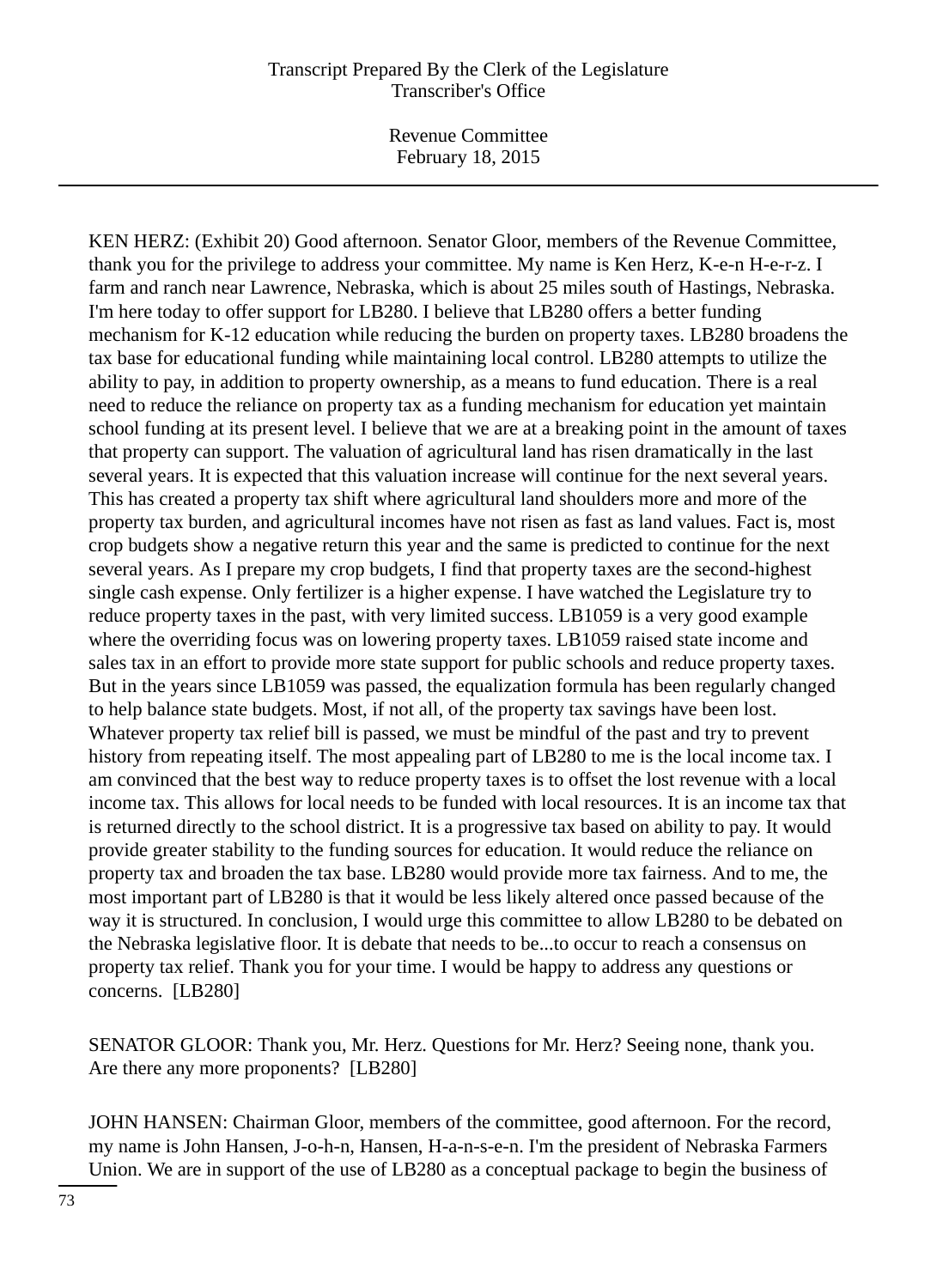Revenue Committee February 18, 2015

putting together the necessary package to provide a more fair and balanced tax system and provide property tax relief. Does that mean that we like all parts of the package? The answer is no. We think that the business of lowering property tax valuations from 75 to 65 is a standalone piece. We have not supported that in the past. We don't support it now because it doesn't provide the amount of property tax relief in a majority of the landowners' cases, because in their districts they don't have enough different kinds of classes of property to shift it to. Historically, we have not supported a local income tax because it only helps fix the problem for about a third of the counties in the state and the rest go without, so...but there has to be a package, in our view, to deal with the situation that we find ourself in. And we think that this package has a lot of merit as a starter package. There's going to have to be a lot of give-and-take. So the question is, is this package or some mix of this package good enough to cause us to hold our nose on those parts of the package we don't like in order to get some of the parts we do like? The answer is yes. We need to get back to foundation aid. You can tell the system is broken when almost half of the school districts in the state don't get any equalization aid or TEEOSA support. That's not good, and the shift has all been to property. So as the president of a farm organization who has been doing this for 25 years and have been at this ever since Kevin Cooksley and Larry Scherer and those were involved with LB1059 in 1990, I would tell you that I am the recipient of every complaint that every farmer and all big and small and different kinds of farmers feel the need to share it with. And I am an equal-opportunity listener, but I will tell you that the drumbeat over the current way that we fund K-12 education is a drumbeat. It's...it colors all of our conversations with our members, with our membership. It is the single-most common conversation and people bring me their figures. I salute Ken Herz, who you just heard from. He could just as well attend your average, run-of-the-mill Farmers Union meeting because he did a very articulate job of bringing forth the kinds of concerns that our members have. And the inequities of the current system cause us to have to do give-and-take. And so while there will be opponents to this package, the challenge for them is to come up with a better package. And so I think, as you look at the committee, there is going to have to be...it takes so many financial resources to be able to fund K-12 education, provide services, infrastructure, all those things. So how are you going to pay for it? I would tell you that my organization debated this in some depth the last two years at our state convention, and they have consistently supported increasing the amount of use of income taxes. And their view is, when we have good years, when we're making money, we can afford to pay it. And we realize that we're not going to make money every year. We wished we did, but we realize we don't. But when we're making money, if we make money, we can afford to pay it. And in our organization's view over the long term, we have consistently held that of three different sources of revenue, which mirrors all of the studies that we have had down through the years, that of the three different sources of primary revenue--income, sales, and property--that property is the most regressive based on ability to pay and that income is the best, single-most fair way to tax in that it most accurately indicates the ability to pay. And so because of that, I think that we're due for a rethinking of how it is that we fund K-12 education and I wish this committee well in your deliberations in the future. There was a point in my stint here where I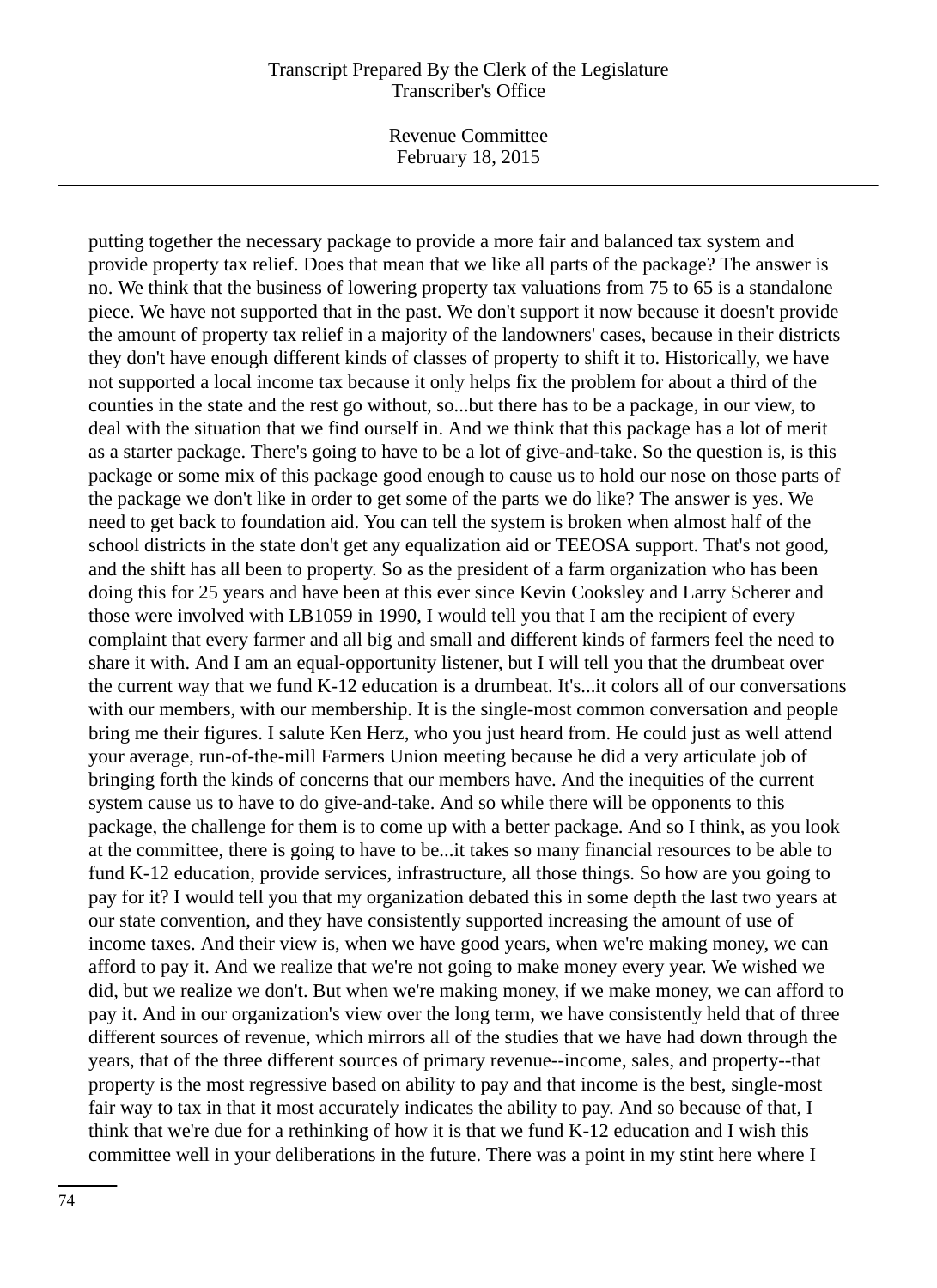used to think, boy, I wished I sat in one of your chairs so I could do X, and now I'm just so thankful that I am not. (Laughter) [LB280]

SENATOR GLOOR: Thank you. We appreciate the comfort that you...that gives us. A quick question for you, and this is clearly philosophical. But it's evident in my day-to-day dealings with Nebraskans and my constituents, and we've even heard it in testimony today, that what we consider to be not an insubstantial amount of money that went toward property tax credit last year has just kind of not been seen or recognized. And so my question has to do with, if this bill, as presented, were to be adopted, especially given the fact that there is this local effort income tax that goes into place, is there going to be a recognition that, as people grouse about paying the income tax increase, that that's the price to pay for property tax relief? Or is the property tax relief going to get lost in the calculations and the fact that there's still a tax bill that has to be paid? [LB280]

JOHN HANSEN: Senator, you raise a very good point and I would tell you that, as taxpayers, we have incredibly selective memories. And as a former... [LB280]

SENATOR GLOOR: That's why you should have run for the Legislature. [LB280]

JOHN HANSEN: As a former public official and the former chair of the budget and legislative committees of the Lower Elkhorn NRD, I can tell you that, as we're a new entity getting started, that we found out very quickly that people had a very long memory for when it is that you raise their taxes and they had absolutely no recollection whatsoever for those years when we lowered it. And so we decided, based on the beatings that we took, that it was a good idea to try to head kind of toward the middle and try to take a more steady approach, rather than trying to chase the ups and downs of our budget needs, because we were taking such beatings over when we raised the rate, despite the fact that we had lowered the rate two years in a row. And so it goes. And I think part of what has to happen, in my view, is that we, if we're going to be constructive about trying to come up with a more fair tax system, we have to be realistic that we're all going to have to pay our fair share of the tax load and that you don't get something for nothing. And there has been, in my view, a less-than-honest discussion that's been held with a lot of taxpayers that has them...that's given them encouragement in the idea that they can maintain the quality of services across the board and yet they don't have to somehow pay for them, that you get something for nothing, it just comes out of, you know, out of the air. And so, yes, we want services and we need services and, yes, we're going to have to pay for them, and so I salute Senator Davis for his effort here. But to your question, I think that that's a challenge and that perception that...the other comment I would make is that the perception of fairness in all the years that we have done this and been involved in these issues, is it becomes a relative thing. And so the total load per taxpayer has something that they perceive as being heavy or unfair has something to do with how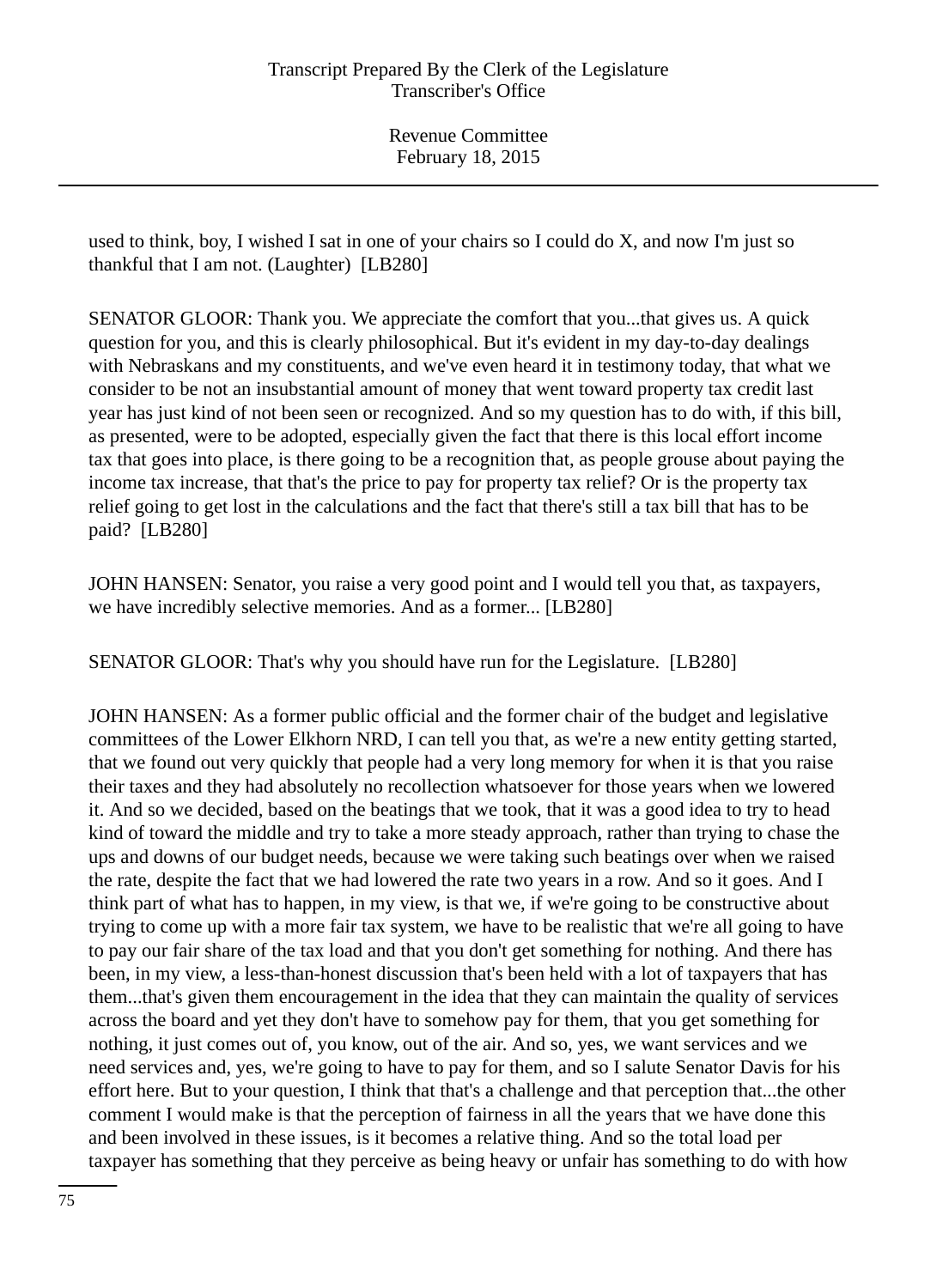they perceive their neighbors shouldering their share of the load. And so in the case of ag, the ag folks look at the amount of taxes they're paying versus the folks in town who have the kids. And they say, well, you know, how much taxes are they paying and how much are we paying? And so that perception gets to color their own perception of, you know, am I being taxed too much. And so that's a part of the mix in terms of acceptance, I think, but getting acceptance to changing anything, as you know, is a challenge. But we're at the point where we have to take some risks that might be... [LB280]

SENATOR GLOOR: Thank you. Any other questions? Senator Scheer. [LB280]

SENATOR SCHEER: Thank you, Senator Gloor. John, you mean all these years all I had to do was put enough bad things together and, finally, with enough bad stuff in one item, you'd support it? [LB280]

JOHN HANSEN: I...Senator, the smart-aleck part of me wants to say, I just wanted to see if you were paying attention. (Laughter) But I will say that there is going to have to be give-and-take. There is not going to be any package that's going to do the things we want to do that's going to have...every piece of it is going to be a piece that everybody likes. [LB280]

SENATOR GLOOR: Thank you. Any final proponents? Good afternoon. [LB280]

MARK HAYNES: (Exhibit 21) Good afternoon, committee. My name is Mark Haynes, M-a-r-k H-a-y-n-e-s, and I'm a farmer in Dawes County. And I'm here today in support of LB280 because I believe we need a balanced approach when we fund education that everybody needs to participate financially. A quick background: I grew up on a farm and ranch in Dawes County, were five kids in my family, and my parents passed away in the early '90s and we inherited 1,600 acres of land. We leased out the section of grass to a neighbor. We quickly realized that the expenses of fence maintenance, water lines, noxious weeds, and taxes consumed most of the income. The next year, the valuation increased. I protested the valuation. I felt good about the case because I had comparable sales around the area that indicated that they sold for less than the assessed value. I stated my case to the county board of equalization. I was able to show that my valuations were too high because of the sales around me. The assessor told me at the time, she said, Mister, I will not split up this county. So I had my first lesson in mass appraisal. We sold the 300...we sold that section of grass because it wasn't a very good investment. So later on in the '90s, my three siblings chose to sell their share of the...another 300 acres. They wanted out of the business. So that left my oldest brother and me to continue the partnership. So we own a section of ground today, and then I crop-share an additional 950 acres. What I've learned over the 40 years of ag production in Nebraska was...is that we don't have a competitive industry with surrounding states. The ag industry is...farm and ranch is not competitive with those states. And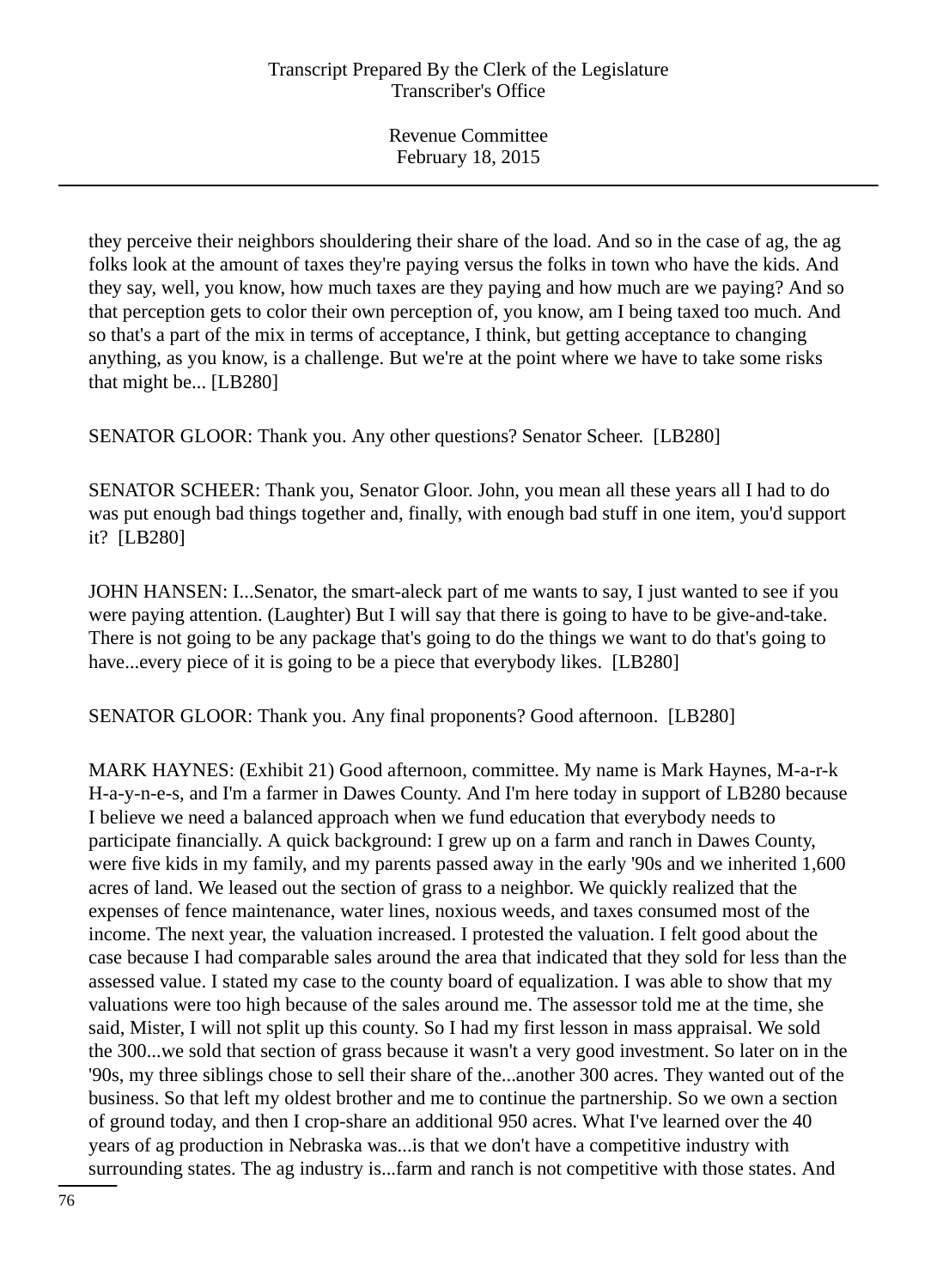Revenue Committee February 18, 2015

the example would have been that Nebraska landowners pay more in property tax than Oklahoma, Kansas, Colorado, South Dakota, North Dakota, Montana combined. I left Wyoming out of that. I had one in earlier on Wyoming, but I left it out because it's more...not as much an agricultural state as Oklahoma. So to give you a comparison is, in grassland in Dawes County, is taxed twice as much as grassland in Fall River County that borders Dawes County. South Dakota goes by an 85 percent of use value, which is an income-producing value that they use, which most of our surrounding states use an income-producing value. And so the difference is, is that the levies are fairly close to the same, but it's the difference in the valuation how they determine what that land is worth. So the poorest-quality grass in Dawes County, 4G, had a value of \$250 an acre. In Fall River County, they have an eight-year average--throw the high and low out, average the six--and that number comes up to \$125 an acre. In 2010, I took a parcel of ground at \$6.19 an acre in Dawes County. Logan County, Colorado, which borders Cheyenne County, was about \$1.50 an acre. So Colorado uses a 29 percent use value, which is an income-producing value, and we're at 75. So we're not competitive with our grass- and our drylands and our surrounding areas. Do the Nebraska landowners pay their fair share? If I took a comparison of a \$100,000 home in Dawes County that would rent for \$9,600 a year, the property tax paid to the school district would be \$1,050 at \$1.05 levy, and that's about 11 percent of gross income. The \$100,000 of grassland in Dawes County would rent for \$3,600; and since ag is valued at 75 percent of market value, that \$1.05 levy would yield \$788 in property tax to the school district, 22 percent of gross income. The \$100,000 worth of stocks and bonds would yield no property tax to the school system. There has been lots of discussions about property tax. I've been to a lot of different meetings. John Anderson had an article about...points out it only takes 4 percent of your income to pay the property tax bill in Nebraska. On ag, it's over 18 percent, on average; in grasslands, it's over 40 percent. It only takes 2.5 percent of your income to pay the income tax bill in Nebraska. I have a chart here which shows you the difference between the tax base in Kansas and Nebraska on this back page: commercial/industrial, Kansas, 40 percent; Kansas...and Nebraska is 23 percent; residential, Kansas, 44 percent; Nebraska, 46 percent; agriculture tax base in Kansas, 5 percent; in Nebraska, 30 percent--this is for the year 2013--and then other, in Kansas, 11 percent; Nebraska, 1 percent. To give you an idea about the tax, if ag producers were taxed equitably, the other sections would look more like Kansas. The property tax per capita in Kansas is \$1,557. In Nebraska, it's \$1,827. If I back out the ag share of that, Kansas pays \$1,524; Nebraska pays \$1,351. The elephant in the bathtub is agriculture. Property tax on the land last year went up 25 percent. The valuation went up 30 percent. The taxes went up 25. The assessor told me here last week that we're looking at another 25-percent increase in valuation. So I sold wheat three years ago for \$8.70 a bushel. [LB280]

SENATOR GLOOR: Mr. Haynes, I need you to begin wrapping up... [LB280]

MARK HAYNES: Oh, okay. [LB280]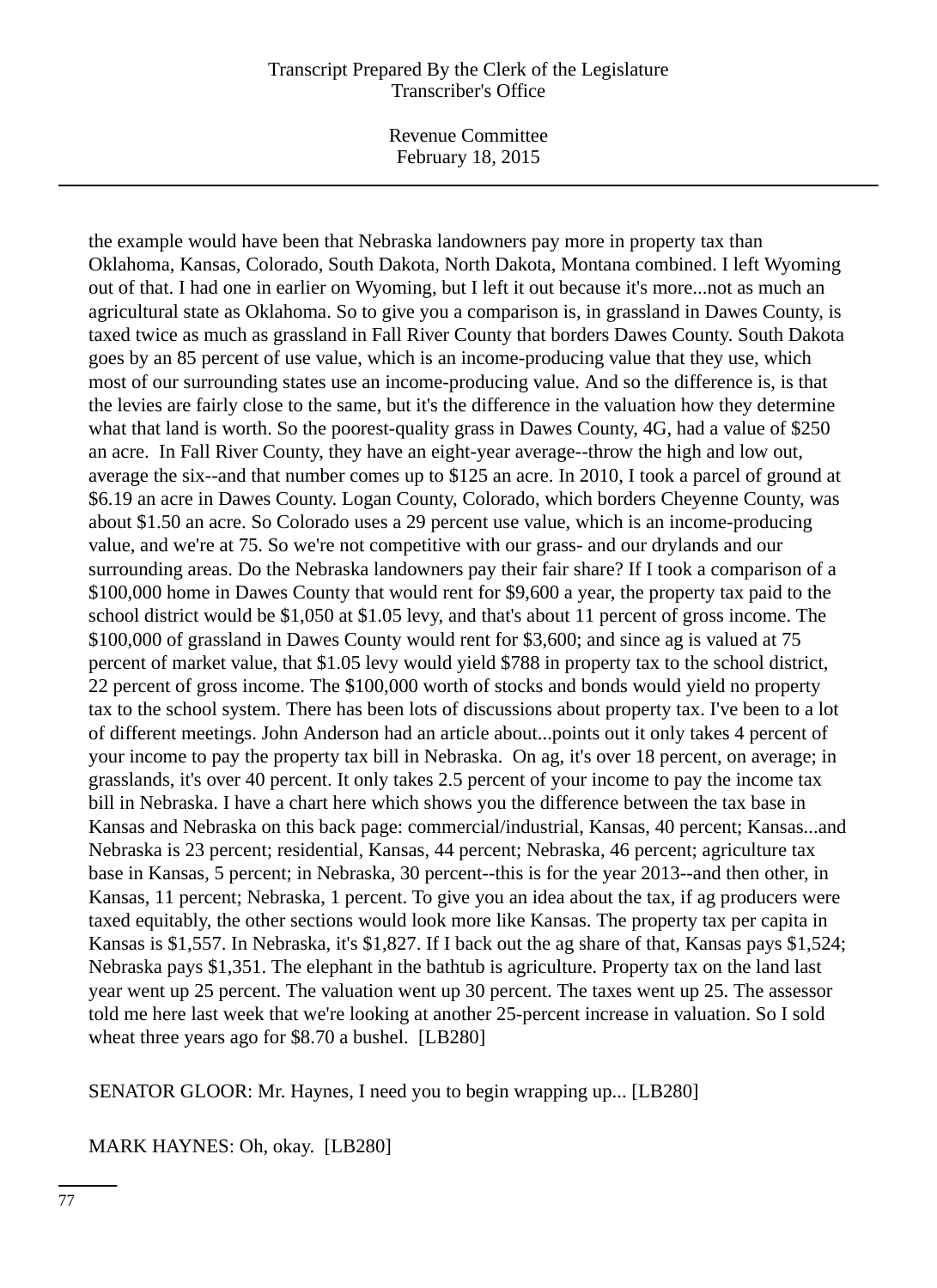SENATOR GLOOR: ...your comments, please. [LB280]

MARK HAYNES: Now it's \$4.70 a bushel. This is definitely a negative impact on my bottomline property tax. One quick thing is, valuations on residential and commercial property have not kept pace with spending, especially on education. Three-and-a-half percent on residential, 4 percent on commercial, it's unsustainable. It's a mathematical fact. It's unsustainable if you're going to fund education on property tax and residential and commercial property cannot keep up with spending. So thank you for your time. [LB280]

SENATOR GLOOR: Thank you. Are there...are there any... [LB280]

MARK HAYNES: There is a sheet there, also included. [LB280]

SENATOR GLOOR: This one attached? [LB280]

MARK HAYNES: Any questions? [LB280]

SENATOR GLOOR: Any questions? Thank you, Mr. Haynes. [LB280]

MARK HAYNES: Thank you. [LB280]

SENATOR GLOOR: Good afternoon. [LB280]

LORAN SCHMIT: Good afternoon, Senator Gloor, members of the Committee on Revenue. My name is Loran Schmit, L-o-r-a-n S-c-h-m-i-t. I am here to testify on behalf of the Association of Nebraska Ethanol Producers. Ethanol producers are frequently one of the largest taxpayers in the subdivision in which they are located, so we're very interested in this. I see my red light is on. I may have to leave. (Laughter) [LB280]

SENATOR GLOOR: We did that just for you. [LB280]

LORAN SCHMIT: I thought so, Senator. I just wanted to say, with your permission, I would like to testify on behalf of both LB280 and LB357. [LB280]

SENATOR GLOOR: We'll make that note. [LB280]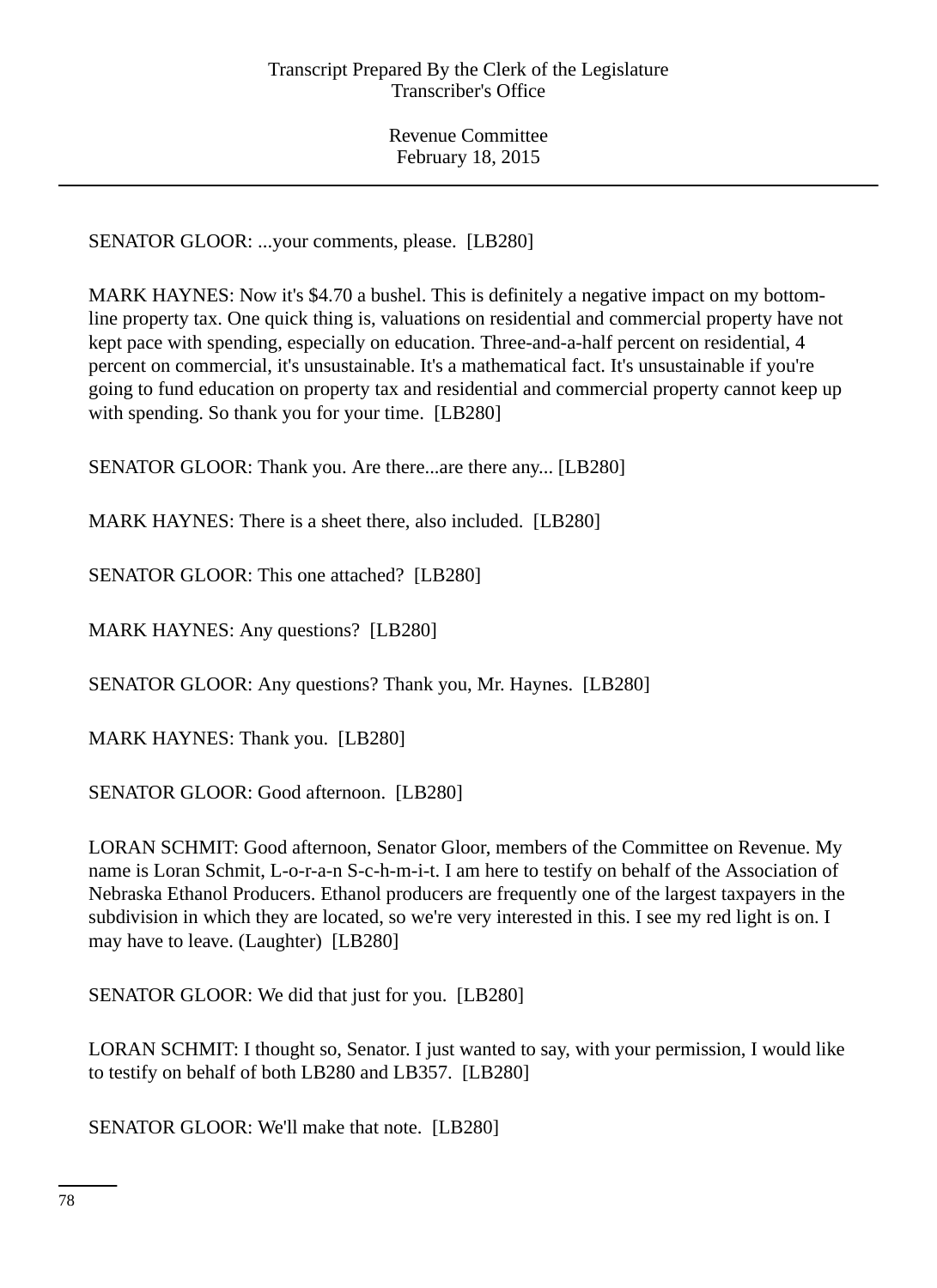Revenue Committee February 18, 2015

LORAN SCHMIT: I think that both bills form the basis for good starting points for discussion of the revamping of Nebraska's tax system, as has been indicated by many witnesses. I can't add anything to information which has been presented here before. There was a word mentioned a little bit earlier. I think, when we talk about the wealth of a district, you first need to determine what do you count in the wealth of a district. And I believe it's...Senator Davis had mentioned the word "intangibles." And if you go back, and I'm sure that Senator Sullivan has looked at this, if you were to include the intangibles in the value of a school district, it might tip the scales somewhat heavier towards the urban area than it has been in the past. But I'm not recommending that. I'm saying that if you try to determine what is the wealth of a district, then those of us in agriculture like to say, ag land today has escalated very rapidly. But when we talk about the livestock that runs across that grassland, and if you've been to the cattle sales recently, we notice a tremendous increase in the value of the livestock. So there are many, many factors and there will be a lot of discussion on the floor before you determine exactly who has the ability to pay. But for a long time we've said that income should have something...some contribution to the education of children, and this may one of those times when we want to consider that. Be the end of my testimony and be glad to answer any questions. [LB280]

SENATOR GLOOR: Are there any questions for the senator? [LB280]

LORAN SCHMIT: Thank you. [LB280]

SENATOR GLOOR: Seeing none, thank you. [LB280]

LORAN SCHMIT: Thank you. [LB280]

SENATOR GLOOR: Any more proponents? [LB280]

MILES WINCHESTER: (Exhibit 22) My name is Miles Winchester, M-i-l-e-s W-i-n-c-h-e-s-t-er. And I am simply going to read a letter that was written by Gary Fisher. He is 80ish and it's eight hours from here to there, so. Dear Senators, we own 1,760 acres in Dawes County. It is all rangeland with some timber, although the fire of 2012 destroyed most of the timber. We own no livestock, instead, leasing the pasture to a beginning farmer and rancher. In 2012, our property tax was \$8,442. In 2013, our tax bill was \$8,166, slightly reduced because of the fire damage. In a similar situation, the state of Colorado paid all property taxes on fire- or flood-damaged property. My total property tax bill was \$9,565 in 1913 (sic). My tax credit was \$451. Homestead exemption was \$948, leaving \$8,166 total tax for me to pay. Of this, \$6,932, or 84 percent, went for education funding--local schools, ESU, and WNCC. Of our gross income in 1913 (sic), \$19,300, it took 42 percent to pay the property tax. Nebraska is almost at the bottom of the list for state funding of education. Nearly every other state uses one-third property tax,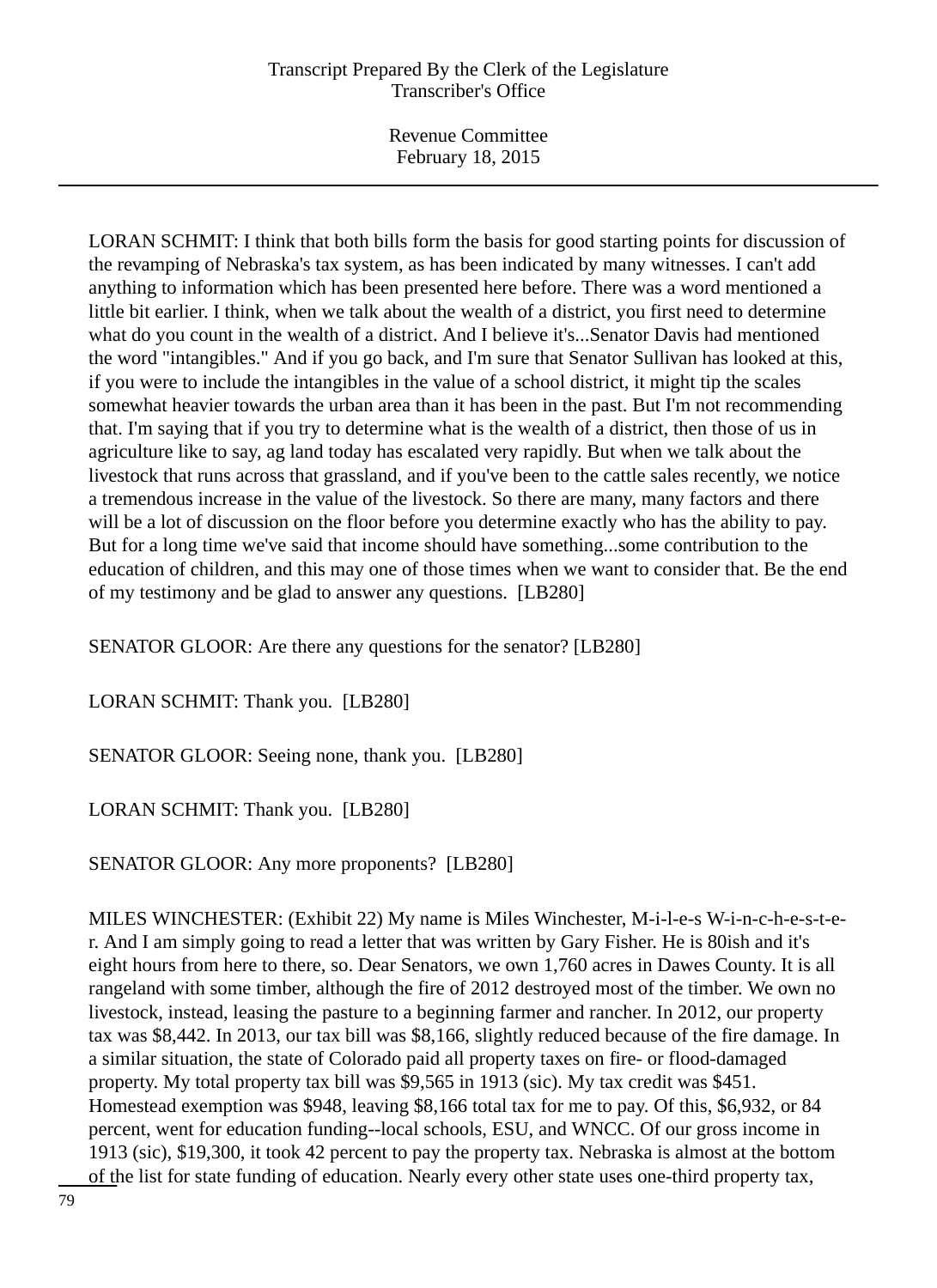Revenue Committee February 18, 2015

one-third sales tax, and one-third income tax to fund education. Our former Governor has boasted that Nebraska has had two large income tax reductions in recent years. Legislation has been introduced for another. In 2007, ag valuations for property tax purposes were lowered from 80 percent to 75 percent. However, in the last six years, these valuations have nearly doubled. This is largely due to the changes the Property Tax Administrator has made in the rules and regulations regarding the agriculture property valuation guidelines. One of the Property Tax (sic--Assessment) Division staff, Denny Donner, commented to me that, if you don't own it, someone else will, an indication of their attitude of indifference. Nebraska's largest industry is finding it increasingly difficult to be profitable under the current property tax system. The 10 percent reduction does very little for me as a landowner when my county assessor informed me last week that agriculture valuations will be increased by at least 25 percent this year and that wasteland will be going up significantly. Sincerely, Gary Fisher. [LB280]

SENATOR GLOOR: (Exhibits 23, 24, 25, 26) Thank you, Mr. Winchester. Are there any questions for him? Seeing none, thank you. Other proponents? Then we'll move to opponents. While someone is coming up here, I'll read into the record that we have letters in support from Jake Stewart, Dawes County Commissioner. We have an opponent letter from Roger Breed on behalf of Greater Nebraska Schools Association; from Coby Mach on behalf of Lincoln Independent Business Association; and then there is a letter in a neutral capacity from Kenneth Boswell with the Nebraska Soybean Association. Good afternoon. [LB280]

DICK CLARK: (Exhibit 27) Good afternoon, Chairman Gloor, members of the Revenue Committee. My name is Dick Clark, D-i-c-k C-l-a-r-k. I'm testifying today on behalf of the Platte Institute. Thank you for this opportunity to speak in opposition to LB280. LB280 would increase state income taxes through a new local income tax conceived as a surtax to be tacked onto state income tax. This new tax would increase the taxpayer state income tax liability by 19.4 percent initially. And as we've already discussed, school boards would have the additional authority to raise that to 29.9 percent either by going to the voters or by supermajority vote of the board. Now proceeds from the new surtax would initially be earmarked for foundation aid to school districts. However, the new tax dollars would be collected by the Department of Revenue and disbursed to school districts in a process that could easily be subjected to political gamesmanship later. For purposes of applying the TEEOSA formula, agricultural land valuation would be dropped to 65 percent from the current 75 percent of assessed value. Maximum levy authorized for districts would be lower starting in the next biennium, and then the stricter levy caps would be phased in slowly. Now at the Platte Institute we agree with Senator Davis on a very important point: that property tax relief has to be a priority this year in this Legislature for Nebraska. Now the Platte Institute has worked to address the causes of high property taxes and will continue to do so in the future. But the justifiable concern about property taxes in Nebraska should not be answered by simply shifting costs, hiking income taxes, and making Nebraska even less competitive. Higher taxes do not make for a better, more vibrant state. They stifle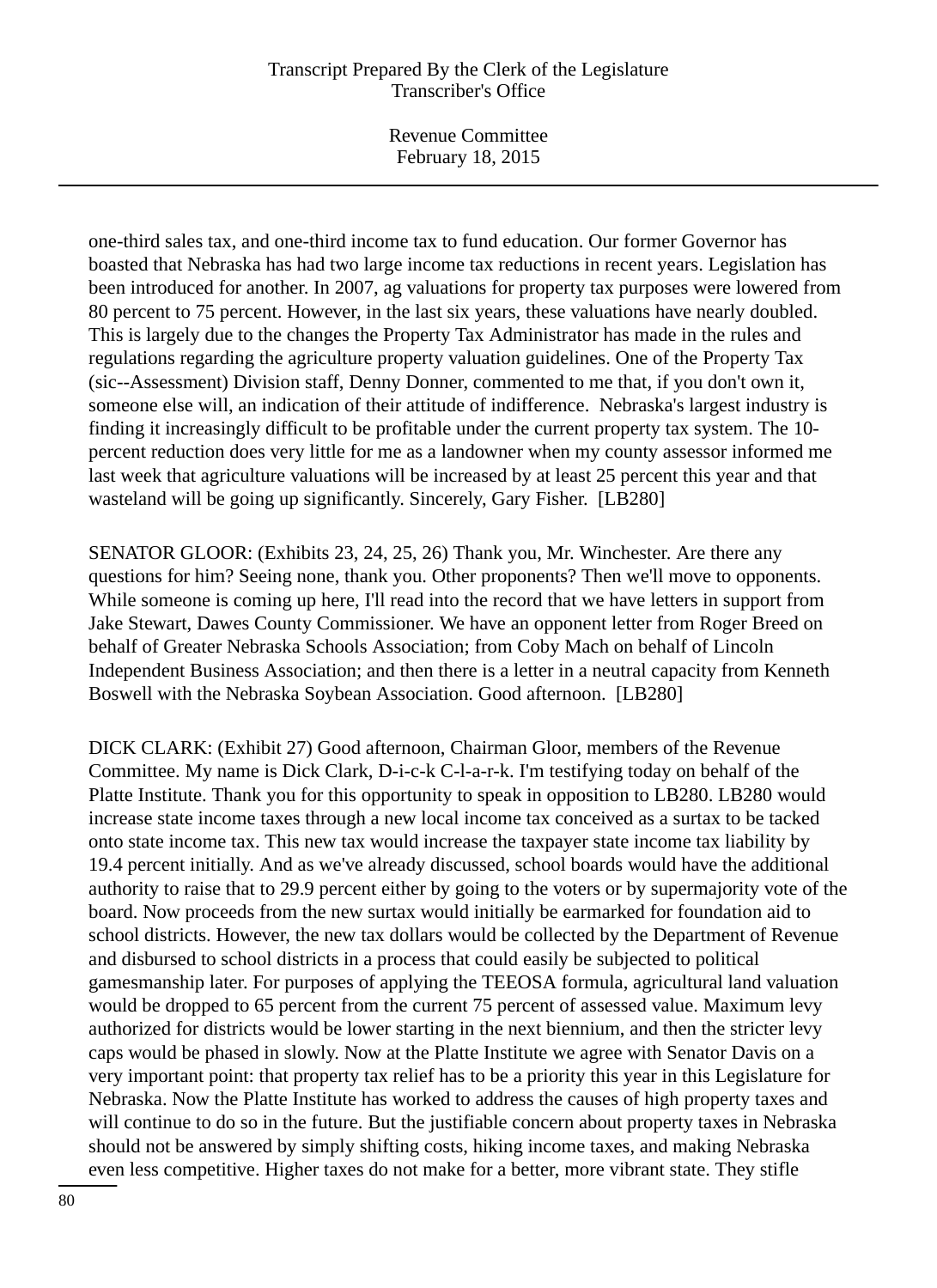Revenue Committee February 18, 2015

growth; they slow innovation. All of the best arguments and evidence suggest that lower tax environments are better for encouraging business development, job creation, and the resulting higher standards of living. We need to encourage people to move here, Senators, to set up shop here, to raise their families here. Higher taxes mean fewer opportunities for people to do that. With the changes proposed in LB280, Tax Foundation economists have calculated that Nebraska would have the eighth-highest income tax in the nation. My understanding is that is just with the initial 19.4 percent surtax, not with the amount above that, that the school boards would have the option to go to. Nebraska needs tax relief, not tax hikes. Thank you for the opportunity to testify today. I'd be happy to answer some questions, although I did want to note, based on some of the previous comments, you know, our state reliance on the income tax as a source of public funds I believe is about 23 percent across all levels of government. The average reliance on income tax is about 22 percent, so we already rely on income tax to a greater extent than the average. Now on property tax, we also rely on property tax to a greater extent than the average. We're at 36 percent here in Nebraska. The average is about 32 percent. So I would suggest that we need to talk about tax relief, not just tax shifts. Both our property taxes and our income taxes in this state are awfully high. [LB280]

SENATOR GLOOR: Thank you for your succinct testimony. You're using a term, "political gamesmanship." It's not a term I'm familiar with at all, so. (Laughter) [LB280]

DICK CLARK: Well, I'd never accuse anybody in this building of being involved in that, but I fear that maybe in the future some might be involved, Senator, and so... [LB280]

SENATOR GLOOR: But do give me an...I mean, is your concern that the money will be used for roads? Or is your concern that it'll be tapped into to pay for Medicaid? I mean... [LB280]

DICK CLARK: Well, I like roads and I like healthcare as much as the next fellow, but I have to remember back to how we got an income tax in Nebraska. And the purpose of creating the income tax in Nebraska was for property tax relief, right, is the idea of relying less on property tax as a source of revenue and having some other source of revenue to rely on. And unfortunately, here we are today with a state income tax that's quite high compared to our neighbors, compared to other states in the nation, and we're still here trying to figure out how to reduce our property taxes, so. [LB280]

SENATOR GLOOR: Okay. Questions? Senator Sullivan. [LB280]

SENATOR SULLIVAN: Thank you, Senator Gloor, and thank you, Mr. Clark. To that end, what recommendations do you have for reducing or achieving property tax relief? [LB280]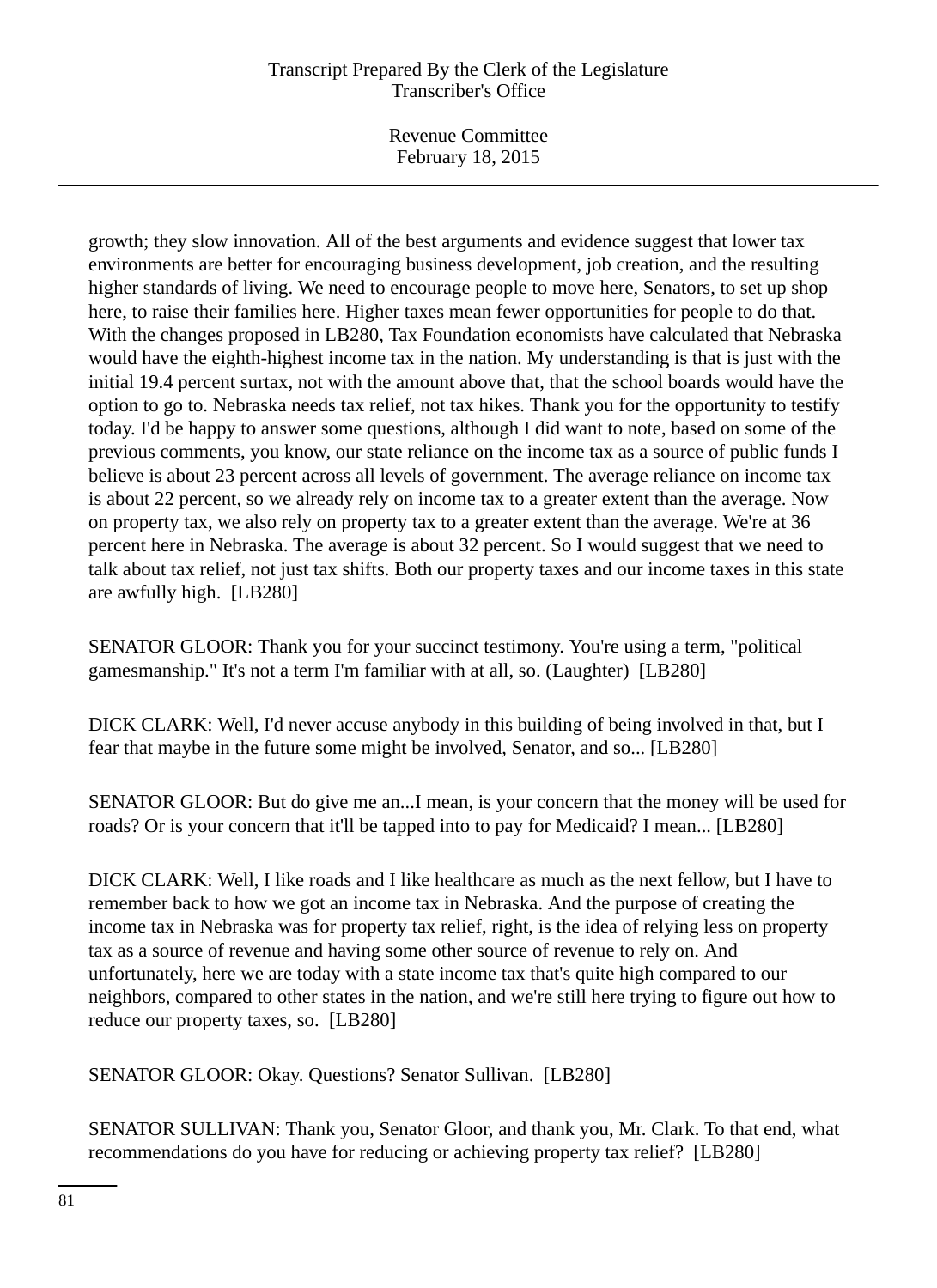DICK CLARK: Well, I...you know, we've already this session I think weighed in on more bills than we testified in all last session. Now maybe you can chalk that up to being a longer session, but several of those are on just modest little ways to chip away at the property tax burden. A major topic that we've talked about that we've published a study on is on the, you know, mandates on locals and what percentage that might make up of local budgets. That's been part of the conversation in hearings on previous bills before this committee, as you know. I think that's certainly a part of it. But as I've also said in other hearings, you know, there is not a direct correlation between spending more money on public services and getting better quality services, enhancing that service delivery. And so I do think that we have to look at ways of changing how we're delivering some of the vital services that people in Nebraska think government ought to be playing a role in. And so we've recommended reforms in how education may be delivered, how we can improve that. We've recommended reforms in how Medicaid benefits are provided and, indeed, will continue to try to provide creative ways to get more bang for the buck, not just to get more bucks into state coffers. [LB280]

SENATOR SULLIVAN: Thank you. [LB280]

SENATOR GLOOR: Other questions? Seeing none, thank you. [LB280]

DICK CLARK: Thank you. [LB280]

SENATOR GLOOR: We'll continue with opposition to LB280. Good afternoon. [LB280]

JOHN CEDERBERG: (Exhibit 28) Good afternoon. My name is John Cederberg. It's J-o-h-n (microphone malfunction)...well,... [LB280]

SENATOR GLOOR: It's all right. We'll eventually take care of it. [LB280]

JOHN CEDERBERG: We'll figure that out. [LB280]

SENATOR GLOOR: Yep. [LB280]

JOHN CEDERBERG: C-e-d-e-r-b... [LB280]

SENATOR GLOOR: We'll send you the bill, Mr. Cederberg. [LB280]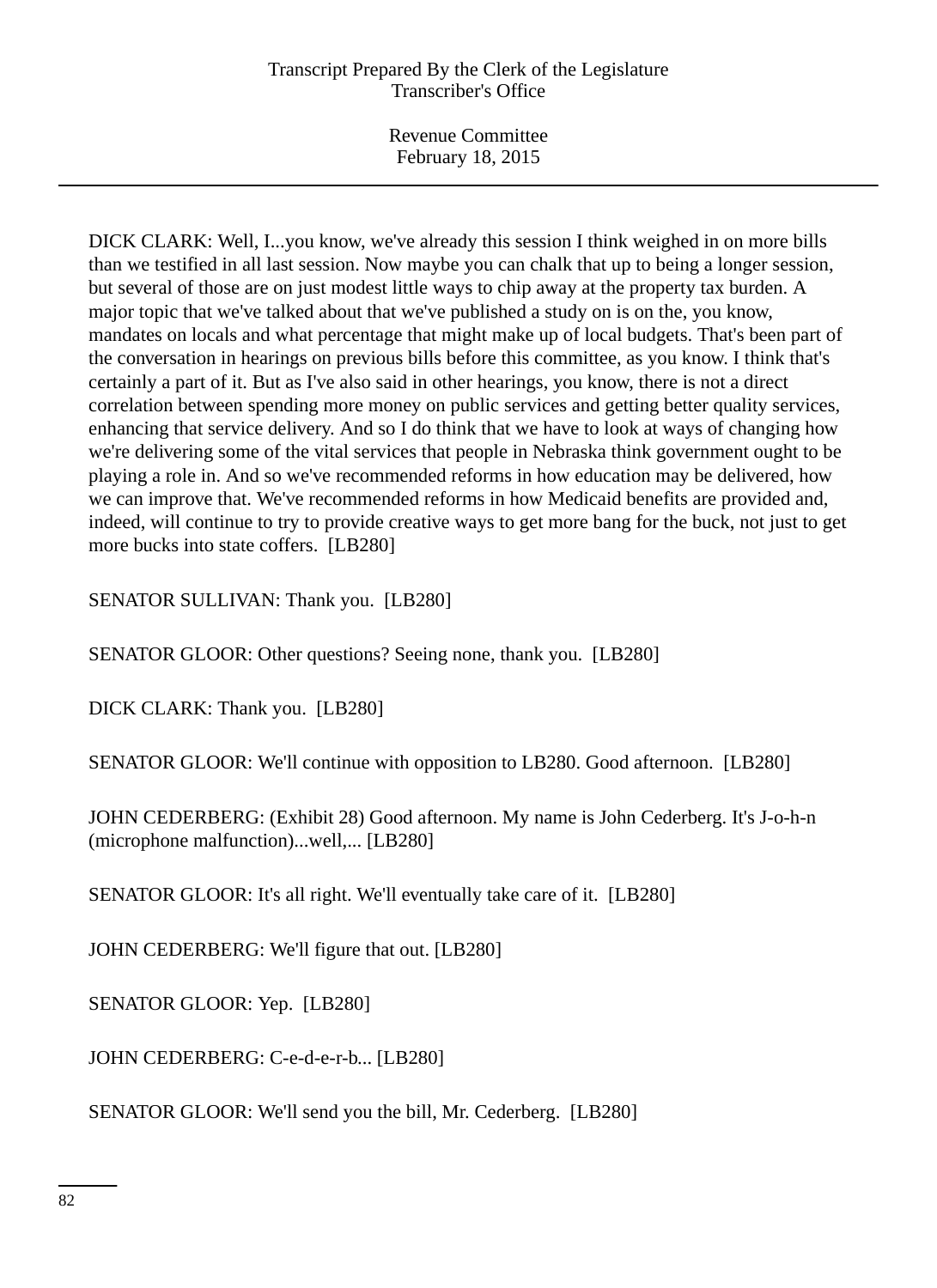Revenue Committee February 18, 2015

JOHN CEDERBERG: (Laughter) Yeah. C-e-d-e-r-b-e-r-g. I am the elected treasurer of the Nebraska Chamber of Commerce and Industry. I'm also a member of the Lincoln Chamber of Commerce. I am handing out my testimony here because I really do not intend to read it to you. But I am here representing the Nebraska Chamber of Commerce and Industry, the Lincoln Chamber of Commerce, the Greater Omaha Chamber of Commerce, the Nebraska Bankers Association, and the Nebraska Federation of Independent Business, all in opposition to LB280. You can read my testimony. I really only want to make a couple of comments. One of the...I feel a little bit like a fish out of water here today in an ag meeting but, you know, these business associations are the people who deal with, I'll just say, the people in town and, interestingly enough, the income taxpayers. I have attached a sheet just to remind you after the written testimony that has the maximum individual rates of all of the surrounding states and the current and proposed income tax rate in Nebraska. And as you can see, rather quickly, this surcharge would put us way out of range with our neighbors. Now I understand there is...this is intended to be revenue neutral, but people who are tax sensitive, interestingly enough in my 40-year career in public accounting, tend to evaluate taxes separately, and particularly if you're dealing with attempts to grow the nonfarm economy with people who would be doing startup businesses, people who would be entrepreneurs, and who are going to report their business income through their individual returns. This becomes a substantial disincentive or would become a substantial disincentive for them creating those jobs and doing those businesses in Nebraska. The other thing that I would draw your attention to is the last three pages of my testimony, is a very rough schedule. And this is not intended to be absolutely accurate, okay? It's a very rough schedule of how the reduction in the school tax levy and the surcharge, the income tax surcharge, would play out on a county-by-county basis. And, you know, I didn't have time and no one was paying me to get too deep into the numbers, so here is what I did. I found the school taxes assessed in the Nebraska Department of Revenue statistics for 2014 and reduced that number by a fraction, 80 over 105 being the fully implemented, and that's why the column says "fully implemented." And then I found, and unfortunately there's a couple-year gap here, but in a relationship basis, that's not material. I then took the individual income tax liability by county from the Department of Revenue statistics and increased it by 19.4 percent, assuming nobody overwrote. And what you can see there is this works only in places that are highly urbanized, in terms of being revenue neutral by county. Douglas County is the only one that produces enough income tax to offset the property tax reduction. Now obviously, I ignored the foundation aid because that comes out of the state General Fund budget anyway under the bill. But when you get to the next 11 populous counties, they have a smaller deficiency. But then you get to the other 76 populous counties and they are very dependent then upon the state maintaining, every year, its commitment to the new TEEOSA formula to fund the deficiency. I lived under a local income tax in Maryland years ago when my wife and I lived in Maryland. And it worked, but it worked in Maryland because Maryland is a very densely populated state, other than the eastern shore. We have this...the results of this little test I did is entirely consistent with my experience in Maryland, that this is a big shift and we really don't know how to get the \$23 million extra out of Douglas County. You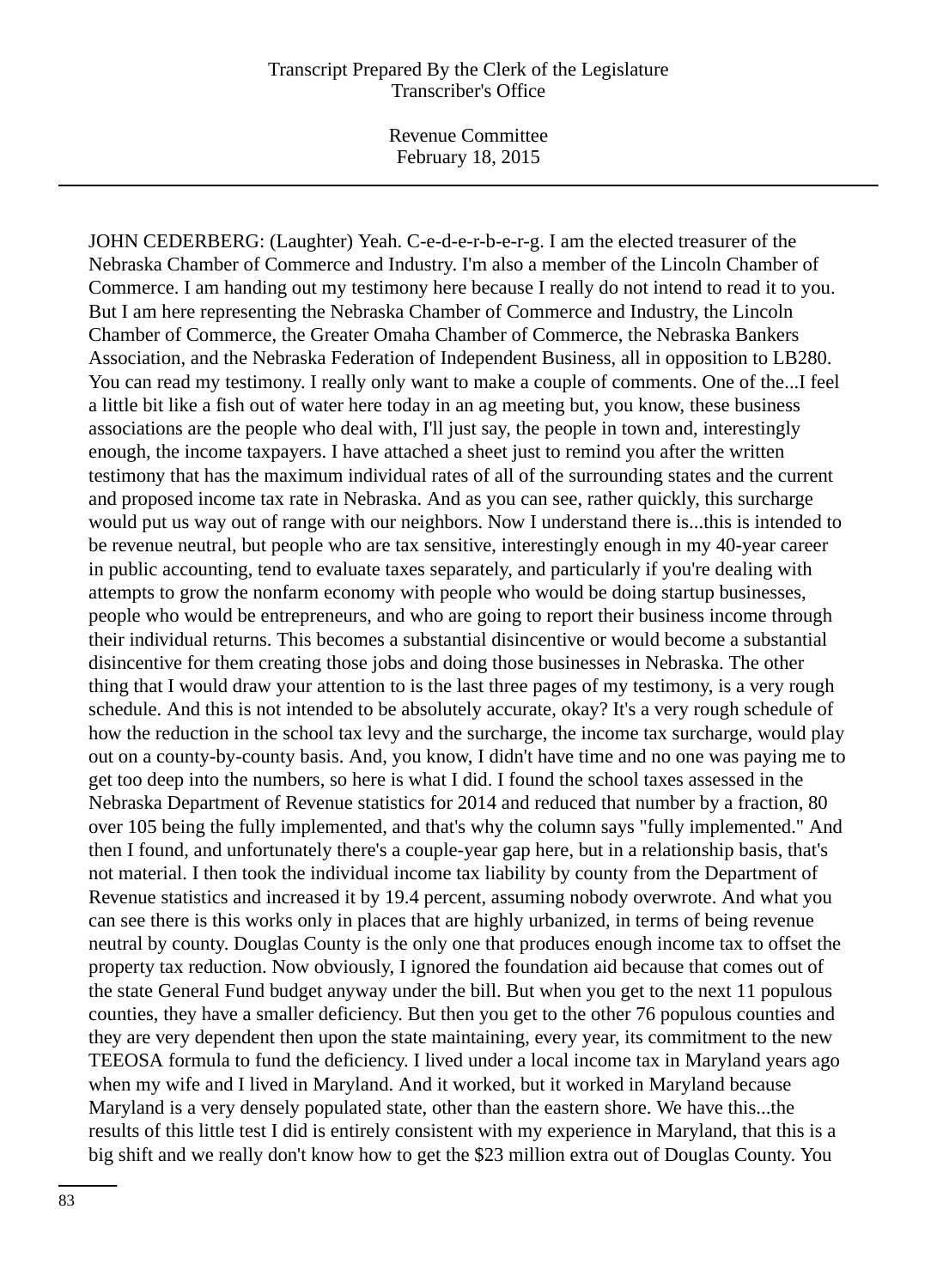know, that's going to go to the Douglas County schools directly, plus they get their foundation aid. They're not going to get TEEOSA, I would assume, if they had a \$23 million excess. But we've got a...this is a \$150-160 million claim every year on the General Fund budget. With that, I would be happy to address any questions that you might have. [LB280]

SENATOR GLOOR: Thank you, Mr. Cederberg. Questions? Senator Schumacher. [LB280]

SENATOR SCHUMACHER: Thank you, Senator Gloor. Mr. Cederberg, you once told this committee that good tax policy is a maximum amount of plucking for the least amount of squawking. [LB280]

JOHN CEDERBERG: Um-hum. Yes, I have said that. [LB280]

SENATOR SCHUMACHER: Could you help us out and tell us how we get that? [LB280]

JOHN CEDERBERG: How do we get the maximum amount of plucking with the least amount of squawking? I...you know, that ranks right up there with the very first day that I spent in diplomacy school at Georgetown University when my...when the professor asked for a definition of diplomacy. And his answer was, you tell the counterparty to go to hell and have him look forward to the trip. (Laugh) The two of them rank right up there together. Last year, the Omaha and Lincoln Chambers commissioned the Nebraska Bureau of Business Research to do a study and prepare a report--I'm sure most of you have probably seen it--which said...on what is a modern tax policy and a progrowth tax policy. You know, they...one of their issues was you've got to do something about the property tax. They also made a big point about reducing and/or certainly restraining the rates on the most mobile of your productive resources. And of course, that's our entrepreneurs. I'll take my chamber hat off and say that they were talking about expanding the sales tax to more consumer services, if you remember reading that report. That was Eric Thompson's and John Anderson's solution. How much we actually get on that, I have never literally put the pencil to it. But I guess I have long felt that, as long as we did not invent a cascade tax, it was on business-to-business services, that perhaps there was more flexibility in the sales tax than in anything else. The difficulty is, property tax is very easy to identify by the taxpayer. They get a bill. The income tax is very easy to identify. And while the farmers very rightfully get...are very upset about the way that the economy is just kind of out of whack in terms of property values and how it's affected property taxes, they can't really vote with their feet, and so they're at a great disadvantage. Unfortunately, in our neighborhood, entrepreneurs can vote with their feet. And so there is...I've thought about this for more years than you've been in the Legislature, and I am convinced there is not a silver bullet. I think there are a lot of...to use a baseball term, we've got to win with small ball and a lot of singles, and they've got to come timely. [LB280]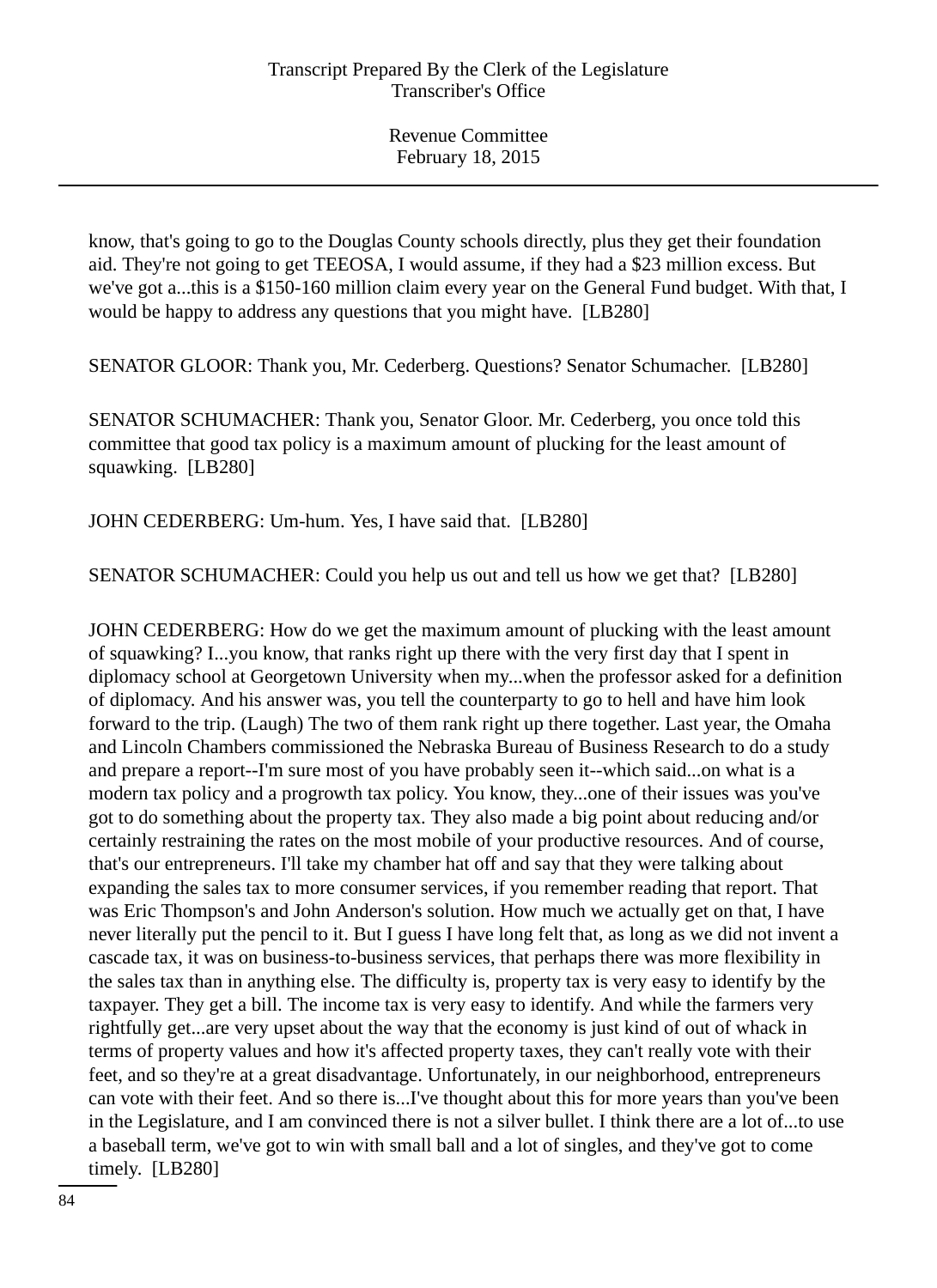SENATOR SCHUMACHER: Thank you very much for the advice. [LB280]

SENATOR GLOOR: Senator Brasch. [LB280]

SENATOR BRASCH: Thank you, Chairman Gloor, and thank you, Mr. Cederberg, for your testimony. And I like your comments, especially, and I also like your figures because, although I'm not a mathematician like my attorney and colleague here, I look around Lincoln and I look around Omaha and I don't see a lot of farms, you know. [LB280]

JOHN CEDERBERG: No. [LB280]

SENATOR BRASCH: You don't. And your numbers are saying that my colleagues from Lincoln and Omaha really don't have a lot of skin in the game when it comes to losing money for the schools. [LB280]

JOHN CEDERBERG: Well, your... [LB280]

SENATOR BRASCH: ...because the income is there. [LB280]

JOHN CEDERBERG: Your colleagues from... [LB280]

SENATOR BRASCH: But did I hear that? [LB280]

JOHN CEDERBERG: Your colleagues from Lincoln have a little bit more skin in the game... [LB280]

SENATOR BRASCH: A little bit, but... [LB280]

JOHN CEDERBERG: ...because we do have fairly robust and actually very valuable farmland north of town and south of town that are still in the county. [LB280]

SENATOR BRASCH: But the numbers...number, quantity of acres... [LB280]

JOHN CEDERBERG: But the quantity is not there. [LB280]

SENATOR BRASCH: ...is not what you, when I take a beautiful road trip... [LB280]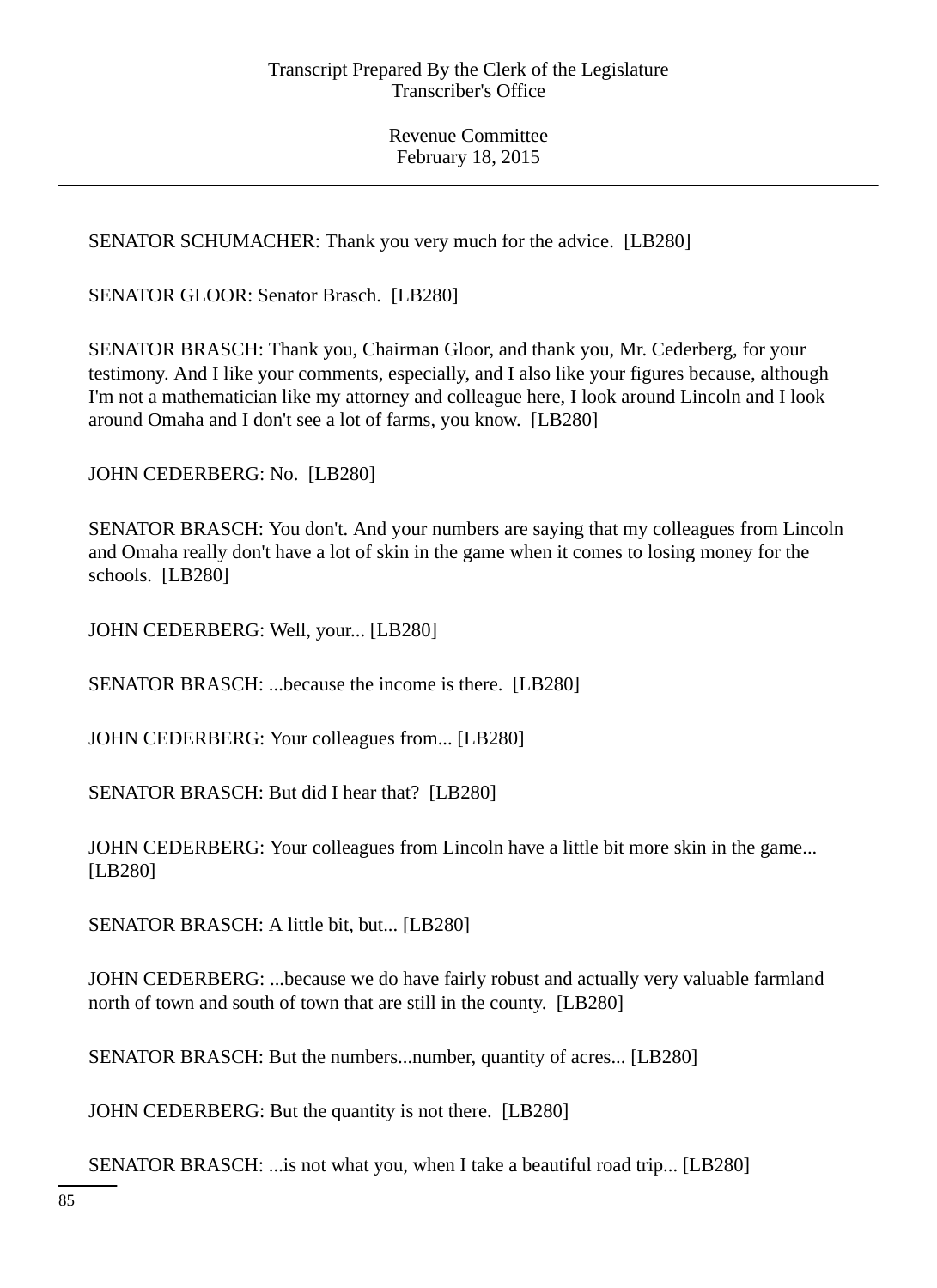JOHN CEDERBERG: Oh, no. I understand that. [LB280]

SENATOR BRASCH: ...out to Grand Island or... [LB280]

JOHN CEDERBERG: Go to Polk County, where I grew up. [LB280]

SENATOR BRASCH: Okay. All right. So you are saying that those that are suffering the most are...because you said a number of 70 or so... [LB280]

JOHN CEDERBERG: Seventy-six counties. [LB280]

SENATOR BRASCH: The further you get away from our metropolitan city and Lincoln, that's the greatest impact and loss to schools. [LB280]

JOHN CEDERBERG: Right. [LB280]

SENATOR BRASCH: Thank you. Would you say that again, loud, on record? I appreciate it. [LB280]

JOHN CEDERBERG: Well,... [LB280]

SENATOR BRASCH: But I think you have something here and your numbers reflect that so. [LB280]

JOHN CEDERBERG: The dependence of schools, post an LB280, on state aid and on the Legislature's willingness and ability to fully fund it, year in, year out, increases as population decreases. [LB280]

SENATOR BRASCH: Yes. Very good. [LB280]

JOHN CEDERBERG: And, you know, above that line of 25,000 population, that dependence is in the single digits of a percentage, except for five counties, as I recall, that have significant towns in their county, like Red Willow and McCook. Except for those five counties, that percentage deficiency, dependence on the state government goes to double digits and on several counties goes over 20 percent. [LB280]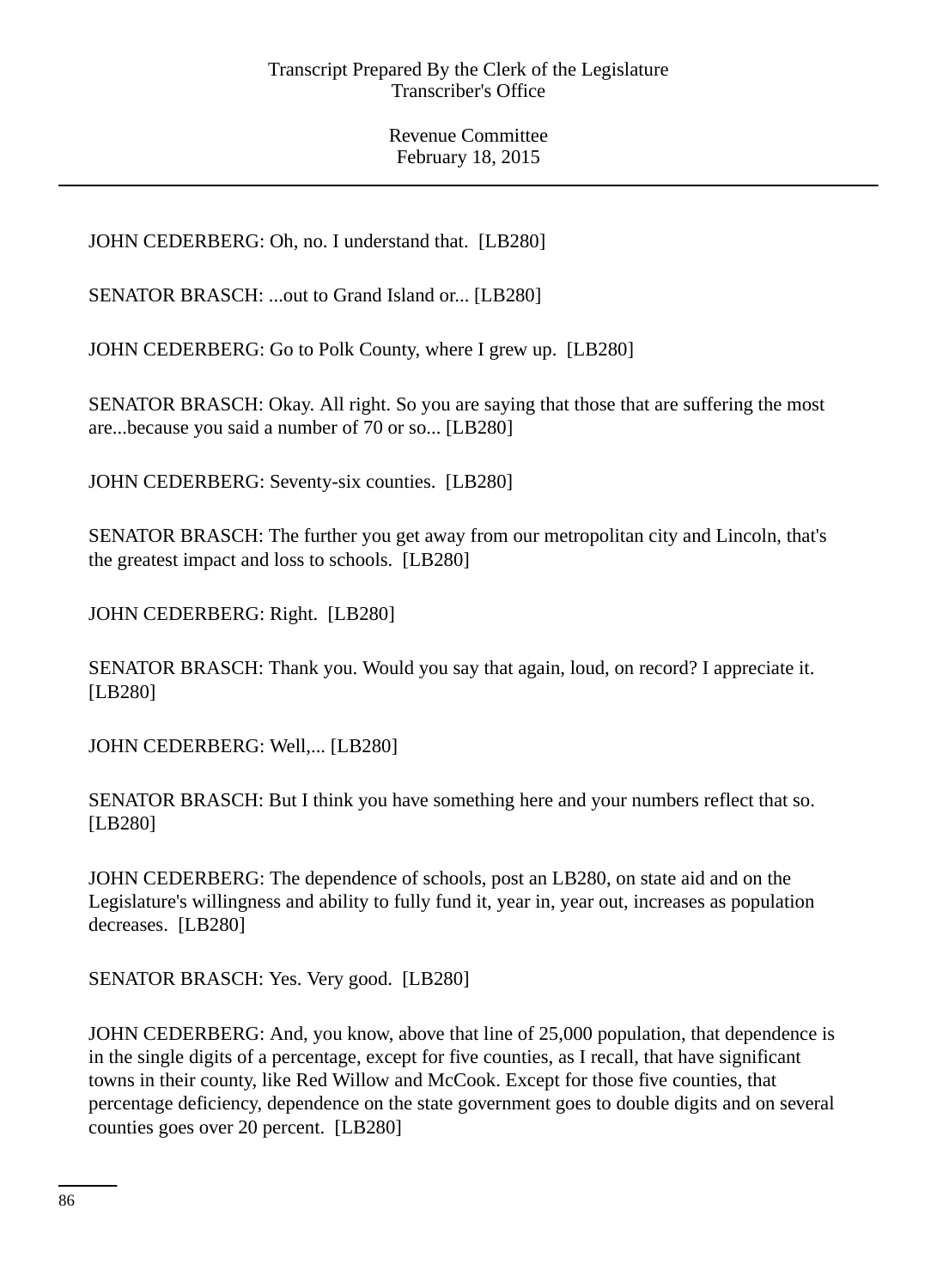SENATOR BRASCH: Very good. I have no other questions. I just wanted to confirm what I thought I saw with my eyes, what you showed on paper. [LB280]

JOHN CEDERBERG: Yes. [LB280]

SENATOR BRASCH: So thank you. [LB280]

JOHN CEDERBERG: You read it right. [LB280]

SENATOR BRASCH: Okay. [LB280]

SENATOR GLOOR: Thank you, Mr. Cederberg. Next opponent. Good afternoon. [LB280]

J.D. KOERNER: (Exhibit 29) Senator Gloor, members of the Revenue Committee, my name is J. D. Koerner, J. D. K-o-e-r-n-e-r, and thank you for the time today. I'm going to curtail my prepared remarks in light of the time, but what I would like to say is, we heard a lot about fairness today in taxes. If you think about...just a rhetorical question: What do you think is fair for Nebraskans to pay as a percent of their income in taxes? There's probably...there's eight senators. There's probably eight different answers. But I can tell you that in 2013 my wife and I paid 32 percent of our income in taxes. That's not a marginal rate. That's an effective rate when you add up all the taxes that we paid. To put it another way, we had to work from the beginning of the year to April 27 just to pay our taxes to the government, to different government entities, and only then could we start paying our own bills--you know, save for college for our two boys, pay for my son's schooling twice, once through his tuition and once through our property taxes, and save a little bit for our retirement. That's nearly a third of our income that's gone off the top, so are we paying our fair share? Senators, I think this is a bad bill. I think it's a destructive tax. Any time you tax income, you're putting a price and a penalty on prosperity. I think that's the wrongheaded move to do. So everybody that's listening to this that might think, well, you know, we might be getting a good deal with property taxes going down, but let me admonish you and think about what's happened in the past. The income tax was imposed here decades ago to relieve property taxes, but we're back in the same situation again. If you look on the federal level, the alternative minimum tax was enacted in the '60s because a couple of hundred people were legally paying zero tax and they didn't think that was fair. But now think about how many millions of people that tax ensnares now, even after Congress fixed it. So we may be able to lower ag land down from 75 to 65 percent, and we might get a little bit of a relief from property taxes. But we're just going to jack up income taxes, and it's not going to be fair. Senators, I urge you, let us live our lives, don't burden us with these heavy taxes. I ask that you IPP this bill and instead focus on controlling spending and growing revenue by growing the economy. And we do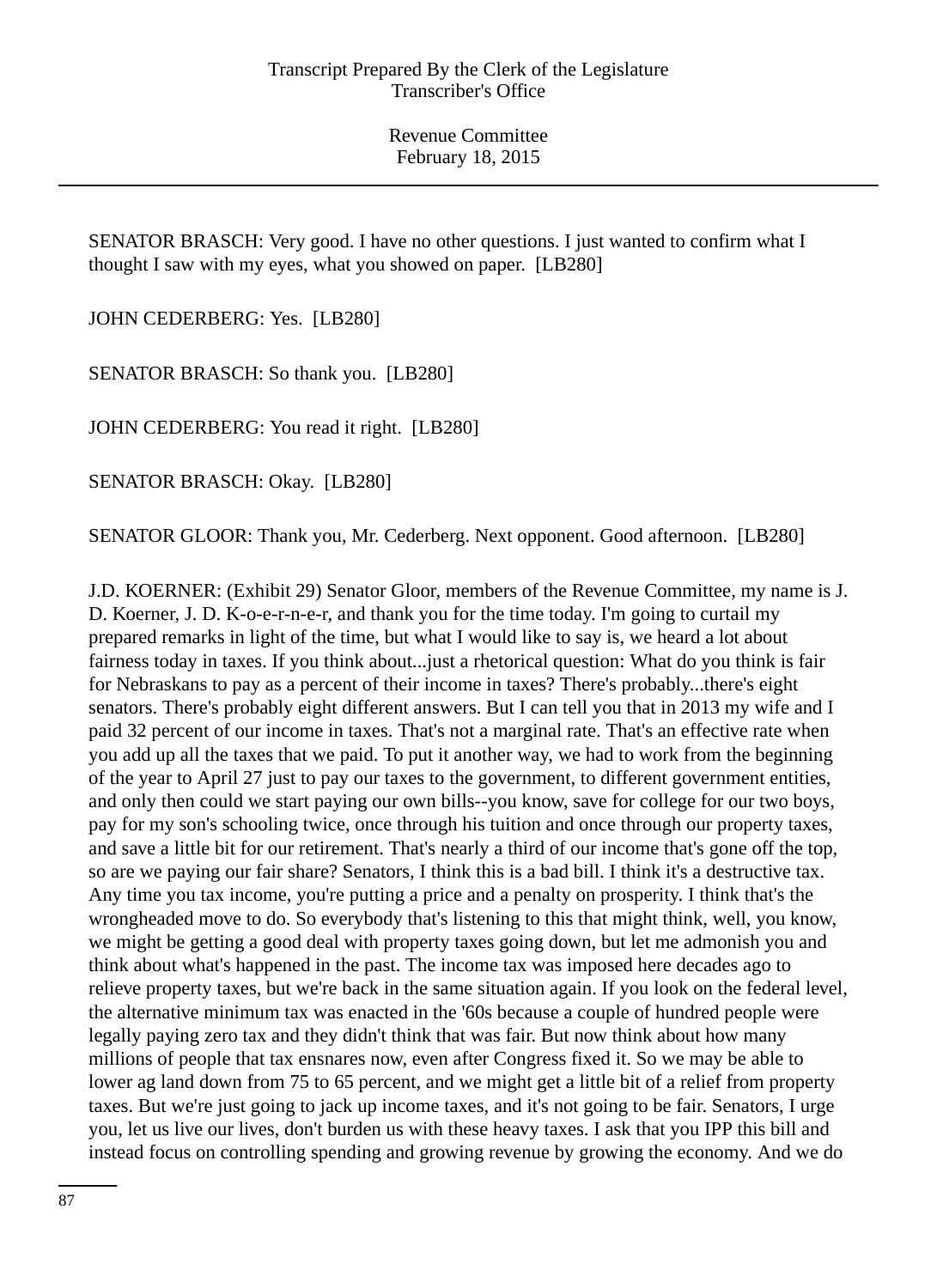that by reducing regulations, reducing taxes, put more money in people's pockets, not by hitting us with yet another tax. Thank you for your time. [LB280]

SENATOR GLOOR: Thank you, Mr. Koerner. Questions? Seeing none, thank you. [LB280]

J.D. KOERNER: Thank you. [LB280]

MATT LITT: Good... [LB280]

SENATOR GLOOR: Afternoon. [LB280]

MATT LITT: I think it's evening now. Chairman Gloor and... [LB280]

SENATOR GLOOR: Not quite. [LB280]

MATT LITT: Not quite. [LB280]

SENATOR GLOOR: But trust me, I will change my salutation when we get there. [LB280]

MATT LITT: (Exhibit 30) Well, good late afternoon, members of the committee. In the interest of time, I'll send my testimony along to the clerk. I just want to make a few points. My name is Matt Litt, M-a-t-t L-i-t-t. I'm the state director of Americans for Prosperity-Nebraska, and I'm representing our more than 40,000 members across the state. Just a few points: We do credit Senator Davis for looking at a...for a unique solution to the heavy tax burden, but we don't think that this is the right solution to alleviate that burden. Our organization opposes the creation of new taxes, especially one with such a high rate. Iowa is our only neighbor with a meaningful local income tax, and this, the rate would blow that out of the water. I'll just conclude with, we're concerned that the results of this bill, if enacted, would be an unbearable property tax, along with a now-unbearable income tax burden. As has been mentioned, I think our state's history has shown that the income tax has not lowered property taxes. And with that, I'll conclude and take any questions. [LB280]

SENATOR GLOOR: Questions for Mr. Litt? [LB280]

MATT LITT: Okay. Thank you. [LB280]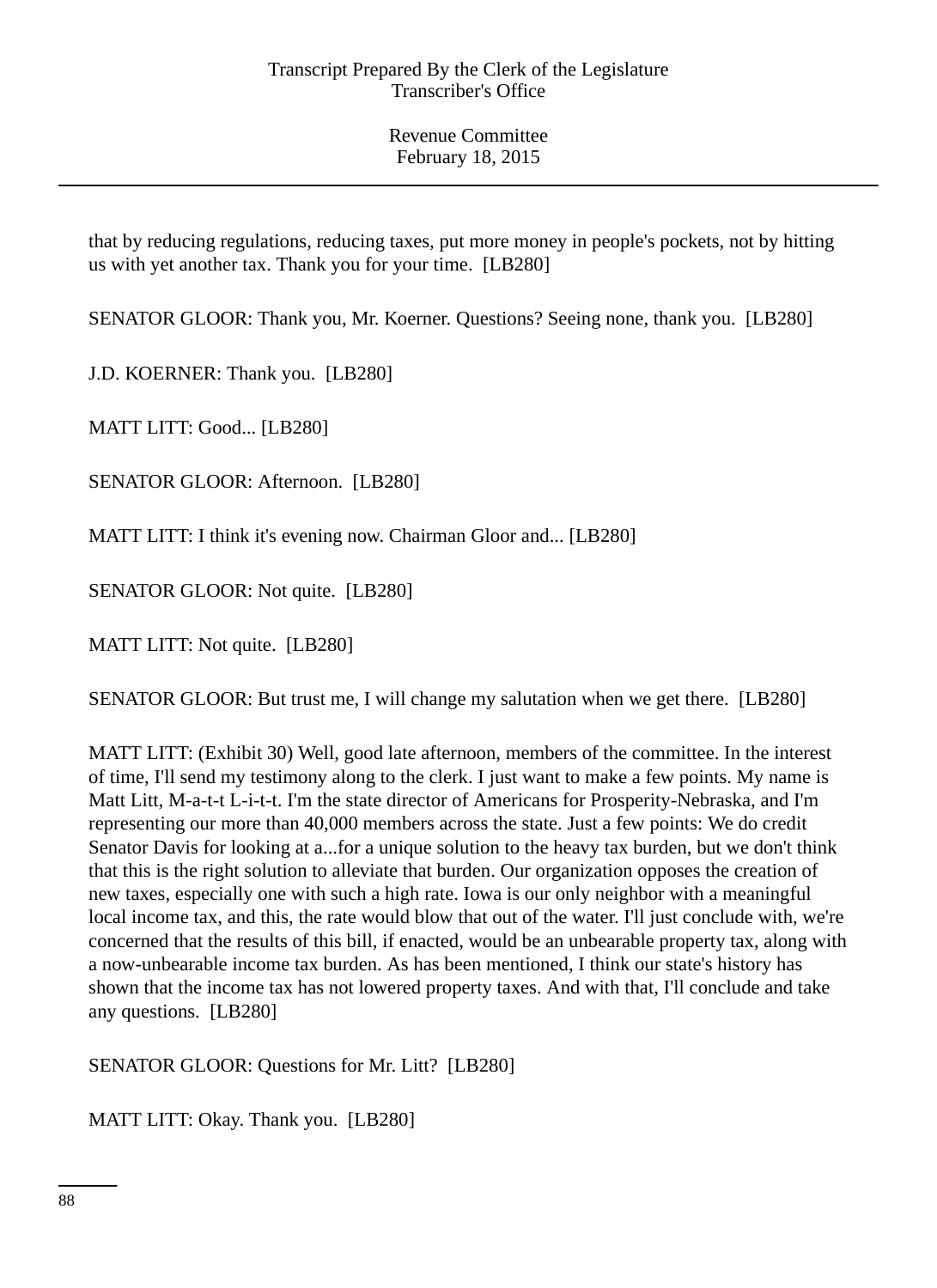SENATOR GLOOR: Seeing none, thank you, Matt. Others in opposition to this bill? Anyone in the neutral capacity? Apparently, not on this bill. (Laughter) Senator Davis, you are recognized to close. [LB280]

SENATOR DAVIS: Thank you, Chairman Gloor. I realize it's been a long afternoon and I'm sure you would love it if I had waived, but I just couldn't do that. [LB280]

SENATOR GLOOR: That would take... [LB280]

SENATOR DAVIS: I appreciate what the opponents have said and I understand some of the things that they've said, but there are a few things that I think we need to talk about, first of all, if we didn't have an income tax in this state. I've heard people say that the income tax did not help the property tax situation. Let's remember that the state of Nebraska is already putting \$900-andsome million into TEEOSA, which is equalization funding. A large portion of that comes from the income tax. So if there wasn't an income tax, people in Omaha and Lincoln would be paying drastically higher property tax rates, just like the people in unequalized districts in Nebraska. So the income tax has been a stabilizing factor. We've heard that this is...this proposal will cause a terrible economic collapse in this state. Twenty-five years ago, the Legislature had the will to put in a 1-percent increase in sales and a 1-percent increase in property...in income taxes to fund LB1059. We sailed on through the '90s and through the 2000s in pretty good shape until 2008, when the entire nation went down, and still Nebraska was better off. We've heard that cutting income taxes is a great stimulus to the economy. We can look at our neighbor to the south and I have to question whether that is a valid argument when we see that Kansas is not fulfilling its obligations, isn't seeing revenue growth, is seeing a governor who is pulling money from the Highway Trust Fund and from the pension fund to fill gaps in the state budget in Kansas. So this is...what we propose is a new and drastic way of looking at things differently. So I'd like to just respond a little bit to what the chamber said. First of all, not every district is going to be levying at 80.5 cents. Large numbers of these districts are going to be levying down at 50 cents. Even some of the bigger districts are going to be able to do that so, you know, that argument really doesn't hold water, I don't think. And the foundation aspect of that funding is going to help all these districts who are unequalized and even some of the equalized districts; so when that money comes in, the need isn't going to be there. The other thing, let's remember, is we have property tax relief, not just on the farm. We have it in town too. So we've got districts that are levying \$1.05 and we've got some that are levying much higher. I think Westside is quite a bit higher than that because they've imposed another levy on top. Those levies are going to drop and the average homeowner is going to see some property tax relief there. And for the average individual, it's probably going to be a wash. It's a tax shift, I admit that, but it's something we have to think about. We have to find another way of funding education in this state, because education is the driving force behind the problem we have today. Thank you. [LB280]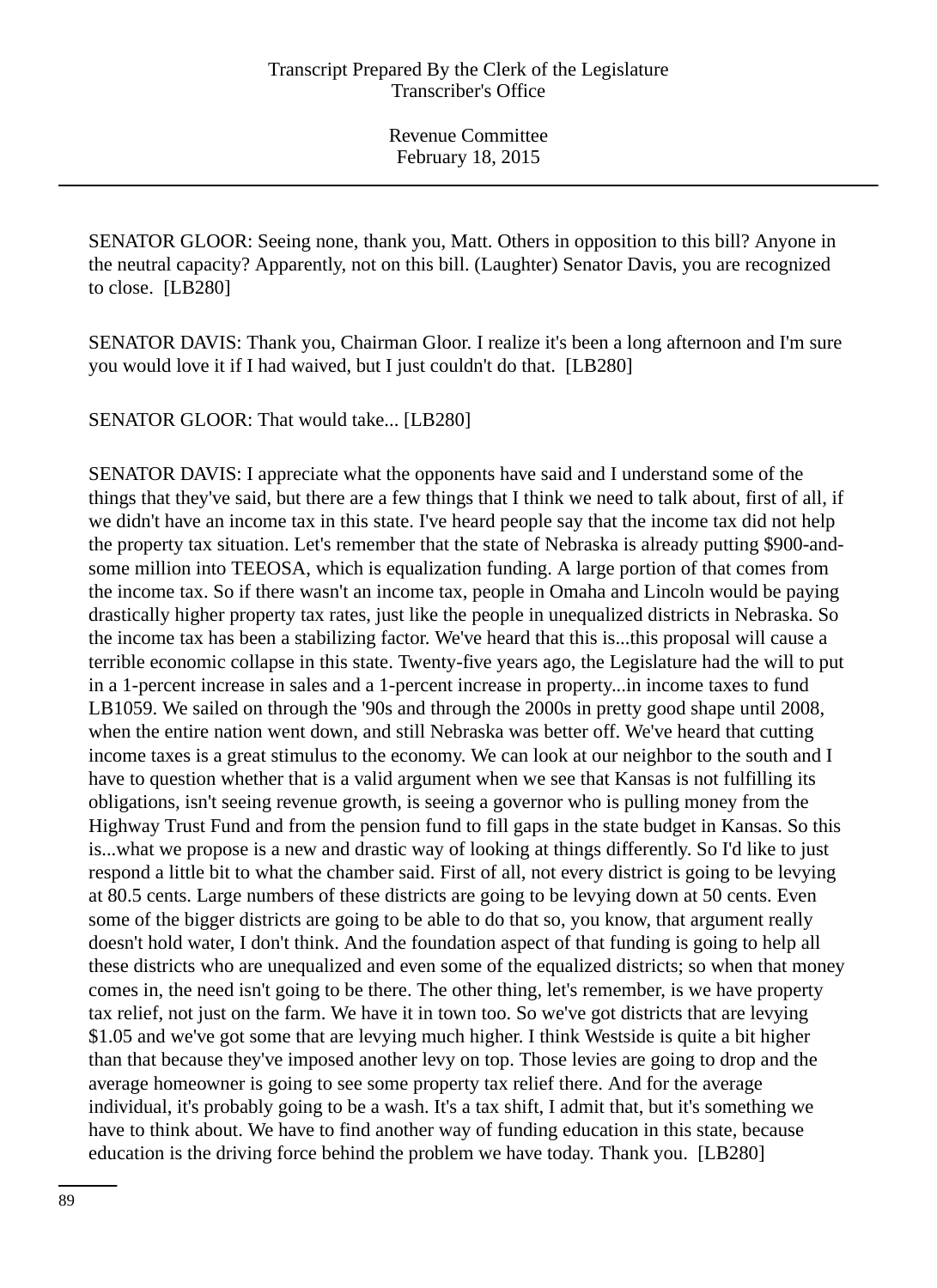SENATOR GLOOR: Thank you, Senator Davis. Senator Scheer. [LB280]

SENATOR SCHEER: Some things I've thought of. Your income tax, that's personal income tax that's paid by residents. Is that correct? [LB280]

SENATOR DAVIS: Say that again, Senator. [LB280]

SENATOR SCHEER: The income tax, that's a personal income tax, correct? [LB280]

SENATOR DAVIS: Yes, it's a...it's income tax on everything. [LB280]

SENATOR SCHEER: Okay, on businesses, as well? [LB280]

SENATOR DAVIS: If you've got a corporation, you're going to pay income tax. [LB280]

SENATOR SCHEER: Okay, domiciled in Nebraska? [LB280]

SENATOR DAVIS: Yes. [LB280]

SENATOR SCHEER: Okay, what about any corporation that's domiciled outside of Nebraska? [LB280]

SENATOR DAVIS: Well, let's talk about...I can't address how that works because I'm not a tax expert, Senator Scheer. [LB280]

SENATOR SCHEER: Well, here's my problem. [LB280]

SENATOR DAVIS: But can I make... [LB280]

SENATOR SCHEER: No, let me first. My question is this...I'll give you the question so that you can answer it. My concern was that if it's a personal income tax and we reduce the property tax by 25 or 30 cents, I don't care if it's a Hy-Vee store or somebody else, out-of-state corporation that would have quite a bit of property within the state, or even with Loran's ethanol plants, they're going to receive a huge reduction in their property tax, but how...if they're not going to compensate us from an income basis, they sort of get the free ride on it. So, I mean, that's my...how do we...how are we going to get those dollars back? [LB280]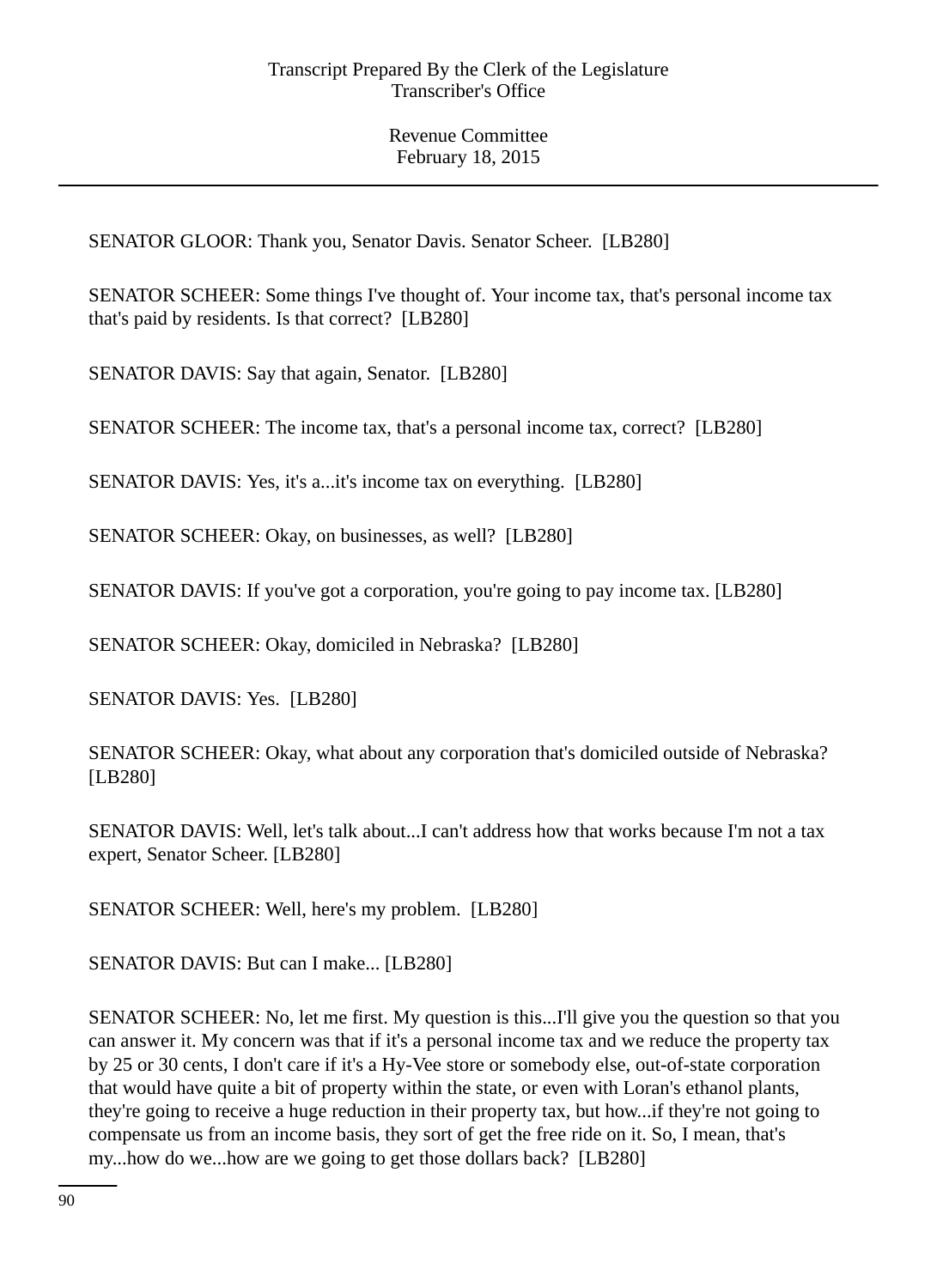SENATOR DAVIS: And that's the question I'll have to get an answer for you on, you know. But if you talk about the individual who pays the tax, who lives in Kansas or lives in Iowa or lives in Florida but has revenue that is made here on his investment, or like when Cher was here and performed, you know, there was a tax bill due for Cher's performance here in Nebraska, so that money stays here, that income tax that's generated that way. And that is...it's a part of the General Fund then. [LB280]

SENATOR SCHEER: But my concern is those corporations that would own real estate within the state of Nebraska, aren't domiciled within the state of Nebraska, are not necessarily paying income tax in the state of Nebraska, whatever property they own, those...their tax consequences will be reduced substantially. But through the shift that you're talking about, we don't have that income shift to pay for their part of the property tax reduction. Is...am I misinterpreting something or is that correct? [LB280]

SENATOR DAVIS: You know, Senator Scheer, my guess is that those entities are paying...will be paying an income tax. I just don't know how that works because I'm not an expert on tax policy. [LB280]

SENATOR SCHEER: And so theirs would be the...whatever they paid to the state then would just be the 19 percent or would be automatically 19 percent. [LB280]

SENATOR DAVIS: It would be...the surtax would go to the state, yes. [LB280]

SENATOR SCHEER: Okay, and would they always be...they would always be at the minimum level then? [LB280]

SENATOR DAVIS: I haven't thought through that. That's something the committee could decide. [LB280]

SENATOR SCHEER: I'm just asking because, you know,... [LB280]

SENATOR DAVIS: Yeah. Yeah, I would say so. [LB280]

SENATOR SCHEER: Yeah, okay. [LB280]

SENATOR DAVIS: I would say so, because you're not going to be able to specify where that comes from. [LB280]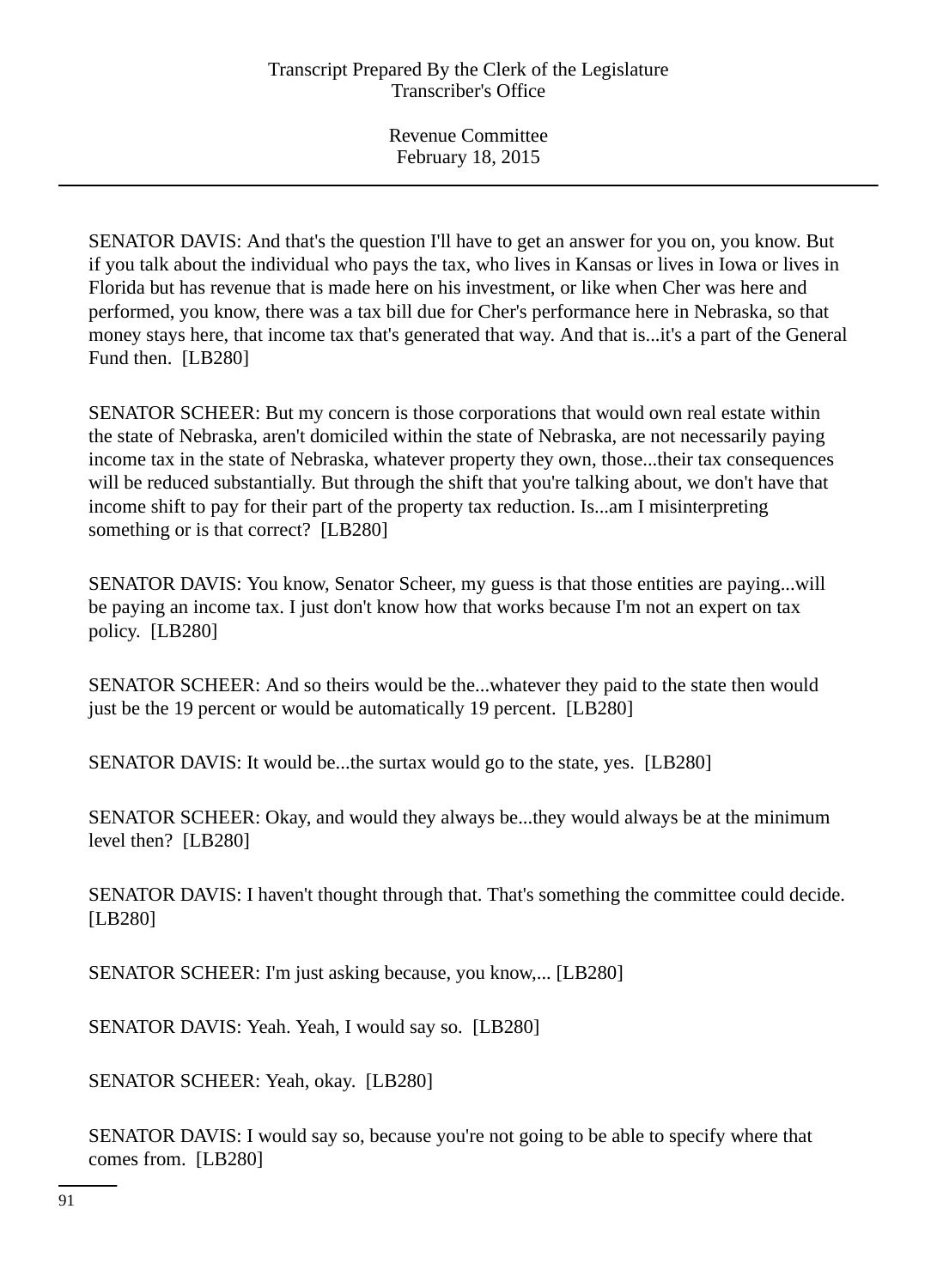SENATOR SCHEER: Yeah, yeah. Yeah, absolutely. Okay. Thank you. [LB280]

SENATOR DAVIS: Thank you. [LB280]

SENATOR SCHEER: Thank you, Senator Gloor. [LB280]

SENATOR GLOOR: And just a procedural question, Senator Davis: If the school board had the supermajority to go from 19.9 to 29.9, could it reverse and back out of that at some future date by the same supermajority vote? Have you...I mean is that built into the bill? [LB280]

SENATOR DAVIS: That isn't built into the bill, but it's certainly what I would think would have to be...would need to be a part of it. I would say it ought to be maybe voted on every year if you're going to do that. You know, on this, there could be a committee amendment to do something with that, you know. If the committee felt that was putting too much responsibility in the hands of a school board, you know, we could make it a vote of the people. [LB280]

SENATOR GLOOR: But right now, we haven't laid out...you didn't lay out exactly how to do that, so that's open. [LB280]

SENATOR DAVIS: No. That's true. [LB280]

SENATOR GLOOR: Okay. Seeing none, thank you. [LB280]

SENATOR DAVIS: Thank you. [LB280]

SENATOR GLOOR: And that will... [LB280]

SENATOR DAVIS: Thank you for your patience. [LB280]

SENATOR GLOOR: Certainly. That closes the hearing on LB280. We'll now move to the hearing on LB357, Senator Smith. You're looking very fresh, Senator Smith. [LB280]

SENATOR SMITH: Thank you. This looks like quite a repair bill here. Good afternoon or good evening, Senator Gloor and members of the Revenue Committee. For the record, my name is Jim Smith, J-i-m S-m-i-t-h, and I represent the 14th Legislative District in Sarpy County. I'm here this afternoon to introduce LB357. I'd like to thank my colleagues that have cosponsored LB357 and for those individuals that have lasted this afternoon that are seated behind me that will testify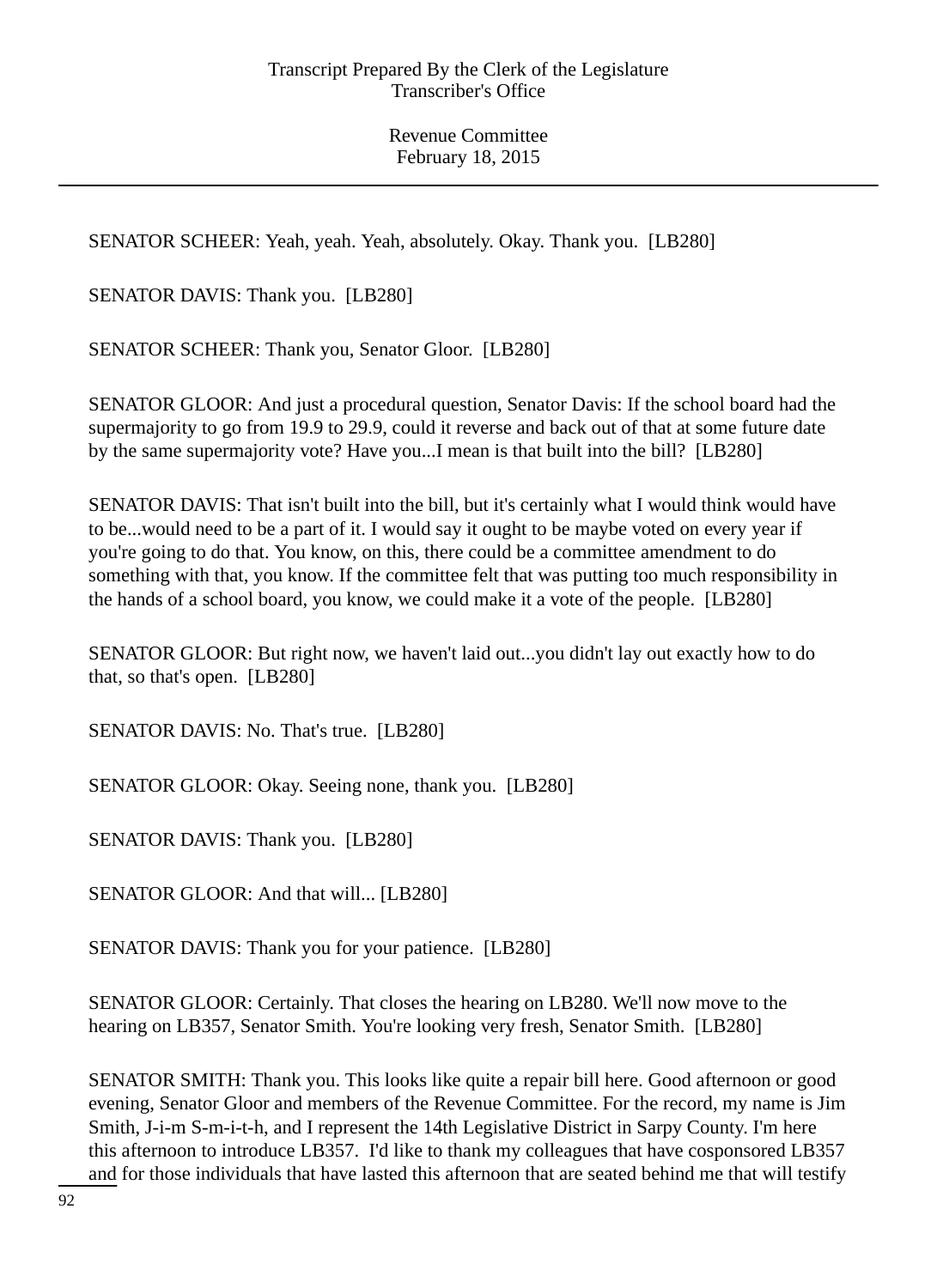Revenue Committee February 18, 2015

in support of LB357. LB357 is about tax relief--tax relief for families, tax relief for businesses, tax relief for every Nebraskan that pays either income tax or property tax. LB357 is also about economic benefit for every segment of the Nebraska population. Governor Ricketts has continuously talked about his desire to grow Nebraska. In order to grow anything, you must first start with an environment that is conducive to growth. In this state, we have an advantageous central location, we have a great education system, we have a strong work force, and we have great communities. It's a very desirable place to live. But we also have our taxes. The Tax Foundation 2015 state business tax climate index ranks Nebraska's corporate tax 31st in the nation. Our property tax is ranked 39th in the nation. Our overall ranking is 29, not even in the top half. Of our surrounding states, only Nebraska (sic--Iowa) ranks lower than Nebraska and only Iowa has taxes higher than ours. Our tax rate is directly related to our business tax climate, and our business tax climate is directly related to our ability to grow. According to a January 30 Wall Street Journal article, the states are on the move. At least 20 are moving forward in trying to provide, attempting to provide tax relief for their citizens and their businesses. That is in addition to the 14 states that have already enacted some type of tax relief initiative in 2014. In order to stay competitive, we simply cannot ignore the fact that our high taxes put us at a disadvantage. The article continues to point out that over 50 different studies prove states with higher personal and business tax rates produce fewer jobs and are unable to grow their own economies. We don't like to talk about Texas necessarily here in Nebraska, but Texas which is ranked at the top...in the top ten has no income tax and saw more job creation in the past seven years even during the recession than all 49 states combined. I am not advocating for something as drastic as eliminating our income tax, even though two of our surrounding states, both Wyoming and South Dakota, don't collect any income tax and are coincidentally ranked number one and number two by the Tax Foundation. I am not...neither am I advocating for sweeping tax cuts as was demonstrated in Kansas. We heard that mentioned. Those were tax cuts that reduced rates by over 25 percent that is now suffering from that action. What I'm advocating for is reasonable and responsible...a reasonable and a responsible approach that's laid out in LB357. The tax cuts proposed in LB357 are phased in slowly over a period of eight years with cuts that represent less than .5 percent of the state's annual budget. The biggest cuts occur in the bottom bracket. By the time we get to the year 2023, the bottom rate will be reduced from the current rate of 2.46 percent to 1.23 percent and the top rate will be reduced from 6.84 percent to 5.92 percent. Businesses will also see tax relief under LB357. And these are truly corporate businesses because the bottom corporate rate will drop from 5.58 percent to 4.54 percent and the top rate will drop from 7.81 percent to 6.41 percent. But remember that many of our small businesses in Nebraska are not...don't pay their taxes through the corporate brackets but they pay their taxes through the individual brackets, S-corporations, partnerships. So whenever you hear the discussion made that only the wealthy receive a benefit from this, remember that many of our businesses pay through the personal tax brackets and they are going to be able to get relief because they are job producers in this state. Small business continues to be the engine that drives the economy. The bill calls for further reductions in the tax rates if a trigger occurs. So this is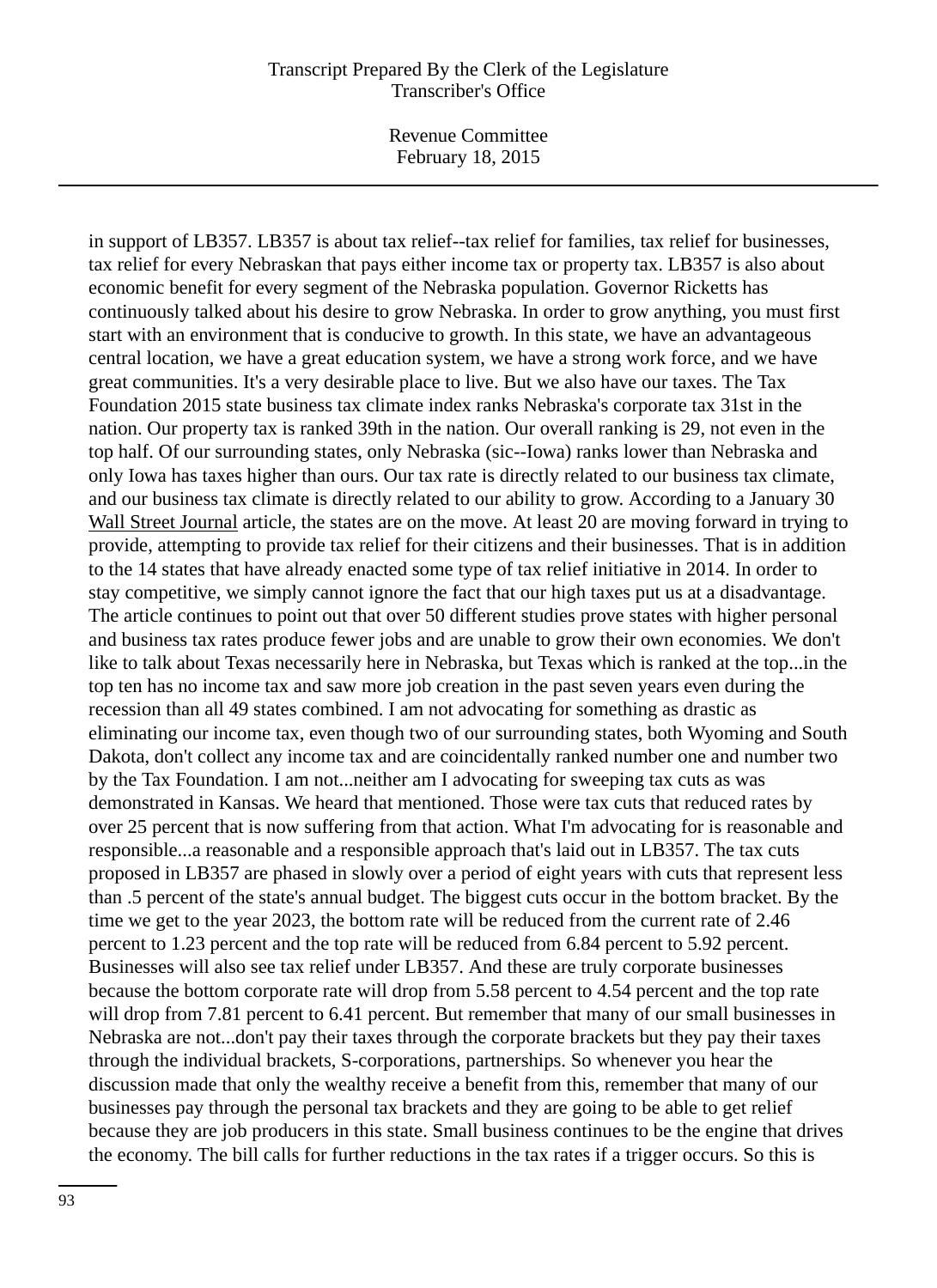Revenue Committee February 18, 2015

beyond year eight. If actual General Fund net receipts exceed the estimated receipts, the Tax Commissioner shall reduce the rates by .015 percent. Again, a very small amount but an amount that means real tax relief to our citizens and our businesses. This only happens when that trigger is hit. While the bottom bracket would eventually get to zero, the second bracket would never go lower than 3.5 percent, the third and top brackets would never go lower than 5 percent. That's our target. Same with the corporate rates. The bottom would freeze at 3.5 percent and the top at 5 percent. Finally, this bill provides property tax relief for all property owners regardless of where you live in the state by infusing an additional \$40 million into the Property Tax Credit Fund for each of the next two years. I understand the position that we all have that the Cash Reserve Fund should not be used for ongoing purposes and that this state benefited from that fund during the recession. But we have over \$700 million in that fund. My proposal would provide a very limited transfer of Cash Reserve Funds in the first two years to offset the tax reductions, \$20 million in the first year, and this is a timing issue, and \$60 million in the second. The remaining years will be offset by holding the growth rate on government spending. I am confident that these reductions will result in greater tax revenues triggering further tax relief, attracting new business and job seekers will grow our tax base and should allow local governments to decrease property tax levies. Since the beginning of the fiscal year, we have already collected more in tax receipts than was projected. If actual receipts continue to outpace the projection by the end of the fiscal year, it will be the fifth year in a row we've come in above the projection. We have a record amount of money sitting in Cash Reserve. The time to provide tax relief for our families, for our businesses, and to bring Nebraska into the top half of state rankings is now. LB357 provides tax relief to everybody. It provides it in a way that's responsible, that's reasonable, and that's feasible. I ask you, please, to give strong consideration and to advance LB357. Thank you very much for your time. [LB357]

SENATOR GLOOR: Thank you, Senator Smith. Questions? Senator Sullivan. [LB357]

SENATOR SULLIVAN: Thank you, Senator Gloor. Thank you, Senator Smith. It's a tantalizing proposition. We don't want to pay any more taxes than we have to. But my question is and I know that the...you made the comment that there will have to be less government spending. I presume that you mean across the board, but are there any particular areas where there may need to be significant cuts in spending? [LB357]

SENATOR SMITH: Senator Sullivan, that's a question that we've used on many of the folks that have come in here to testify on bills and it's a great question. But I'm going to go back to the reasonableness of the request. One percent, roughly one percent. That's the equivalent of roughly slowing growth in government by 1 percent. I own a business. I know you've owned a business. Senator Schumacher is a business owner. Many of us have been in business and we look at our own individual budgets. I know good and well we can all find 1 percent in our budgets if we needed to and probably more. I understand the question and I believe that every department in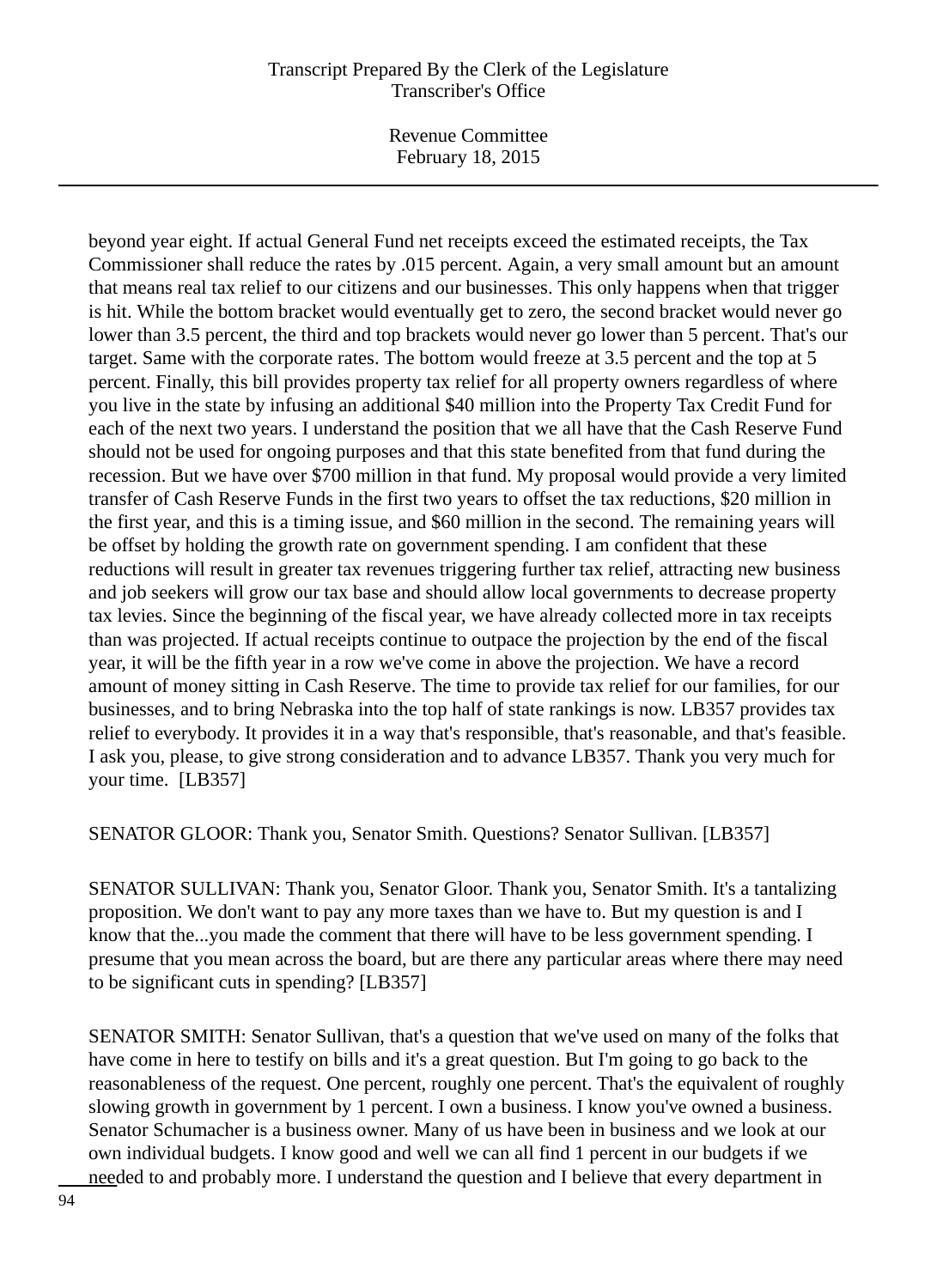this state government can look for those reductions. I believe we as a Legislature, I think we've done that in years past. We found reductions, places to reduce our spending. I think it's a possibility. I think it's doable and it's reasonable and it's relatively a small amount. [LB357]

SENATOR GLOOR: Other questions? Senator Davis. [LB357]

SENATOR DAVIS: Thank you, Senator Gloor. Thank you, Senator Smith. Interesting discussion. I'm kind of following up with what Senator Sullivan referred to, but I want to refer back to my bill a little bit. So I had lunch today with Broken Bow School superintendent who's losing \$1.2 million in state aid because of his equalization issues and he's at \$1.03. I lay that out there because that's the problem that exists in a lot of rural Nebraska is lack of resources. But, you know, business in Nebraska has always put a high value on education and getting educated workers, and that's something that we are very strong in is turning out a very good quality product. So if the resources aren't there, how are schools going to fund themselves? [LB357]

SENATOR SMITH: Senator Davis, I don't want to get into a deep discussion on education and philosophy and education spending, but I will tell you that we've taken three different paths in choice with our children. We've educated in private education, we've educated at homeschool, and we've educated in the public school system. We've had fantastic experiences in all three locations. But I will tell you that what we experienced in private education in terms of facilities were very subpar to what we experienced in public education. And I'm very reluctant to go down that path, but I think where we need to focus our spending in this state is in salaries, in wages for our teachers to make certain we have the very best and that they're compensated in the very best possible way. But look around and look at some of our private schools, whether they're religious based or not. Look at how they make their dollars stretch. And I believe probably in our rural communities I bet you that they do a pretty good job as well. But I think we can do a better job of how we spend our money in this state and we can pass those savings onto our citizens and let them make the decisions as to how they use their money. [LB357]

SENATOR DAVIS: And I think your point is well taken. You know, I just remind you that salaries do make up about 85 or 90 percent of most school budgets. So, you know, if we're going to do something with salaries and try to make our staff be the best possible, the money has got to come from somewhere. [LB357]

SENATOR SMITH: It absolutely needs to be a combination of both funding methods as well as spending. It needs to be a combination. [LB357]

SENATOR DAVIS: Thank you. [LB357]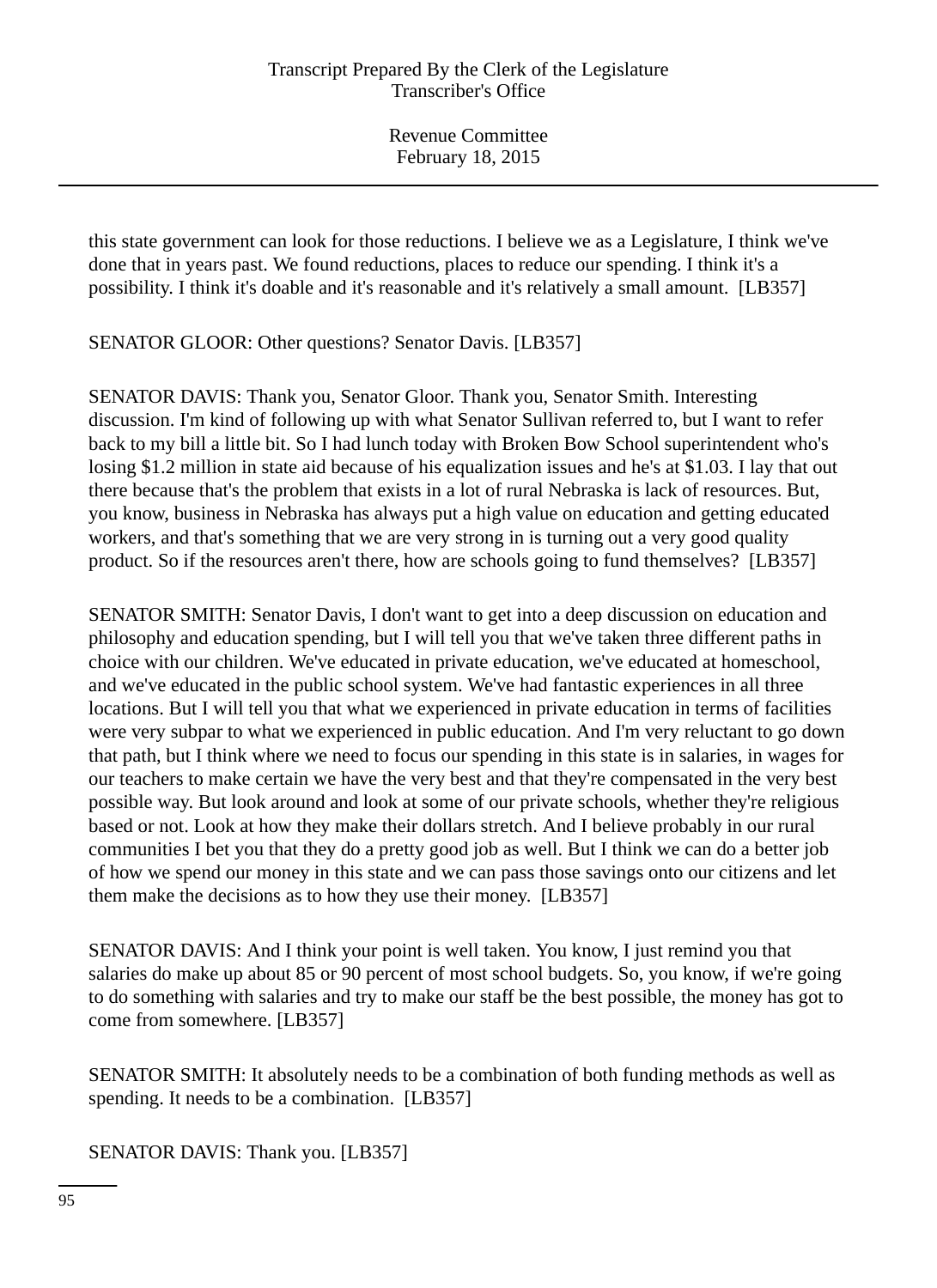#### SENATOR GLOOR: Thank you, Senator. [LB357]

SENATOR SMITH: Thank you. [LB357]

SENATOR GLOOR: We'll move to proponents. Good afternoon and thank you for waiting patiently. [LB357]

JOSEPH HENCHMAN: Yes. Thank you. Chairman Gloor, members of the committee, my name is Joseph Henchman, J-o-s-e-p-h H-e-n-c-h-m-a-n, and I'm vice president for state projects at the Tax Foundation. Tax Foundation is a national research think tank based in Washington, D.C. And I appreciate the opportunity to speak to you on the concept behind LB357. Now my job is to monitor state tax trends, report on them, and analyze them from the perspective of economically sound tax policy. That is the idea that taxes should be as simple, transparent, neutral, and stable as they can be. And from that perspective, we looked at the proposal in front of you. I'm, of course, no stranger to Nebraska or Nebraska's tax policy having written a report, a book on Nebraska's tax policy back in 2013, that involved speaking with some of you as well as with many businesses and taxpayers in the state. Do Nebraskans think their taxes are too high? Sure. And if it were up to some Nebraskans I'm sure there would be no income tax or no property tax or no sales tax or no anything tax. Now, of course, that's not possible. The state provides services and those services need to be paid for with taxes. However, Nebraska can do this while still being aware of competitive pressures and with the recognition that some taxes are worse than others. From the perspective of what boosts economic growth, what promotes job creation, and what encourages an investment...encourages investment, there are good ideas and bad ideas. Nebraska's top individual and corporate tax rates are high for the region and for the revenue they collect. These rates cause sticker shock for recruiting and retaining talent and contribute to that net outward migration, particularly of young people that is evidenced in the available data. Now I agree Nebraska's economic performance would make many states envious, but the tax system is middle of the pack. From our review of economic and fiscal data and from our research on the economic efficiency of various tax structures, tackling the state's high tax rates would do a lot to promote investment, new businesses, and boost job creation. Now I know what's happened in Kansas should be a warning sign. And as someone who was from the very beginning critical, publicly critical, of what Kansas was doing, you should know that I'm not afraid to warn about disastrous tax policy in the making when I see it. This is not that. It's a phased-in, paid-for approach that takes responsible steps each year toward reducing Nebraska's uncompetitive top tax rates and heavy taxes on business investment. It addresses valid concerns that have been made in the past about doing too much too fast and builds on the hard work that you and the rest of the Legislature have done in recent years to make the tax system simpler, smarter, and fairer. By bringing top tax rates down to where most of Nebraska's neighbors are, it removes a big disincentive for instate investment in entrepreneurship. Further, despite Nebraska's high tax rates, tax collections are at or below the average of other states. And this suggests that the high rates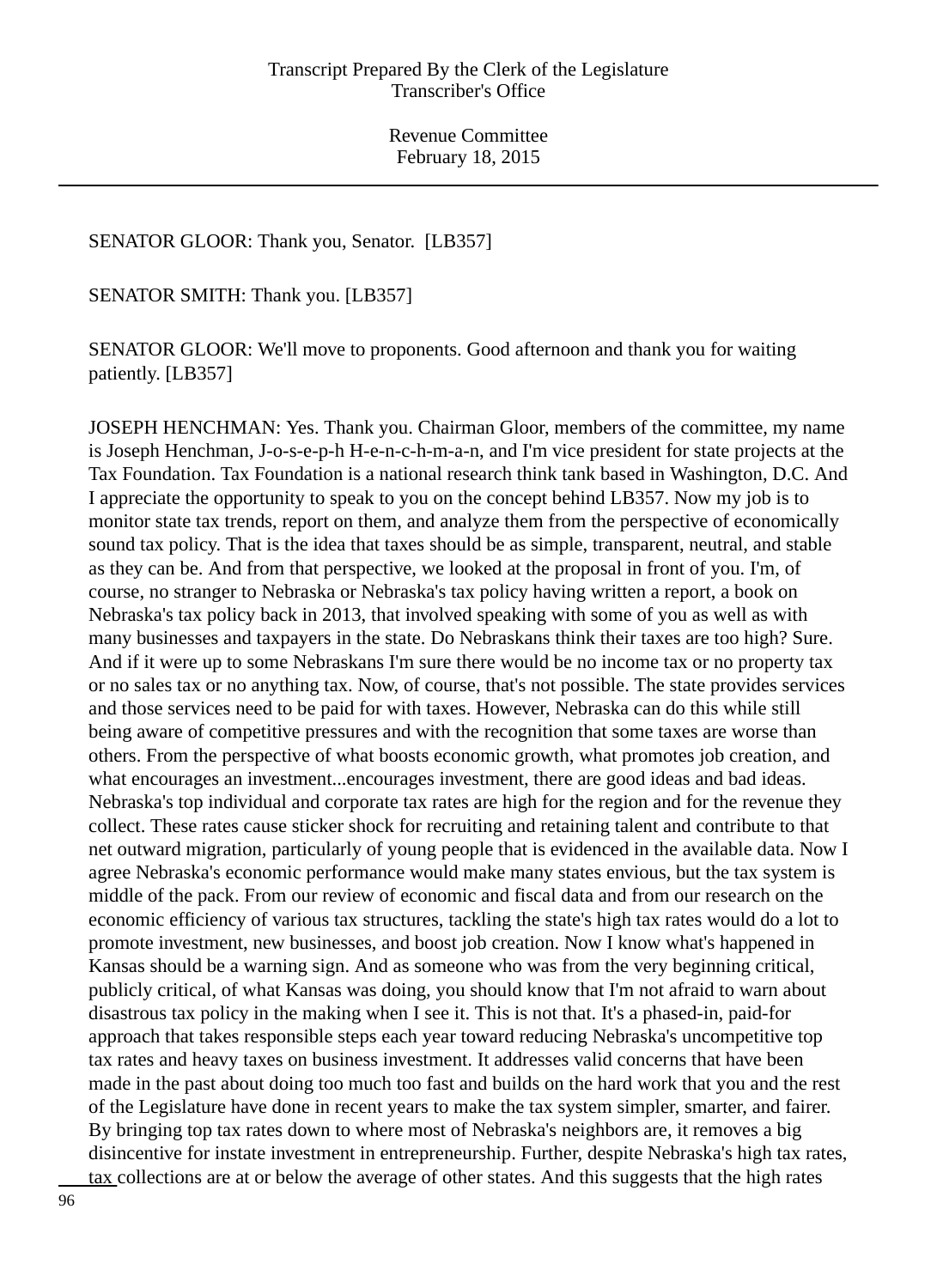Revenue Committee February 18, 2015

that you have now are harming economic activity and leading to pressure that you get for exemptions, carve-outs, and other specific targeted tax incentives. An across-the-board tax reduction is fairer, would benefit everybody, and would achieve the most economic development bang for the least revenue lost buck. Just yesterday, I spoke with a young man in the Old Market and he's going to college for business and finance and as of now is undecided of whether he's going to stay in Nebraska. Now lots of things will affect his decision of where to live and the similar decisions that so many others like him face. But taxes and their effect on business climate, investment, and job creation are part of that equation and indeed it's a big part for him because he wants a job in the field that he's going into here in Nebraska if he's going to stay. More importantly, it's something that you can move the needle on immediately. Education and transportation and other things that you can control have a long lead time, but taxes you can change now if you wanted to. Thank you for your time and for the opportunity to speak with you today. [LB357]

SENATOR GLOOR: Thank you, Mr. Henchman. Senator Brasch. [LB357]

SENATOR BRASCH: Thank you, Chairman Gloor, and thank you, Mr. Henchman, for...are you from Washington, you came all the way here or... [LB357]

JOSEPH HENCHMAN: I'm from San Diego, California, where we've got a pretty good zoo. But I've lived in Washington, D.C., for ten years. (Laughter) [LB357]

SENATOR GLOOR: It's not number one. [LB357]

SENATOR BRASCH: And it's probably a little warmer there as well, is it not? [LB357]

JOSEPH HENCHMAN: I think nobody is winning that race nowadays. It's pretty cold all over. [LB357]

SENATOR BRASCH: Okay. Very good. I have not read the book. I would like to see the book and read it, but Nebraska has one of the lowest unemployment percentages, sometimes the lowest. And when we talk about jobs creation, we love jobs creation and want to see it continue. I'm from the northeastern part of the state and we have a lot of jobs but it's hard to fill the jobs. [LB357]

JOSEPH HENCHMAN: Sure. [LB357]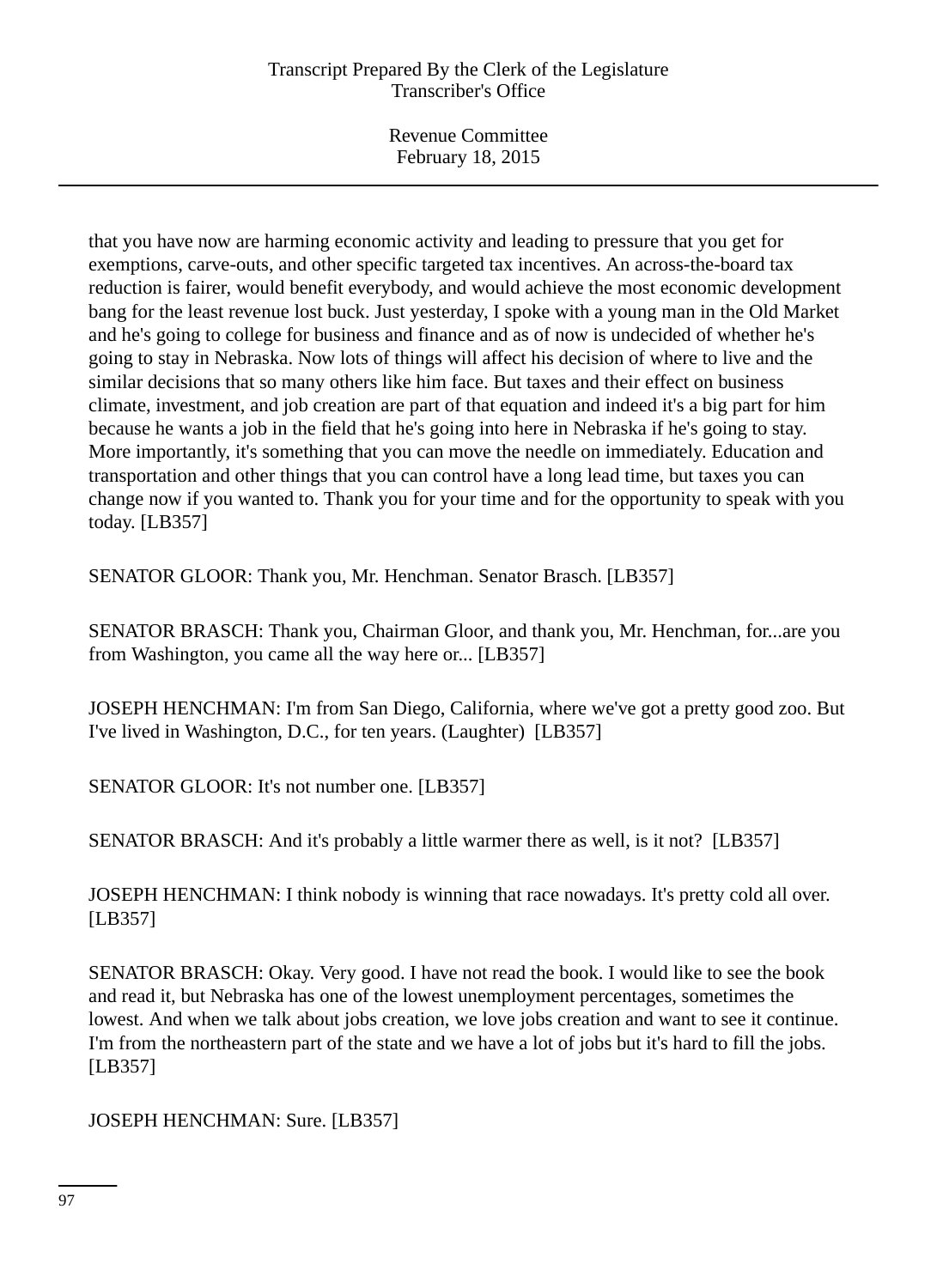SENATOR BRASCH: And seeing that during the 2008 on that the parts of the country that relied heavily upon industry suffered the most because there's no money, nobody is buying, the economy slowed down. And as an ag-based state... [LB357]

JOSEPH HENCHMAN: Sure. [LB357]

SENATOR BRASCH: ...that is what helped us move along. I've talked with a lot of businesses during that period of time that they held steady. And what you're proposing here that the cure-all for our state or to get people here is, you know, how do we get people to move to Nebraska from the warmth of San Diego? And I'm just thinking, you know, when you're an ag state we have all the natural resources, we have a plentiful water supply, shouldn't we look at that, you know, bandage...band-aid first and then look at how we can...you know, how do you know who goes...which plane takes off in the runway? [LB357]

JOSEPH HENCHMAN: That's an excellent question, Senator Brasch. And I'll be happy to provide you with a copy of the report that we put out a couple of years ago. The takeaway that I had from a lot of the conversations that we had is that Nebraska certainly has many strengths and you've listed several of them. But it also faces a number of challenges, challenges that other states that Nebraska competes with don't face. Part of it is--I don't know how to quite describe this--cultural, kind of a, you know, why would I move to Nebraska kind of attitude that a lot of people who haven't been here can sometimes express. One of the corporate recruiting people that we talked to said the key is getting people to spend a weekend in Omaha when there's a job offer. Because if you can't get them to actually visit Omaha they're not going to do it. But once they're here then they can see, well, you know, I can actually see myself living here. And that attitude is certainly not going to be easy to overcome. And so you have to look at kind of what are the other things in your toolbox to help overcome that. And, you know, that's different for every state. New York doesn't face that problem. New York has a lot of other strengths and a lot of other weaknesses. But for Nebraska knowing what the weaknesses are and thinking about how to capitalize on strengths to overcome that. And one of the ways that this proposal would tackle that is removing that sticker shock of high income and high investment taxes that out-of-state people face and, indeed, instate people face if they want to stay here. Is it a cure-all? No. And I certainly wouldn't describe it as that. It's got to be part of a, you know, package of everything, including some of the things you mentioned. But it's got to be part of it because otherwise you're not even getting out of the starting gate. [LB357]

SENATOR BRASCH: Very good. And I wouldn't call it weaknesses. It's qualities that we have here. But, again, you know, I would like to see it comparatively on what our assets and abilities are. And tax relief all the way across the board is ideal, as you were saying earlier. But I think at this point in time we need to have priorities of which industry can actually produce ag-related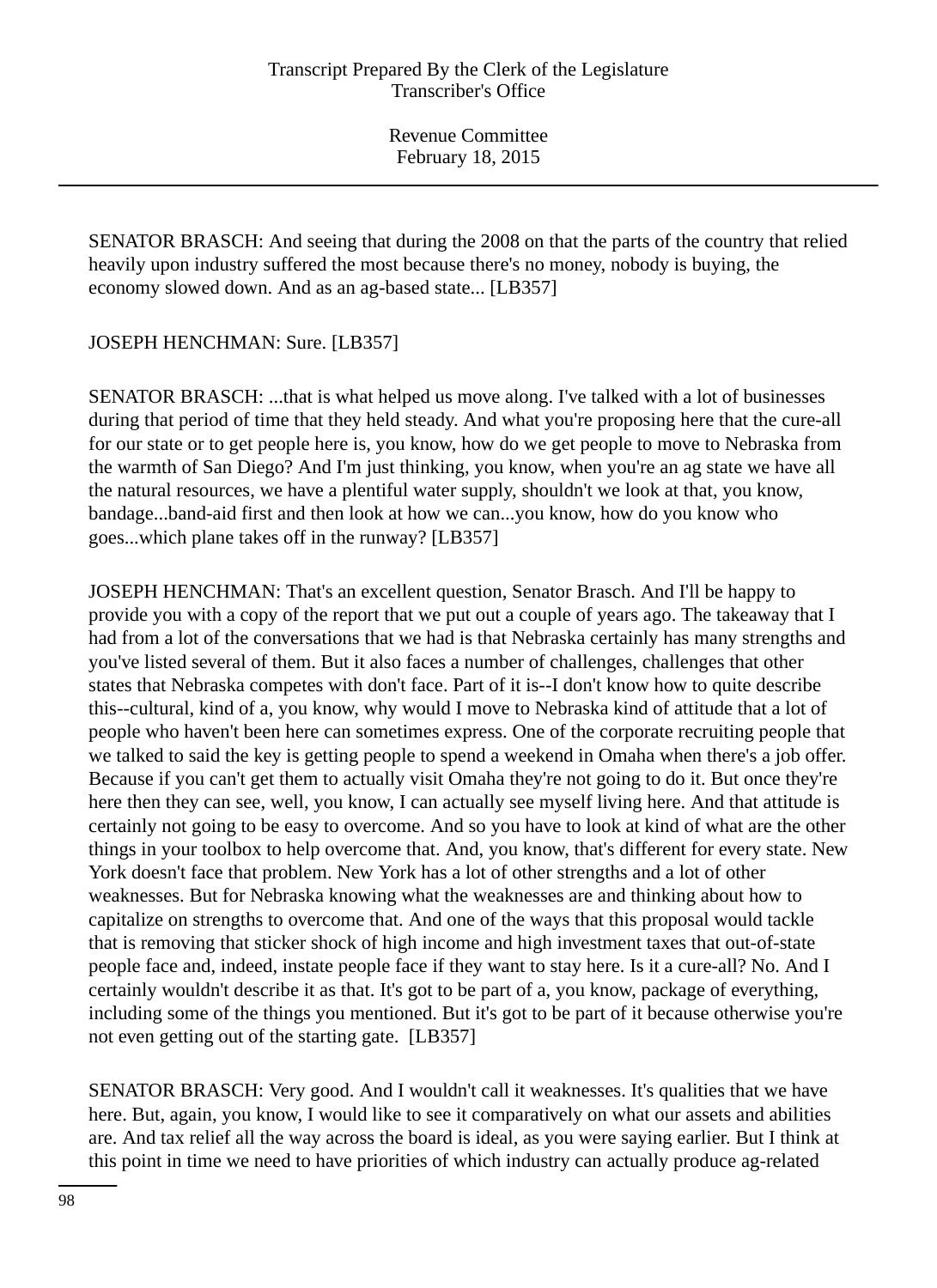jobs, agribusiness in the environment we're in, so. I guess I have no other questions. And I would like to read your book. [LB357]

JOSEPH HENCHMAN: Oh, sure. And just to comment on that. You know, agriculture, historically a very important part of Nebraska's economy, will continue to be a very important part of Nebraska's economy. Is it going to grow by 50 or 100 or 200 percent, create a whole bunch of new jobs? I don't know and I don't know if a lot of people would say yes to that question. So the question then becomes if Nebraska is going to be competitive for all of the new types of jobs out there, such as the data farms that you're already starting to get, but, you know, all of the other personal services that are growing by leaps and bounds, the healthcare industry which is certainly continuing to grow and other tech businesses, what can you do to attract those? And, you know, the best targeted incentive, economic development program is going to be a couple hundred, maybe a couple thousand jobs a year. But, you know, Nebraska's excellent schools are turning out many, many times that. [LB357]

SENATOR BRASCH: Very good. Thank you, again, for your testimony. [LB357]

SENATOR GLOOR: Mr. Henchman, let me ask you since you look at a lot of different states and we're talking about comparative numbers, where we sit from a tax comparison standpoint, one of the things that I felt about this state prior to coming down here and it's been affirmed since I've been down here is we're not an expensive state or a costly state. Our cost of government, even though everybody talks about inefficiencies within government, from a comparative standpoint our government and our government services run fairly efficiently. Cost of healthcare, reasonable. Cost for education for what we get, very reasonable. Our sources of income though are limited. We don't have...we can't count on severance taxes. We don't have huge amounts of tourism. You don't see posters that say ski Nebraska, that mean it anyway. And if you look at our industrial base, try as we might we're going to stay rooted pretty much in an ag-based economy. We're not going turn into a manufacturing mecca or Silicon Valley. So here's my question. Certainly we can prove our current standing, but how reasonably high can we go or how low can we go depending upon how you want to measure it? We're never going to be number one when it comes to how we rank in a tax environment. How much better can we do than 29th? Can we do 25th? 21st? I mean, everybody is going to want it to be better no matter where it's at. But I guess my question is what's a reasonable ranking for us to shoot for given the fact that we have all of those issues, geographically diverse state, that requires roads and infrastructure for all Nebraskans across all 450, 500 miles, however far it is? [LB357]

JOSEPH HENCHMAN: That's an excellent question, Chairman Gloor. And the main report that we put out that Senator Smith cited, our state business tax climate index, actually is not a measure of how much a state collects. It's a measure of how a state collects it because, you know,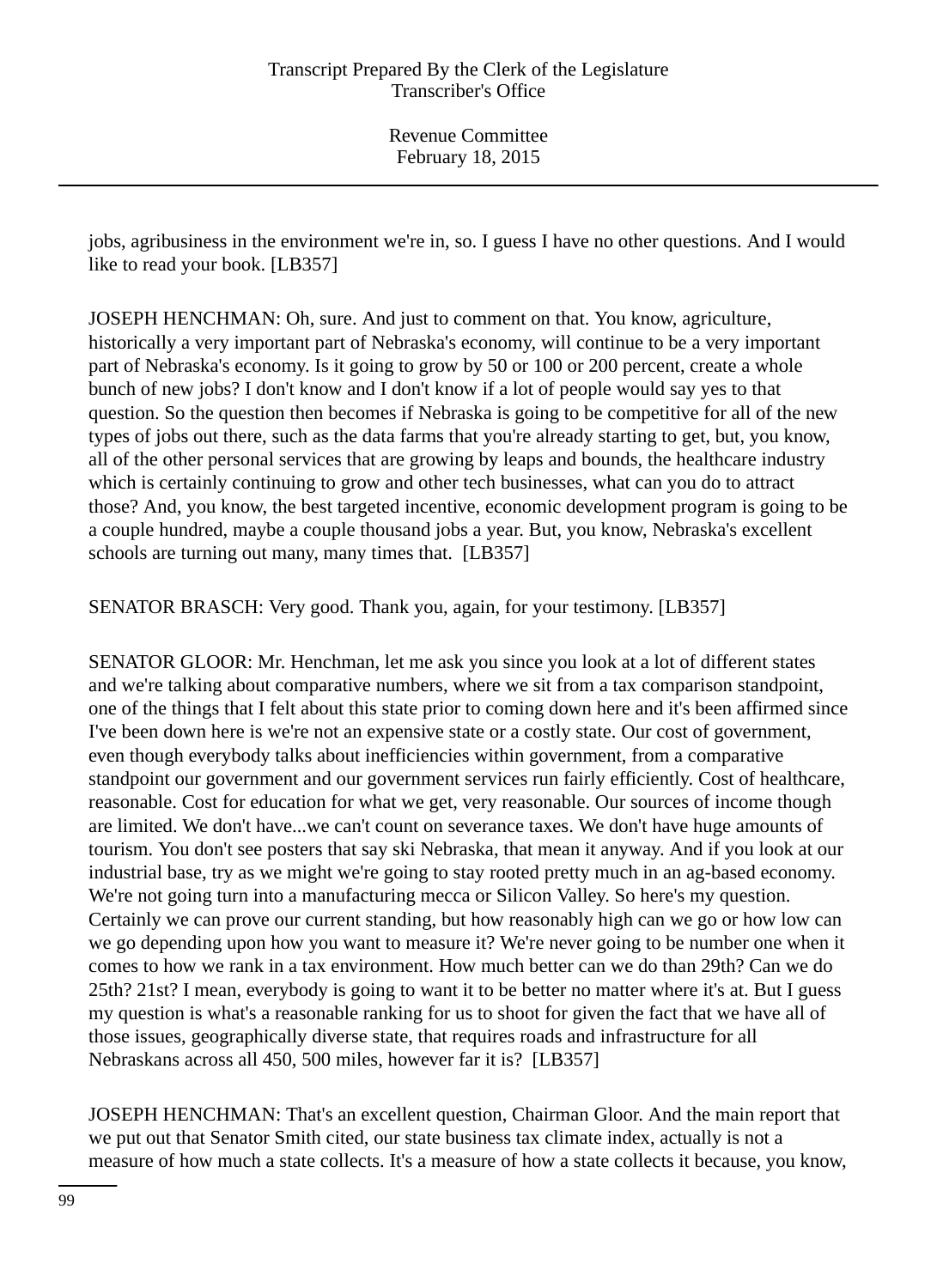Revenue Committee February 18, 2015

you can be a top...you can be at the top of that particular ranking by going without one of the major taxes. And by going without one of the major taxes, you go without the compliance costs and administrative costs and the economic deadweight loss associated with having a major tax. Or you can have all of them but make sure they're structured in a way that are as simple and neutral and transparent as possible. And states in our top ten list that fit into that are Indiana and Utah. They have all the major taxes but they've structured them in a way that minimizes their negative impacts on the economy. I don't see anything holding back Nebraska from being something similar to Indiana and Utah in the level of government spending, the level of services provided, and the outcomes that are achieved. As for the raw dollars, I would agree with the sentiment that was expressed earlier that spending amounts aren't necessarily everything. I think outcomes have to be a big part of the conversation. [LB357]

# SENATOR GLOOR: Absolutely. [LB357]

JOSEPH HENCHMAN: And, you know, a state like New Hampshire which only has property taxes and business taxes. And if you've never had a chance to sit in on a New Hampshire town hall meeting where they set the budget for the year, it's quite an experiment...it's quite an experience and that works for New Hampshire. It doesn't work for everybody. And, you know, just down the road, just across the line there is a state like Vermont which up until very recently was talking about a universal healthcare system for the state. So, you know, that's the great thing about our country is that we can have these different baskets of goods and services in different states and structure tax systems that reflect them. I mean, I'm not one of these people that goes from state capitol to state capitol peddling the same advice to each other. And if you read the book on Nebraska, it looks a lot different...very different from our book on Nevada and looks very different from our on North Carolina and so forth because you have to keep in mind the strengths and the... [LB357]

## SENATOR BRASCH: Quality. [LB357]

JOSEPH HENCHMAN: ...the qualities that each state has in framing a tax system. As for kind of what the goal should be, I mean, that's ultimately a decision that you guys have to make. Senator Smith suggested, you know, moving to the top half of things and I think that's...whether that's desirable or not I think it's eminently achievable to set out that your tax system should be sufficiently simple and not pick winners and losers and be transparent and stable enough that you're in the top half of the nation. I think Nebraska can do that and more. [LB357]

SENATOR GLOOR: Okay. Thank you. Senator Schumacher and then Senator Sullivan. [LB357]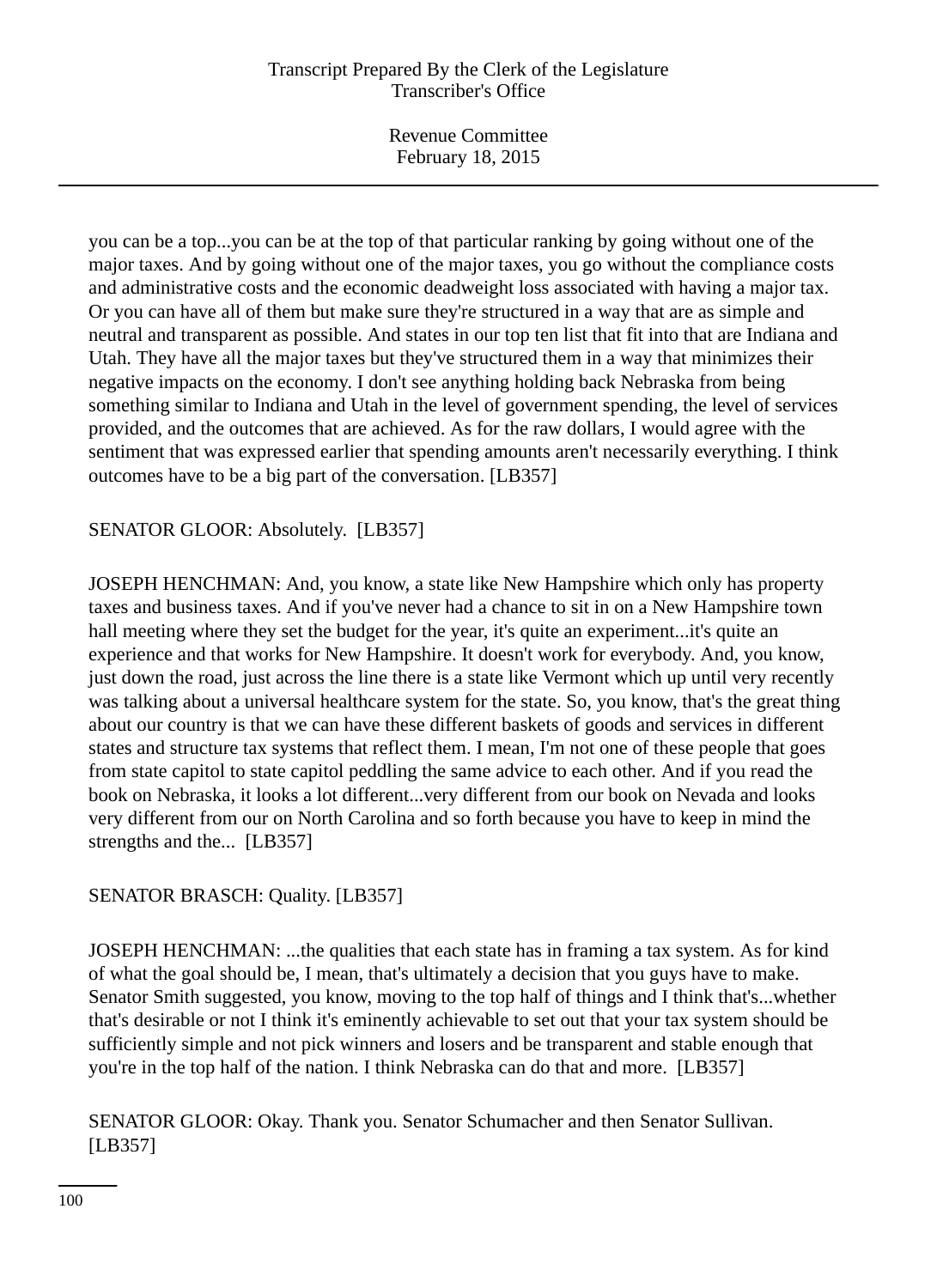SENATOR SCHUMACHER: Thank you, Senator Gloor. I was looking through your...some of the blogs on your Web page, there's a guy name Alan Cole in November posted this at the bottom of his article. It is also unreasonable to say that cutting top personal income taxes would produce more revenue. These tax cuts aren't even close to being self-financing. So if that's anywhere close to the truth we're not going to see a self-financing this money replaced from someplace else. And we have...this program locks us into an eight-year schedule. And as a practical matter to break this schedule you'd have to survive a filibuster under our rules here in Nebraska. So to lock anything in for eight years is just real risky business. But let's look at the risky business. Some of our budget projections are based upon a traditional thing that goes back 20 years that we're going to have 5-point-something percent revenue growth year over year and that seems to be a risky assumption in a post-2008 economy where the national economy and probably ours is going to have a hard time struggling around 3. It also assumes a 3 percent state budget growth and that somehow it can be held to that. And granted you may find some efficiencies in the system, but we face some unique things in this state. We're told that our working families, two people work far higher than I think any other state in the Union. And as a result they don't make much money. They make the average income for a family but both of them are working full time. The kids are showing up in school without adequate training in many cases and are supposedly falling behind and lock themselves into an increasing interlocking schedule where they continue to fall behind that we've got to address some way, and that's not going to be cheap. We have a prison system that's a mess. And to fix the mental health component of that as well as house the prisoners is not going to be cheap and not going to be subject of a cut of any kind. We've got always the risk that the federal government, whatever aid it gives us toward our budget, may not be sustainable and may have to be trimmed back. We've got a rural population and, as the rest of the country, an older population that's going to have to be...have some safety net under it because it didn't save or, in this economy, couldn't save or if it did save didn't get any interest on its money and is inadequately situated for retirement. So in this setting over the next eight years and on out, if we are prudent and don't take a lot of risk in our assumptions we're going to need revenue, and then this thing shows that in just its projection we're going to be down the road \$280 million short. Plus, last year we indexed our tax brackets and I think if the calculations I remember right, that's going to result in another \$100 million shortage over what we had. So we're somewhere in \$300-\$400 million shortage in revenue. And if we don't meet these needs we've got an increasing complicated problem. So how can we justify it and does anybody else lock themselves into a plan for eight years when even if we take the property tax thing at \$40 million or \$60 million, we've got \$3,000 million (sic) in property tax collected, a little more than that. It's not anything that people are going to dance about. So how do we...what's the wisdom in locking ourselves into this program for eight years? [LB357]

JOSEPH HENCHMAN: It's a very good question, Senator. Just starting with reference to the blog post, I mean, you didn't necessarily need to hunt down a blog post on our Web site. I mean, I'd answer that question very straight for you. Income tax cuts generally do not pay for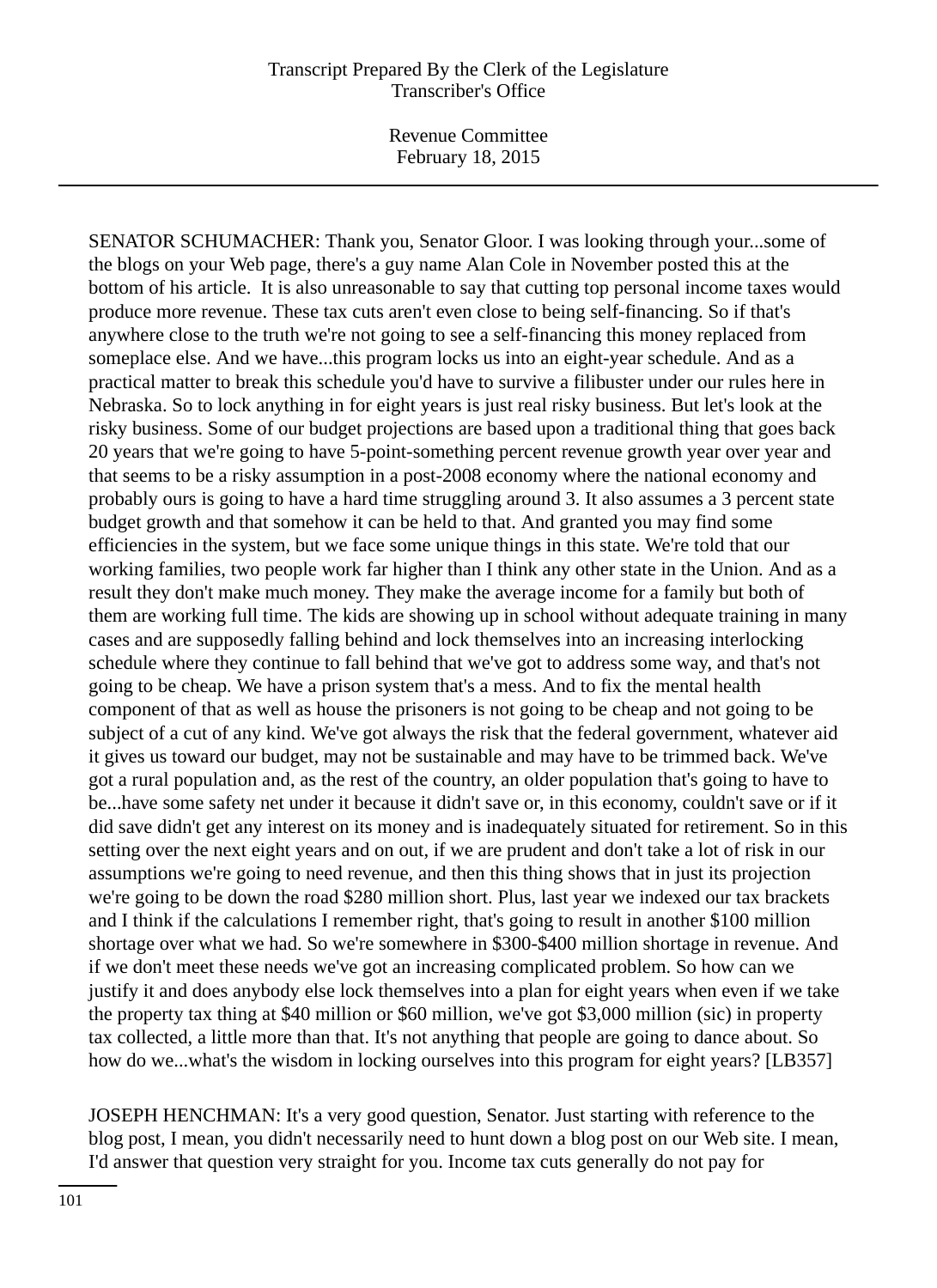Revenue Committee February 18, 2015

themselves. There are tiny exceptions such as the federal capital gains rate or sometimes estate tax that sometimes work out that way, but generally they don't. And, for instance, the 1964 federal income tax cut which brought the top rate down from 90 to 70, that recovered about 40 percent of its...40 percent of the revenue came back after that, and that's kind of viewed as the high watermark that you could expect. And, you know, that's going from like 90 to 70, so very dramatic percentage reduction and that's not something you would expect here. And I know an economic analysis has been done on what the revenue feedback effect would be from this cut and, you know, you do get some, but it's not going to be anywhere close to paying for. You're absolutely right on that. As for the questions of, you know, listing the various needs that the state has, and, you know, I'm going to violate my own rule here when you said that, you know, Nebraska is unique in this and Nebraska is not unique in this. Every state has lots of needs and the needs are generally endless when you list them out like that. And, you know, I have great respect for policymakers because you're the ones who have to make the tough decisions of prioritizing them. And even if this bill doesn't pass, you're not going to escape that duty. You still need to...there's not going to be enough money to satisfy what everyone wants to do over the next period of time. And it's an important duty regardless of what happens on this. As for locking it in, I mean, my reading of the legislation is that the phased-in approach of doing it year by year is precisely to address that concern that it's not enacting everything immediately like Kansas did but doing it in an approach. And if it really is wrecking the state the way that you worry it might, I would hope that you wouldn't have trouble finding the votes in the Nebraska Legislature to stop it or even reverse it. I don't think that that's the case. This is not what Kansas did. What Kansas did was very different. This is about a phased-in, step-by-step approach. So that's my reading of what this looks like. [LB357]

# SENATOR SCHUMACHER: Thank you. [LB357]

SENATOR GLOOR: Senator Sullivan, then Senator Davis. [LB357]

SENATOR SULLIVAN: Thank you, Senator Gloor, and thank you, Mr. Henchman. Just curious, in your research at the Tax Foundation, do you do anything with respect to the interplay between your rankings on tax rates and tax incentive packages? And how do we compare in that respect with other states. [LB357]

JOSEPH HENCHMAN: It's a little bit harder because of...thank you, it's an excellent question. It's a little bit harder because some states don't release all of the information relating to tax incentives and also there is sometimes a bit of a lag. So, for instance, just this past year, Nevada awarded a huge incentive package to Tesla to locate a facility in northern Nevada, and there's a lot of promises, job growth and incentive promises associated with that package. Whether they'll turn out it's too soon to tell and so it's kind of hard to do an analysis that's not several years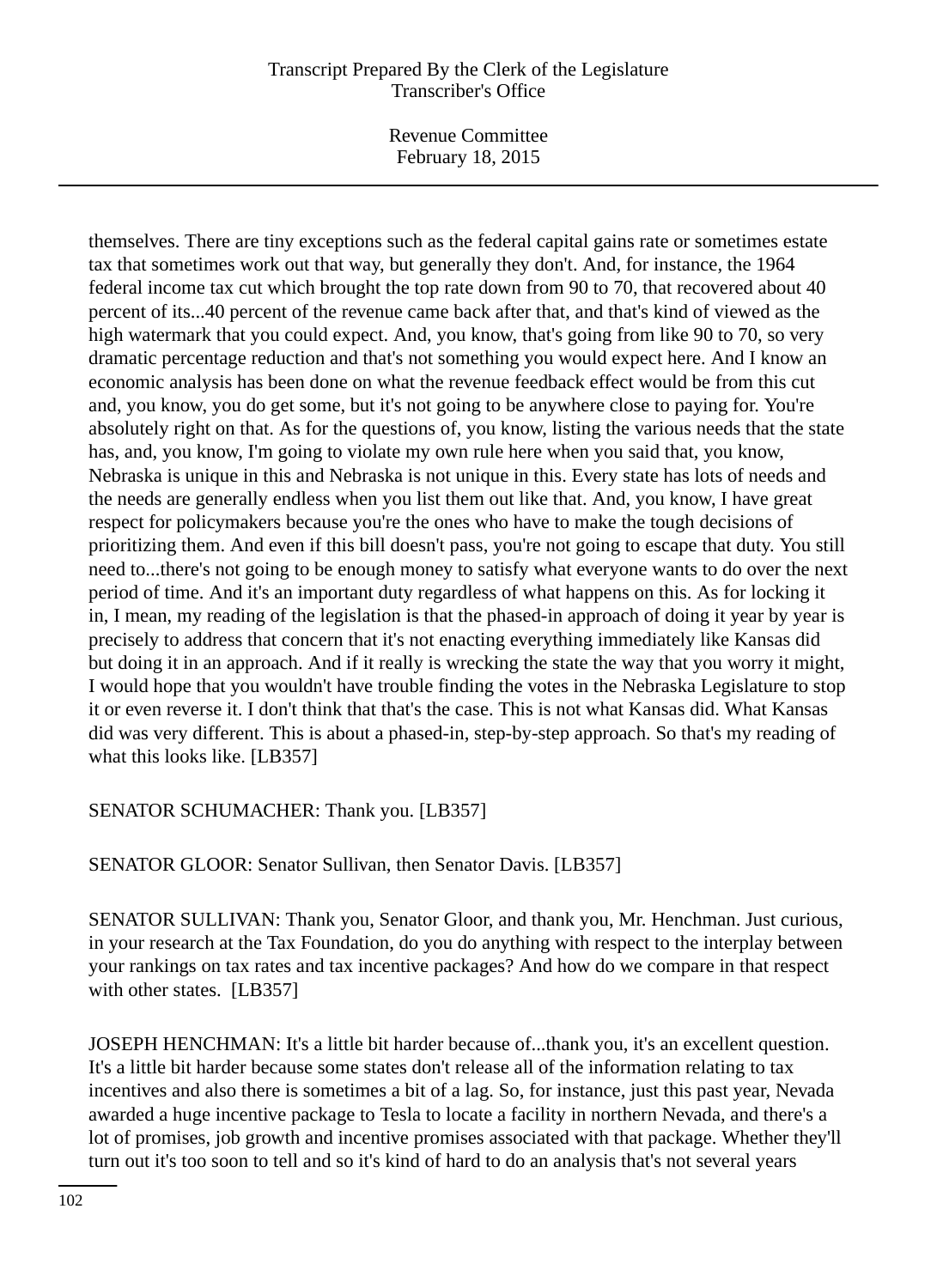Revenue Committee February 18, 2015

dated. We've been working closely with the National Conference of State Legislatures to improve the performance of tax expenditure reports. And that's actually a project that we've been working in partnership with OpenSky's parent organization, the Center on Budget and Policy Priorities, and a number of other national groups. And we're hoping that that will improve the availability of data to allow more research to be done on that. We're generally, we and a lot of the fiscal experts that look at this stuff are critical of target incentive packages because if you're in a position where you have people clamoring to you saying I need an exemption from the tax system because it's too onerous, that's a sign that the problem is with the overall tax system, that that's something that needs to be addressed on a broad, across-the-board level rather than handing out incentive by incentive. And the governor of Illinois just gave his budget presentation today and that's something he fingered as a big problem with Illinois is that their tax policy discussions have been incentive for Sears, incentive for the Mercantile Exchange, incentive for this, incentive for that, as opposed to how do we make the state competitive overall. [LB357]

SENATOR SULLIVAN: Thank you. [LB357]

SENATOR DAVIS: So I think I'm next. (Laughter) Senator Gloor is gone, but. And so I think you make some good points and I completely agree with you. Low broad tax base is absolutely the best approach. But, you know, that is so much harder to do than you would ever think. And... [LB357]

JOSEPH HENCHMAN: And credit where credit is due. Nebraska has done some amazing legislation in the last several years to advance that, such as the income tax bracketing that...inflation adjusting that Senator Schumacher mentioned. [LB357]

SENATOR DAVIS: You know, we had...in the '80s were a difficult time in Nebraska and we had entities that...corporations that were going to leave. We put in LB775, which was an incentive program. We're still dealing with the ramifications of that. We put in some other programs later on for different incentives and different exemptions. And those things complicate this whole discussion. But, anyway, my point, my question is, so we have people coming in to this committee that say we need military income exemption and we need a Social Security exemption. And those things... [LB357]

JOSEPH HENCHMAN: And a zoo exemption. [LB357]

SENATOR DAVIS: I'd like to know what your opinion is about those, but those things whittle away at the ability to do anything else. Whenever you make an exemption in one place, you whittle away any ability to fix it somewhere else. Would you like to comment on those retirement benefits and things? [LB357]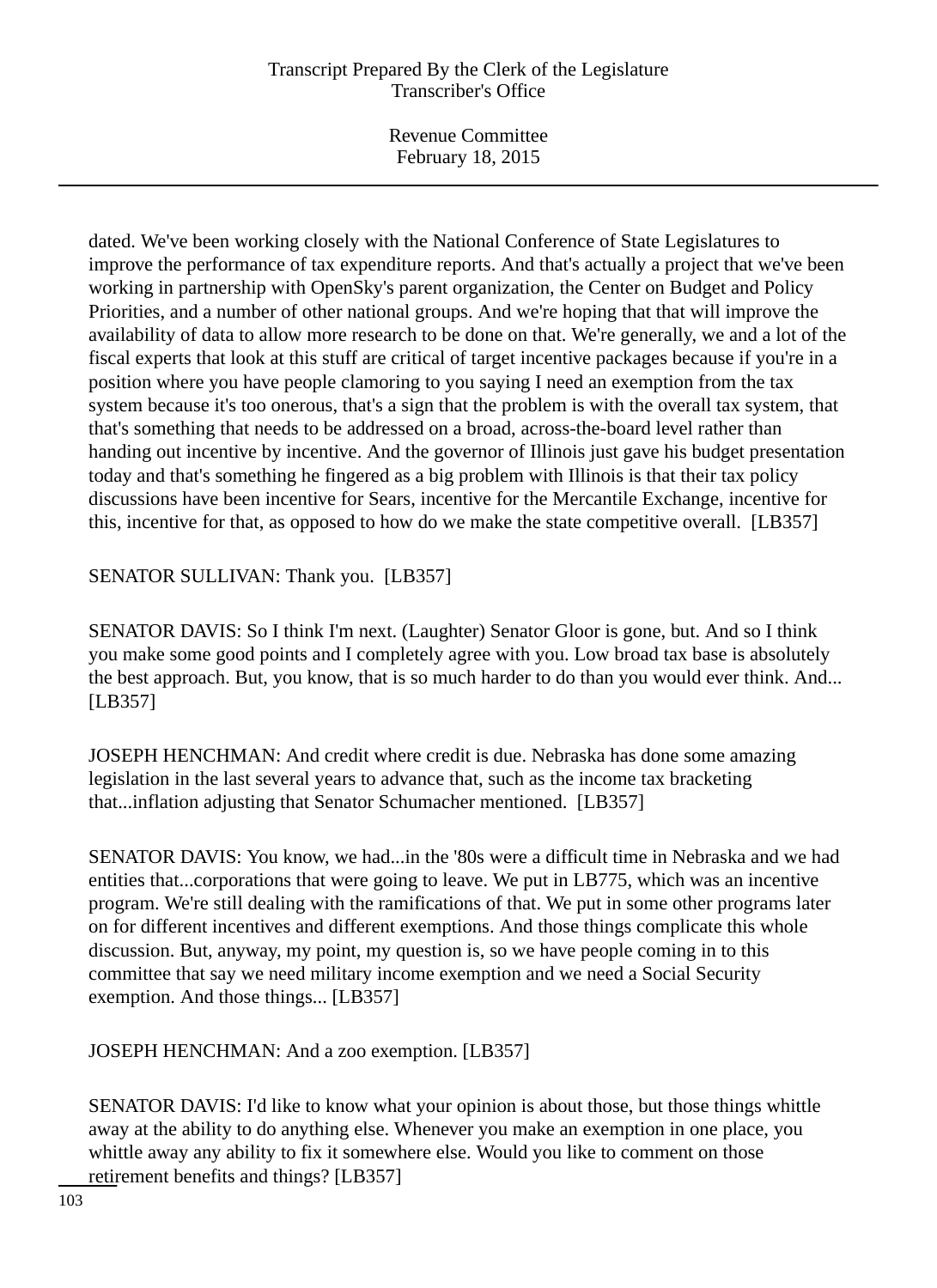JOSEPH HENCHMAN: Certainly, Senator Davis. And, you know, like all of you I'm sure, I have nothing but the greatest respect for those who served our country or community in whatever capacity. But I would agree with something you just said, which is, you know, kind of dealing with this on a piecemeal basis one group by one group prevents tackling the larger issue. And this is something I've gotten into arguments with legislators in other states about because it's often, you know, it's a big pull. The group that's in the room and in front of you and they're saying, you know, we need this when the real problem is the broader high rates that everybody is having to pay. So rather than, you know, having some people pay zero, this group pay zero and that group pay zero and everybody else pays, you know, almost 7, finding a way to maybe have everybody pay 5, which maybe is less dramatic and less appealing for some of those groups but I think it's much fairer. [LB357]

SENATOR DAVIS: But doing that takes vigilance on the part of this committee to not open a door. You know, so we opened a door today to the sales tax on zoos and whether that bill goes anywhere or not, that is a tax that now is off the table. You now, so it becomes a cascading problem that we have. And I don't know how you'd deal with that. I mean, if you start over, if we started over we would do everything differently. [LB357]

JOSEPH HENCHMAN: Well, no state is perfect on this and, you know, every state has stuff like that in its code and some of them for very good policy reasons. And, you know, the things I would suggest are things that you're already tackling, which is look at what's in your code of things you can address. You guys did the Tax Modernization Committee to raise some of these issues and maybe identify some of them and talk about tax reform not just on a, you know, billby-bill basis but on a comprehensive look. And I certainly want to commend both you, Senator Davis, and Senator Smith for starting that conversation because I think if you look at it from a broader perspective it's a lot easier to do, you know, the, quote, unquote, right thing as opposed to, you know, trying to bat each bill one by one as they come across you. [LB357]

SENATOR DAVIS: Thank you. [LB357]

SENATOR SCHUMACHER: Any other questions? Seeing none, thank you very much for coming here and your testimony. [LB357]

JOSEPH HENCHMAN: Thank you, Senator. [LB357]

SENATOR SCHUMACHER: Next proponent. [LB357]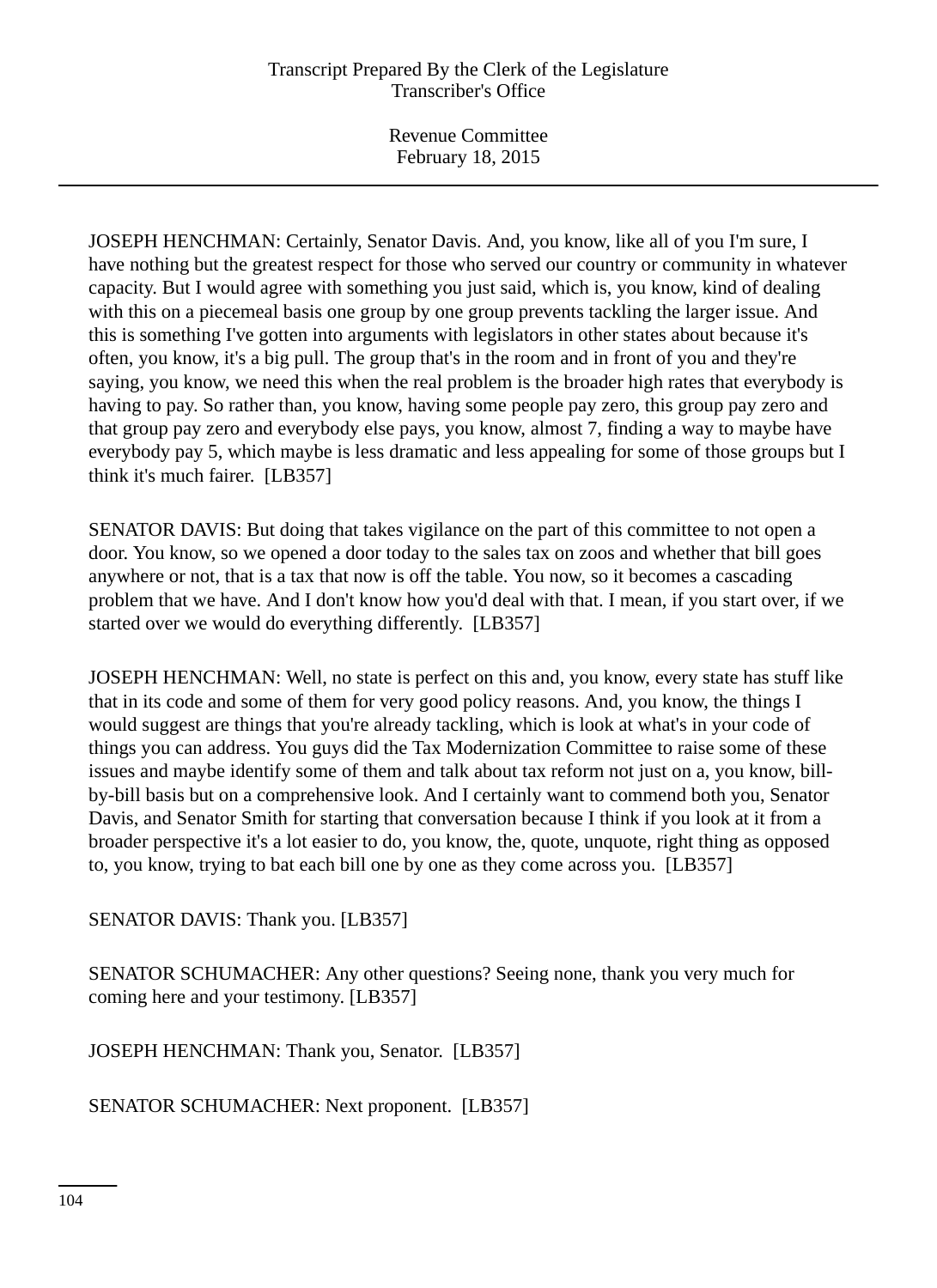JOHN CEDERBERG: (Exhibit 1) Good evening. I'm going to do something that I don't normally do, and that is say my piece and then evacuate. I have a date with my grandchildren. I'm John Cederberg, J-o-h-n C-e-d-e-r-b-e-r-g, and I'm appearing in support of LB357 again on behalf of the same group of companies, the Nebraska Chamber of Commerce and Industry, the Greater Omaha Chamber of Commerce, the Lincoln Chamber of Commerce, the Nebraska Bankers Association, and the National Federation of Independent Business. You can read my testimony, but I just wanted to make maybe four comments. One is that LB357 would by 2024, pending changes in other states, bring us just about into the middle of the maximum rates in our neighborhood. I would argue a little bit with Senator Smith about whether Iowa has a higher rate than we do. Their higher rate is actually for a relatively narrow slice of income between like \$67,000 and \$120,000 or something like that, the reason being, Iowa allows a deduction for 100 percent of the individual's federal tax liability. And so when you take that 100 percent of the federal tax liability deduction, it brings the effective rate, and actually they have a reverse curve, they have a progressive curve. And then at a little bit over \$100,000 it starts back down and gets to 5.4 percent eventually. But this would bring us at...Missouri does a little bit that but not nearly as dramatic as Iowa. But this would bring our rates over a period of time into about the middle of our neighborhood. Unlike Senator Schumacher, I really like the long phase-in period for a couple of reasons, one being that the long phase-in period lets us do something dramatic but not dramatic per year. Now you'll see in my testimony a reference to 2-2.5 percent, that's a difference in the other percentage you've heard here because that was a percentage of the federal...of the state income tax liability, the income tax rate as opposed to state revenue. It would equate to about 1 percent. My 2-2.5 (percent) equates to about 1 percent. But if we can keep the revenues growing at 3.5 (percent) or 4 percent, 5 percent hopefully, and we take 1 percent off the bottom, that allows us to basically cover inflation, fund a few new things, scrap a few things, and hopefully it would work. But the other advantage of the long phase-in period is it gives taxsensitive entrepreneurs and pass-through entity owners a trend line. It gives them some confidence as to where we're going to get to so that they don't make a tax decision. Now there may be other reasons for making the decision, but do not make a tax decision that turns out to have been under false pretenses. So I like the phase-in period from that perspective. I also like the long phase-in period from the standpoint of the Appropriations Committee. Successive Chairmen of the Appropriations Committee over a decade have a road map and the committee members have a road map. And as was mentioned previously, I do disagree with you a little bit, Senator Schumacher. I think we could break a filibuster if the state were really, really in deep trouble. If this was a 1980s issue or if this was a 2007 issue, I think we'd break a filibuster. I saw some things repealed in 2007 that surprised me. We take care of our own and we take care and we're fiscally very responsible. So from that standpoint the associations that I'm representing would urge you to use LB357 as a platform for developing a long-term income tax strategy. Having said that, I do want to take a second and go back and answer Senator Scheer's question on LB280. As written, C corporations do not pay the school premium tax or the school surcharge. So a C corporation whether domiciled within or without Nebraska would not pay it.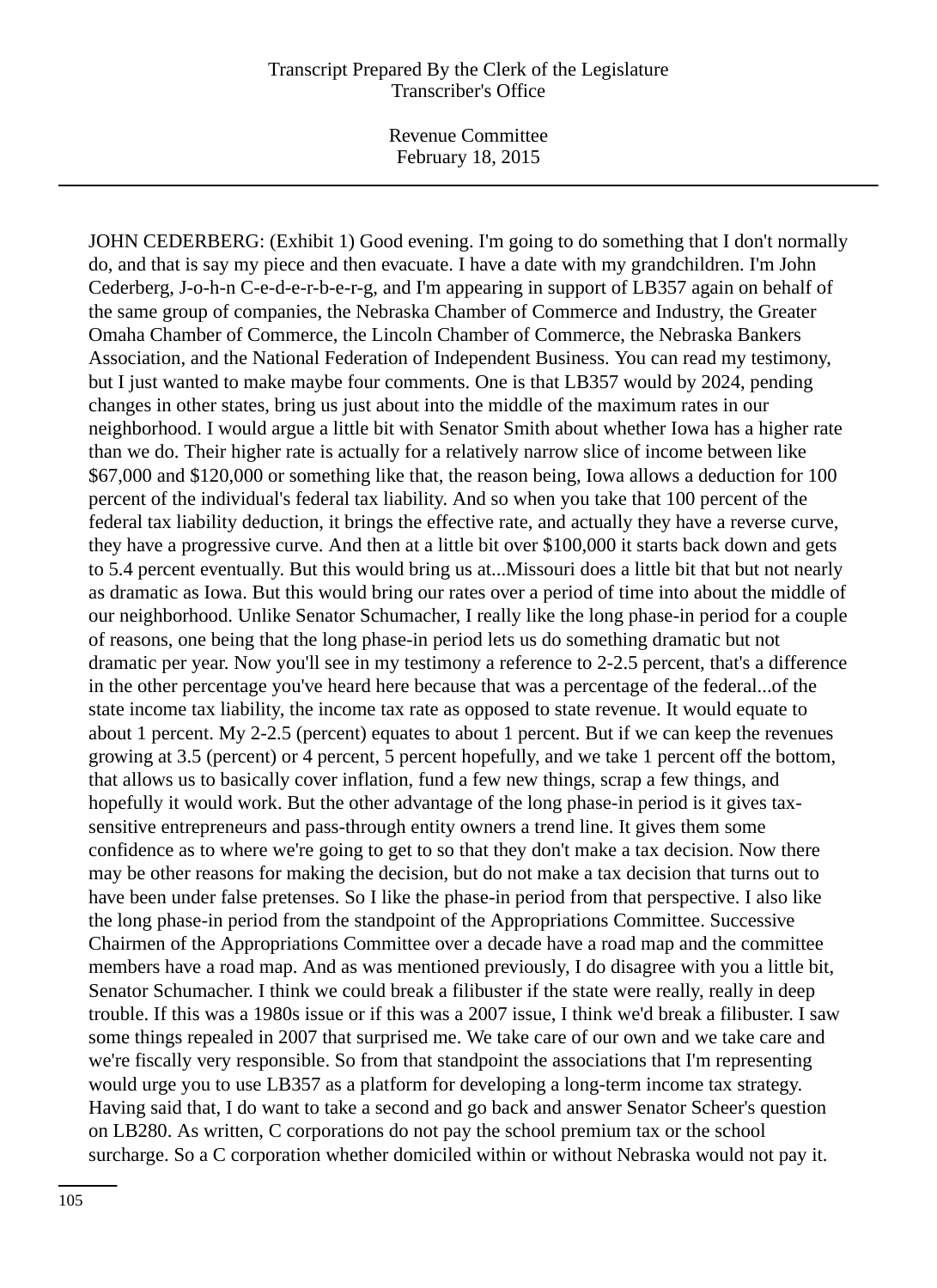Pass-through entities, which would be the owners of S corporations, LLCs, and partnerships, pass-through entities if it gets to an individual return would be subject to the school surcharge. The surcharge would be paid in the district that the owner lived in. So you could end up, you know, with 30 shareholders and they literally could pay to 30 districts. If they live out of state, they would pay the surcharge but it would go into a state fund that's allocated. [LB357]

SENATOR SCHEER: Thank you. [LB357]

SENATOR SCHUMACHER: Any questions? Senator Scheer. [LB357]

SENATOR SCHEER: You had testified before in relationship to LB280 and considered a tax shift, but if property taxes are too high and you're supporting reducing income taxes, where do we get some type of relief? I mean, we've got to have something somewhere that helps rectify the problem within the entire system I mean rather than piecemeal? [LB357]

JOHN CEDERBERG: And that is absolutely a conundrum. I wish that more counties in our state were as densely populated as Douglas. Different ones of you that have been on this committee in other years have heard me talk about how property taxes are absolutely designed to raise revenue in high property areas where the earning cycle is long, perhaps a year or more. Income taxes and sales taxes are designed to raise revenue where it's an urban population that the earning cycle is 15 or 30 days. That's how you get the volume of income and sales taxes. The problem is, and, you know, I've told previous committees this, Mary Jane probably has heard me make this speech. If we could suddenly import and hire 2.5 million additional people our tax problems are absolutely solved. We can cut our property taxes, we can...you know, we could cut our income taxes. The sale taxes would take care of...would in many respects take care of us. Now that would create many other problems, like how do we get the 2.5 million people housed and how do we get them around and, you know. But that's how many it would take, for example, for Nebraska to be as densely populated as Kansas. And I think we think if Kansas is being...western Kansas being pretty barren, but it would take 2.5 million people for us to be as densely populated as Kansas. And so, yes, this is conundrum. And as I said on...to somebody on LB280, it's probably a group of singles. Unless we're really willing to take the risk of something that I would view at least as a risk of something as massive as the surcharge that's in LB280. [LB357]

SENATOR SCHEER: What do you consider singles? [LB357]

JOHN CEDERBERG: Well, you know, I got asked that out in the hall too. [LB357]

SENATOR SCHEER: I wasn't out in the hall, so answer it again. (Laugh) [LB357]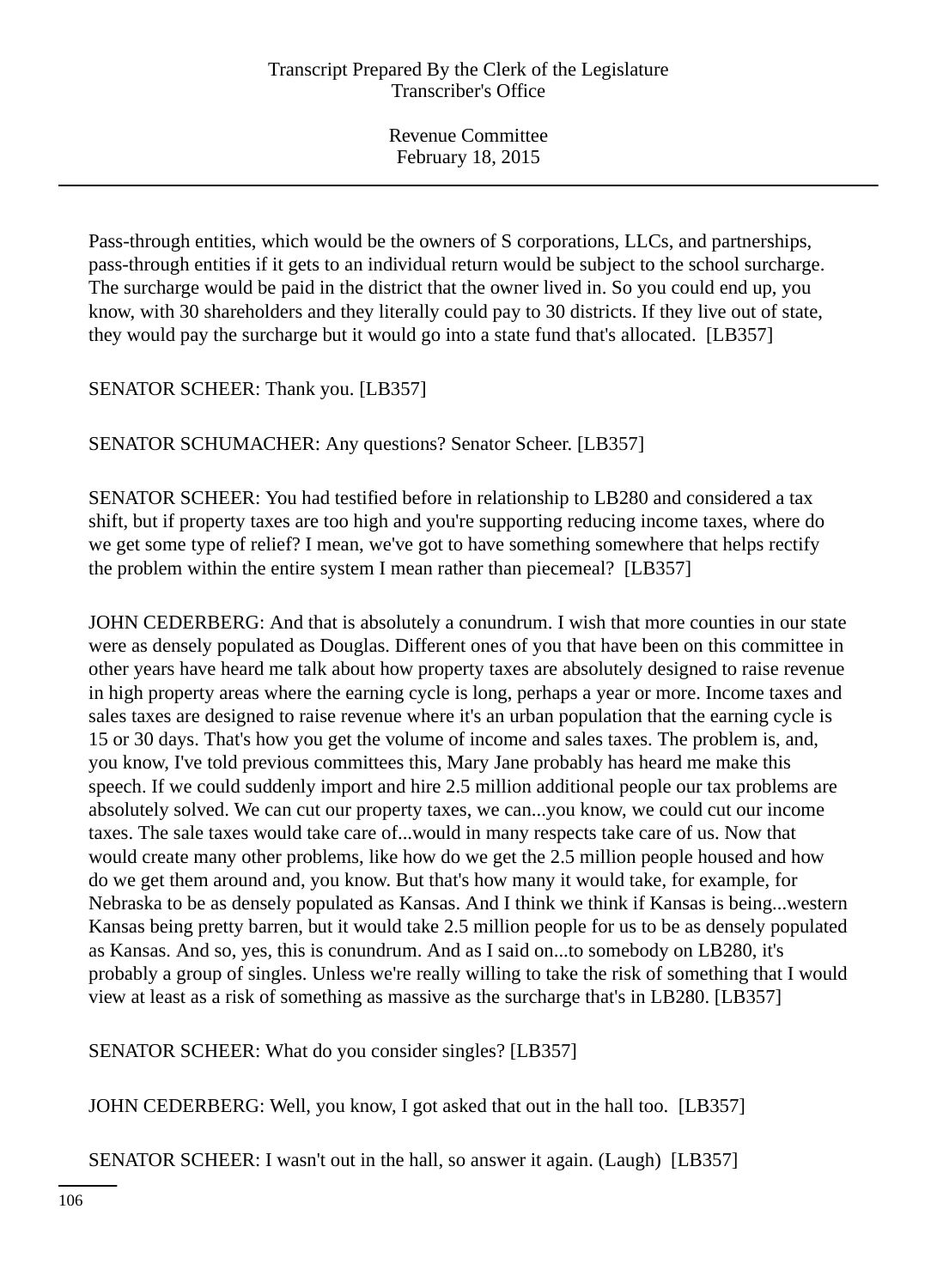Revenue Committee February 18, 2015

JOHN CEDERBERG: No, you weren't in the hall. That's right. Well, obviously some sort of enhancement of the Property Tax Credit Fund. Though I agree with Senator Schumacher how many of us actually look at our bill and see how much that's helped us. I think one of the things that maybe we should be looking at is how many services are the counties and cities doing that we should be doing at the state level because we mandated them, and perhaps absorbing some of those back to the state level would be a single. The hard part is the schools. The hard part very much is the schools. And what you really want to do in my view is develop enough nonproduction agriculture income and sales taxes to be able to raise the school aid, reinstate the foundation aid, and make, you know, a significantly higher contribution from the state to the schools. Now the difficulty, as I said to Senator Brasch on LB280, is if you do that then they become dependent on this Legislature. And if the Legislature has a change of people, ends up with a change of attitude, and ends up with the next recession, and, you know, it will happen, we just don't know which year, you know, they may be left high and dry. And that's my concern for the 76 nonpopulous counties under LB280 is that they become so dependent on this Legislature that, you know, we have some issues with regarding the sustainability. But, yeah, you just got to be creative. And I don't have that laundry list sitting here, you know. I'm not the magician with the laundry list sitting here in my sleeve. [LB357]

SENATOR SCHEER: Thank you. [LB357]

SENATOR GLOOR: Senator Davis. [LB357]

SENATOR DAVIS: Mr. Cederberg, I don't want to argue with you and appreciate that, Senator Gloor, but you say the 76 counties are going to be dependent. And let me tell you that the metropolitan districts in this state are extremely dependent on revenue from the state for their school fundings. It's just an important fact that needs to be said. [LB357]

JOHN CEDERBERG: I understand. They also have a lot more clout. [LB357]

SENATOR DAVIS: They do. But, you know, without TEEOSA funding that goes to the school districts, they would not be able to function. [LB357]

JOHN CEDERBERG: I didn't mean to be flippant but they do have a lot more clout. And taking care of... [LB357]

SENATOR DAVIS: Clout and fairness are not the same. [LB357]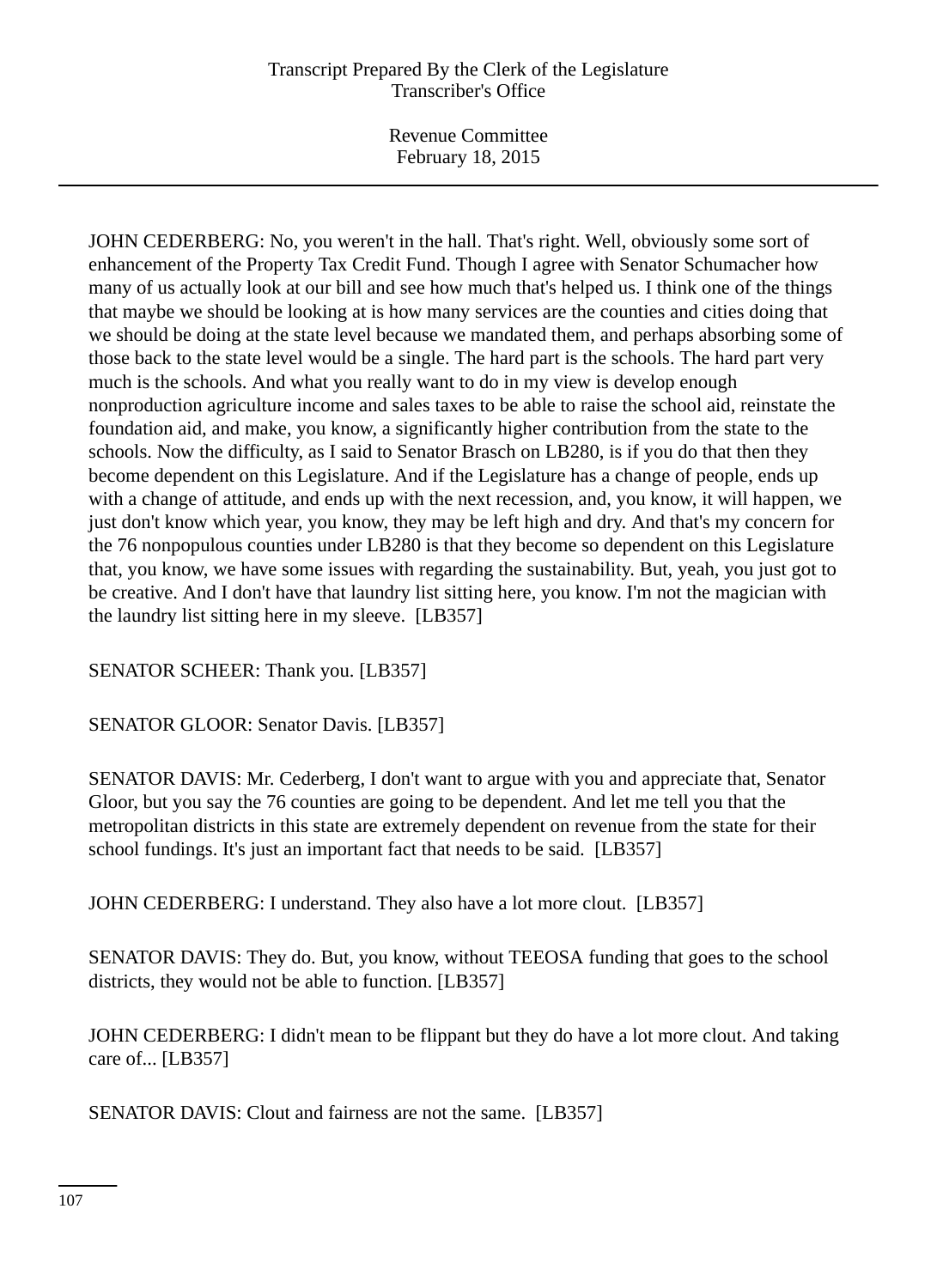JOHN CEDERBERG: ...taking care of the Learning Community schools I would guess is going to get closer attention than taking care of Chadron. It shouldn't but I bet it does. [LB357]

SENATOR GLOOR: Other questions? Senator Brasch. [LB357]

SENATOR BRASCH: Thank you again, Mr. Cederberg. And I missed most of your testimony. I just got...but you are back here in the same seat representing the State Chamber... [LB357]

JOHN CEDERBERG: Same people. [LB357]

SENATOR BRASCH: Okay. And so we have to realize who's talking to us and not necessarily the gentleman with the sharp pencil all the time because you're representing that group. When you talked about the looming next recession, in light of the projections of population growth globally, with the sharp pencil, don't you think the need for agriculture will remain at least steady to feed food, that industry? [LB357]

JOHN CEDERBERG: The difficulty with that assumption and I would say to you I hope like the dickens you're right. I hope we establish good relations with Cuba and sell them beans by the trainload. Okay. But the difficulty is that in so many respects our production agricultural commodity prices are dependent upon international politics and world supply. And, you know, our commodity prices would be a whole lot better if we had better diplomatic relations with Russia because they're short of food and they would be buying here instead of in South America because our quality is good. You know, there's...and I could go on, there are difficulties from an international perspective in whether we can maintain the commodity prices. You know, supply and demand absent politics, yeah, we should be almost recession-proof. But we aren't unfortunately. I can tell you that from 40 years in the accounting profession. [LB357]

SENATOR BRASCH: Absolutely. Thank you so much. [LB357]

JOHN CEDERBERG: Sure. [LB357]

SENATOR GLOOR: Thank you. And thank you for pointing out a reality, and that is the sanctions against Russia are very much being carried on the back of agriculture in this country unfortunately. Thank you, Mr. Cederberg. Next proponent. [LB357]

JIM VOKAL: (Exhibit 2) Thank you, Chairman Gloor and members of the Revenue Committee. My name is Jim Vokal, J-i-m V-o-k-a-l, and I am the CEO of the Platte Institute for Economic Research. I'm here tonight to speak in support of LB357 because it's essential that the Revenue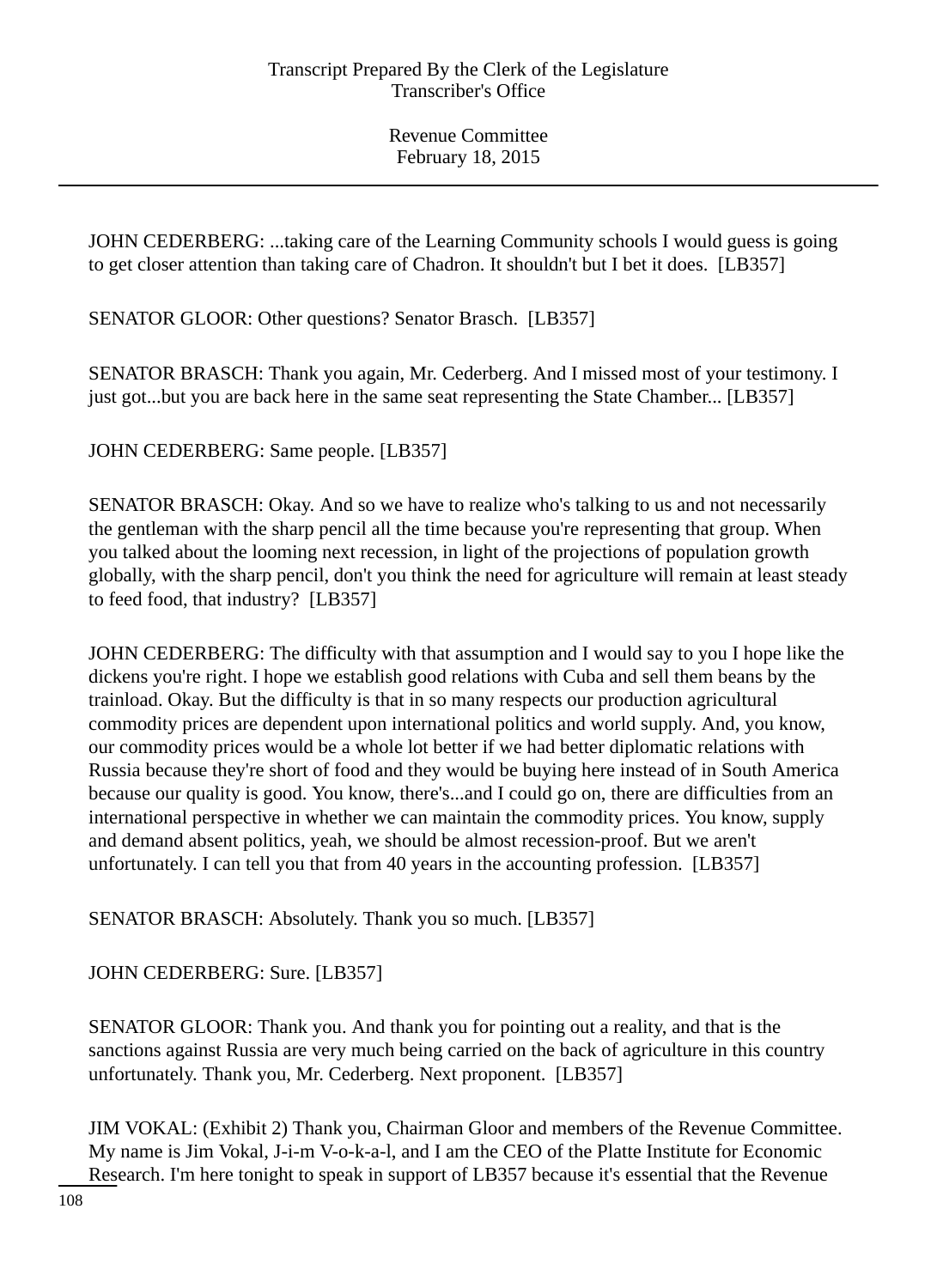Revenue Committee February 18, 2015

Committee acts this year to advance meaningful tax relief for all Nebraskans. I, too, have traveled the state speaking with Nebraskans about the impact the state and local tax burden has had on them and their families. I've heard from young people unable to find the good-paying jobs that can help support a family or buy a home in their community. I've met small businesses facing a disadvantage against their out-of-state competitors or lacking capital to grow their businesses. And I've heard from elder Nebraskans who can't enjoy their golden years to the fullest because taxes are hurting their standard of living or perhaps even worse, hurting their family life because their loved ones have moved away to find better opportunities. LB357 will help all these Nebraskans strengthen their roots in our state. Hand-in-hand, its sensible property and income tax reforms make it the most broad-based tax relief bill in this year's legislative session. LB357 provides tax relief to every real estate property taxpayer and income taxpayer in Nebraska, helping all Nebraskans provide more for their families and businesses. That is why LB357 has attracted such broad public support. In addition to the support from the Nebraska Chamber of Commerce, the Greater Omaha Chamber, the Lincoln Chamber of Commerce, and the Lincoln Independent Business Association, LB357 has earned the support of over 6,000 Nebraskans who have either liked our plan on Facebook or signed our petition in support of LB357. But LB357 is not just about saving money for taxpayers. It's also about protecting the good life in our state for everyone. We began the strong roots Nebraska campaign to support LB357 and other sensible tax relief measures because we know something has to be done to help grow Nebraska. Just like our athletic programs, we want our state to recruit and retain top talent. But as Senator Burke Harr eloquently stated before this committee last year: Right now, high taxes are creating "issues when it comes to recruiting talent to Nebraska and retaining talent to stay here in Nebraska." This problem of out-migration is hurting the quality of life in Nebraska. The good life is in jeopardy today because of a tax burden that is needlessly slowing our economic and population growth. Census estimates show that the majority of Nebraska's counties are on track to decline in population over the next decade. Some of the committee members represent counties in this tally: Cuming County, Dawes County, and Valley County. State and local spending is growing faster than Nebraska is growing, making our tax burden more onerous. This trend is bad for taxpayers and public services. It must be reversed. Last year, the American Legislative Exchange Council ranked Nebraska's future economic outlook 35th among the states, citing our high taxes. The Tax Foundation, which studies state tax policy as you know, praised the income tax reform plan contained in LB357 because Nebraska ranks an unfortunate 29th for state business tax environment. This means if Nebraska's tax system were ranked like the Huskers, we wouldn't be a championship-level contender. In fact, we wouldn't even show up in the AP Poll. Meanwhile, our immediate neighbors have some of the most attractive tax environments in the country. Some levy no income tax while we have the highest total tax burden among our bordering states, the highest property tax burden as a percentage of income, and the highest top income tax rate among any of these states with the exception of Iowa. The modest tax relief in LB357 can turn things around with a sensible, gradual approach. But you don't have to take my word for it. An independent analysis by the Beacon Hill Institute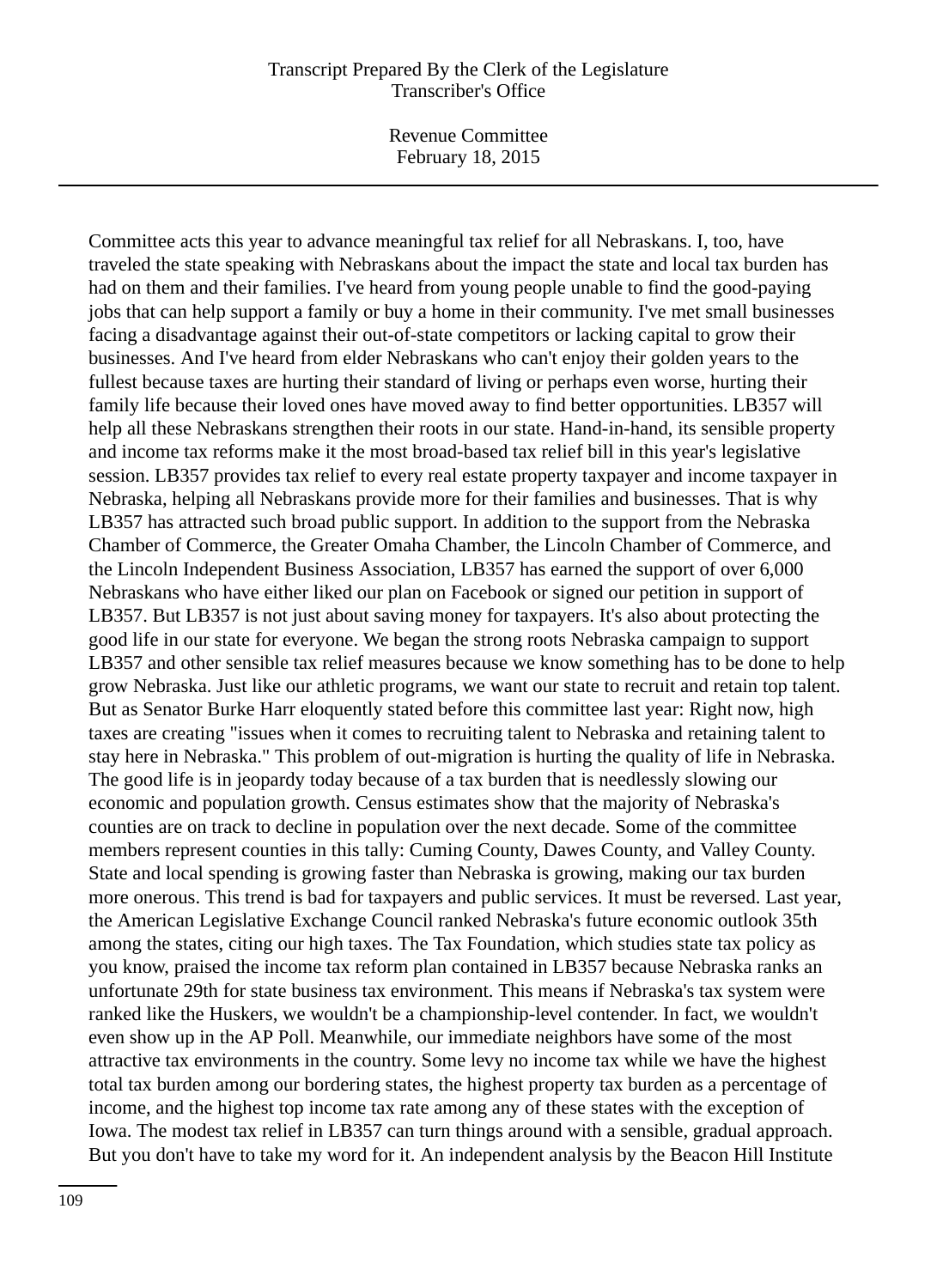Revenue Committee February 18, 2015

at Suffolk University found that LB357's income tax relief alone, not including its \$80 million of property tax relief, would result in a 65 percent return on investment for Nebraska's economy. Population growth, greater investment in Nebraska, and the creation of thousands of new jobs among the economic benefits Nebraska will realize even before LB357 reaches its final stage around a decade from now. Beacon Hill also estimates that local political subdivisions will win with LB357, because additional economic activity will grow the local tax base, leading to larger sales and property tax revenues. History and economic research also support the idea that sensibly lowering taxes for all Nebraskans will spur economic growth. Between 2002 and 2012, 62 percent of the 3 million net new jobs created in the United States were created in the nine states which do not levy an income tax. Additionally, these states experienced average economic growth increases 15 percent higher than the average of the U.S. Further, seven of those nine states saw their populations grow faster than the national average. The idea of lower taxes leading to higher economic growth is no longer a matter of controversy in mainstream economics. What remains a political controversy, though, is how to responsibly structure tax relief to protect the fiscal health of a state. And this is something at which LB357 excels and is a leader among tax relief programs across the country. LB357's property and income tax relief doesn't spend money Nebraskans don't have, and we're especially proud that it doesn't pit different groups of taxpayers against each other. Now, some states do have natural resources and benefits of weather we don't have that help them get to their very low taxes. We can't change what we don't have, so LB357 may not go as low as some people wish. I will wrap this up. But we do have a record Cash Reserve Fund. And with LB357 we can fully fund property and income tax relief for all Nebraskans for two whole years and still have over \$600 million left in the state's reserve. That's well more than fiscal experts say is necessary in the event of an economic downturn. With those two years, the Legislature can write a road map to even more reasonable tax environment through modest spending restraints and in some years just by slowing the growth of state government. While LB357 \$80 million in property tax credit funding will certainly not solve the problem of property taxes, this bill will allow the Legislature to spend these next two years working on the long-term systemic problems that are contributing to out-ofcontrol property taxes, like unfunded state mandates and the need for stronger valuation caps and property tax limitations. Now is the time to show the country and the world that Nebraska is ready to end its unfortunate reputation as a high-tax state. We can create a more reasonable tax environment for growing families and businesses while protecting funding for education and essential services. With your support of LB357, we can help all Nebraskans provide more for their families, protect the good life, and grow opportunity in Nebraska. Thank you for the opportunity and I encourage your support to advance LB357 to the full Legislature. [LB357]

SENATOR GLOOR: Questions? Senator Davis. [LB357]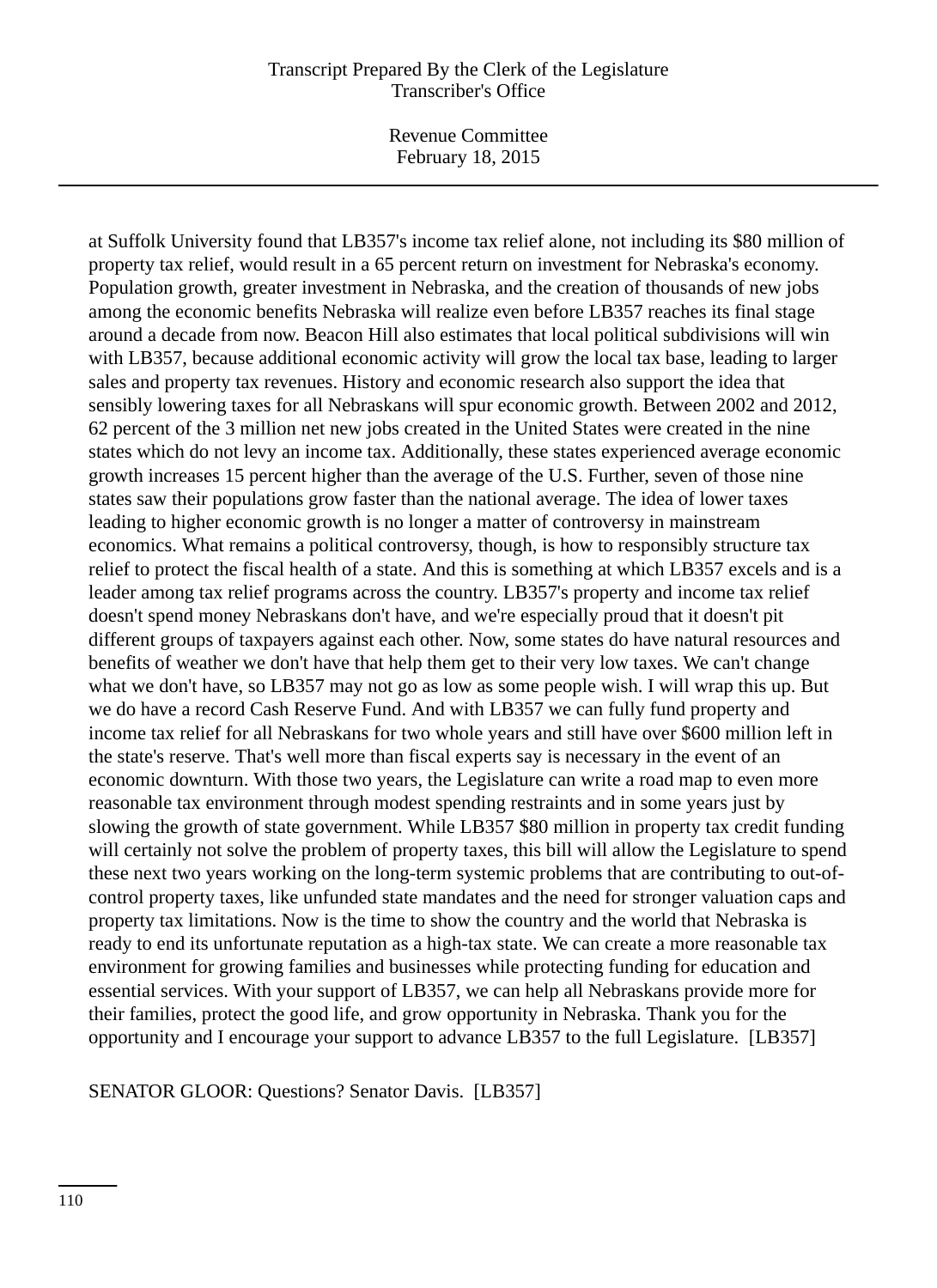SENATOR DAVIS: Thank you, Senator Gloor. Thank you, Mr. Vokal, for coming in. About a month ago I attended one of your functions at the law college and I believe it was someone from the Heritage Foundation, that was there that day. [LB357]

JIM VOKAL: Dr. Stephen Moore. [LB357]

SENATOR DAVIS: Right. So he was arguing, at least the impression I had was he was arguing for limiting income taxes altogether. Is that the position of the Platte Institute? [LB357]

JIM VOKAL: Absolutely not, but what our position is is we've seen with other states that have lowered their taxes that lower taxes leads to growth. And our neighboring states are blowing us away with their tax rates. We have billionaires in South Dakota and Wyoming paying less in income taxes than average, middle-class Nebraskans and small business owners making \$29,000 in our state. [LB357]

SENATOR DAVIS: And so after we invest the \$40 million in the Property Tax Credit Fund for two years, then what happens in the year three? [LB357]

JIM VOKAL: Years three through eight would be funded, fully funded, through a 1 percent reduction in the state budget, General Fund. [LB357]

SENATOR DAVIS: Do you think that's realistic? [LB357]

JIM VOKAL: I think it's very realistic. Back in 2010 through LR542, then-Speaker Flood charged the Legislature for finding 10 percent worth of cuts, and they did. Just through our Medicaid study that we released last year, by doing two simple things that we're not doing here as a state through auto procedures and opening it up to more than two providers of Medicaid, they estimated we could save \$300 (million) to \$400 million. And so I think that the efficiencies certainly are there. [LB357]

SENATOR DAVIS: And I guess I would just remind you are we are dealing with a lot of tough issues which one of them being prison reform, the issue of maybe building a new prison. And we get out eight years and we're short several hundred million dollars. I can only see us going to more reliance on more regressive taxes, you know, down the road if we do that. Would you care to comment on that. [LB357]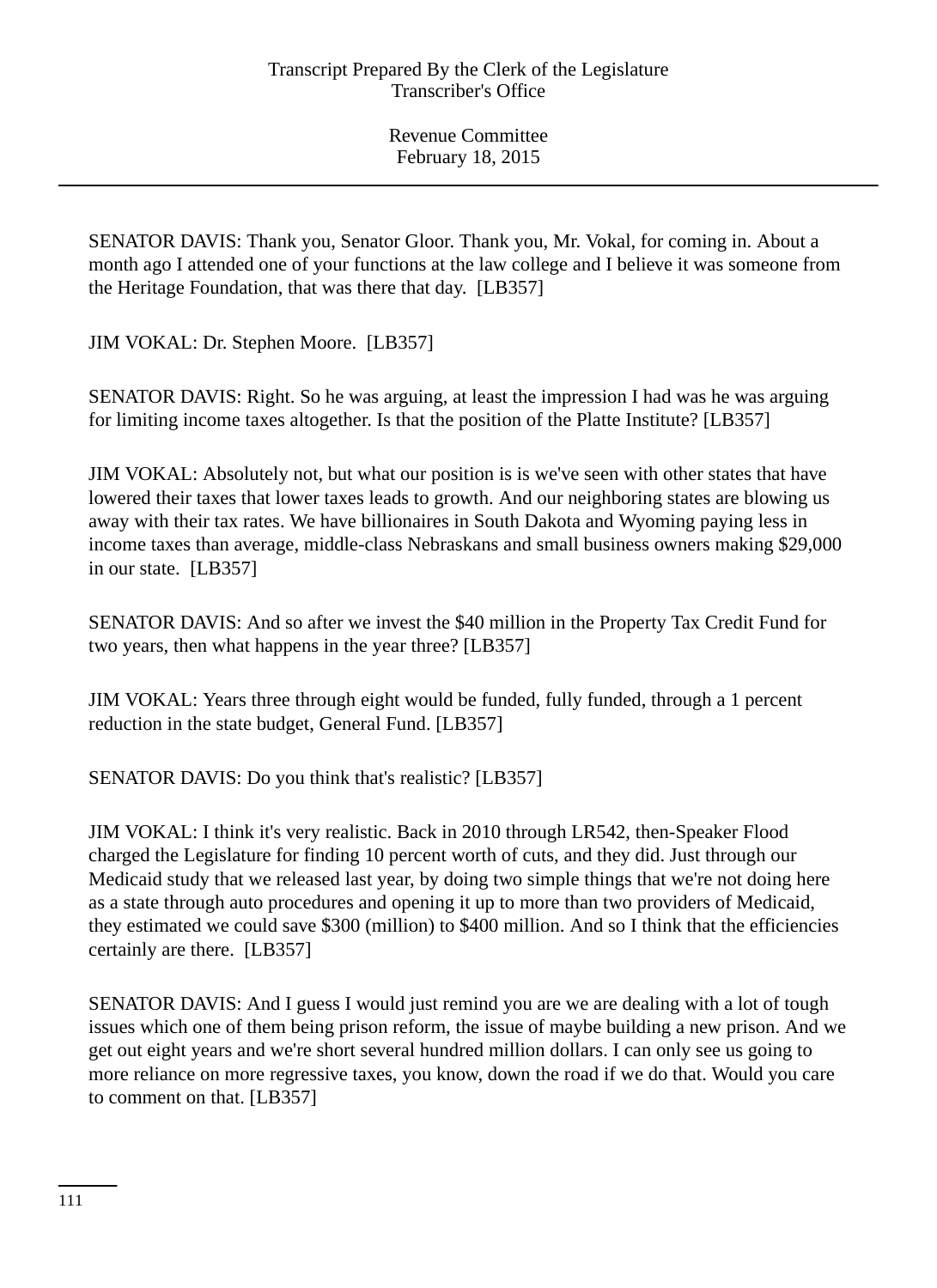JIM VOKAL: I disagree. And although it is eight years down the road, it is a fully funded plan. We're not left with any budget holes. And we're under the belief if you look at other states that when you lower taxes you see more growth. [LB357]

SENATOR DAVIS: How would you explain the Kansas situation then? [LB357]

JIM VOKAL: Well, the Kansas situation, I'm glad you brought it up, is completely different than LB357. LB357 is fully funded. Kansas reduced their income tax rate in year one by 24 percent. This is a 2 percent reduction. It's slow. It's gradual. It's responsible. That's what we've heard from senators as we've talked about taxes over the last couple years. [LB357]

SENATOR DAVIS: And I understand that, but I asked the question because you said lower tax rates leads to economic growth. I don't think that's working in Kansas. [LB357]

JIM VOKAL: Well, they're filling budget holes because it wasn't funded. [LB357]

SENATOR DAVIS: But still my point is I don't see economic growth happening in Kansas at the present time. [LB357]

JIM VOKAL: But we have seen it in the nine no income tax states that I mentioned previously. We're seeing it in states similar to Nebraska through New Hampshire as Joe Henchman mentioned earlier. [LB357]

SENATOR DAVIS: Thank you. [LB357]

JIM VOKAL: And the nice thing, if I may follow up on that, half of the plan is funded only if we have growth. Only if growth exceeds the budget estimates does this...do the second half of the cuts even take place. That's responsible. [LB357]

SENATOR GLOOR: Senator Schumacher. [LB357]

SENATOR SCHUMACHER: Thank you, Senator Gloor. I found your chart on the face of your testimony interesting showing that a single mother of two in poverty making \$20,000 a year will save \$140 a year. An average Nebraskan with a median income of \$52,000 will save \$500 a year. And you go up to a Panhandle farm implement owner who makes \$130,000 a year will save \$1,900. If...you stop there for some reason. But would not then using this same math a person making or family making \$500,000 a year experience a savings of nine times what the median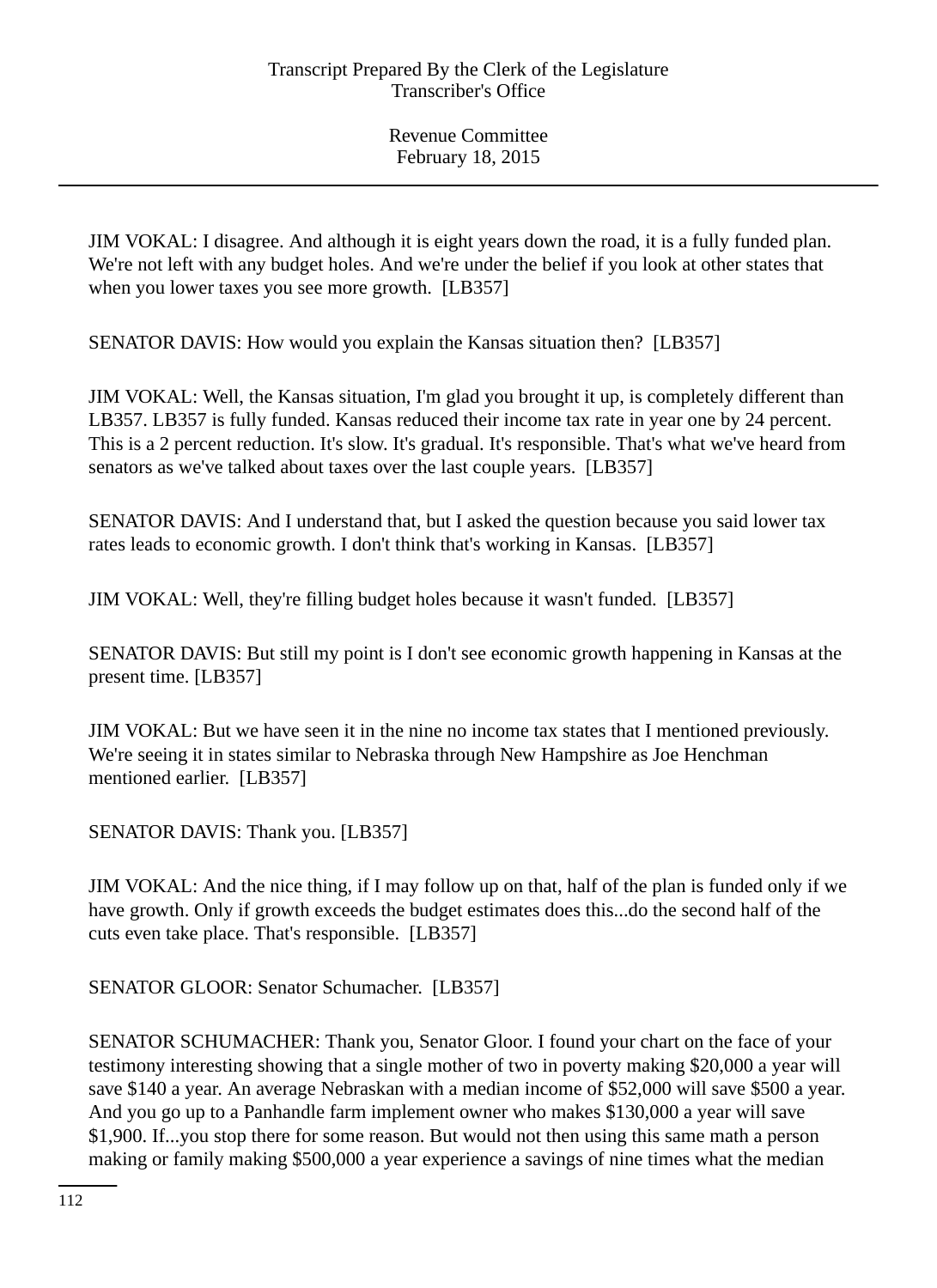person would, in other words \$4,500? And a person making \$1.1 million a year would save \$1,000 a month, which is 24 times what the median income earner would save? [LB357]

JIM VOKAL: I think your math is correct. But to respond to that, I don't believe...growing up, my family was a middle-class family. My father did not make over \$30,000 a year. We are a middle-class family. Everybody under this plan sees tax relief. And I don't believe that people making \$29,000 or small business owners making \$29,000 are the most wealthy. And you're correct. Your math is correct. But everybody under LB357 sees tax relief, everybody. And, in fact, the lower brackets actually see their tax rate go down as a greater percentage. [LB357]

SENATOR SCHUMACHER: But that's just playing...that's not in real money, that's playing with the math. Percentages of percentages and things like that. [LB357]

JIM VOKAL: Sure. [LB357]

SENATOR SCHUMACHER: But if our target is to bring in people who make median incomes so that they fill factory jobs or something, we're targeting the folks in that \$52,000 to \$68,000 range which will see somewhere in the neighborhood of \$300, \$400, \$500. Wouldn't it be better to take some of the tax savings off the folks making \$1.1 million and put that down into that lower category? [LB357]

JIM VOKAL: I want to see tax relief for all brackets evenly as a percentage of their tax rate. [LB357]

SENATOR SCHUMACHER: Thank you. [LB357]

SENATOR GLOOR: Other questions? Seeing none, thank you, Mr. Vokal. [LB357]

JIM VOKAL: Thank you. [LB357]

SENATOR GLOOR: Good evening. [LB357]

PATTY WOOD: (Exhibit 3) Good evening. Chairman Gloor and members of the Revenue Committee, my name is Patty Wood, P-a-t-t-y W-o-o-d, and I am the vice president of the Nebraska Trucking Association. I represent approximately 800 commercial trucking companies and our affiliated businesses in the state. My testimony today is in support of LB357. You've heard a lot of the statistics already so I'm going to be extremely brief. We believe that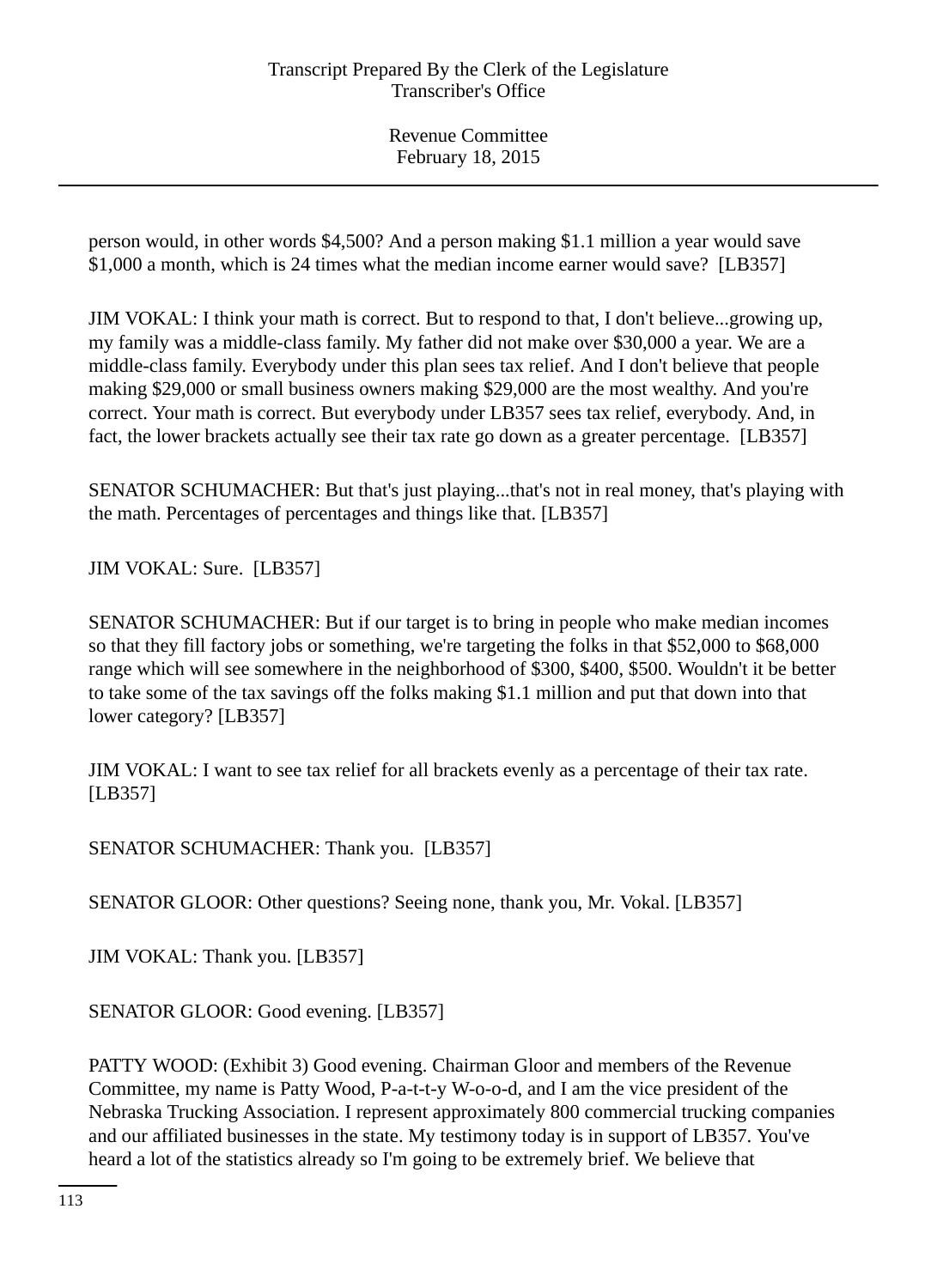increasingly...incrementally lowing income taxes for Nebraska taxpayers makes good economic sense and will stimulate economic growth. Nebraska needs to continually look at ways to stay competitive in this ever-changing economic climate and LB357 is a positive step in that direction. Thank you for you time. [LB357]

SENATOR GLOOR: Thank you. Questions for Ms. Wood? Seeing none, thank you. [LB357]

PATTY WOOD: Thank you. [LB357]

SENATOR GLOOR: Good evening. [LB357]

HARVEY SANKEY: (Exhibit 4) Good evening, Chairman Gloor and members of the Revenue Committee. My name is Harvey Sankey, H-a-r-v-e-y S-a-n-k-e-y, and I represent the printing industries of the Midwest, specifically Nebraska. The Printing Industry of Nebraska supports the tax reform package of LB357. The printing industries in Nebraska employ approximately 8,500 people in 390 locations. This equates to an average of 22 employees per location. The printing industry is very competitive and as a result, margins are very low. Most of the companies bid on every job and on any long-term contracts within the Midwest. A few hundred dollars can mean the gain or loss of a job. As an industry, sales volume has declined which has resulted in layoffs and in some cases the closure of businesses--two major companies in Lincoln. Technology is changing rapidly and we have to keep up with the changes in order to be more competitive and stay in business. This bill will help us to be more competitive, produce more work, and increase cash flow. It would also put more money into the pockets of our workers. This bill would help us and other small businesses increase our job-creating capacity, hire skilled labor, and increase wages and benefits. Job creation and income gains flow from productivity which in turn flows from effective investment in facilities, machinery, technology, and know-how. Fiscal triggers that are in place in this bill after 2023 protects the integrity of the state budget and makes sure that the tax code would raise enough revenue to pay for essential services, including state aid for education. The triggers would protect lawmakers and the Governor in case the state experienced a recession. The following are excerpts from the 2015 state business tax climate index prepared by the Tax Foundation. Taxes matter to business. Business taxes affect business decisions, job creation, and retention. Plant location, competitiveness, the transparency of the tax system, and the long-term health of the state's economy. Most importantly, taxes diminish profits. If taxes take a larger portion of profits, that cost is passed along to either consumers through higher prices, employees through lower wages and fewer jobs, or shareholders through lower dividends and share value. Thus, the state with lower tax costs will be more attractive to business investment and more likely to experience economic growth. States do not enact taxes...excuse me, states do not enact tax changes, increases, or cuts in a vacuum. Every law will in some way change a state's competitive position relative to its immediate neighbors, its geographic region,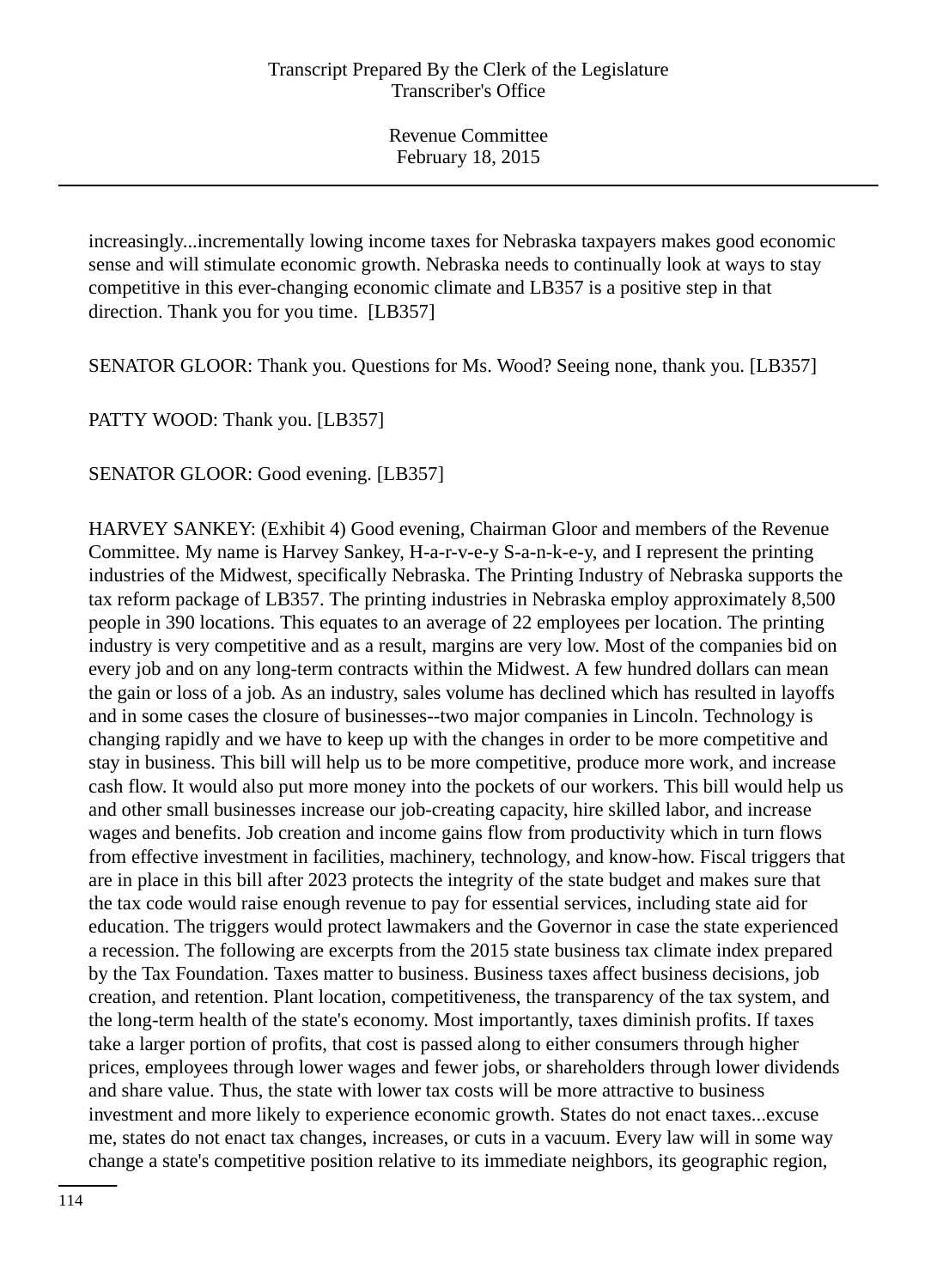and even globally. Ultimately, it will affect the state's national standing as place to live and do business. Entrepreneurial states can take advantage of the tax increases of their neighbors to lure businesses out of high-tax states. Study by Bartik in 1989 provides strong evidence that taxes have a negative impact on business start ups. He finds specifically that property taxes because they are paid regardless of profits have the strongest negative effect on business. Thank you. [LB357]

SENATOR GLOOR: You just have a yellow light in case you cut yourself short, if you had something else. [LB357]

HARVEY SANKEY: No, that's fine. I'm sure I could add to that if somebody has some questions. [LB357]

SENATOR GLOOR: Okay. Thank you, Mr. Sankey. Senator Scheer. [LB357]

SENATOR SCHEER: Well, just a comment. Your last comment talks about that the property taxes have the biggest negative effect and we're talking about an income tax reduction not a property tax reduction. So... [LB357]

HARVEY SANKEY: Well, you are in this bill. You're reducing through the state tax credit fund. That reduces your property tax. [LB357]

SENATOR SCHEER: Well, that's a small portion of it. Most if it's in income tax reduction. [LB357]

HARVEY SANKEY: I understand but you're still seeing that happen in this tax bill. And if businesses want to come here, they're going to look at property taxes and they're going to say, hey, look what they're doing this year. [LB357]

SENATOR SCHEER: I'm not arguing that. [LB357]

HARVEY SANKEY: Oh, okay. I'm sorry. [LB357]

SENATOR SCHEER: I understand that. I just thought that this is primarily an income tax reduction. [LB357]

HARVEY SANKEY: It is but I throw that one in too. [LB357]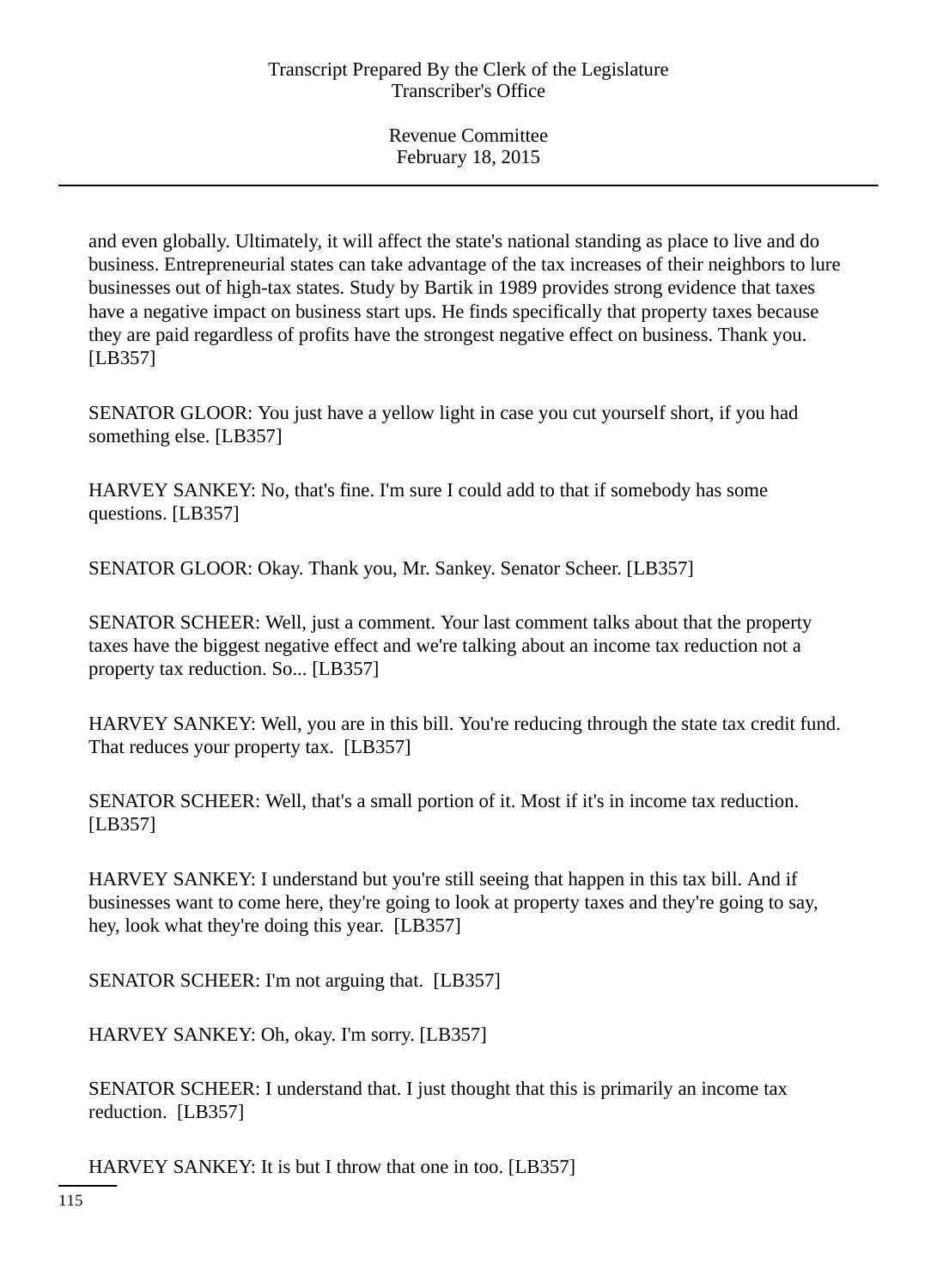SENATOR SCHEER: Well, one-shotter, I appreciate that. Thank you. [LB357]

SENATOR GLOOR: Senator Schumacher. [LB357]

SENATOR SCHUMACHER: Thank you, Senator Gloor. It's not often that we get a chance to do a little follow up on what we did last year. How's it been since we made the arrangement where you don't have to pay tax on postage anymore, good thing or a bad thing? [LB357]

HARVEY SANKEY: That's very good. That's a very good point. That's a good illustration. There are taxes, there are companies that...and also in the silver and gold industry too. There are companies here that couldn't...that did not benefit from, let's say, over in Iowa. They exempted taxes on silver and gold transactions and they also exempted taxes on postage for mailing. We couldn't compete against them. As a mailing industry...we're part of the mailing industry now, now we can do that. Now we can contribute more to our bottom lines by getting those mailing...shifting the mailing operations here in Nebraska and taking them away from Iowa. That was an excellent point here and I think we can do that by...in other ways, too, to help the printing industry. [LB357]

SENATOR SCHUMACHER: Finally we did something right. (Laughter) [LB357]

HARVEY SANKEY: Thank you. [LB357]

SENATOR GLOOR: It took us till 7:00, but. Thank you, Mr. Sankey. I don't see any more questions. [LB357]

HARVEY SANKEY: Thank you. [LB357]

SENATOR GLOOR: I'm going to ask the page to try and reattach the mitten on the mike, so give us just a second and plug your ears because it isn't going to be quiet. Mechanical engineer in training. Thank you. [LB357]

DAVID KUTLER: I could have done that. [LB357]

SENATOR GLOOR: It's all right. [LB357]

DAVID KUTLER: Okay, but maybe it's a union deal. I'm not sure. [LB357]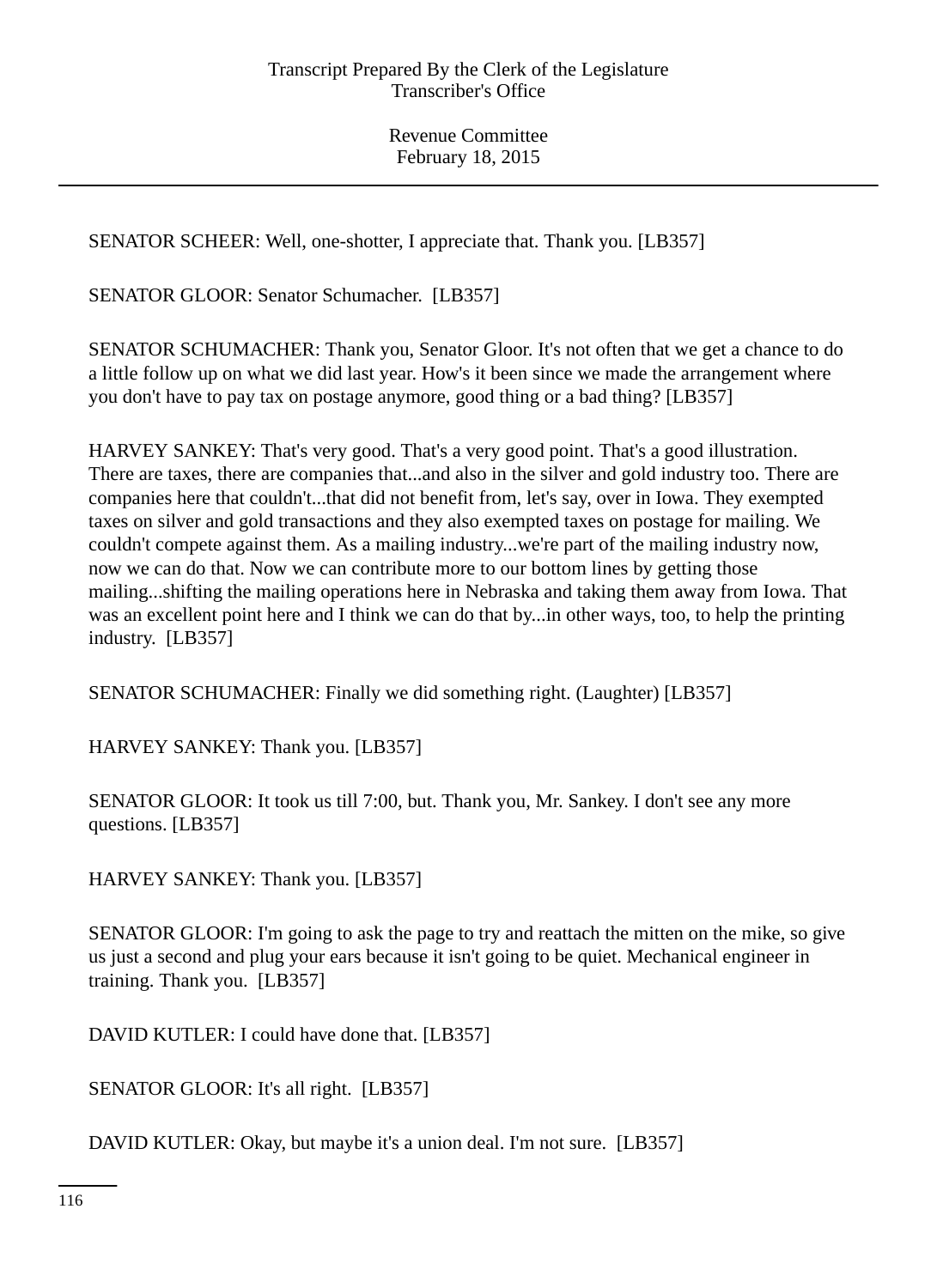SENATOR GLOOR: We have ultimate test. He's covered under insurance if he broke the mike and you wouldn't be. [LB357]

DAVID KUTLER: Okay, thank you. My name is David Kutler, D-a-v-i-d K-u-t-l-e-r, and I'm a small business owner in Omaha. And I belong to a lot of small business groups and talk to a lot of owners. And oftentimes in that conversation this comes up, a phrase is, well, you know, Nebraska is a great place to live, but--and this is a big but--our taxes are way too high. So I see this, a good effort to help reduce some of that burden on not only the business owners but all the individuals in the state. And as Senator Smith alluded to, as a small business owner, a lot of my income taxes are paid actually on a personal level as well from the business. You know, we need to have a more favorable tax rate. Obviously, we'd like to attract more businesses, be competitive in our region. In addition, that of course would bring bright, young talent hopefully and other investments in our state. But at the same time, I think it's important that we keep those taxes low to help retain the great talent that we do have. Anybody who's been in business knows that it takes a great deal more money to attract a new client or a new customer than retain what you have. So I think by doing this the people that are here, they already know the taxes are too high. Maybe the people from out of state don't know that yet, but they will shortly after they get here. So if we can do that, I think it would help keep some of that talent from leaving our state. And in addition, obviously, the extra money that people might have in their pockets is going to help grow our economy. I think that's another way that this can be funded besides the reduction in taxes, because now you're going to have additional sales tax revenues coming through into the state, so. That's basically all I have to say. [LB357]

SENATOR GLOOR: Questions for Mr. Kutler? I don't see any. Thank you. [LB357]

DAVID KUTLER: Thank you. [LB357]

SENATOR GLOOR: Good evening. [LB357]

BRIAN GUBBELS: Hello. How are you guys? It's 7:07. I have a greater appreciation for the work you guys are doing down here. Thank you for sticking around and allowing us to have comments here. Brian Gubbels, B-r-i-a-n G-u-b-b-e-l-s. Let me start here with...I just want to say thank you for the opportunity to present my thoughts on LB357. As a Nebraska constituent, small business owner, and a community chamber board member, I have significant appreciation for a bill that is taking into consideration the need to keep a tax reduction in balance with prudent fiscal needs while aiming to attract businesses and constituents to our state. I am particularly in agreement with the tax reduction plan that has taken the prudent measure of basing further reduction upon measurable results. I will confess that I truly believe there is a direct correlation between business investment in the state and the degree the tax plans of a state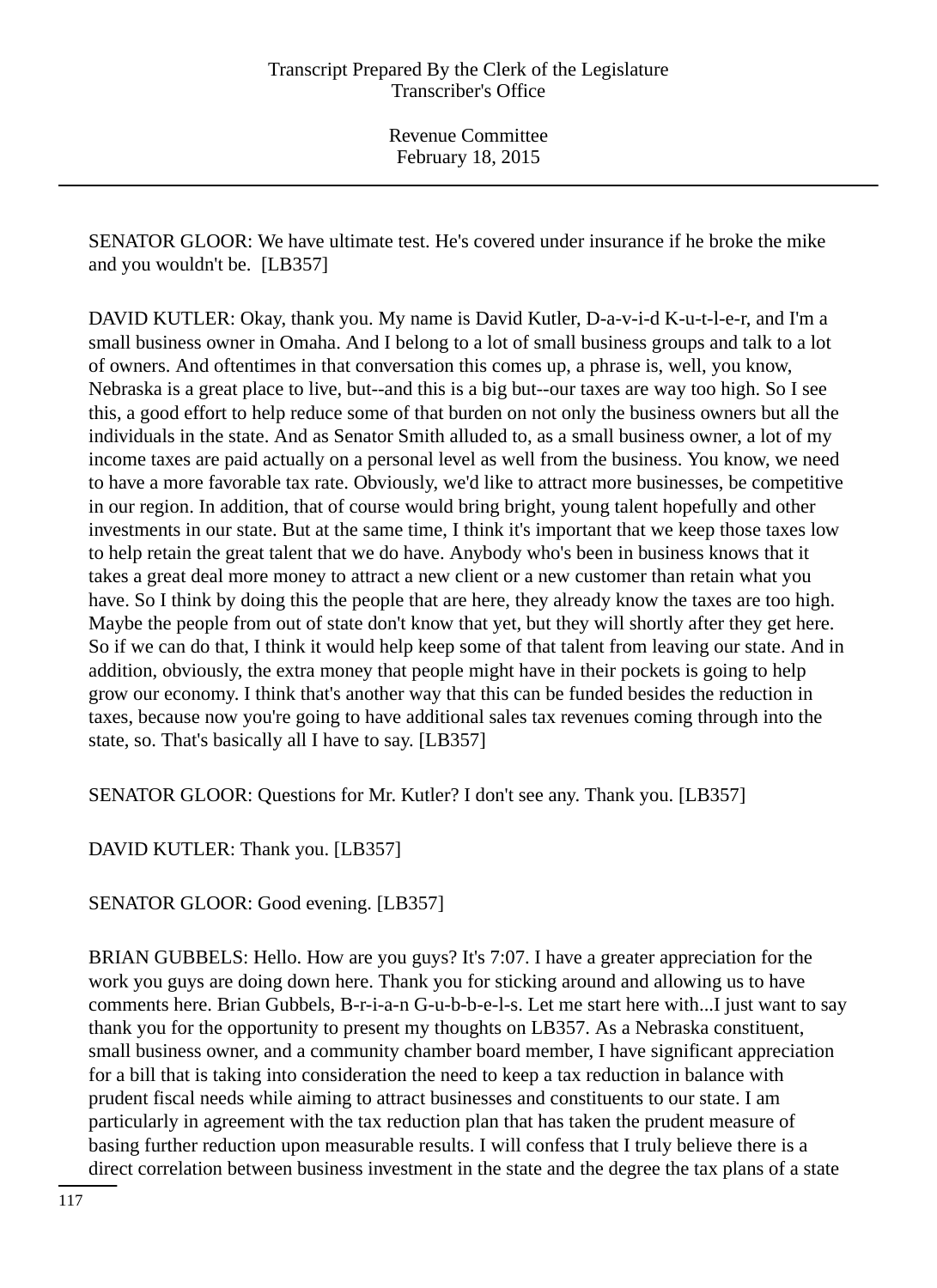Revenue Committee February 18, 2015

do not reduce the rewards of the investment within those states. I will also confess to you that I believe a strong state is one that continues to make result-oriented investments in education of its young people and its infrastructure. I believe this bill takes into consideration the importance of balancing those objectives. And because of its fundamental soundness, this committee will be able to reflect upon many successes for the year to come. You know I wanted to add some additional thoughts here was the fact that, as a business owner, I'm betting on the future of Nebraska and I'm betting that progress will continue in this state. And I believe that the biggest issue I face as a small business owner is not enough people. And how do we attract more people? I'll tell you, the fact is that I don't want status quo. And I know that with tax planning, we know in an ever-changing environment that status quo is not where we need to be. And so you heard a lot of debate, I know you guys spend a lot of time trying to figure out what that is. I want to grow. I want to hire people. I want to make investments back in this state. And I'm looking for investors that will want to continue to provide money into this state. And I believe this bill is prudently marching towards a direction where we're creating an environment where business owners will have the opportunity to show if you give us money back in a tax return, we will make investments in the state because in this plan, you are providing tax return back in incremental decreases that are only if we have the results that we set out to get. And never in the history of Nebraska has there been so much opportunity to attract businesses to this state. With the advent of technology...I'm from Cedar County, Nebraska, is where I grew up, in Randolph, Nebraska. And the reason why we can't move business there is because there's no people. Technology is there. So if we can create...we have good dirt, we have good people. And I really believe that if you can pass this bill or get this bill out to the floor I think that you'll be celebrating a win, not just next year, but ten years from now. And I'd be glad to assist you in any way I can. Thank you. [LB357]

SENATOR GLOOR: Thank you for the offer. Questions? Thank you, Mr. Gubbels. [LB357]

BRIAN GUBBELS: You're welcome. Thanks. [LB357]

MATT LITT: (Exhibits 5, 6) Chairman Gloor and members of the Revenue Committee, my name is Matt Litt, M-a-t-t L-i-t-t. I'm the state director of Americans for Prosperity-Nebraska and I'm here to testify in support of LB357. Again, I will deliver a very abbreviated testimony and will send the full testimony on to the clerk. In essence, we think that this bill is a reasonable and prudent long-term approach to tax relief and state spending. What's more, this bill...and it's important for our members to know again that this bill lowers taxes for all Nebraskans who are paying. We think this bill is a win for taxpayers and we urge the committee to support LB357. Thank you. [LB357]

SENATOR GLOOR: Questions for Mr. Litt? Thank you, again, Matt. [LB357]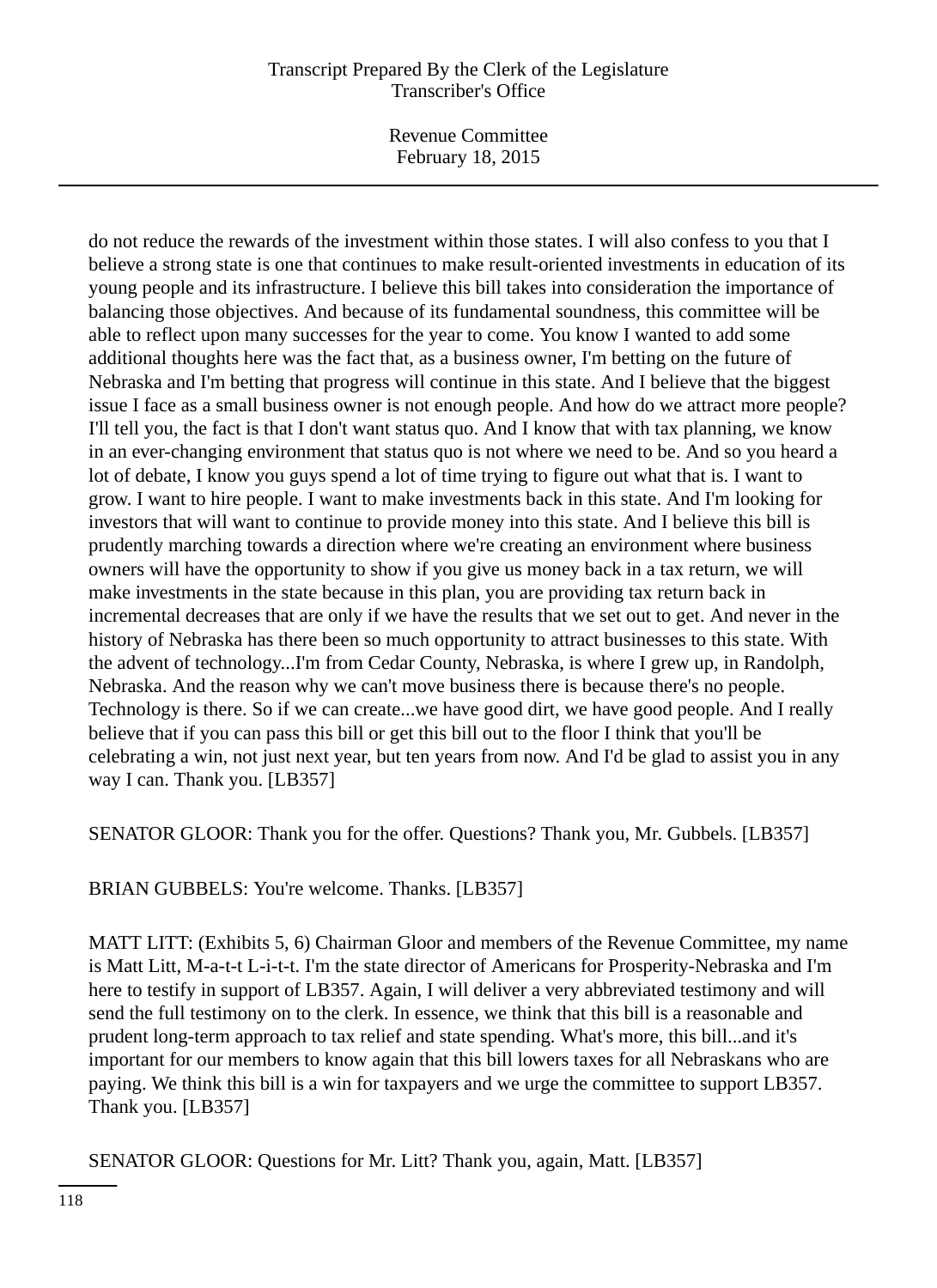## MATT LITT: Thank you. [LB357]

SENATOR GLOOR: Other proponents? Seeing no more proponents, we'll move to opponents for this bill. [LB357]

RENEE FRY: (Exhibits 7, 8, 9) Good evening, Chairman Gloor and members of the Revenue Committee, my name is Renee Fry, R-e-n-e-e F-r-y. I'm the executive director of OpenSky Policy Institute. We are testifying in opposition to LB357, a bill that would require significant cuts to our schools and other vital services and would likely force property tax increases to make up for the loss of state aid. In fact, the revenue loss from LB357, once fully implemented, it is equal to about 10 percent of our General Fund. We're greatly concerned about the stealth nature of this proposal, which uses Cash Reserve transfers to mask the impact of the revenue loss in the initial years. It also uses Cash Reserve transfers to temporarily increase the property tax credit program to a level that will be unsustainable as revenue collections drop due to LB357's income tax cuts. After the initial period of income tax rate reductions, further reductions would kick in when revenue estimates or when revenues exceed the revenue forecast. Thus, any revenue underestimate by the politically appointed Nebraska Forecasting Board would cause more income tax cuts, even if the forecast shows a deficit. Currently, revenues come in above projections about half of the time, which means that reductions in the income tax rates would continue to occur after the initial changes laid out in the bill. While LB357 tries to appear modest in its approach to tax cuts, the impact on state spending and on our rainy day fund will be anything but modest. Please note the chart in the handouts entitled "LB357 Budget Impact" illustrates how LB357 passes huge spending cuts and a depleted Cash Reserve on to future lawmakers, particularly if the state intends to continue the commitment to the property tax program beyond the transfers laid out in the bill. This will set us up for a Kansas-like crisis. When fully implemented, LB357 will result in a loss of \$419 million per year in today's dollars, according to an analysis by the Institute on Taxation and Economic Policy. This is equivalent to the salaries of more than 8,500 teachers or almost half of state spending on TEEOSA. Improving Nebraska's tax ranking has been mentioned as a reason for LB357. But Nebraska is not a hightax or a high-spending state by any standard measure. U.S. Census Bureau and U.S. Bureau of Economic Analysis data, which were used by the Tax Modernization Committee, show we rank near the middle nationally and regionally in nearly every tax and spending category, both on a per capita basis and as a share of personal income. LB357 and other recent measures to cut income taxes have been proposed in the name of economic growth, but academic research fails to find a conclusive link between income tax cuts and economic growth. For the most part, Nebraska economically outperforms other states with lower or no income taxes. And you can see in the charts in the packet to this effect. And I would note that Nebraska's growth is second in the region. The cuts LB357 will require for schools, roads, and other key services make it likely that the bill would actually hurt, rather than grow, our economy. As for income tax rates, there is much consternation about our top rate of 6.84 percent. However, there is an important difference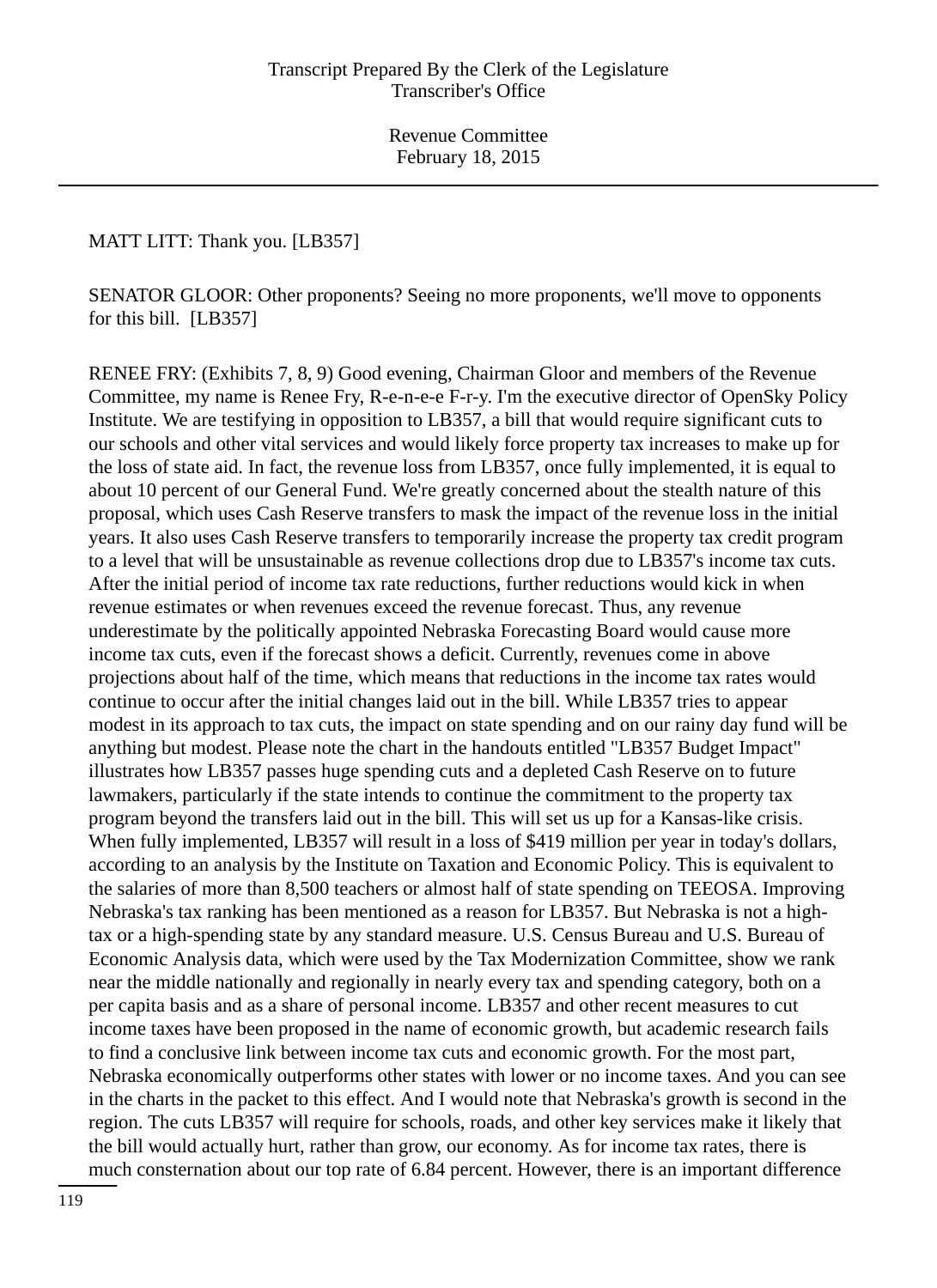Revenue Committee February 18, 2015

between our marginal and effective tax rates. In its 2010 tax burden study, our Department of Revenue found that the highest effective tax rate among taxpayer deciles was 4.58 percent. For the top 500 taxpayers, the effective tax rate was 3.26 percent. Furthermore, the Institute on Taxation and Economic Policy analysis...oh, excuse me. I skipped over because this was addressed by Mr. Henchman about the negligible gain in economic growth or in revenue, excuse me, from cutting the income taxes. In addition, the Institute on Taxation and Economic Policy found that 31 percent of the LB357 income tax cuts would leave Nebraska; 17 percent would go to nonresidents with income from Nebraska sources; and 14 percent would go to the federal government because Nebraskans would have less state income tax to write off on their federal income tax returns. Eighty-one percent of the corporate income tax cuts would go to nonresidents who own stock in multistate companies that do business in Nebraska. The 2010 Department of Revenue study did not appear to account for the number of jobs that teachers and other public employees would lose under such a significant tax cut, but it did show that the tax cut would not come close to covering its own cost. We believe the same is true for the income tax reductions proposed in LB357. This means cuts to schools, healthcare, and other vital services would be required. Simply put, income tax cuts do not pay for themselves. And we believe that there are far better investments we can make to improve our state and help grow our economy. I do want to mention, Senator Gloor brought up spending. We do rank 29th to 33rd in spending nationally. And business climate rankings were brought up as well. According to Forbes, we have the second best business climate. CNBC puts our business friendliness at third. And Pollina has us as the third best probusiness state. And with that, I'd be happy to answer any questions. [LB357]

SENATOR GLOOR: Questions for Ms. Fry? Senator Davis. [LB357]

SENATOR DAVIS: Thank you, Senator Gloor. Thank you, Renee. We talked a little bit about marginal versus effective tax rates. Could you kind of gives us a little more information on that, because wouldn't that be true in every state, an effective tax rate, would that compare? In Iowa would they have an effective tax rate and a top rate too? [LB357]

RENEE FRY: So it really depends on your exemptions and your deductions and the amount of your deductions and exemptions that you have. So we don't cap our...we don't cap those in this state. A lot of other states do cap deductions or phase them out at higher rates. And we don't do that as well and so what ends up happening is that we have a lot of exemptions that do reduce those effective tax rates. So if our tax rate is an issue, we could do a lot to actually bring the marginal rate down by adjusting our deductions and exclusions. [LB357]

SENATOR DAVIS: And so that would give us a better ranking in terms of the... [LB357]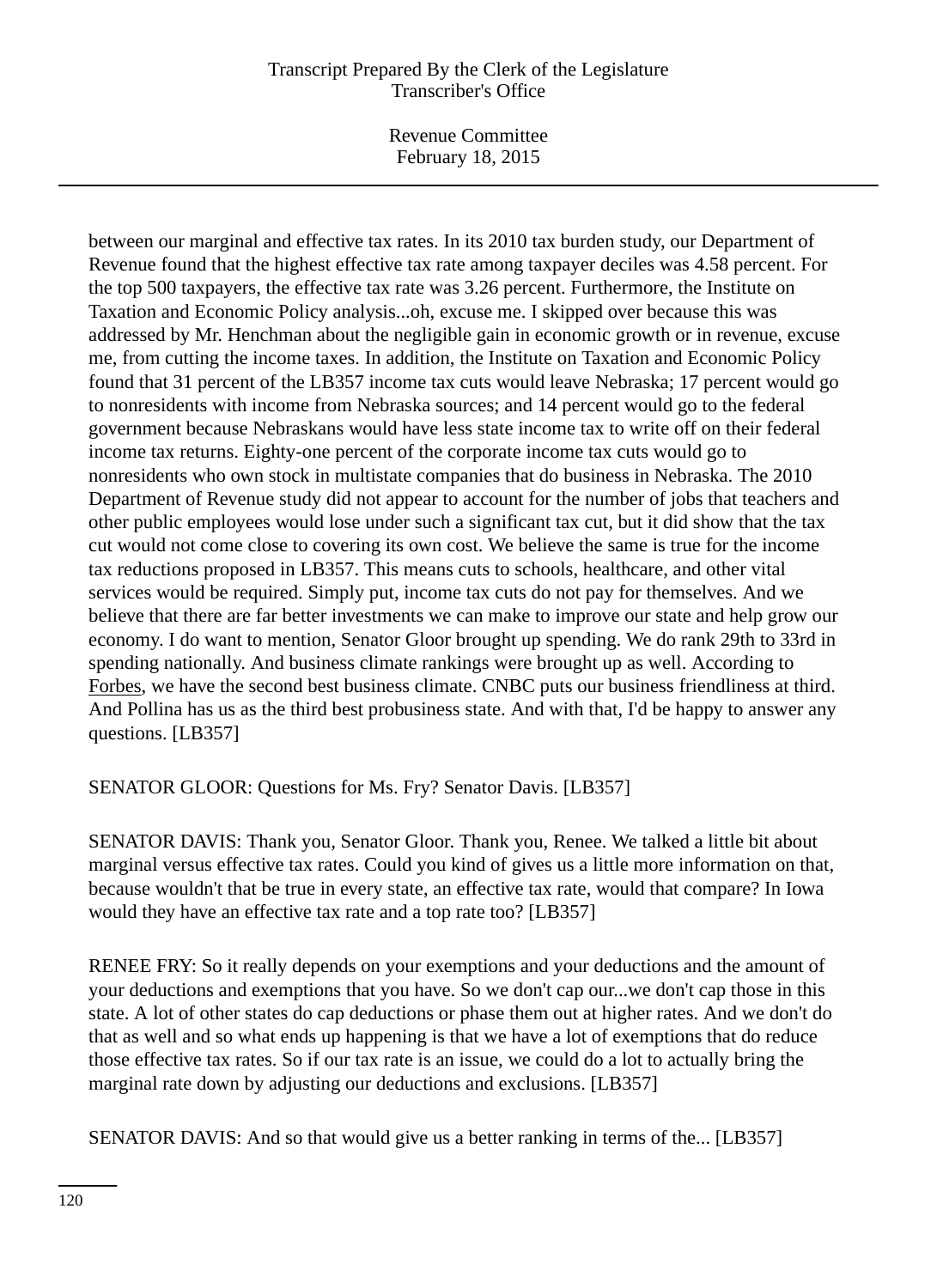RENEE FRY: I can't speak to the ranking. I can speak to the fact that if you look at our economic growth, we were the...we have the second highest economic growth in the region. So clearly our tax rates aren't impacting our economic growth. One of the charts that I did hand out shows high income tax states compared to no income tax states. And we don't find that no income tax states outperform high income tax states nor do they outperform Nebraska. So we just don't see a correlation there with tax rates and with economic growth. And so we just don't find this to be a compelling argument. But if we're concerned about those tax rates, we could certainly make adjustments to our deductions and exclusions and address that issue. [LB357]

SENATOR DAVIS: Thank you. [LB357]

RENEE FRY: Thank you. [LB357]

SENATOR GLOOR: Senator Schumacher. [LB357]

SENATOR SCHUMACHER: Thank you, Senator Gloor. And thank you, Renee, for your testimony. Again, I think we need to focus a little bit on this effective tax rate versus our marginal tax rate. The effective rate is suppressed because some folks have got mortgage deductions and charitable deductions. But there are a lot of people who don't have those that are paying the full bore. Is that...would that be a fair statement? [LB357]

RENEE FRY: Well, even at...the Department of Revenue report actually looked at every decile. And they found that no decile is actually paying 6.84 percent. [LB357]

SENATOR SCHUMACHER: But individuals in there were. I mean, there's some individuals paying the max and there may be some individuals, because they got huge charitable deductions because they're giving away huge estates and may be paying 2 percent to get to that average. [LB357]

RENEE FRY: Although they have the lower bracket so they're probably not paying at that 6.84 percent. So at the first--and I know I have it here--first seven deciles, out of the ten deciles that the Department of Revenue put together in this tax burden study, they find that the first seven deciles have an effective tax rate on average of 1.62 percent because you have those lower brackets. And I know that the Revenue Committee, in their report that was released in December, also found that no income group was paying higher than 5 percent. [LB357]

SENATOR SCHUMACHER: But as an individual though, individuals in any one of those, unless they have some of these deductions, there are individuals that are approximating that 6.84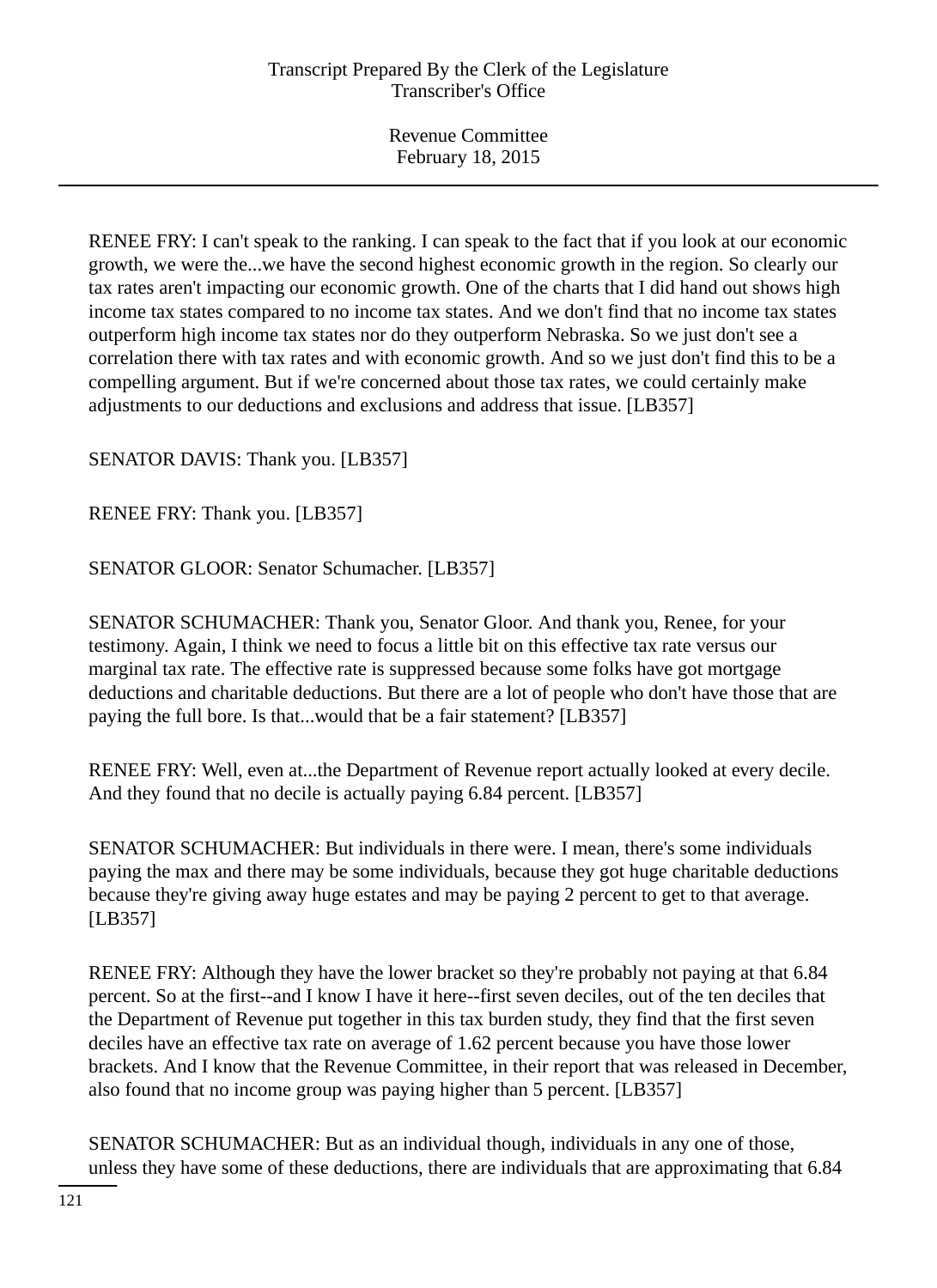percent. We even have a clawback, don't we, to clawback some of our lower brackets for folks that are making a couple hundred thousand or more? [LB357]

RENEE FRY: Yeah, we have a clawback for folks who are making, I think, over \$170,000. [LB357]

SENATOR SCHUMACHER: So, I mean... [LB357]

RENEE FRY: And their effective tax rates are much lower because they tend to do deductions. So the issue...I mean, we could certainly look to see if we could get to a scenario where someone is paying less than 6.84 percent. But it's usually going to be the higher income individuals who are paying because we have the lower brackets, right, that are kicking in. So you're not going to get...even a middle family income isn't going to be at 6.84 percent, they're going to be at something less than that. But we can certainly look and try to see what the highest is that they would be if they're not itemizing. [LB357]

SENATOR SCHUMACHER: I think that if you just apply the...go to the Nebraska 1040N and fill it in and don't take any...much for charitable deductions or mortgage interest, you're going to get far higher than what these figures show for marginal for that person. [LB357]

RENEE FRY: If their income is high enough and they're not deducting. [LB357]

SENATOR SCHUMACHER: Right. [LB357]

RENEE FRY: But you'd have to have that situation where there's a pretty high income and they're not itemizing. But other than that, at the lower rates you've got the lower brackets and the lower percentages that are kicking in. And so I think you're going to have to find just the right taxpayer who's in that situation. Most taxpayers are paying significantly lower effective tax rates. [LB357]

SENATOR SCHUMACHER: There's quite a few, I think, that are paying close to the 6.84 percent once they have a house paid off and don't have mortgage interest deduction, their only deduction is state income tax unless they're charitable. That's the only deduction they get. And so I would guess for that doctor and his wife, for example, making \$600,000 a year, have a house paid off they're going to be pushing that 6.84 percent I think. It would be interesting to know. [LB357]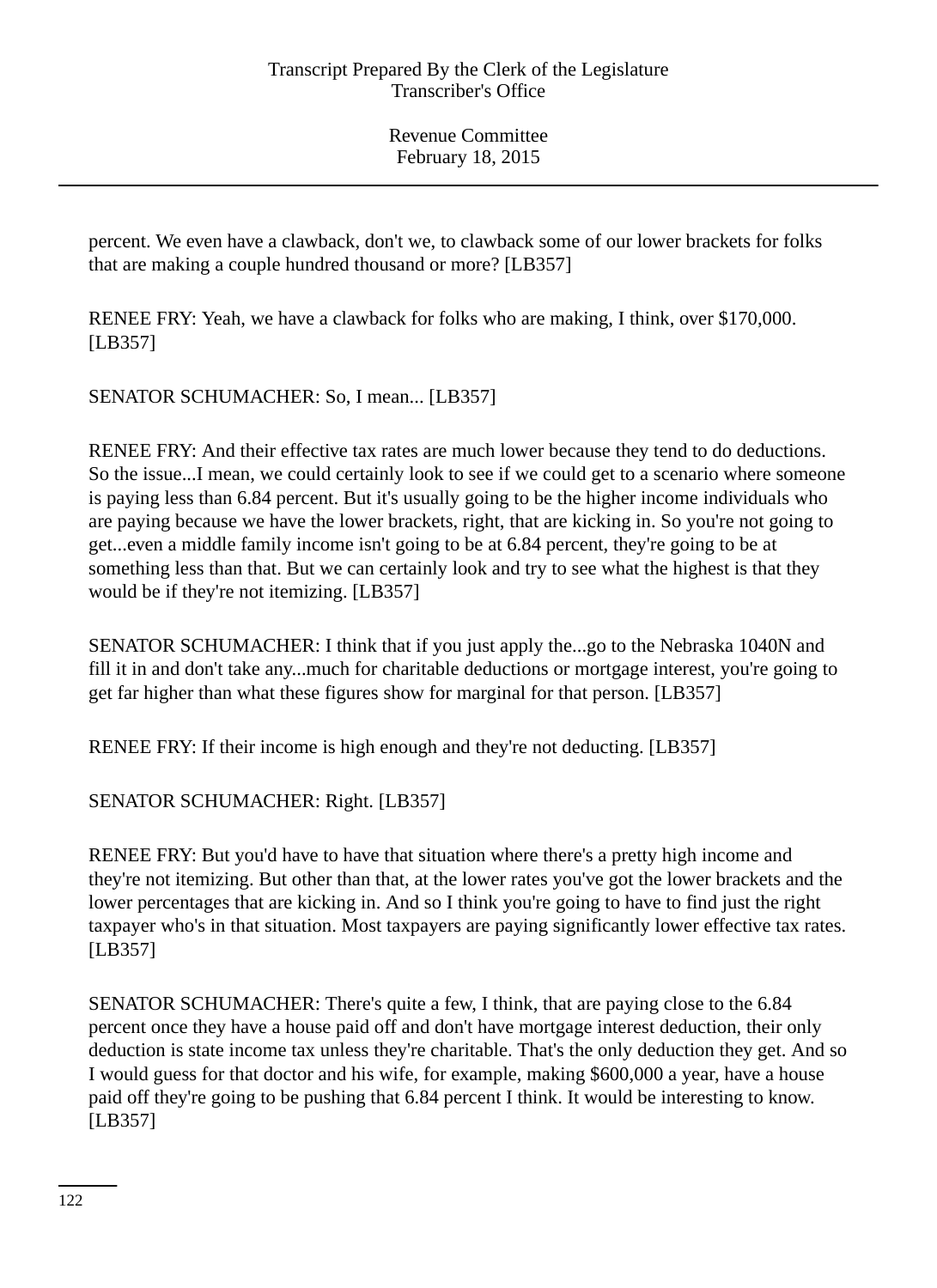RENEE FRY: Yeah. I mean, I can just tell you that tenth decile before the top 500 did have the highest effective tax rate and that was 4.58 percent, was the average effective tax rate for that tenth decile, which would be the very highest income earners in this state before the top 500. [LB357]

SENATOR SCHUMACHER: Thank you. [LB357]

SENATOR GLOOR: Seeing no other questions, thank you, Ms. Fry. [LB357]

RENEE FRY: Thank you. [LB357]

SENATOR GLOOR: Other opponents? Good evening. [LB357]

MIKE MARVIN: (Exhibit 10) Good evening, Chairman Gloor and members of the committee. My name is Mike Marvin, that's M-i-k-e M-a-r-v-i-n, I'm the executive director of the Nebraska Association of Public Employees. We are the union representing the vast majority of the state employees. I really don't envy this committee their job this session. You have so many bills in front of you. I don't know which one of you is Solomon, but somebody needs to be and figure it all out. I'm not going to read my testimony into it, you have it. But I want to make some points on some things that I heard. They talked about...Senator Smith talked about slowing the growth of state spending. That was a philosophy of our last two Governors and it got us into some real, real problems. You look at the Department of Corrections and everything that's gone on there. I truly believe that was because they didn't want to put the money into Corrections to fix the problems right. You look at ACCESSNebraska, Beatrice State Developmental Center, and I'm telling people the next one is going to be the veterans homes. That was...a lot of those are due to trying to slow state spending. They're not spending the money that we need to to provide those services. It is incumbent upon us, as a state, to protect our citizens and to do what we can for the most vulnerable of our society. That doesn't fall...the cost of that doesn't fall within the cost-ofliving adjustments. You don't provide your services based on that basket of goods that they use to do that. We have to provide medical services, we have to provide prisons, we have to provide those things. So you can't rate your growth by what the cost of living is, because that's not what you spend your money on. My other things are, Nebraska is the good life. We have very affordable housing. We have very affordable utilities. A lot of places don't have that. You have to look at the whole cost, not just our tax rate cost. I'm a native Nebraskan. I moved away to Kansas for two years, which was the biggest mistake of my life. I came back because things were so bad down there. And I want to touch on Kansas for a second. Yes, this is not the...what Governor Brownback pushed through down there. But just last week, to try to fix the problems in Kansas, a bill was introduced in the senate, it was SB173. Everything you read on this says that it's going to have a devastating effect on agriculture. And that's just trying to fix some of the budget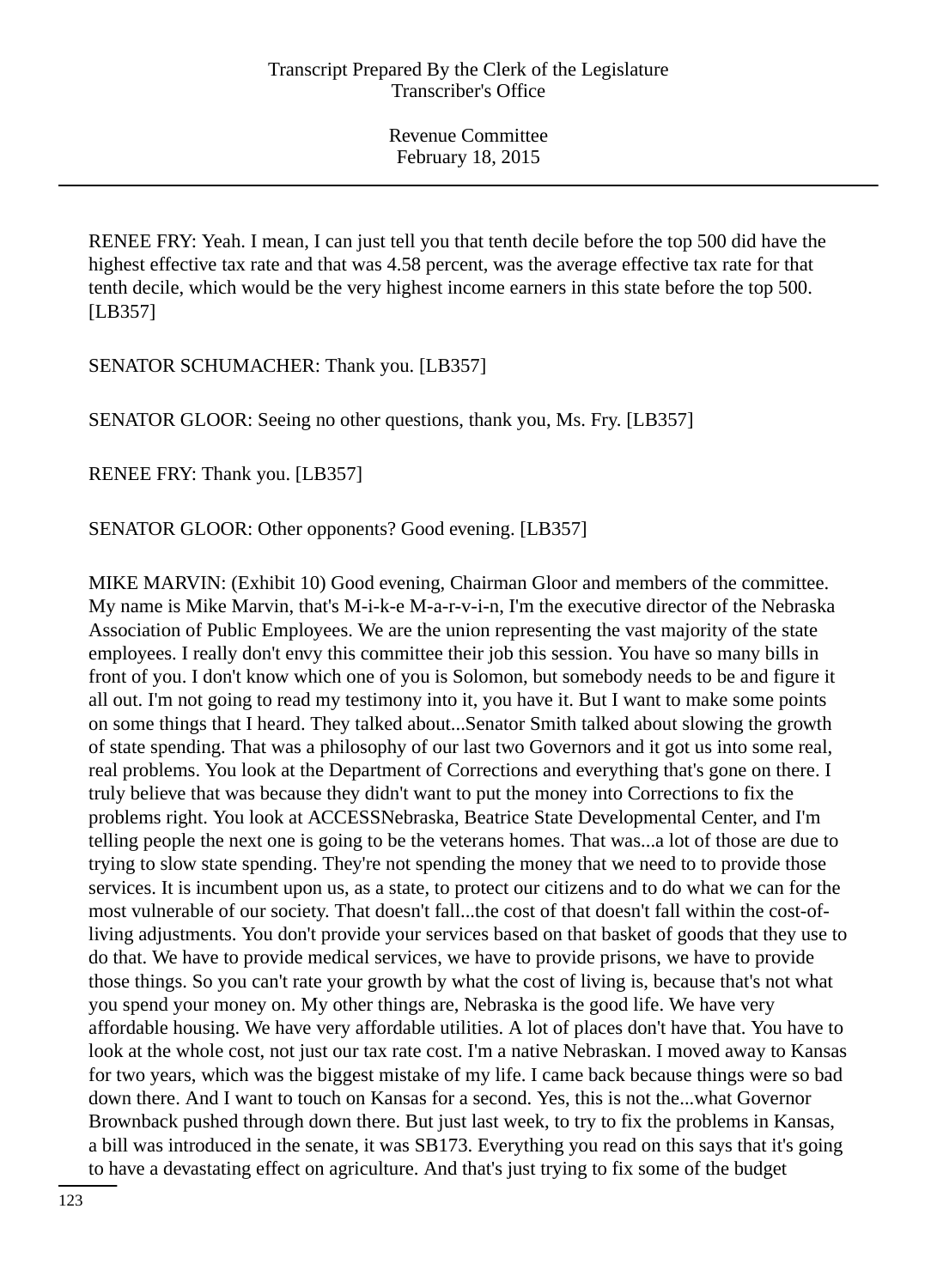problems that were caused by the tax cuts there. I would urge you to be cautious in what you do much the same as the Tax Modernization Committee did last year. Follow that model, stay with it, be cautious, be reasonable. And with that, I will conclude my testimony. [LB357]

SENATOR GLOOR: Thank you, Mr. Marvin. Questions? I see none. Thank you, Mike. [LB357]

MIKE MARVIN: Thank you very much. Dinnertime now. [LB357]

SENATOR DAVIS: Cocktail time. [LB357]

SENATOR GLOOR: We have pizza. Yeah, we have pizza coming I think. Next opponent. [LB357]

MARK INTERMILL: Good evening, Senator Gloor and members of the Revenue Committee. My name is Mark Intermill, M-a-r-k I-n-t-e-r-m-i-l-l, and I'm here today on behalf of AARP in opposition to the bill. There's much that I heard from the proponents that I agree with. I think we do need to operate...look for ways to operate more efficiently. I think the idea of hitting singles is probably something that is wise advice. But I...basically, we oppose this bill because of the principles that we provided to you earlier, the issue of revenue adequacy and the issue of equity. And I just have summarized it down into four numbers that I want to provide you to make our argument. And the first one is 35, which is the percentage of our General Fund budget that is directed to four programs: state aid to education; state aid to community colleges; the property tax exemption; and the homestead exemption. And the things that all four of those programs have in common is that they provide some property tax relief. If we're looking at reducing General Fund spending and we're not...and we want to continue to provide property tax exemption, that puts that reduction on the other 65 percent. The second number I have is 48, and that's the percentage of Americans who...of households that would have to borrow or sell something to meet an emergency that required \$400. Forty-eight percent of households indicated in the survey that they don't have \$400 to spend on an emergency. The tax relief that I see being provided in this bill is not going to those individuals who are likely in that category. And those are the ones that we probably need to be targeting the relief to the most. In looking at the distribution of tax returns by income, it looks like most of the relief provided in the bill will go to those with incomes above \$100,000. We think that it would be best...and in the previous testimony I provided you with some information from a survey that we had that indicated that it's the group in the middle that's probably feeling the tax burden the hardest. That's the group I think we probably need to target. The third number is 2025, the year after this...the eight-year phase-in of this bill is also the year when the oldest baby boomer will reach the age of 80. Starting in 2025 the growth in the 80-plus population will be, projections indicate, about 4 percent a year. We have never experienced much more than 1 percent per year. This produces some challenges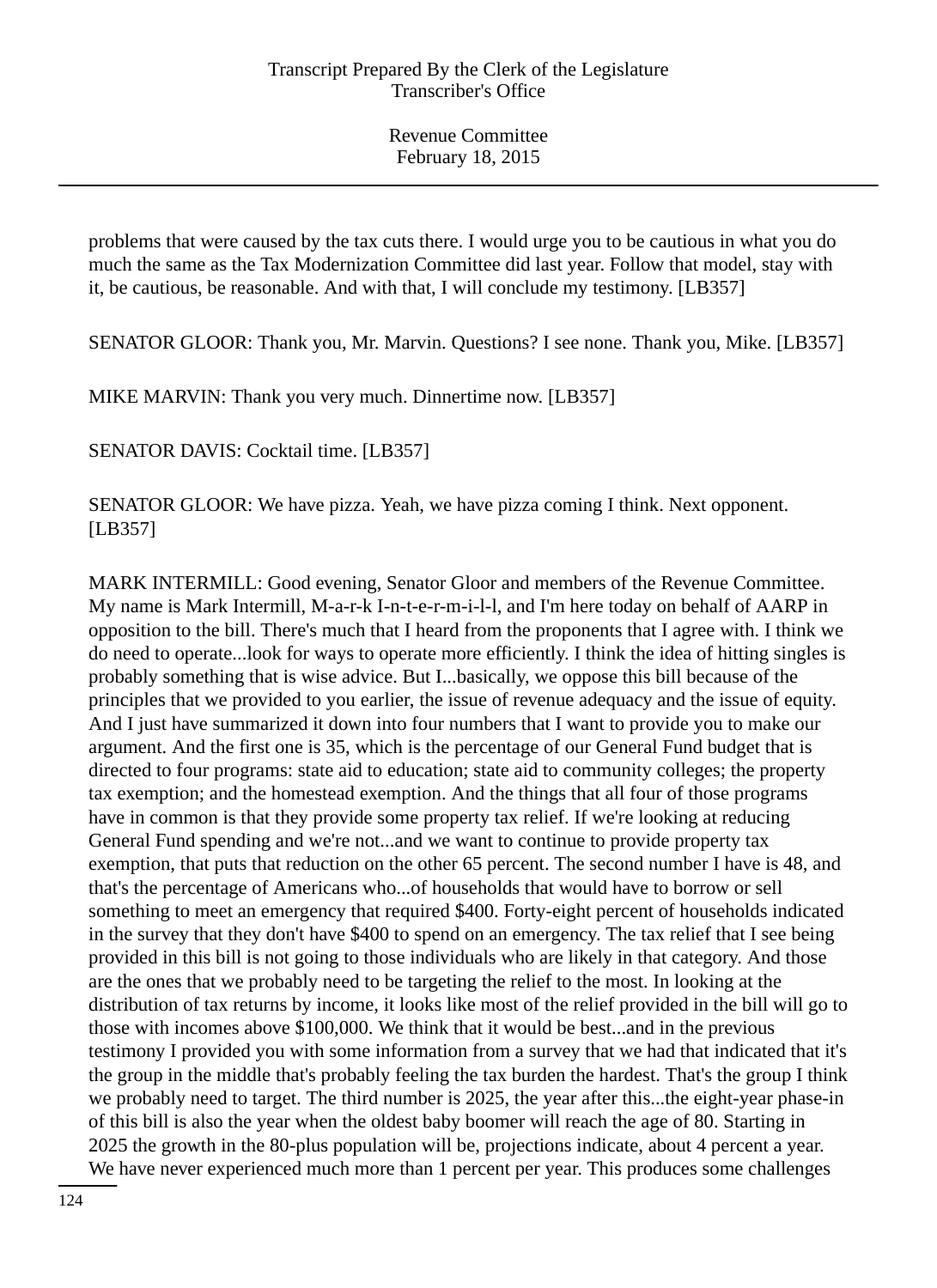in terms of providing healthcare, long-term care services to a population at an age that's most likely to need those services. Again, the limitation on spending could create a challenge there. And the last number is \$280,497,000, which is, according to the fiscal note, the lost revenue in 2024; 2024 dollars will probably be less valuable than current dollars. Just estimating a 4 percent annual average change, that's about \$180 million in current terms, which is a little bit more than we spend on Corrections. It's a little bit more than we spend on General Fund aid to University of Nebraska at Lincoln. So it is a significant amount that we would be reducing as a result of this. And for that reason, I think this would be one that we would not recommend that you keep on the table, that this is something that I think should be disposed of. And I'd be happy to answer any questions. [LB357]

SENATOR GLOOR: Any questions for Mr. Intermill? Thank you, Mark. [LB357]

MARK INTERMILL: Thank you. [LB357]

JON BAILEY: I told Senator Schumacher, you guys don't get paid enough to have late nights like this. [LB357]

SENATOR SCHEER: We get overtime. [LB357]

JON BAILEY: Really? [LB357]

SENATOR GLOOR: We sleep well at night though. [LB357]

JON BAILEY: I think I can say good evening now, right? [LB357]

SENATOR GLOOR: It's safe to say good evening. [LB357]

SENATOR DAVIS: You might say good night. [LB357]

SENATOR GLOOR: In a little while. Thank you, Jon. [LB357]

JON BAILEY: (Exhibits 11, 12, 13) Chairman Gloor and members of the Revenue Committee, my name is Jon Bailey, J-o-n B-a-i-l-e-y, I'm the director of the Rural Public Policy Program at the Center for Rural Affairs in Lyons, Nebraska. And today we are or this evening we are providing you testimony in opposition to LB357. You have my written testimony. I just want to make a few points, highlight a few points. First, in our opinion LB357 would be catastrophic for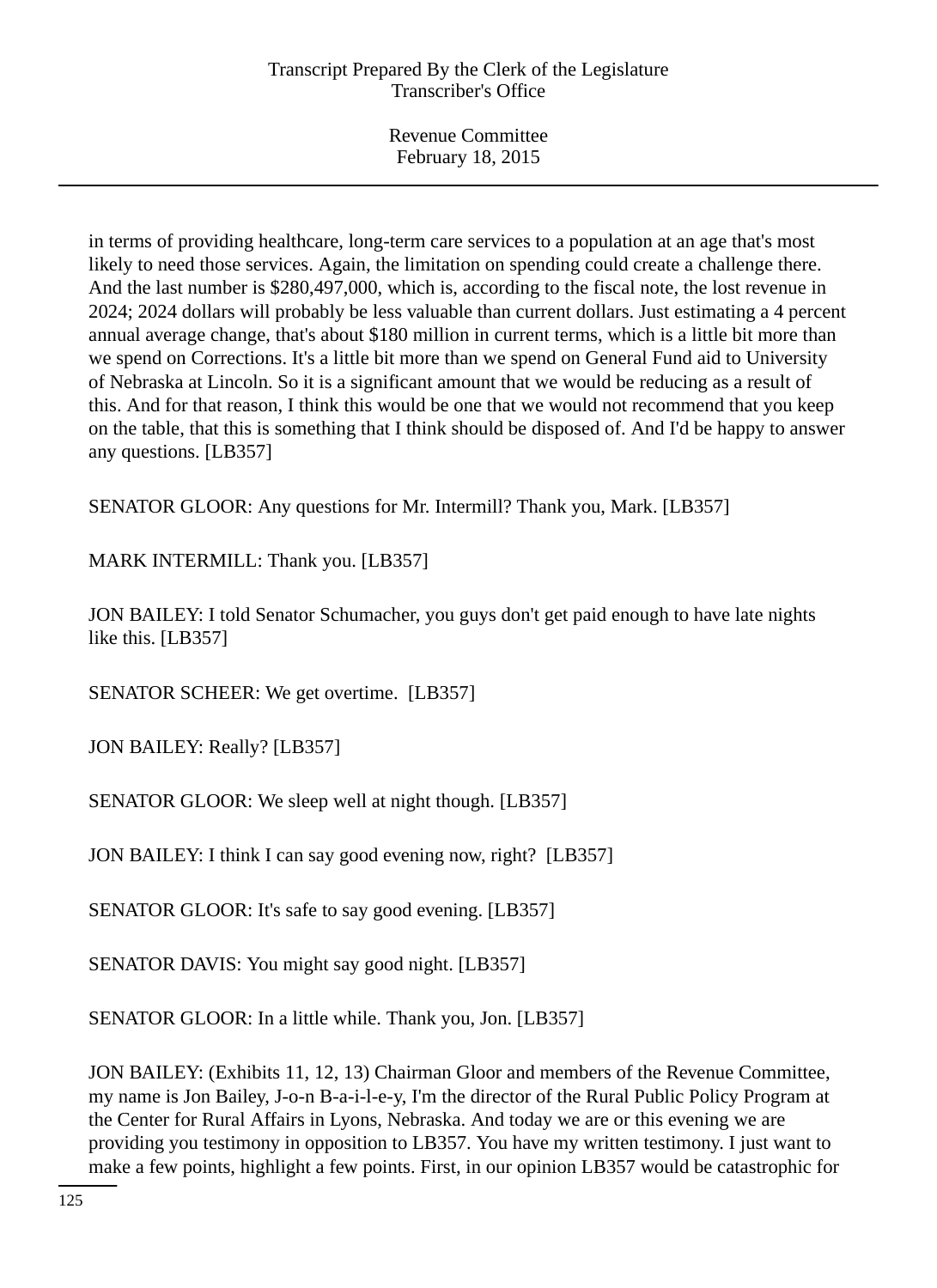Revenue Committee February 18, 2015

rural Nebraska. As Ms. Fry talked about, LB357 is a ticking time bomb and were it to become law the income tax reduction proposed in the bill would eventually blow a huge hole, we believe, in the state budget. Ms. Fry talked about the annual cost of LB357. I think the fiscal note bears that out. A cost of, over the lifetime of the bill, nearly \$1 billion in lost revenue. Second point I want to make is that, in our experience, we've gone through a severe budget-cutting process before with the Legislature during recessions. And it always seems that a large chunk of the necessary budget cuts fall very hard on rural people and rural communities. And that's why I say this bill is catastrophic for rural Nebraska. Since education aid represents the largest part of the state budget, it's likely that any budget cuts caused by LB357 would be largest on education. That is a critical part of any infrastructure in a rural community. And if you have a large budget cut to a local school district, that has a large price to pay in any rural community. Rural communities would be presented with a fairly simple choice at that point: raise their property taxes, which we've talked about all day today; or close or consolidate your school. Those are all bad choices. They're simple, but they're bad. They're all bad choices. And rural citizens have rejected those choices time after time after time. Most notably in the last decade when they voted overwhelmingly against Initiatives 413 and 423, which would have forced these kind of cuts on their communities. The third point I want to make, just because of what I do and what the Center for Rural Affairs does, I was always interested to read all of the promotional items about LB357. Yes, it promises economic growth, which Ms. Fry talked about is magic tax cuts that never seems to happen, has not happened probably ever in the history of any tax cut proposed by Congress or state legislature. But I was most interested in the promise that it's going to increase population growth across Nebraska. As you all know, rural Nebraska has faced a demographic challenge for decades, way back to the beginning of the twentieth century. Cuming County was mentioned. I live in Cuming County. Senator Brasch lives in Cuming County. Cuming County hit its peak population I think in the 1930s and it's been going down since. So this is not a new problem. This is probably about a century-old problem. And to think that relatively small tax cuts to most people will suddenly surge rural population, frankly to me, I find that insulting. The Center for Rural Affairs is 42 years old. Since day one in 1973 we have worked on these issues. We have worked on ways to address this demographic problem in rural Nebraska. I've worked at the center for nearly 17 years, have spent every day since I've been there on public policy to address this issue. It's not easy. Somebody once told me if I can figure out a way to address the depopulation of rural Nebraska I would win the Nobel Prize. I don't have a Nobel Prize in my office so nobody has figured this out. But there's a lot of ways we can work on this and continue to work on it. And I think it's insulting...I found it insulting to myself and to the center that a simple tax cut would solve this problem. I have worked with thousands of people, hundreds of communities on this problem. Not one, not one rural person has ever said to me, wow, we could really increase the population in our community if we just had lower income taxes. That has never happened. One final thing I want to mention, along with my testimony you have two other handouts. These are charts that are data on the tax cuts from the Institute on Taxation and Economic Policy. They give you the average annual tax cut by income group and the total benefit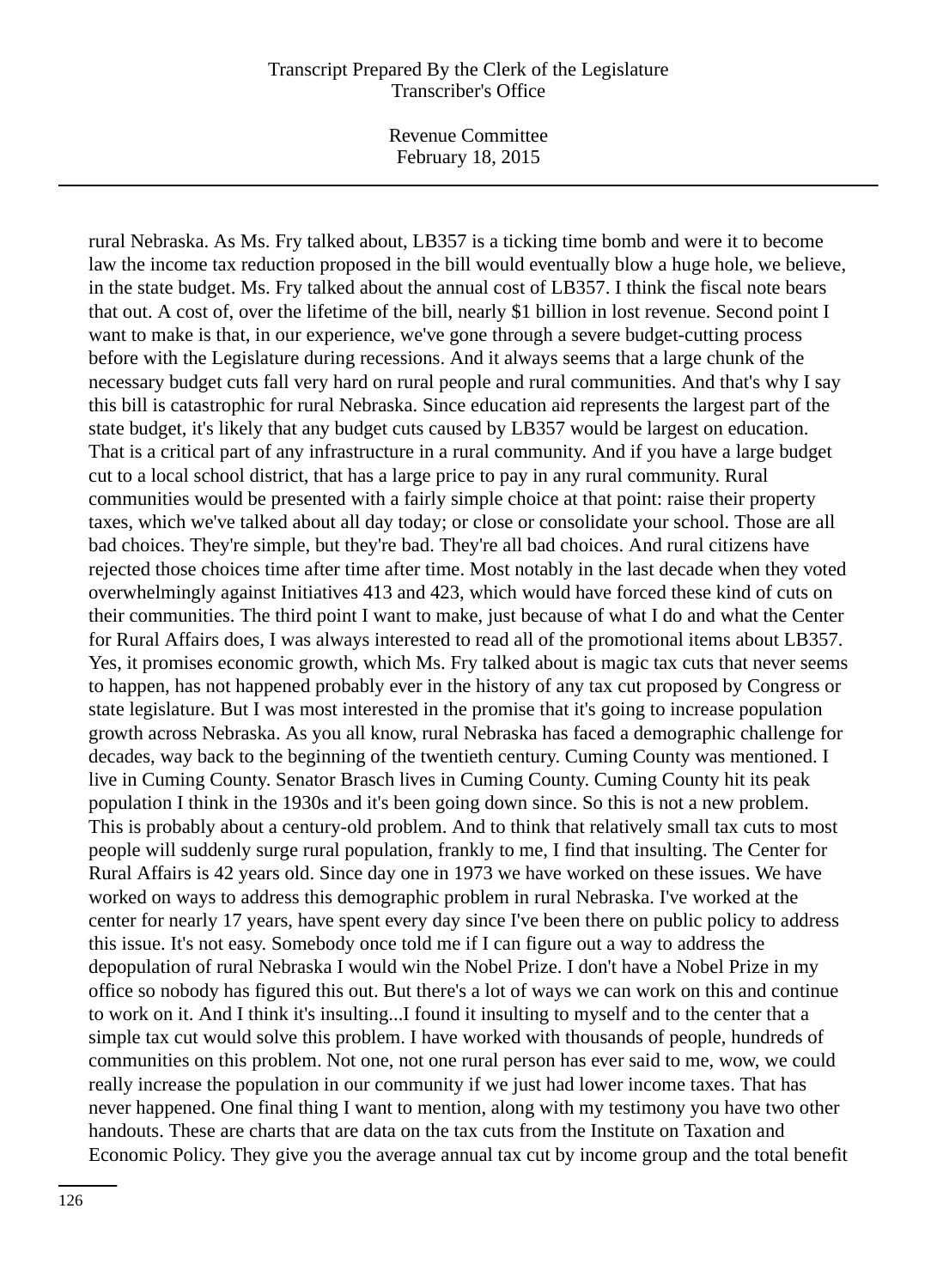of tax cuts by income group. Both of these represent when this bill would be fully implemented. As you can see, most of the tax cuts and most of the benefits go to the higher income levels. For the lowest income level, they would receive a tax cut of about \$2 to \$13 per month on average. Higher income groups get much bigger tax cuts, as you might suspect, given our progressive tax structure. So I think that gives you some information and some clues what this bill is really about is just another version of trickle-down economics going to certain income levels and leaving most Nebraskans out of any economic benefit from this bill. Thank you. [LB357]

SENATOR GLOOR: Thank you, Mr. Bailey. Questions? Senator Davis. [LB357]

SENATOR DAVIS: Thank you, Senator Gloor. Thank you, Jon, appreciate your being here. You probably can't answer this question, but the Platte Institute handed out a document which categorized a single mother of two at poverty level with an income of \$19,790 and then the taxes before and after and a savings \$139.15. According to this document you gave me, their savings would be basically \$22. But have you got any explanation for that? [LB357]

JON BAILEY: I don't, no. I don't. [LB357]

SENATOR DAVIS: Thank you. [LB357]

SENATOR GLOOR: Senator Scheer. [LB357]

SENATOR SCHEER: On the form the majority of LB357, the tax cuts that I think is in total...the total is the \$4 million or \$12 million...are you on the one...this one? Right. [LB357]

JON BAILEY: The one that has the aggregate? [LB357]

SENATOR SCHEER: Yeah, I'm assuming that by the lowest 20 percent, that means the 20 percent of the total number of tax returns, that would be the lower 20 percent? [LB357]

JON BAILEY: Right. I'm assuming that's what that is, yes. [LB357]

SENATOR SCHEER: Okay. Can you tell me what percent of the total tax...income tax came from that group? [LB357]

JON BAILEY: I can't, no. [LB357]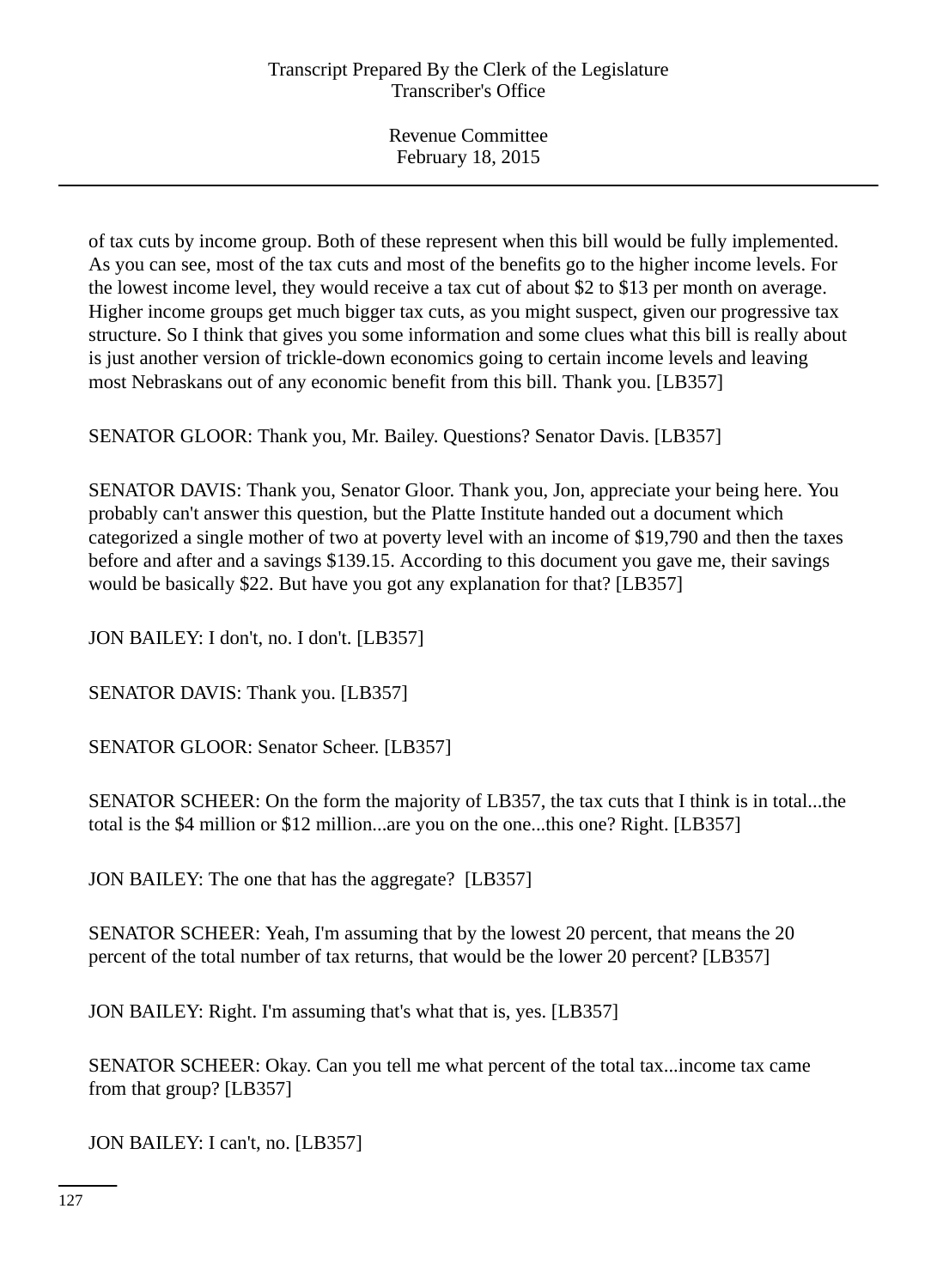SENATOR SCHEER: So we don't know that these may be... [LB357]

JON BAILEY: Ms. Fry might be able to tell you that, but I can't tell you that. [LB357]

SENATOR SCHEER: So we don't know that these aren't proportional in the amount of the taxes paid? [LB357]

JON BAILEY: No. They're just based on income groupings, so they'd be based on income in each one of those groups. [LB357]

SENATOR SCHEER: Well, I understood that but from my vantage point, they also could be proportional, then the part of the amount that is paid by each individual group as well. Could it not? [LB357]

JON BAILEY: It could, but I don't think it is. [LB357]

SENATOR SCHEER: Well, I don't know. That's why I was asking you. You provided it, so. [LB357]

JON BAILEY: Yeah, I don't think it is. I think it's the lowest 20 percent of income. [LB357]

SENATOR SCHEER: I think it's probably going to be 20 percent of the tax returns, if I had to guess. But we don't know the answer so I'm not going to...we have no answer. But I appreciate your taking a stab at it. [LB357]

SENATOR GLOOR: Senator Schumacher. [LB357]

SENATOR SCHUMACHER: Thank you, Senator Gloor. I should know the answer to this but I don't. How is the center funded? [LB357]

JON BAILEY: How is the center funded? [LB357]

SENATOR SCHUMACHER: Yeah. [LB357]

JON BAILEY: Primarily through private...we're a nonprofit so through private grant funding. [LB357]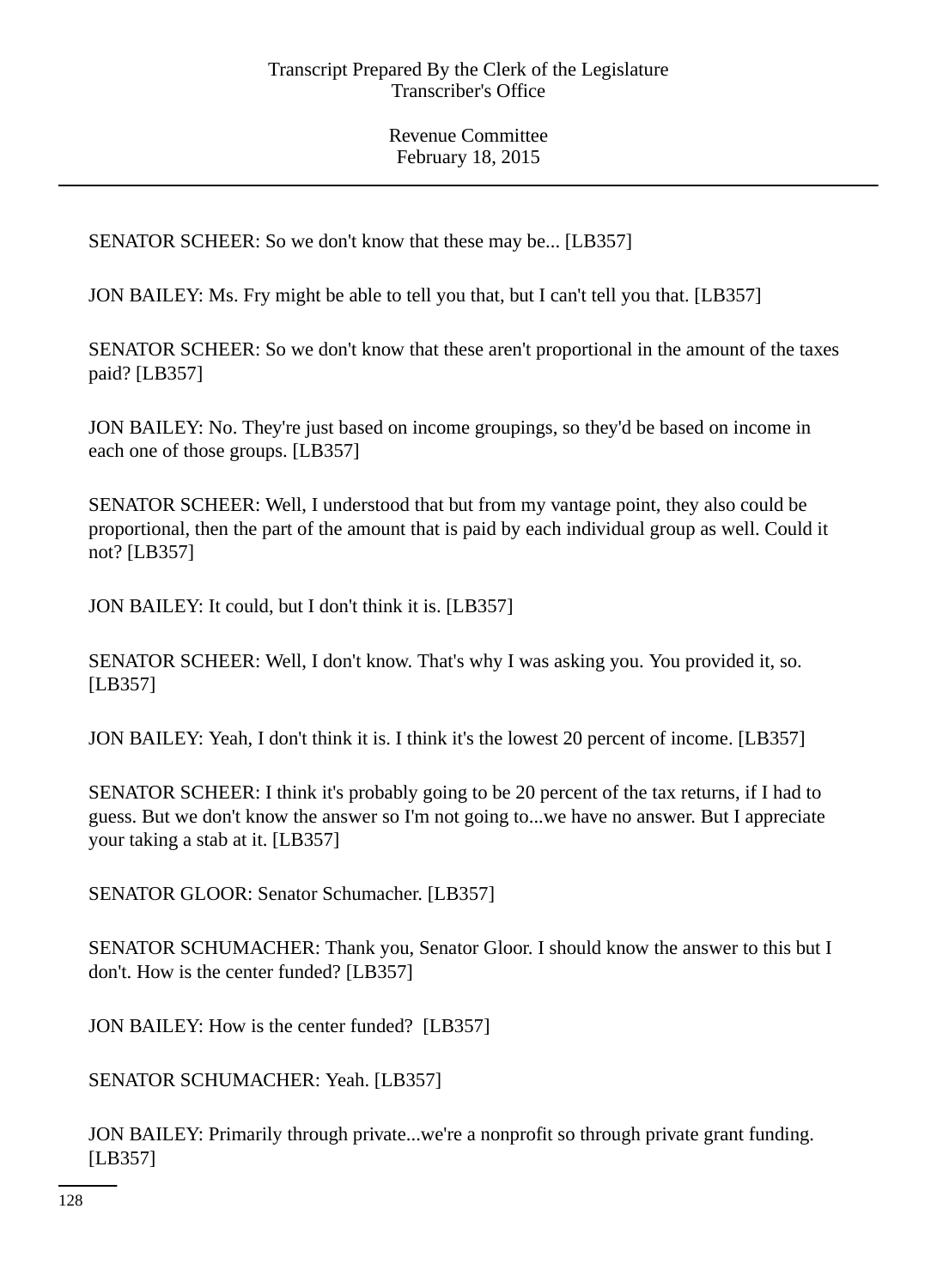SENATOR SCHUMACHER: Different foundations, you apply for grants or something? [LB357]

JON BAILEY: Different foundations. Some of our programs are funded primarily from programs...public funding. You, the Legislature, provides a lot of the funding for our small business development program through the Business Innovation Act. They also get money from SBA. There's a lot of public funding from agencies like SBA and USDA. [LB357]

SENATOR SCHUMACHER: Thank you. [LB357]

SENATOR GLOOR: Thank you, Jon. [LB357]

JON BAILEY: Thank you. Don't stay up too late. [LB357]

SENATOR SCHEER: I suppose you're leaving now? [LB357]

JON BAILEY: I have to drive like 90 miles. [LB357]

SENATOR SCHUMACHER: I feel sorry for you. [LB357]

JON BAILEY: So you'll be snug in your homes and apartments before I'm even home. [LB357]

SENATOR GLOOR: No, that's not completely true. [LB357]

KATIE PITTS: (Exhibit 14) And I will be brief as well. Good evening, Chairman Gloor and members of the Revenue Committee. My name is Katie Pitts, K-a-t-i-e P-i-t-t-s, and I am the director of public policy at Nebraska Appleseed and I am here to testify in opposition to LB357. Our primary concern with LB357 is focused around the reduction in the state's revenue stream this bill creates with the changes proposed to the personal and corporate income tax rates. We believe that our working- and middle-class families are the engines of our state's economy. And we need our public policy, and especially our tax policy, to strengthen these working families. We have concerns that by depleting a portion of the revenue for the state that LB357 will jeopardize various programs and services provided to many working families and will add additional stress to middle- and lower-income earners. We also want to see our state continue to invest in education and work-training programs that will build a strong work force to continue to boost our economy. In the last several years, we think the Legislature has really been forward thinking in how it's invested in education and training. And we fear that LB357's reduction in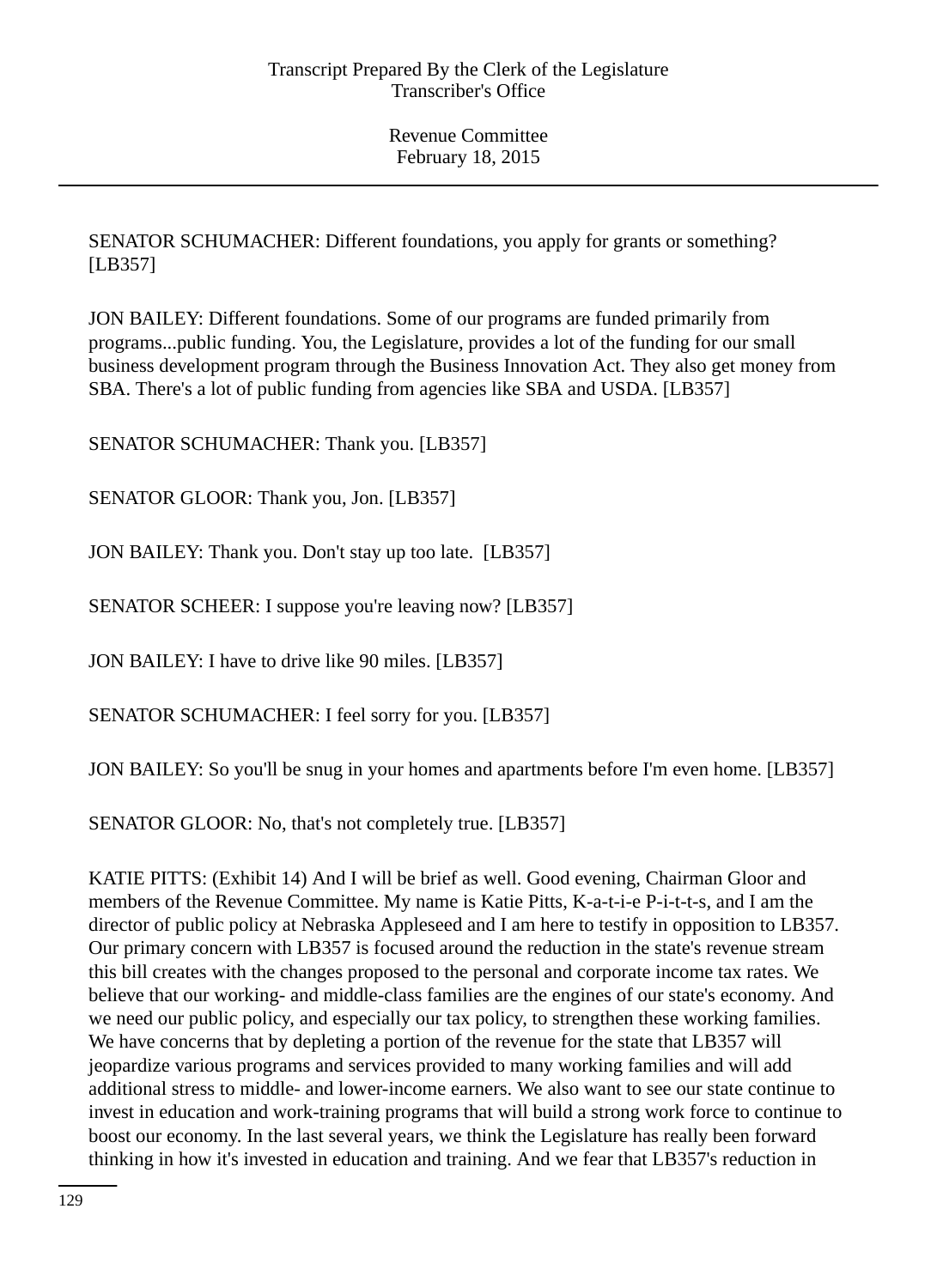revenue will limit our state's ability to continue to make these investments efficiently and productively. So with that, we're opposed to LB357. And thank you for your time. [LB357]

SENATOR GLOOR: Any questions for Ms. Pitts? [LB357]

SENATOR SCHEER: Thank you for your brevity. [LB357]

KATIE PITTS: You're welcome. [LB357]

SENATOR GLOOR: Thank you. [LB357]

KATIE PITTS: Have a good evening. [LB357]

JULIET SUMMERS: Good evening or good night if we've reached that point. [LB357]

SENATOR GLOOR: Not quite. [LB357]

JULIET SUMMERS: (Exhibit 15) Thank you, Chairman and members of the committee. My name is Juliet Summers and I'm here on behalf of Voices for Children in Nebraska to testify in opposition of LB357. I've brought copies of my written testimony so I will spare you reading it along with me as we're all hungry and ready to go home. I do just want to highlight, most of the data in my testimony you've already heard from Ms. Fry or other opponents. And you may get answers to some of those questions from people following me as well. What I want to highlight, the piece that Voices for Children brings to this is the attachment, the chart that's page 3 of the document you have, where we take those numbers from the Institute for Taxation and Economic Policy and we break it down into what it would realistically mean for families in the different income brackets in Nebraska. As you can see, for the lowest earners in Nebraska this wouldn't represent significant relief. It would be approximately the same as two extra bags of carrots at the grocery store per month. Compare that with the highest brackets when fully implemented. The highest brackets would receive everything on the chart plus 100 pounds of sirloin steak every month would be the value of taxation for them. Given that Voices' work is to be the voice for children in Nebraska, we fear that these cuts wouldn't provide significant relief to those lowand middle-income families who represent 80 percent of Nebraska earners, but would mean significant cuts to important services for children and families. And that's why we are here to oppose this bill. Thank you. Oh, I'm sorry. Juliet Summers, J-u-l-i-e-t S-u-m-m-e-r-s. [LB357]

SENATOR GLOOR: Thank you. Questions for Ms. Summers? Seeing none, thank you. [LB357]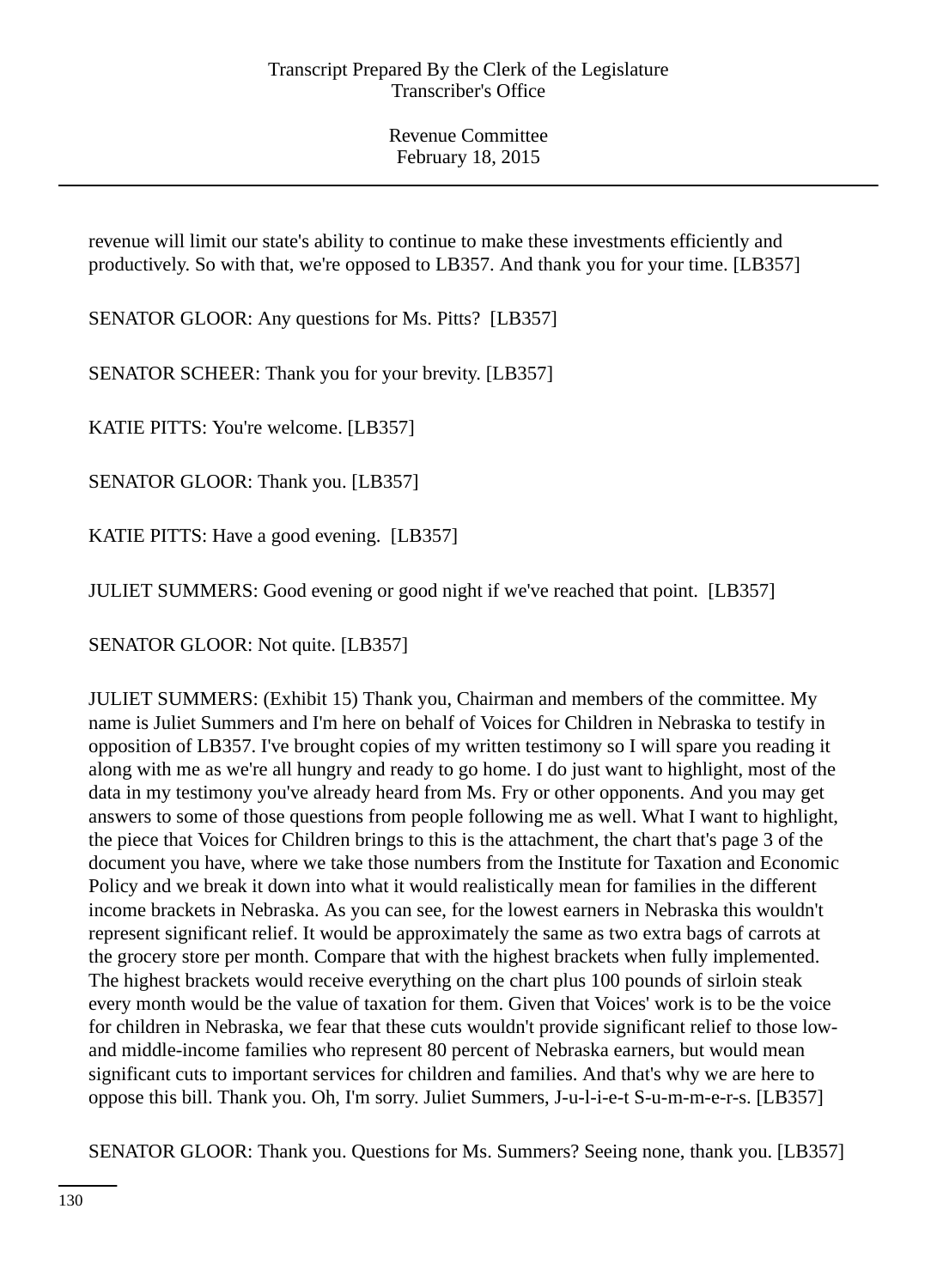## JULIET SUMMERS: Thank you. [LB357]

JOHN HANSEN: Chairman Gloor, members of the committee, for the record, my name is John Hansen, J-o-h-n, Hansen, H-a-n-s-e-n. I'm the president of the Nebraska Farmers Union. Good evening. I do remember a late evening a couple of years ago. I think it was the last time that I remember Mr. Henchman and Mr. Vokal being represented at the committee. Mr. Henchman supported LB405. And at that time they were in support of...as was the Platte Institute, of getting rid of the income tax, both individual and the corporate income tax. And I remember that because I remember how they made up the revenue and it was pretty much at the expense of manufacturing, agriculture, and the healthcare industry. I do not depend on them for direction on how it is we get to property tax relief. But I would say that LB357 goes the opposite direction of property tax relief. And in my view, we can't go that direction and do what this bill would ask us to do over an eight-year period and expect to have enough available revenues to be able to fund all other necessary services and still provide any real, meaningful, sustainable property tax relief. And so if we go this direction, property tax relief is off the table in our view. The results of the Revenue Committee tour around the state and their work mirrors that of mine. And that is that the number one problem that needs the attention and the focus of this committee and the Legislature is property tax relief. And LB357 would not be helpful in that end because of what it does to revenues. And our organization has consistently, despite some of the beatings we have taken over time, been a cheerful defender of the Cash Reserve Fund because we've been through the cycle enough times to know and appreciate the fact that when push comes to shove and revenues go in the tank, that if you don't have a healthy Cash Reserve Fund, that you're going to make the kinds of cuts that in the end of the day cost you a lot more money. And so what we were able to do the last time we were seriously in the tank is to do not only cuts but go to the Reserve Fund and do a minor tax increase, which is very politically difficult and painful to do. But that's how we survived in the most cost effective way. And when you lower the Cash Reserve Fund it assumes that you're not going to need it at some point. And I think that view is unreasonably optimistic. And I think that keeping the Cash Reserve Fund in this ballpark, or maybe a little smaller number, is a very reasonable thing to do. And so with that, I will close my testimony and answer any questions if you have any. [LB357]

SENATOR GLOOR: Any questions for Mr. Hansen? I see none. Thank you. [LB357]

JOHN HANSEN: Thank you. And again, good luck. [LB357]

SENATOR GLOOR: (Exhibits 16, 17, 18, 19, 20, 21) Any final testimony in opposition? Anyone in a neutral capacity? Senator Smith, you're recognized to close. While he's working his way up here, we have letters. Proponents: Doug Kagan, Nebraska Taxpayers for Freedom. Opponents: Tessa Foreman, Nebraskans for Peace; Anne Hindery, Nonprofit Association of the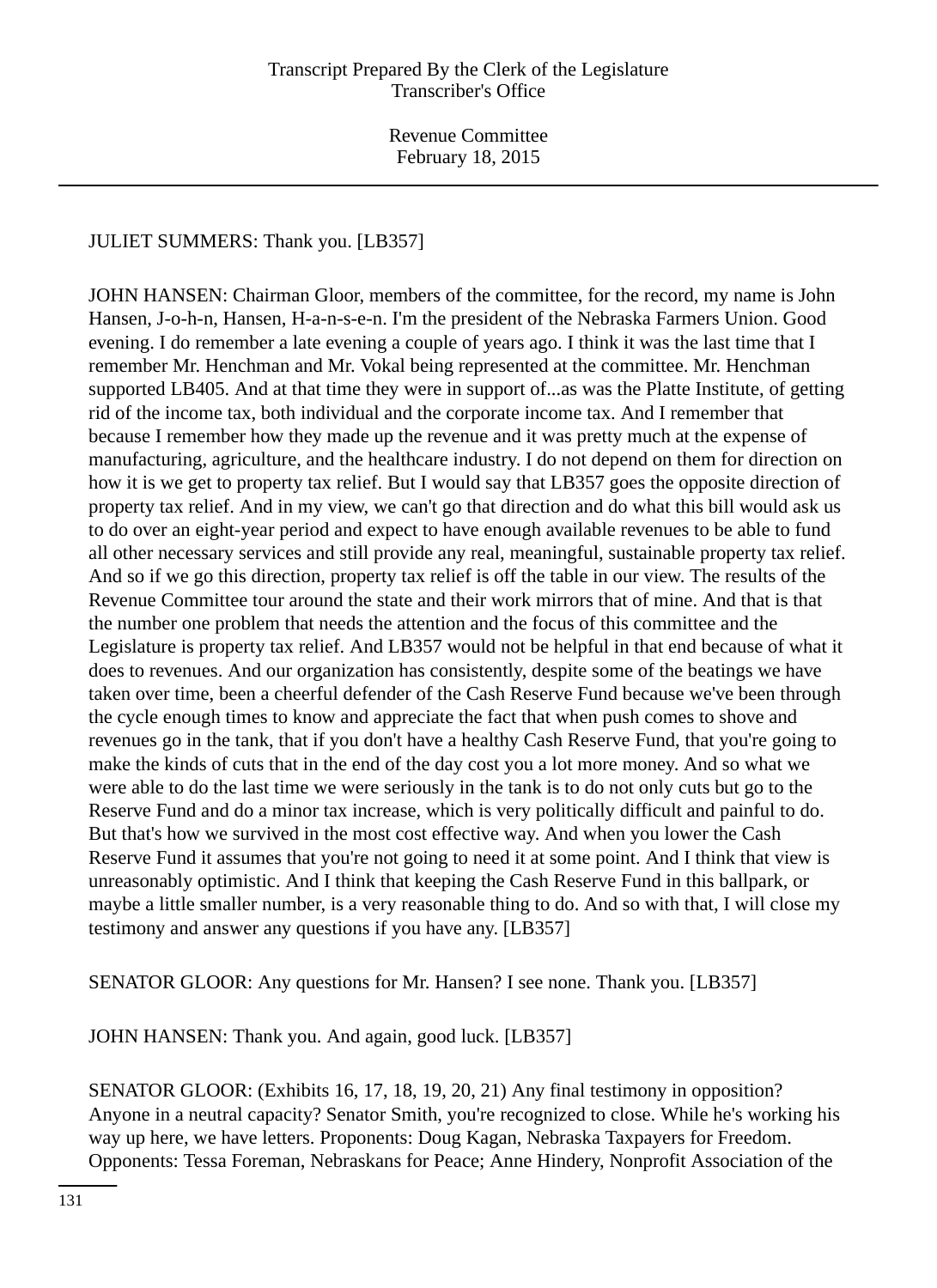Midlands; Terry Warner, National Association of Social Workers. Ken Boswell, Nebraska Soybean Association in a neutral capacity. And then I believe we were handed a letter from Lincoln Independent Business Association that was in support (Exhibit 25, LB280). And you'll recall that NSEA handed us testimony in opposition to this also, several bills ago. And with that, Senator Smith. [LB357 LB280]

SENATOR SMITH: I will be brief. Finally...because... [LB357]

SENATOR GLOOR: You know, we have a bet going here that we'll meet until 8:00, so you have ten minutes until then. [LB357]

SENATOR SMITH: Because we...do we have to beat Education Committee's record? [LB357]

SENATOR SULLIVAN: We already have. [LB357]

SENATOR GLOOR: No, you don't. [LB357]

SENATOR SMITH: All right. Well, I'm sorry for that, but not entirely my fault. [LB357]

SENATOR GLOOR: Absolutely. [LB357]

SENATOR SMITH: I just wanted to summarize a couple of things and clarify. Senator Davis, there was...you had asked one of the folks what happens after two years, I think it was Mr. Vokal. And I think you were asking about property tax. And his response was, what happens after two years with the income tax. And so I want to be clear that the bill that's in front of you, LB357, it has two years of funding through the reserves for property tax relief that's provided then through their Property Tax Credit Fund. After those two years, there would be no more funding on the property tax side. But what we're trying to do is provide a two-year point in time to when we could better address and further address the issues with property taxes. So we understand that the property tax component is not long-term as is the income tax component. But it does give a period of time...it buys us some time to further address it for the long-term. On the income tax side, the first two years it's funded through the reserves and then years three through eight is funded through reductions in expenditures which are roughly equivalent to 1 percent growth in government. So...and then after that eighth year, then there would be triggers in place to get us further towards the ultimate targets of the low end, zero percent, the high end--on the personal, that is--high end 5 percent. And on the corporate, 5 percent and 3.5 percent, respectively on the high and the low. So I hope that clarifies. I didn't want to mislead you on that. I think, Senator Davis, you and Senator Brasch, you brought great points about priority. You know, what's our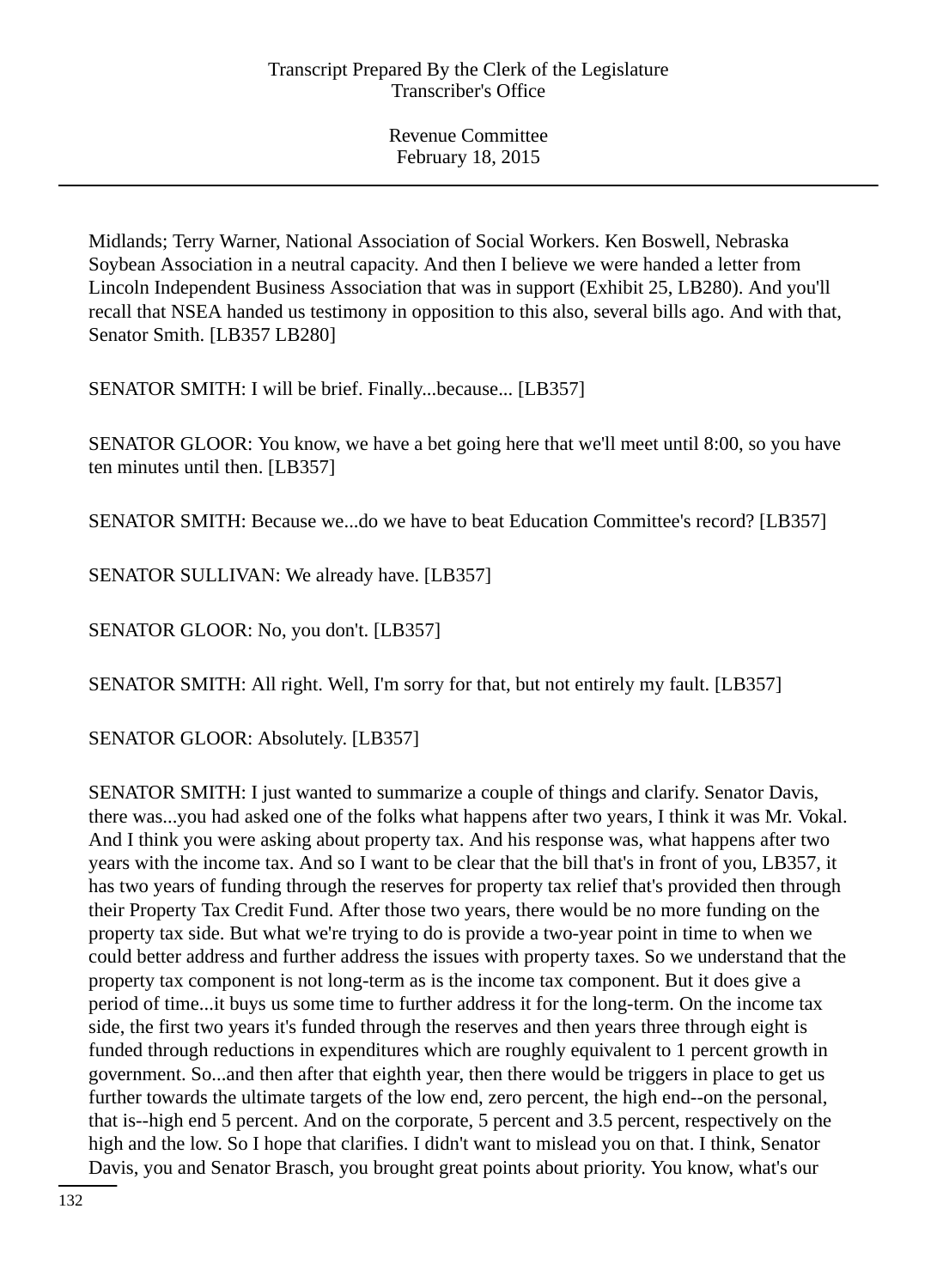Revenue Committee February 18, 2015

priority? We've heard a lot of bills and I know everyone tells me, you asked to be on Revenue. Well, I did ask to be on Revenue because I know it's a fantastic committee to sit on, but we do hear a lot of requests for tax relief. A lot of issues come before this committee and it's very hard to decide. And I think it comes down to a prioritization, how can we most affect the broadest amount of Nebraskans? And that's what I'm attempting to do with LB357. Through the income tax, we addressed the personal and the corporate. And again, I go back to saying that a lot of our small businesses pay their income taxes through the personal tax brackets. And then we get a little bit of a time on the property tax side to further address that particular issue. I'm very thankful for Mr. Henchman being here. He's a fantastic person to listen to, a wealth of knowledge. And I really appreciate the knowledge he brings to the table and I hope you take advantage of him before he leaves here tonight if you have any questions for him. And I'm certain he would be more than happy to follow up any further questions you have of him. Risky business, I heard that. Again, the intent is to be responsible, reasonable, cautious, careful. And that's what LB357 is. We heard testimony throwing around the \$280 million as if there's an immediate hole in the budget of \$280 million. The \$280 million that you're seeing referenced in the fiscal note is after the eighth year and it's a funded...it's funded through reductions in those expenditures. I do believe, to a large extent, we've chosen our sides. We've heard testimony here tonight, not that it necessarily changes anyone's mind, certainly not anyone that's in the audience, but it does provide a very strong contrast between bills we've heard. I know we're all trying to find ways of leading our state into the future with the right tax policy. But I think four simple truths and I was just trying to jot them down: One, we are keeping more of the taxpayers' money than we need. We have a reserve that's well over \$700 million. Our taxes are higher than neighboring states. In many ways we are not as competitive as we can be. Our families and our businesses benefit from keeping more of their own money. And government can operate more efficiently. I believe those are four simple truths. And I heard some comments made about an insulting...opportunity...that this bill is insulting, that it's a simple tax relief. I think what's insulting is to ignore those four truths that we have in front of us and to do nothing at all. So with that, thank you for letting me speak before you on LB357. I'm more than happy to stay here and answer any questions but that concludes my testimony. [LB357]

## SENATOR GLOOR: Thank you, Senator Smith. [LB357]

SENATOR SCHEER: I've got a three-minute question. [LB357]

SENATOR GLOOR: Sure. Senator Scheer has a three-minute question. [LB357]

SENATOR SCHEER: Hypothetically, can LB357 and LB280 coexist together? [LB357]

SENATOR SMITH: No. [LB357]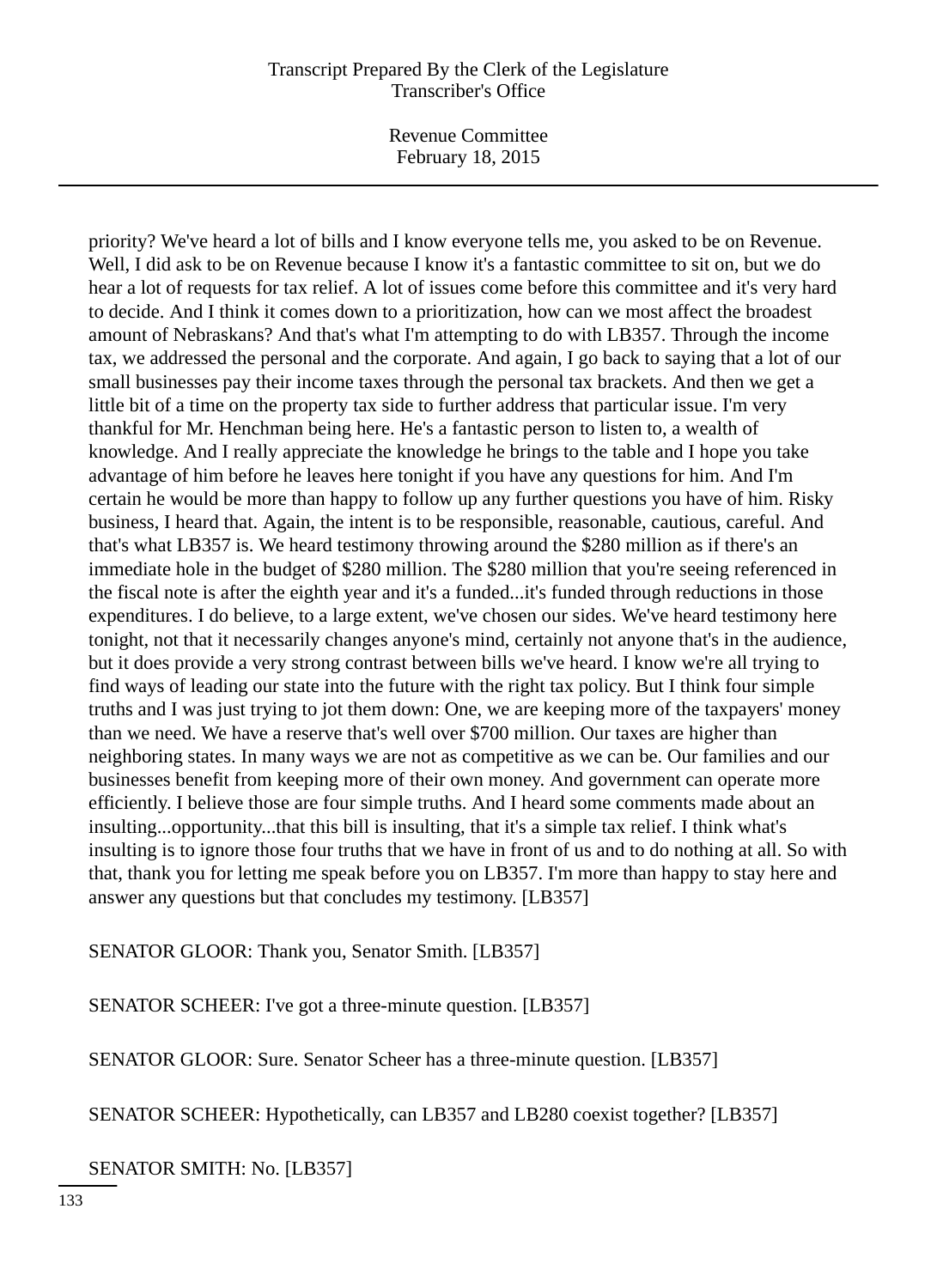# SENATOR SCHEER: I tried. [LB357]

SENATOR GLOOR: Senator Davis. [LB357]

SENATOR DAVIS: So Senator Smith, we lose the two...the \$40 million at the end of two years? And you say that's just to buy us enough time to figure out what we're going to do? [LB357]

SENATOR SMITH: No. [LB357]

SENATOR DAVIS: We've had lots of time since 2013. You know, we're already a year and a half away from the Tax Modernization Committee and we still haven't found the fix. [LB357]

SENATOR SMITH: Now if we're speaking on property tax, it is property tax that is returned to property owners that pay the taxes. It's not lost, it's given back to those that have paid those taxes. [LB357]

SENATOR DAVIS: I recognize that, but... [LB357]

SENATOR SMITH: But we do have a longer...we do need a longer view of how we're going to address property taxes. [LB357]

SENATOR DAVIS: I agree, we need to fix the problem. My point is, you know you said we're going to have \$40 million per year to buy us time to figure out how to solve the property tax problem when that is the most urgent problem we've got in this state. We've heard it over and over, so why aren't we trying to solve that now? [LB357]

SENATOR SMITH: Senator, a tax shift is not the answer. [LB357]

SENATOR DAVIS: I'm not talking about my bill, Senator Smith. I'm just asking you that question. I think it's a legitimate question. [LB357]

SENATOR SMITH: Well, again, property taxes are a local issue. We can cap, we can reduce mandates, we can change valuations, and we can provide it back through credit funds. I believe those are the options we have. One of my bills includes one of those options, but we do need to address those other options going forward. [LB357]

SENATOR DAVIS: Thank you. [LB357]